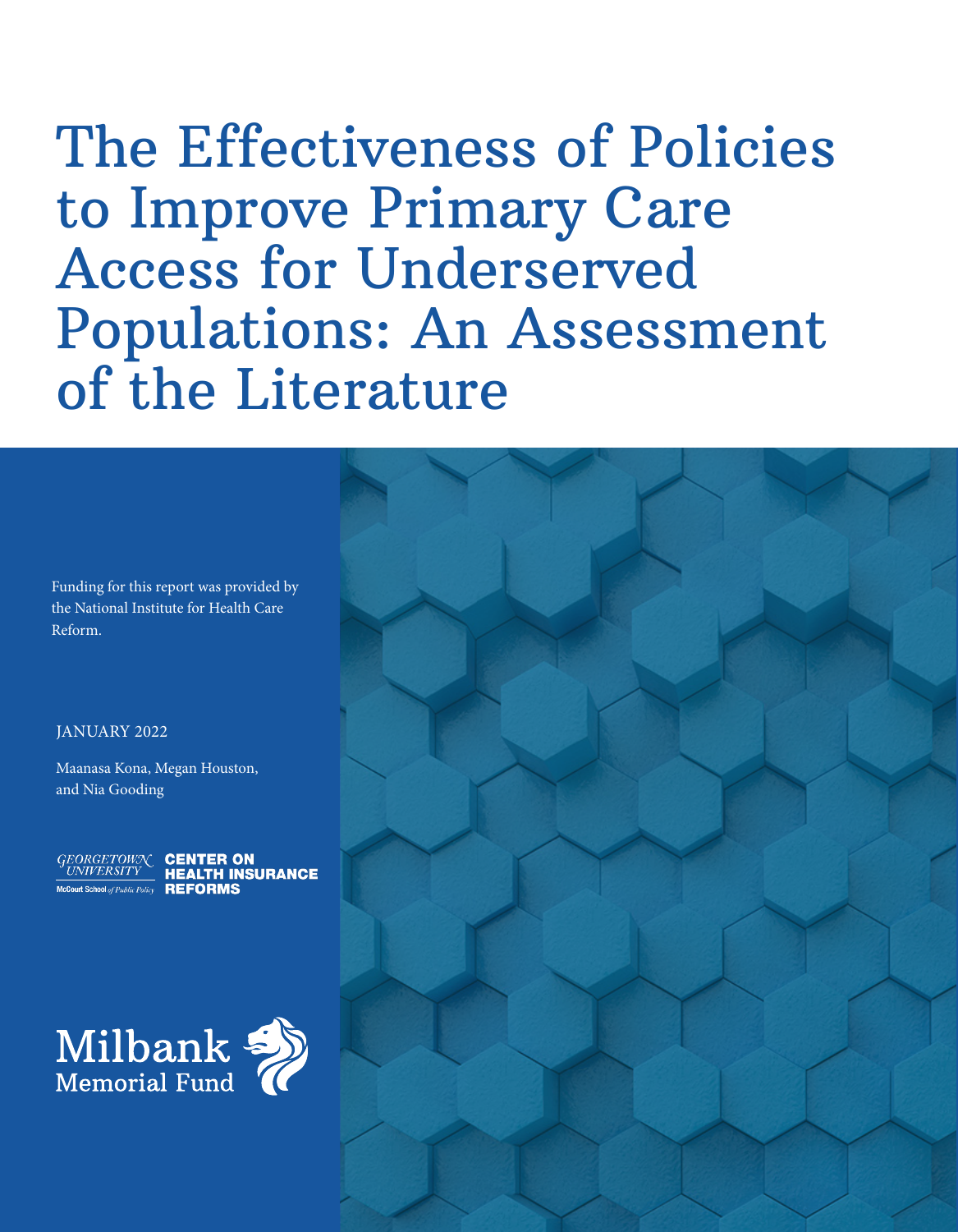# **TABLE OF CONTENTS**

| The Availability Problem: Solving the Shortage of Primary Care Physicians 9        |
|------------------------------------------------------------------------------------|
| Encouraging the Selection of Primary Care as a Specialty by Increasing Payment for |
| State-Level Efforts to Increase the Number of Primary Care Residencies,            |
| Using Public Policy and Financing to Diversify the Physician Workforce  12         |
| Using Federal Funding to Bring Primary Care Physicians to Underserved Areas 14     |
| Leveraging the Conrad-30 Program to Incentivize More Foreign Trained Physicians    |
| <b>Increasing the Primary Care Nurse Practitioner Workforce by Easing Scope</b>    |
| <b>Increasing the Capacity of Existing Primary Care Workforce by Transitioning</b> |
| <b>Discussion: Can Mandating Insurer Investment in Primary Care Services</b>       |
| The Accessibility and Accommodation Problems: Bringing Primary Care Services       |
| <b>Ensuring that Federally Qualified Health Centers and Rural Health Clinics</b>   |
|                                                                                    |
| Finding State-Level Solutions to Bring More Retail Clinics to Underserved Areas24  |
| Using Tailored Solutions to Improve Accessibility to Telehealth Services for       |
|                                                                                    |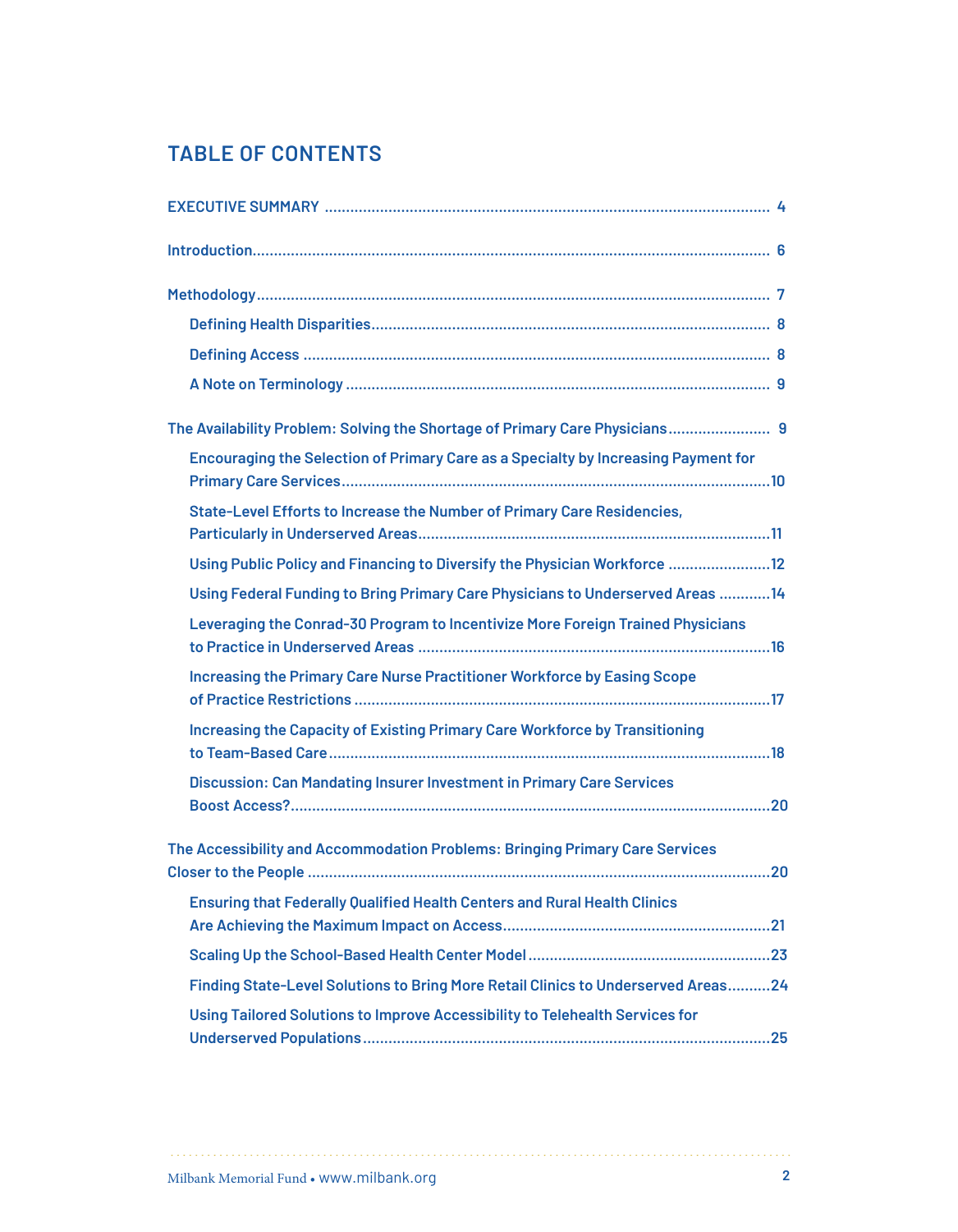| <b>Public Payers Leveraging Ridesharing Technology to Reduce Transportation</b>     |
|-------------------------------------------------------------------------------------|
| Using Enhanced Payments to Incentivize Provision of After-Hours Primary Care28      |
| Discussion: Can Public Health Systems Bridge the Primary Care Physician Shortage    |
| The Affordability Problem: Removing Financial Barriers to Accessing Primary Care 30 |
| Making Primary Care Services Available with Minimal to No Cost Sharing31            |
|                                                                                     |
|                                                                                     |
|                                                                                     |
| The Acceptability Problem: Ensuring Comfort and Communication in the                |
| Alleviating Mistrust in Health Care Institutions Among Underserved Populations      |
| Integrating Community Health Workers into Primary Care Delivery by Formalizing      |
|                                                                                     |
|                                                                                     |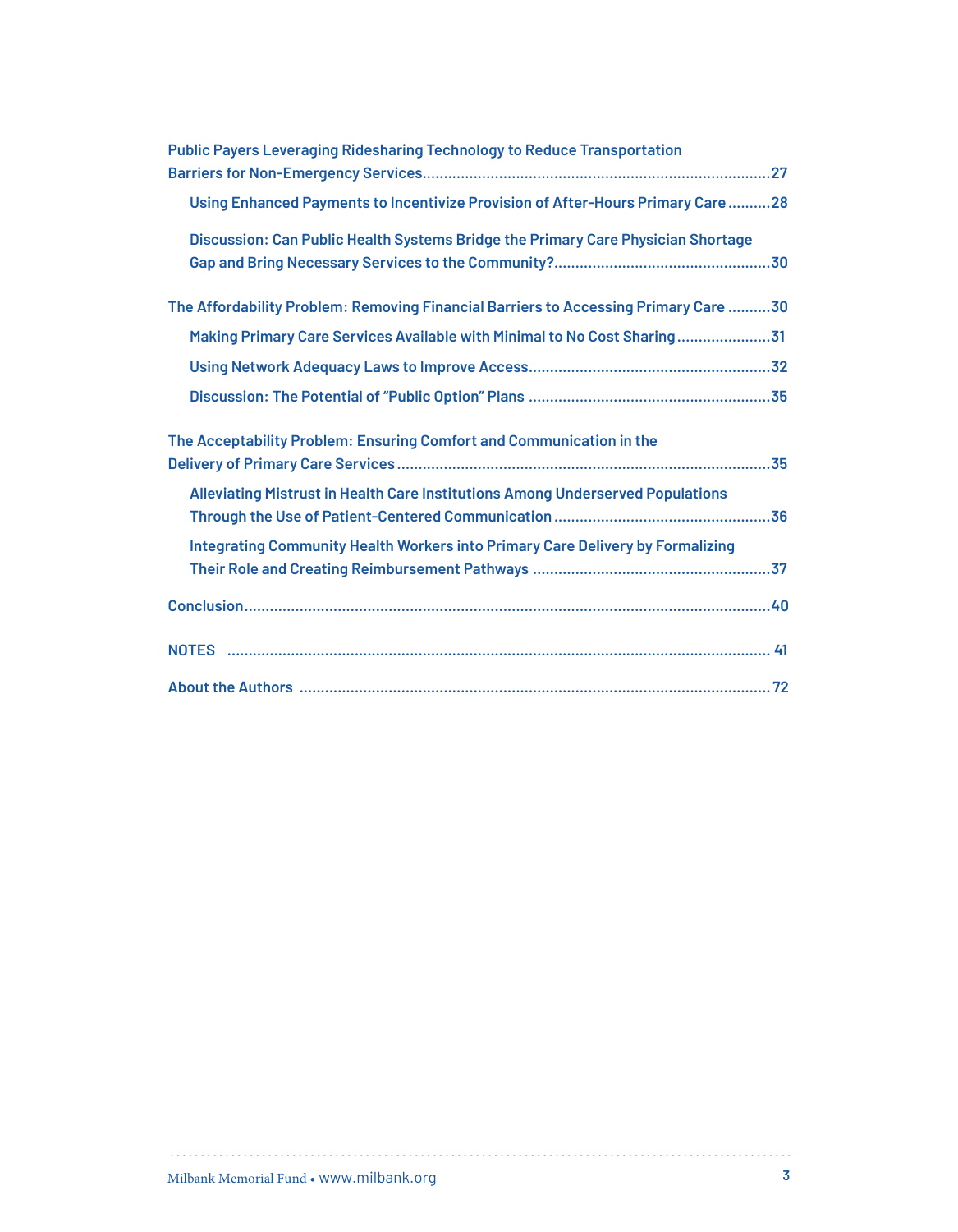# **EXECUTIVE SUMMARY**

Primary care is a critical tool to prevent illness and death and to improve equitable distribution of health in populations. However, access to this important source of care is lacking, especially for many underresourced groups, such as communities of color and in rural areas. In 1981, researchers Roy Penchansky and J. William Thomas developed a model that breaks down the concept of primary care access into five composite and interconnected dimensions: availability of primary care clinicians; accessibility of primary care services geographically; accommodation in terms of appointment availability and hours; affordability; and acceptability in terms of comfort and communication between patient and clinician. The authors of this report reviewed the research literature to assess the evidence supporting whether policy initiatives targeting primary care access in each of these five dimensions have been effective in reducing health care disparities. The policy initiatives we considered vary widely in terms of the decision makers best suited to implement them and therefore will require multi-sector collaborative solutions to improve access to primary care in underserved areas.

## Availability

The United States is facing a significant shortage of primary care physicians. The first set of policy initiatives we reviewed is designed to increase and redistribute the supply of primary care physicians and nonphysician clinicians to address this problem. This section also includes an evaluation of efforts to increase workforce diversity; significant evidence shows that physicians from communities underrepresented in medicine are likely to practice in medically underserved areas.

While many provider groups and researchers have argued that increasing payment for primary care services could incentivize more physicians to choose primary care professions, this review found that there is a dearth of evidence to support that claim. Nevertheless, some state-led efforts have successfully created more primary care residency spots in underserved areas and diversified the physician workforce. Federal government student loan forgiveness programs incentivizing practice in underserved areas and grant-making programs supporting medical schools and health centers to develop and sustain recruitment and retention programs for primary care in underserved areas have also demonstrated some success, but the scale of these efforts have been insufficient to meet our nation's workforce needs.

Research shows that leveraging the skills of nonphysician clinicians by expanding their scope of practice could improve access, and more research is needed to evaluate the effects of transitioning to team-based care.

## Accessibility and Accommodation

To be successful, primary care services need to be embedded in the communities they serve. They must be responsive to their community's needs. Researchers found that expansion of nonhospital clinic sites like federally qualified health centers (FQHCs) and school-based health centers can significantly improve access for both rural and urban underserved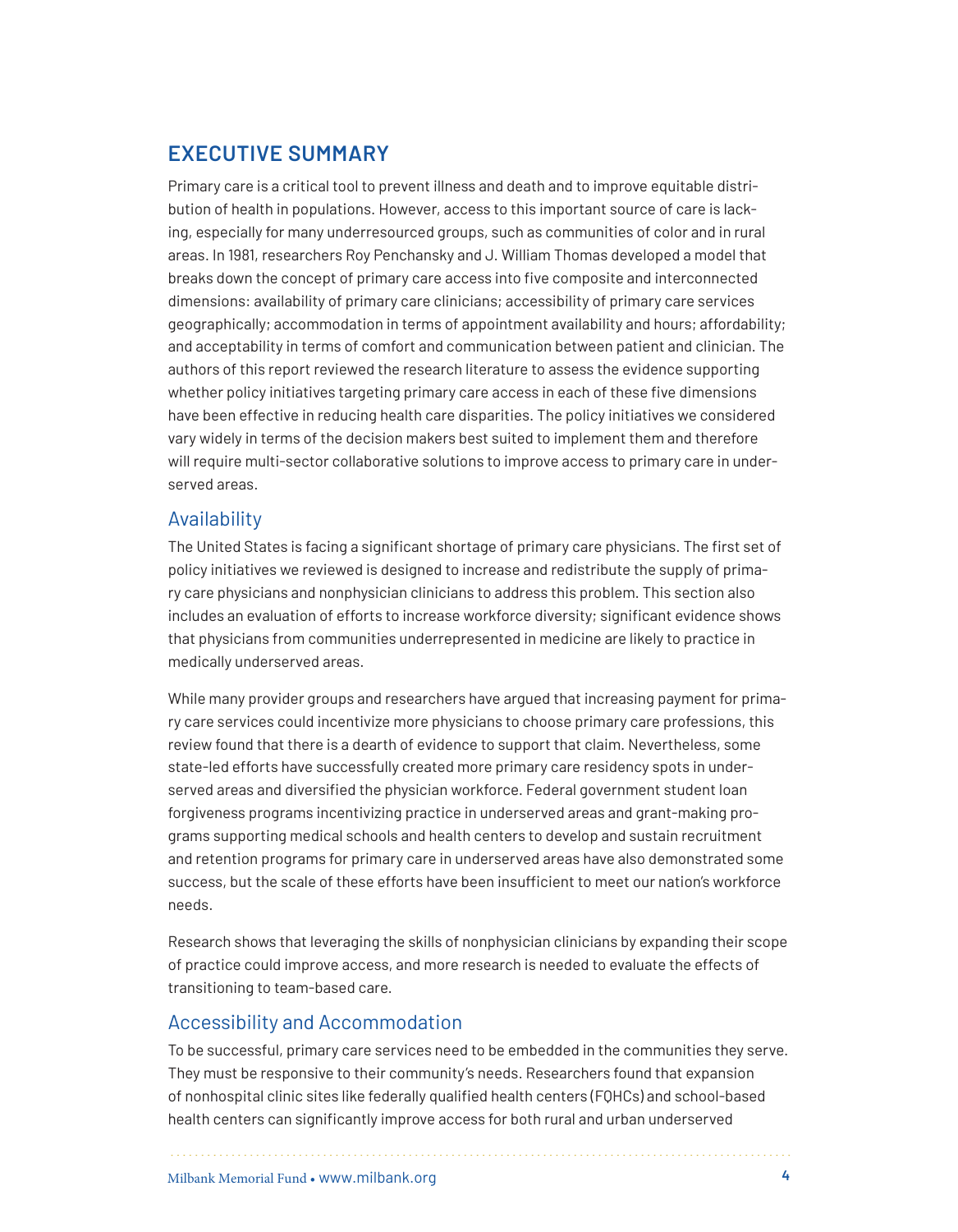communities. The increase in government funding for the FQHC program has been one of the most effective primary care policy initiatives, but emerging evidence shows that newer sites have been less likely to open in the areas with the highest need. Although the school-based health center model has shown success over the past two decades, it needs significant community investment and institutional support in order to fully meet the needs of underresourced communities. This review further found that while retail clinics might be able to provide quick and convenient services for simple health issues without sacrificing quality, they are most likely today to be located in higher-income, lower-need communities and therefore less likely to improve access for communities that are most in need.

As a result of the COVID-19 pandemic, state and federal governments as well as physician practices have made significant investments in telehealth that are likely to change the landscape of access. Our review found that telehealth programs tailored to the needs of specific communities have been successful at making telehealth accessible to populations with lower levels of comfort with and access to technology. While FQHCs are able to meet the after-hours needs of the communities they serve, more research is needed to find ways to bring after-hours care to other kinds of clinical settings.

## Affordability

Removing cost-related barriers to primary care is essential to ensuring access. Some evidence suggests that making primary care available with low or no cost sharing can improve the utilization of these services, but administrative burdens, and in some cases, even enrollee pushback can act as significant barriers to the implementation of these solutions. For example, network adequacy requirements can be a tool to ensure that those covered under insurance have timely and affordable access to primary care physicians near them. However, current laws and regulations governing network adequacy may not be sufficient to meet this goal.

## Acceptability

One of the most challenging barriers to primary care access is that many individuals do not trust or feel comfortable engaging with the health care system. Interventions like practicing patient-centered communication and deploying community health workers show some promise in improving community trust and comfort, but this is an area where significantly more research is needed to develop the most effective programmatic and policy interventions.

## Conclusion

While the research literature suggests strong evidential support for several of the policy interventions discussed in this report, many of the most conceptually promising have been insufficiently studied to determine their effect on primary care access for underresourced communities. More research is needed before policymakers can effectively assess optimal and cost-effective approaches to expanding primary care access.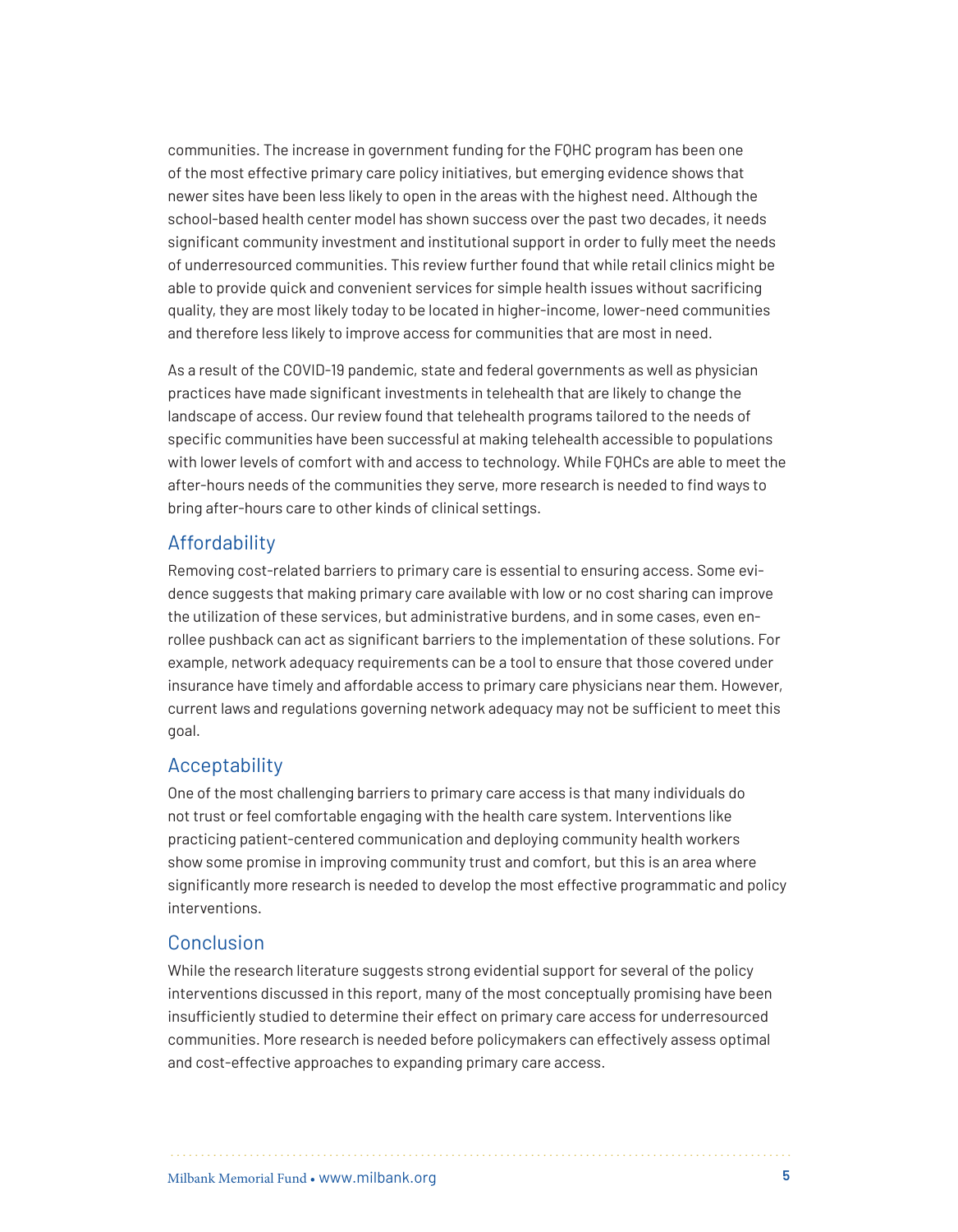## **INTRODUCTION**

The Institute of Medicine defines primary care as "the provision of integrated, accessible health care services by clinicians who are accountable for addressing a large majority of personal health care needs, developing a sustained partnership with patients, and practicing in the context of family and community." To achieve optimal health outcomes and patient experiences, the high-quality primary care must achieve what researchers have called four "cardinal functions," or the 4 Cs. These are (1) first contact, meaning the patient goes to primary care first for each health care issue; (2) continuity, so the practitioner is delivering person-focused care over time; (3) comprehensiveness, or delivering whole-person care; and  $(4)$  coordination with other clinicians when patients have to be seen elsewhere.<sup>2</sup>

It is hard to overstate the importance of primary care in ensuring robust health outcomes at the population level. Evidence shows that not only can primary care prevent illness and death, $^3$  $^3$  but it is also associated with more equitable distribution of health in populations. $^4$  $^4$ Countries with strong primary care systems experience better health outcomes such as reduced unnecessary hospitalization and less socioeconomic inequality,<sup>5</sup> as well as improved management of chronic diseases, than countries with weak primary care systems.<sup>[6](#page-40-5)</sup> The United States falls short on a number of indicators that demonstrate the strength of a nation's primary care system. For example, the United States experiences higher than average hospitalizations for conditions that are considered preventable with access to primary care compared to other similarly high-income countries.[7](#page-40-6) These hospitalizations and the number of premature deaths from preventable conditions are indicative of worse access to primary care in the United States than in other high-income countries.

Further, in the past 20 years, primary care visits have dropped steeply, $^{8,9}$  $^{8,9}$  $^{8,9}$  $^{8,9}$  $^{8,9}$  raising questions about whether these visits have been supplanted by new modalities like telehealth or retail clinics or whether people are simply forgoing vital care. The researchers studying this decline in primary care utilization have yet to answer these questions fully, but it is likely that a lack of access plays a significant role in it. Lack of access to primary care is especially a concern for underserved populations, primarily racial and ethnic minorities and rural populations.<sup>[10](#page-40-8)</sup>

To strengthen a national primary care system, a threshold issue to consider is how to improve access. The federal government's efforts in this regard primarily fall into two major categories: workforce-related initiatives and funding federally qualified health centers (FQHCs) located in medically underserved areas.<sup>11</sup> Despite these efforts, less than half of the 81.5 million people living in primary care health professional shortage areas (HPSAs) are having their needs met.[12](#page-41-1)

This literature review examines the evidence for the effectiveness of a variety of policy initiatives that seek to improve access to primary care in the United States, with a specific focus on initiatives that improve access for underserved populations. Other researchers have thoroughly evaluated primary care initiatives to assess their impact on clinical quality, patient outcomes, and cost. Most notably, the National Academies of Sciences, Engineering, and Medicine (NASEM) produced a detailed 400-page report in June 2021 that discusses policies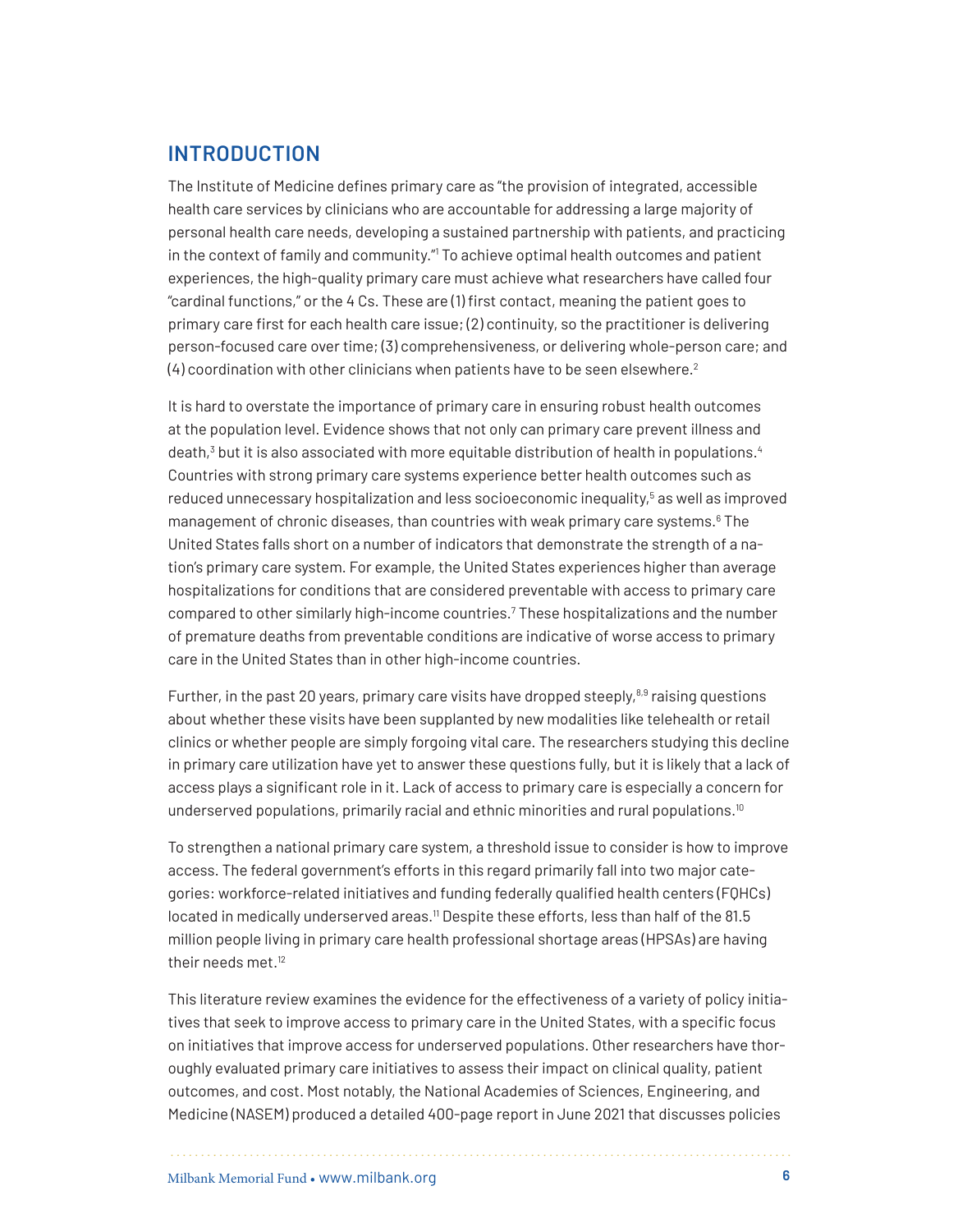that promote high-quality, person-centered, integrated primary care.[13](#page-41-2),[14](#page-41-3) Although the NASEM report makes some recommendations to ensure access, it leaves room for further evaluation of primary care–focused policy initiatives and the evidence of whether or not they improve access for underserved populations, specifically communities of color and those living in rural areas.

The policy initiatives considered in this report vary widely in terms of the decision makers best suited to implement them. Federal policymakers, state policymakers, and private actors like medical schools, health systems, and physician practices can each play a vital role in bridging this access gap. For the next phase of our research, we will conduct city- or county-level case studies to evaluate the impact of these policy interventions.

## **METHODOLOGY**

This literature review covers a wide range of English-language sources and perspectives that discuss, directly or indirectly, the issue of access to primary care in the United States and various initiatives to improve access for underserved populations. We gave preference to peer-reviewed articles, but when they were not available, we used gray literature such as issue briefs, fact sheets, and government reports. We prioritized studies published after 2011, but when recent literature was unavailable, we went as far back as necessary to find a relevant study on the topic.

We used a wide variety of search terms to account for the various dimensions of access, types of primary care clinicians, types of facilities and settings where primary care takes place, health disparities in access to primary care, and the effects of COVID-19 on primary care access. We conducted searches in databases such as PubMed and Google Scholar, as well as in individual journals such as Health Affairs and the Journal of the American Medical Association. We used the reference lists of our initial set of sources and lists of studies citing these sources to further expand our data sources. We also conducted searches for publications by think tanks and research institutions, including the Commonwealth Fund, the Kaiser Family Foundation, the Urban Institute, and the Robert Wood Johnson Foundation.

There were some key limitations to the scope of this literature review. First, many of the policy initiatives we considered had no recent independent, peer-reviewed evaluations, and we were limited to using internal program evaluations and anecdotal evidence where available. When we were unable to find even internal or informal evaluations, we state that there is insufficient evidence. We were also unable to assess the sources cited for conflicts of interest, particularly in terms of funding for the studies cited.

Second, we adopted the definitions of *primary care training, clinicians, settings,* and *practices*  as used by the various sources cited, potentially resulting in some variance and inconsistency across the report. For example, studies frequently combine statistics for family medicine, internal medicine, and pediatrics residency programs, which are generally all considered primary care residency programs, but fail to account for the many primary care residents who specialize and pursue non–primary care career paths.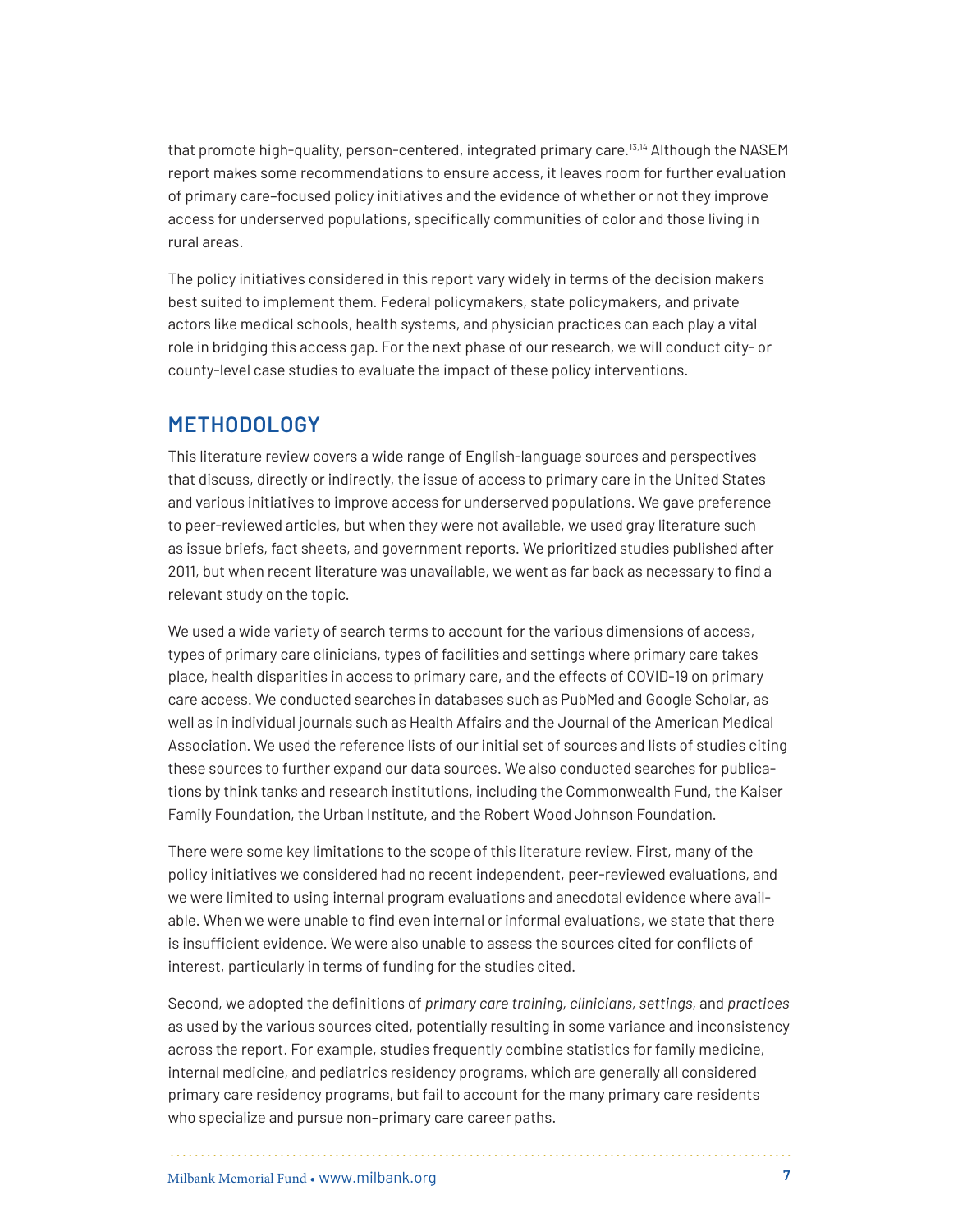Third, the majority of the data reviewed about telehealth interventions was published before the COVID-19 pandemic, which forced a rapid evolution of the telehealth landscape and will most likely significantly change the shape of access. Although we discuss the potential for telehealth in this report, we were unable to fully account for the changes brought about by the pandemic and its effects on access.

Finally, the vast majority of interventions we analyzed are based on a foundation of fee-for-service payment models. Many government and private payers are trying to shift practitioners away from fee-for-service payment and toward alternative financing models that reward efficiency and quality. Although there has been some movement toward these new models, health care remains mostly reliant on fee-for-service payment, especially for physicians[.15](#page-41-4) It is hard to predict when a broader shift might occur. If and when these alternative payment models are widely adopted, the landscape of primary care delivery is likely to change significantly, altering or making obsolete some of the initiatives suggested in this report.

## Defining Health Disparities

For the purposes of this report, we use the definition of *health disparities* as outlined by the Health and Human Services Secretary's Advisory Committee on National Health Promotion and Disease Prevention Objectives for 2020, which developed Healthy People 2020. Healthy People 2020 defines a health disparity as "a particular type of health difference that is closely linked with social, economic, and/or environmental disadvantage. Health disparities adversely affect groups of people who have systematically experienced greater obstacles to health [care] based on their racial or ethnic group; religion; socioeconomic status; gender; age; mental health; cognitive, sensory, or physical disability; sexual orientation or gender identity; geographic location; or other characteristics historically linked to discrimination or exclusion.["16](#page-41-5)

## Defining Access

In 1981, researchers Roy Penchansky and J. William Thomas developed a model that breaks down the concept of "access" into five composite and interconnected dimensions. Still in use today, these dimensions are:

- **• Availability,** or the adequacy of the supply of clinicians.
- **• Accessibility**, or the relationship between the location of health care services and the location of patients, which takes into account transportation barriers, travel time, distance, and cost.
- **• Accommodation,** or how clinicians are set up to accept and see their patients, which takes into account hours of operation and appointment systems.
- **• Affordability,** or the relationships among insurance status, out-of-pocket costs, and the ability to obtain health care services.
- **Acceptability,** or patients' comfort with the clinicians available to them.<sup>[17](#page-41-6)</sup>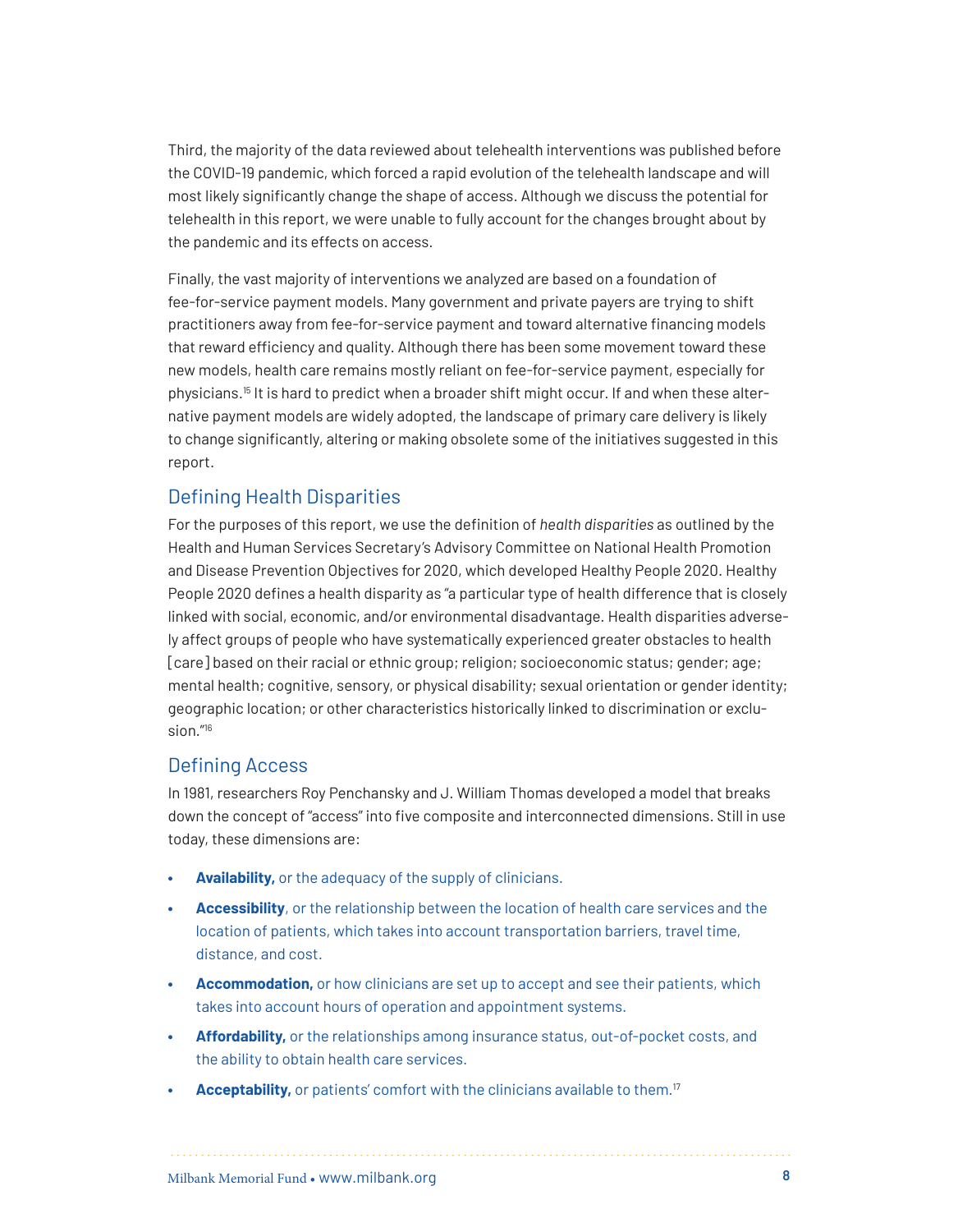Improving access to primary care requires a focus on all five dimensions. For example, solely removing financial barriers will not improve access to primary care if no primary care clinicians are available nearby. Similarly, having clinicians available in underserved areas is insufficient if language barriers prevent the communities they serve from comfortably accessing their services.

In this report, we use Penchansky and Thomas's five dimensions to organize the initiatives we evaluated. We expand some of the concepts in the original model and modify others to make room for recent developments in primary care, such as the use of telehealth services, and to better analyze policy solutions with respect to their impact on health disparities. Although a number of the initiatives discussed can be categorized under more than one dimension, we chose to present each initiative under the dimension we deemed most directly affected by it.

Further, we focus on initiatives that seek to expand access to underserved populations rather than initiatives that solely increase convenience for populations that already have adequate access to health care services, such as retail clinics that provide after-hours care in affluent neighborhoods.

## A Note on Terminology

Given the evolving nature of the appropriateness of the terminology used to refer to the various subpopulations discussed in this report, we had to make some editorial decisions to ensure consistency while respecting the communities to which we refer. Where we referred to the findings from a specific study, we tried to use the same terminology as the study author as much as possible unless deemed unacceptable. Although we recognize that the term underserved might not be the universally accepted term for describing populations facing health disparities and a systemic lack of resources,<sup>18</sup> given its ubiquity in the literature and use in federal designations like "medically underserved areas,"[19](#page-42-0) we continue to use the term to avoid confusion.

In a recent report, the Association of American Medical Colleges forecasted a potential total shortfall of at least 21,400 and up to 55,200 primary care physicians by 2033.

# **THE AVAILABILITY PROBLEM: SOLVING THE SHORTAGE OF PRIMARY CARE PHYSICIANS**

Ensuring an adequate supply of primary care clinicians is the first dimension in the Penchansky and Thomas model of access. Even as the total number of primary care physicians in the United States rose between 2005 and 2015, because of population size increases and larger numbers of primary care physicians moving away from rural areas, the average number of primary care physicians per 100,000 people fell from 46.6 to 41.4 in the same time period, with rural areas suffering the greatest losses.<sup>[20](#page-42-1)</sup> Approximately 209,000 primary care physicians are practicing today.[21](#page-42-2) In a recent report, the Association of American Medical Colleges forecasted a potential total shortfall of at least 21,400 and up to 55,200 primary care physi-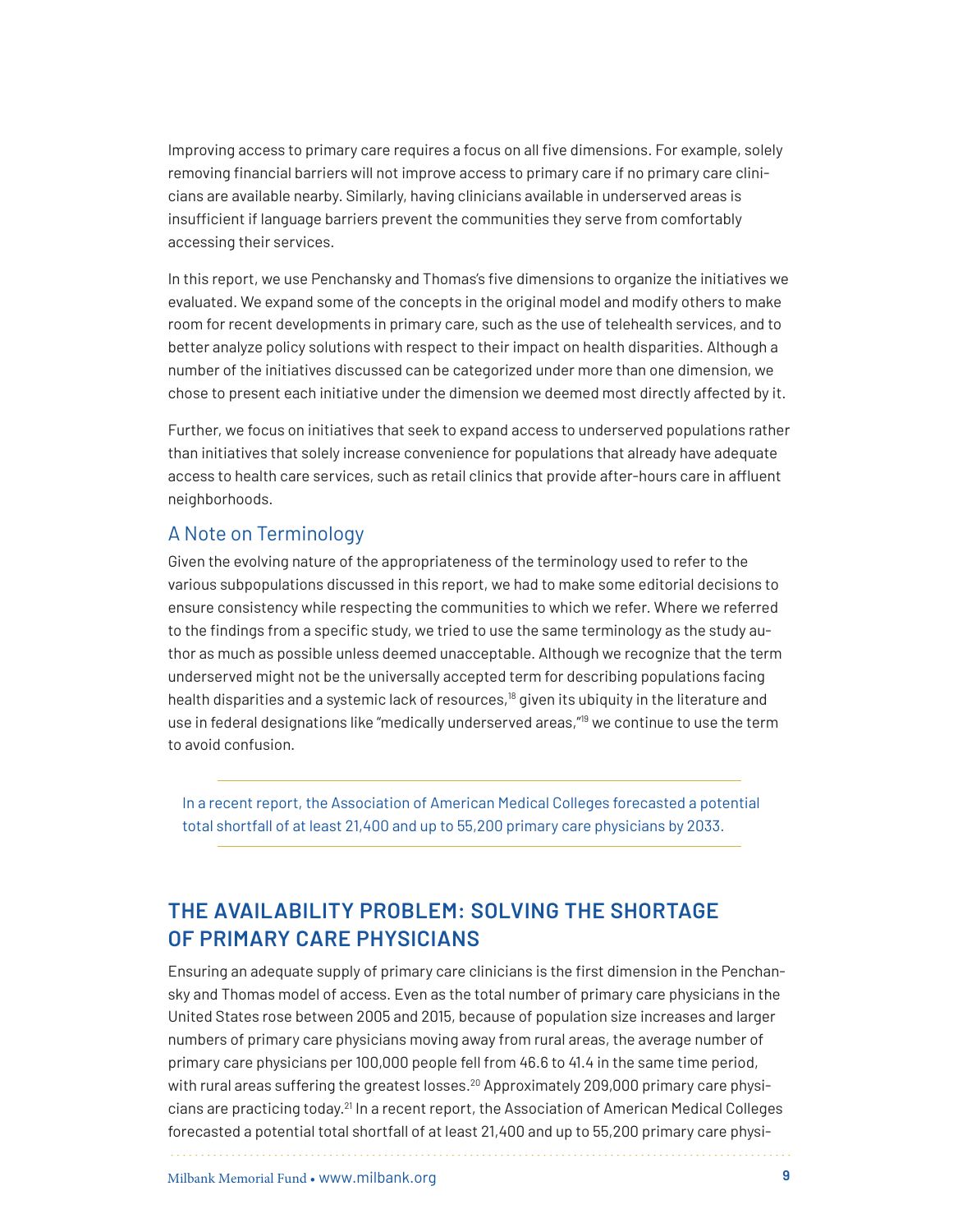cians by 2033[.22](#page-42-3) A survey of FQHCs found that despite increased funding for these centers under the Affordable Care Act (ACA) and improved financial stability, 66% of health centers reported facing staffing shortages for funded primary care physician positions in 2018.[23](#page-42-4)

The policy solutions in this section focus on ways to increase the numbers of the primary care workforce as well as ways to redistribute them for more equitable access. The first five policy solutions focus on primary care physician recruitment and retention, and the last two policy solutions consider the role nonphysician primary care practitioners can play in improving access for underserved populations.

## Policy Solution: Encouraging the Selection of Primary Care as a Specialty by Increasing Payment for Primary Care Services

#### Background

Increasing the supply of primary care physicians is strongly correlated with improvements in population health outcomes.[24](#page-42-5) A recent study of US population data between 2005 and 2015 found that "every 10 additional primary care physicians per 100,000 population was associ-ated with a 51.5-day increase in life expectancy."<sup>[25](#page-42-6)</sup> The supply of primary care physicians is further associated with improved health outcomes for underserved communities. An analysis of 11 years of state-level data found that a greater supply of primary care physicians was 2.5 times more likely to result in lower mortality in the African American population than in the white population.<sup>[26](#page-42-7)</sup>

A model developed by one study found that it would take increasing the pay of primary care clinicians by as much as 50% and decreasing the pay of cardiologists by a politically infeasible 20% to even come close to achieving pay parity between the two.

Since 2011, the number of US-trained medical students who choose primary care residencies has declined.<sup>[27](#page-42-8)</sup> A systematic review of curricular initiatives to promote primary care as a specialty choice showed that longitudinal primary care programs in medical schools are more effective than isolated modules and clerkships in attracting students to careers in primary care.[28](#page-42-9) Despite curricular and programmatic efforts to promote primary care to medical students, the lower income potential of a primary care career when compared to those of other specialties serves as a barrier.[29](#page-42-10)

For those in medical school, the prospect of educational debt acts as another barrier to a career in primary care. One study found evidence demonstrating an "inverse relationship between the total level of educational debt and the intention to enter primary care."[30](#page-43-0) Primary care physicians are generally compensated more favorably than those in nonphysician career tracks, but among physicians, specialists are likely to accrue about twice as much career wealth as primary care clinicians. A model developed by one study found that it would take increasing the pay of primary care clinicians by as much as 50% and decreasing the pay of cardiologists by a politically infeasible 20% to even come close to achieving pay parity between the two.[31](#page-43-1) However, as discussed later in the report, some attempts have been made to decrease this disparity.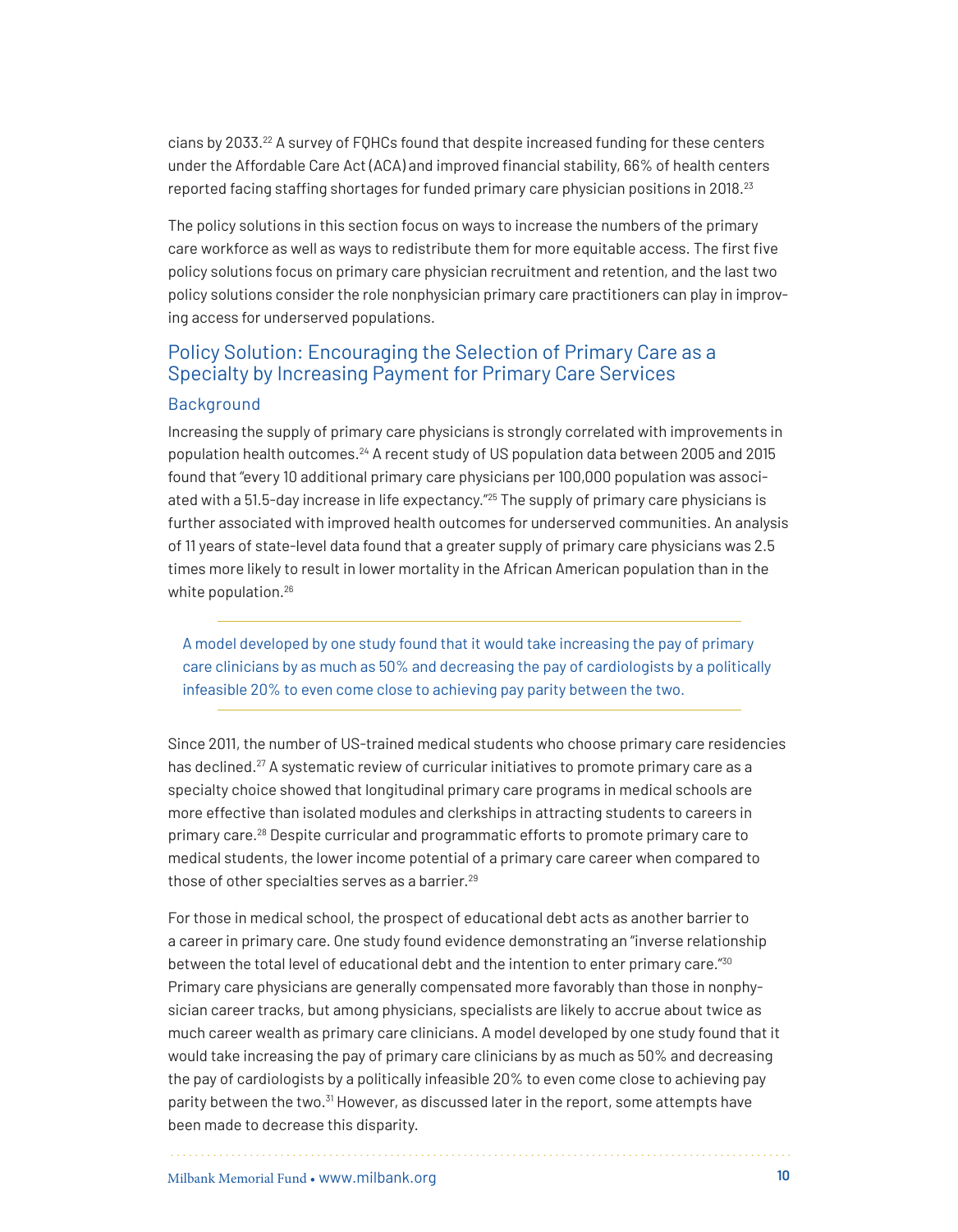#### State of the Evidence

Although research is limited on how changes in primary care reimbursement affect medical student specialty choice, the ACA created opportunities to examine how reimbursement increases may impact primary care access. The ACA increased Medicaid reimbursement rates for primary care services to match Medicare rates in 2013 and 2014. This temporary bump resulted in a 73% average increase in Medicaid reimbursement for primary care services.<sup>[32](#page-43-2)</sup> Congress failed to reauthorize the funding in 2014, but 19 states have continued to pay prima-ry care clinicians higher Medicaid rates.<sup>[33](#page-43-3)</sup>

A 2015 report by the Medicaid and CHIP Payment Access Committee (MACPAC) found insuf-ficient evidence of the fee bump's impact on clinician participation and enrollee access.<sup>[34](#page-43-4)</sup> While one study showed a 7.7% increase in available primary care appointments, with the largest increases occurring in states experiencing the biggest increases in reimbursement rates,<sup>[35](#page-43-5)</sup> another study found that the fee bump failed to incentivize more primary care clinicians to accept Medicaid patients.<sup>[36](#page-43-6)</sup>

In 2020 the Centers for Medicare and Medicaid Services (CMS) substantially boosted Medicare reimbursement rates for primary care for the first time since the 1990s, while cutting rates for specialists. $37$  It is too soon to say whether this shift in reimbursement is having an impact on either beneficiary access or the specialization decisions of medical students.

The ACA increased Medicaid reimbursement rates for primary care services to match Medicare rates in 2013 and 2014. This temporary bump resulted in a 73% average increase in Medicaid reimbursement for primary care services.

A 2015 report by the Medicaid and CHIP Payment Access Committee (MACPAC) found insufficient evidence of the fee bump's impact on clinician participation and enrollee access.

## Policy Solution: State-Level Efforts to Increase the Number of Primary Care Residencies, Particularly in Underserved Areas

#### **Background**

Each year the CMS provides funding through Medicare for hospitals to hire residents.<sup>[38](#page-43-8)</sup> More than 20 years ago, the federal government imposed a cap on spending for graduate medical education, which has limited the number of medical residents.[39](#page-43-9) After the spending cap was imposed, specialist residencies increased by a larger percentage than primary care residencies.[40](#page-44-0) One study found that "[t]o eliminate projected shortages in 2035, primary care residency production must increase by 21%."<sup>[41](#page-44-1)</sup> A US Government Accountability Office report identified four federal efforts to increase the number of primary care residencies, but found that the scale of these efforts was insufficient to meet projected primary care workforce needs.<sup>[42](#page-44-2)</sup> Absent sufficient federal action, some states have found ways to leverage Medicaid's federal-state financing structure to direct funding to primary care residencies.<sup>[43](#page-44-3)</sup>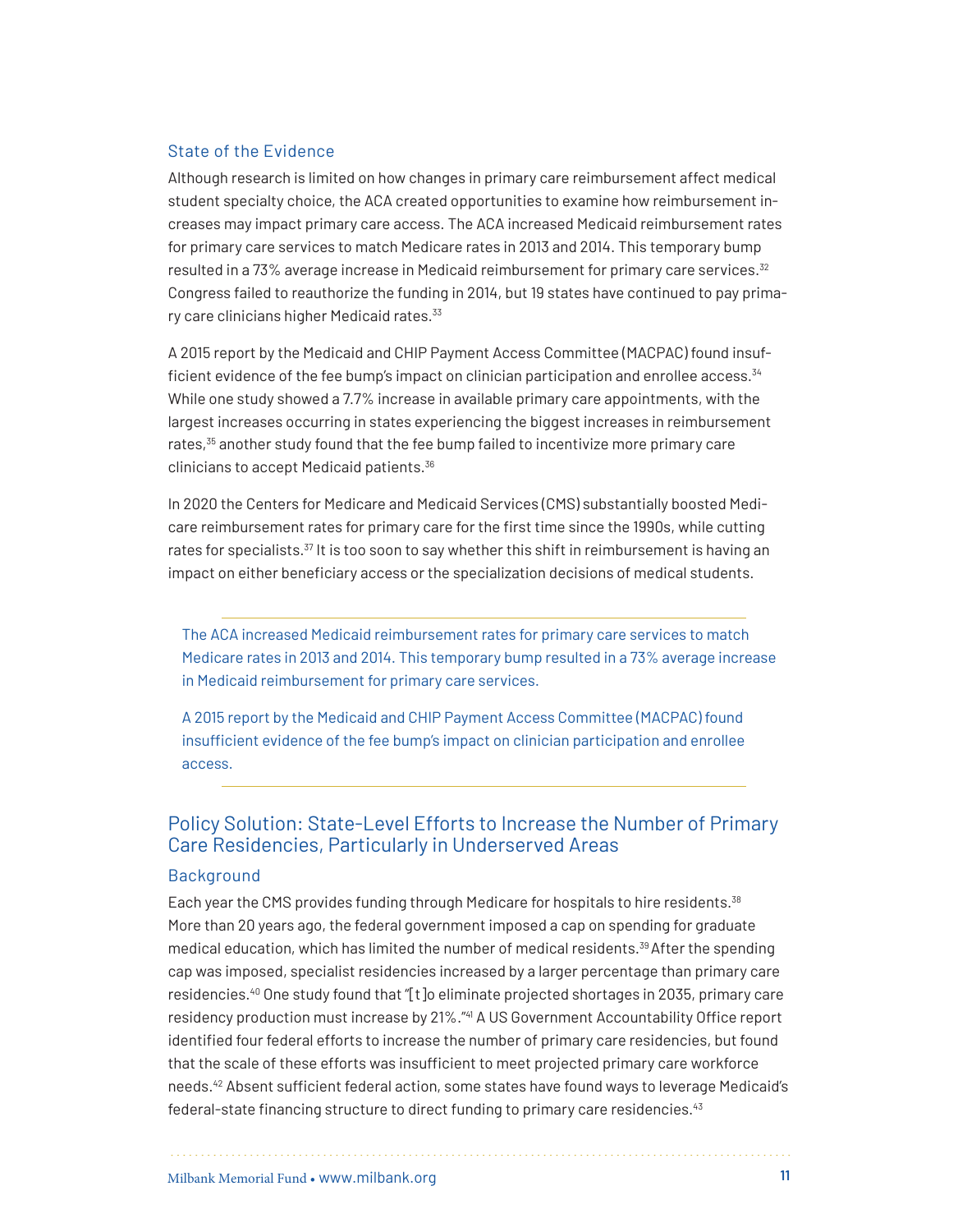#### State of the Evidence

The evidence suggests these state-level programs are having a modest, but positive, impact. For example, New Mexico leveraged federal Medicaid funding and the regulations governing FQHCs to develop 10 additional primary care residencies in underserved locations across the state.[44](#page-44-4) Although this is a small number of residencies, it represents one of the few examples of state action in this area.

States have also stepped up to directly fund programs to support hospitals without residency programs develop and implement these programs.

States have also stepped up to directly fund programs to support hospitals without residency programs develop and implement these programs. In 2013, the Texas legislature appropriated \$14 million to create a planning and partnership grant program for this purpose.[45](#page-44-5) This funding was subsequently increased, and in 2017, the focus of the program shifted to support the establishment of new residency programs in primary care, specifically in rural areas.<sup>46</sup> A 2019 report evaluating the program found that "since the state legislature committed to expanding GME [graduate medical education] in Texas, almost 400 new firstyear residency positions have been created, and 13 new residency programs have been established."[47](#page-44-7) Georgia established a similar program, offering to reimburse 50% of the start-up costs of establishing a new residency program and applying for accreditation, with a specific focus on primary care and general surgery programs, particularly in geographic areas lacking existing programs.<sup>48</sup> Georgia is projected to increase its residency positions by 47% between 2013 and 2025.[49](#page-45-0) As of 2018, 64% of the new positions in Georgia were located in federally designated HPSAs.<sup>[50](#page-45-1)</sup>

Racial and ethnic minority physicians were more likely to practice in impoverished areas, those designated by the federal government as medically underserved or experiencing health professional shortages, and rural areas.

## Policy Solution: Using Public Policy and Financing to Diversify the Physician Workforce

#### **Background**

In addition to generally increasing the number of primary care physicians to boost access, evidence suggests recruiting racial and ethnic minority students can reduce racial and ethnic disparities in primary care access. An analysis of data collected between 1980 and 2010 on physician specialty choice showed that certain racial and ethnic minority physicians were more likely to practice primary care than white physicians.<sup>51</sup> Further, racial and ethnic minority physicians were more likely to practice in impoverished areas, those designated by the federal government as medically underserved or experiencing health professional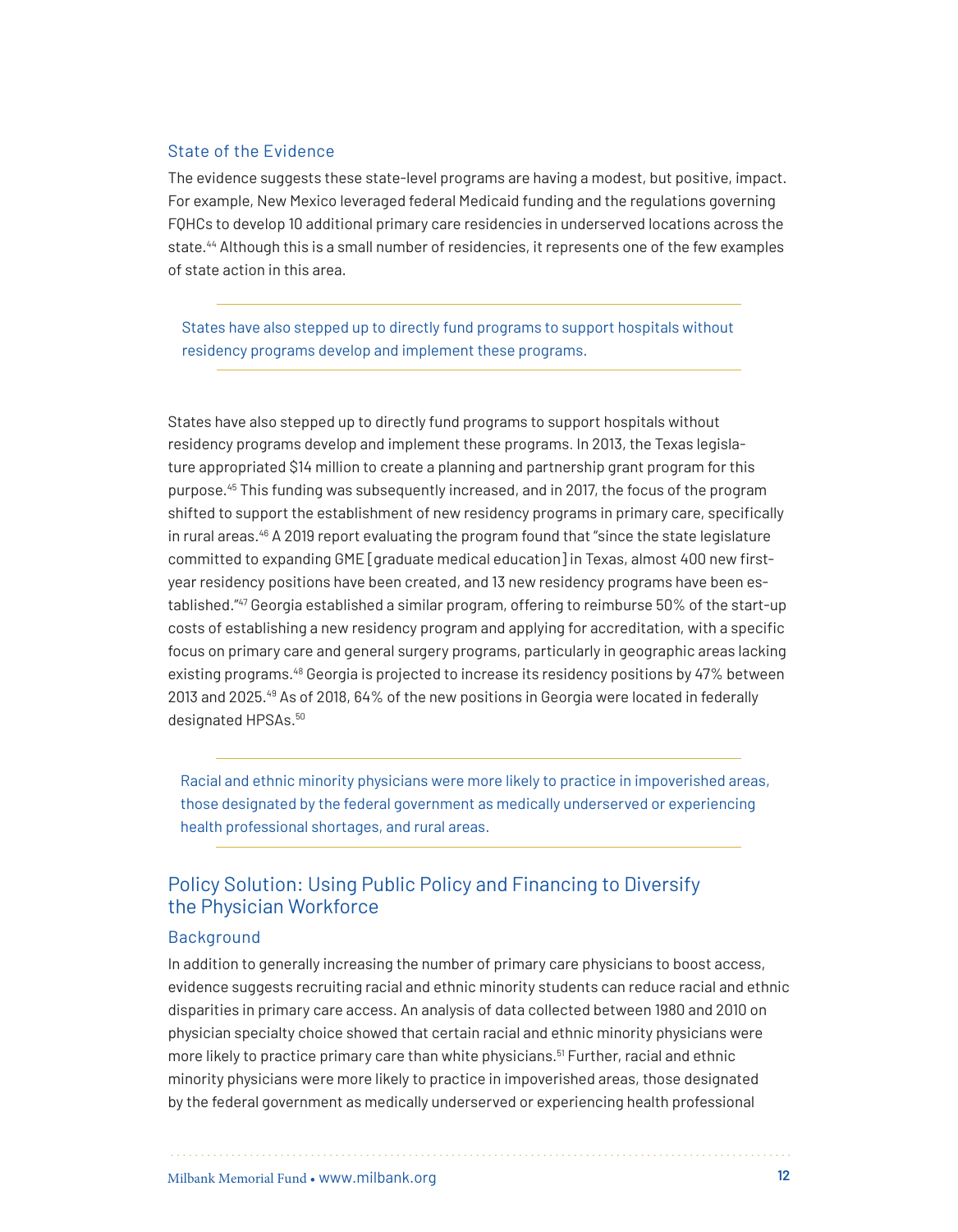shortages, and rural areas.<sup>[52](#page-45-3)</sup> However, the representation of racial and ethnic minority physicians among all primary care physicians has remained low.[53](#page-45-4) A 2015 report by the Association of American Medical Colleges found that the number of Black or African American male medical school applicants and graduates had decreased over 40 years.<sup>[54](#page-45-5)</sup>

A significant number of attempts at increasing diversity in medical and other health professions' schools focus on reforming admissions processes, but some research indicates that medical schools' "holistic" admissions processes, meant to diversify the physician workforce by looking at criteria beyond test scores and grade-point averages, have been only margin-ally successful.<sup>[55](#page-45-6)</sup> A 2019 study found that while schools that provided formal training to their staff on holistic admissions experienced a sustained increase in diversity for most racial and ethnic groups, they were unable to achieve the same with Black and African American students[.56](#page-45-7) The authors speculated that the use of holistic admissions processes is still important, but more upstream interventions, like pipeline programs, that focus on recruiting diverse students into the applicant pool are even more essential to achieving the goal of diversity.<sup>57</sup> Pipeline programs target, recruit, and support underrepresented students at all levels of education in order to promote diversity in certain fields.

#### State of the Evidence

Many medical schools have implemented pipeline programs, and some anecdotal evidence indicates that they have been effective in recruiting minority students.<sup>58</sup> However, there is a lack of systematic, quantitative evaluation to accurately assess how successful these programs have been at expanding the number of practicing physicians of color or to develop a set of best practices for them.<sup>59</sup>

Nonetheless, one example demonstrates that a pipeline program can drive change when it is implemented as part of a broader set of policy initiatives intended to increase diversity in the medical profession. In 1978, the Illinois General Assembly created and provided funding for the Urban Health Program (UHP) at the University of Illinois at Chicago with the goal of increasing recruitment and retention of minorities in health professions. UHP is a comprehensive pipeline program providing academic support and mentoring to middle school, high school, undergraduate, and health profession students. Between 1978 and 2011, University of Illinois at Chicago had the highest graduation rate for minority health care professionals in the country after historically black colleges and Latino-serving institutions.<sup>[60](#page-45-11)</sup> A retrospective evaluation of the program found that one of the key factors contributing to this success is the UHP Community Advisory Council, which consists of business and community leaders, educators, and health professionals who together advocate for the mission of the UHP and hold both the university and state legislature accountable.<sup>[61](#page-46-0)</sup>

In another example, a 2016 study found that state laws providing grants and scholarships to minority groups and requiring facilities that receive payments from Medicaid to submit a plan on recruiting and retaining professionals from minority backgrounds increased minority enrollment in the nursing workforce.<sup>[62](#page-46-1)</sup> Although the study is about the nursing workforce and the relevance of its findings to the physician workforce has not been established, both this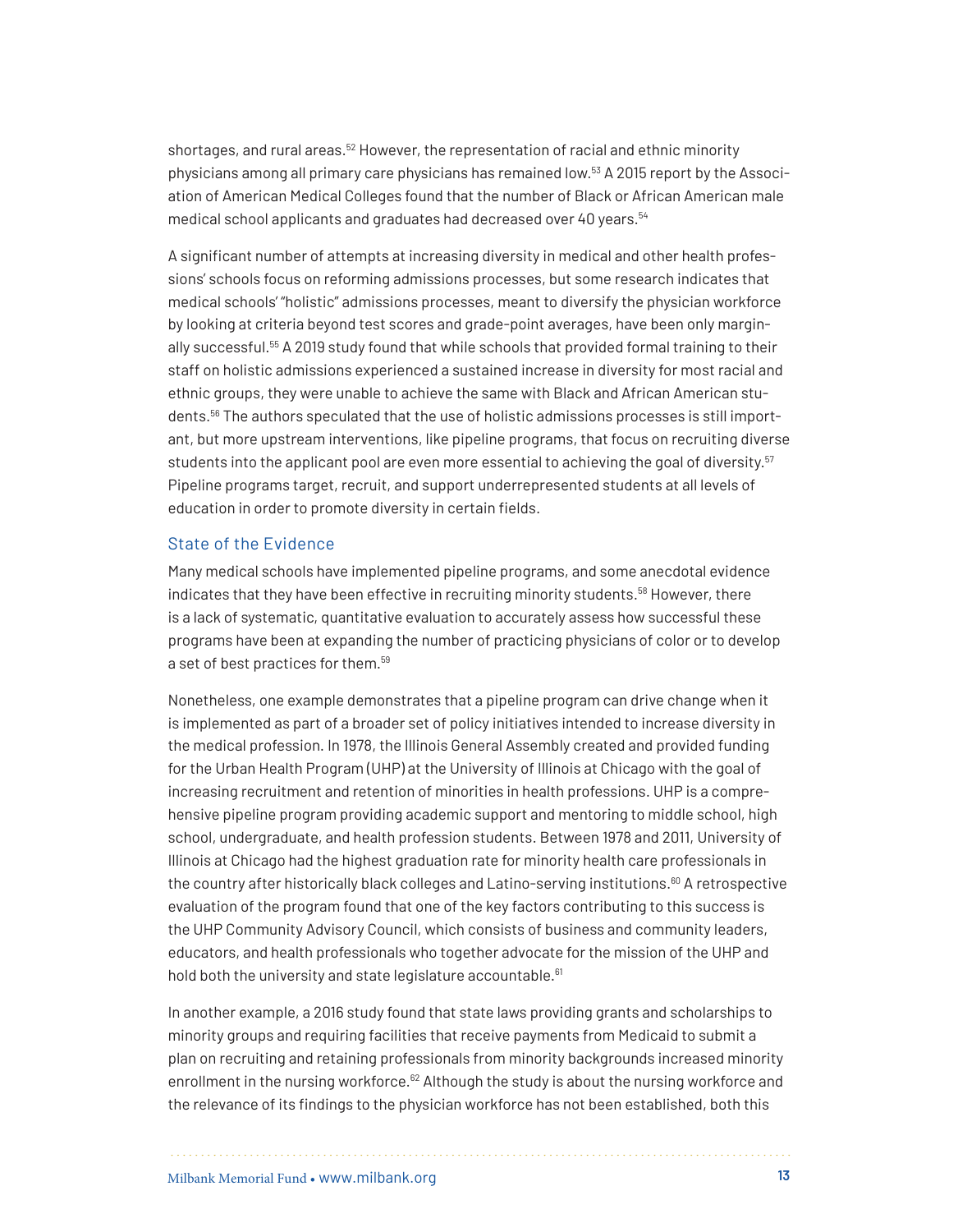study and the UHP program suggest that private sector recruitment efforts supported by public policy—and public financing—may have the greatest impact on increasing diversity.

## Policy Solution: Using Federal Funding to Bring Primary Care Physicians to Underserved Areas

#### Background

A systematic review of 72 studies found that beyond physician characteristics like race/ethnicity or being from a rural area, financial factors such as debt and anticipated income play a significant role in determining whether primary care physicians practice in underserved areas.[63](#page-46-2) The Health Resources and Services Administration (HRSA) provides direct scholarships and loan repayment awards to medical students and graduates with the goal of incentivizing primary care practice in underserved areas. The National Health Service Corps scholarship and loan repayment programs directly reward medical students and licensed physicians who agree to practice in federally designated HPSAs for a certain period of time.<sup>[64](#page-46-3)</sup> HRSA also operates a number of grant-making programs that support medical schools and health centers in developing and sustaining recruitment and retention programs for primary care in underserved areas.

For fiscal year 2019, less than half of loan repayment applicants were awarded funding, and only 10% of applicants were awarded scholarships. When estimates are adjusted for inflation, the funding for National Health Service Corps programs has decreased over the past 10 years.

#### State of the Evidence

A 2013 study by HHS on retention found that 85% of National Health Service Corps clinicians practice in a HPSA two years after the completion of their obligation, and more than half remain in HPSAs 10 years after the completion of their obligation, with long-term retention rates being higher for those who served in rural areas.<sup>[65,](#page-46-4)66</sup> The evidence suggests that loan repayment and direct financial incentive programs that target physicians at the end of their training demonstrate a higher physician retention rate in underserved areas compared to other incentivized service-obligation programs like scholarships that target medical stu-dents earlier in their career.<sup>[67](#page-46-6),[68](#page-46-7)</sup> Direct financial incentive programs also tend to benefit physi-cians who own their own practices, particularly in needy settings.<sup>[69](#page-46-8)</sup>

However, the funding for the National Health Service Corps scholarship and loan repayment programs has been insufficient to meet the demand. For fiscal year 2019, less than half of loan repayment applicants were awarded funding, and only 10% of applicants were awarded scholarships. When estimates are adjusted for inflation, the funding for National Health Service Corps programs has decreased over the past 10 years.<sup>70</sup>

Federally designated HPSAs and medically underserved areas can be either rural or urban. Recruiting and retaining primary care clinicians in rural areas has been a particular concern for many states with large rural populations. These states have implemented three types of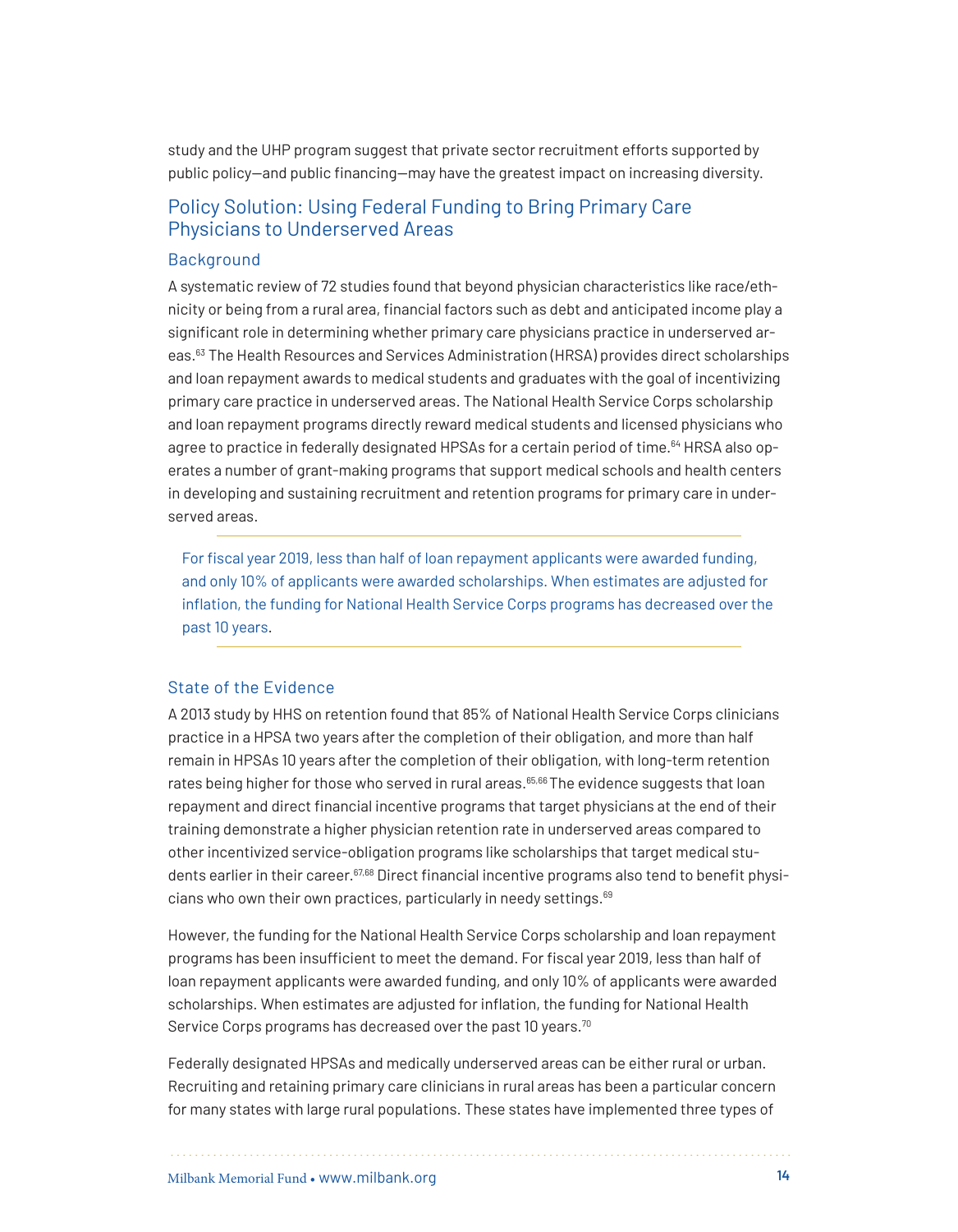financial incentive programs with some success: $71$  state loan repayment programs, $72$  community-state matching programs (which allow rural communities to receive state dollars to bring in a primary care physician as long they can match the state funds one to one), $73$  and state tax credit programs.[74](#page-47-1) However, as with other initiatives, there is a lack of systemic evaluation of how well these incentives have worked.

The literature on bringing primary care clinicians to urban underserved areas is even less clear. One study based in Los Angeles County attributes the motivations for practicing in urban underserved areas to "mission-based values," personal characteristics like race and ethnicity, and "training in underserved locations."[75](#page-47-2) Holistic admissions processes might be able to scan for mission-based values, and publicly supported or funded pipeline programs can help recruit from communities that are underrepresented in medicine. However, public funding can also play a role by enabling institutions like medical schools and health centers to create more opportunities for medical students and residents to train in underserved areas.

Studies have shown that exposure to HRSA Title VII funding, which predominantly funds institutional grants, can attract more medical students and residents to practice in underserved areas.

Studies have shown that exposure to HRSA Title VII funding, which predominantly funds institutional grants, can attract more medical students and residents to practice in underserved areas.<sup>76[,77](#page-47-4)</sup> Of the Title VII institutional grant programs, the Area Health Education Center (AHEC) program was specifically created "to develop and enhance education and training networks within communities, academic institutions, and community-based organizations["78](#page-47-5) in underserved areas. Initially created in 1972 to target rural underserved areas, the AHEC program was expanded to include urban underserved areas in 1976.[79](#page-47-6) Today, approximately 300 AHEC program offices and centers serve 85% of counties in the United States.<sup>80</sup>

Almost all AHEC programs make recruitment and retention of primary care clinicians in their communities an important goal, and there is some limited evidence that AHEC programs might be achieving this goal, particularly in rural underserved areas.<sup>[81,](#page-47-8)[82](#page-47-9)</sup> Additionally, at least one fully state-funded program with the same goals as federally funded AHEC programs has shown demonstrable success improving recruitment and retention in rural underserved areas through the provision of immersive training opportunities. $83,84$  $83,84$  $83,84$  However, while ur-ban-track AHEC programs exist,<sup>[85](#page-48-1)</sup> evaluation of the effectiveness of these programs in recruiting and retaining health professionals in urban underserved areas is mostly unavailable. More research is needed to fully establish the effectiveness of AHEC programs, both rural and urban, in bringing primary care physicians to underserved areas.

More recently, the Affordable Care Act created the Teaching Health Center Graduate Medical Education (THCGME) program to provide funding directly to community-based health centers like FQHCs to establish and expand primary care residency programs.<sup>[86](#page-48-2)</sup> A 2016 study found that although THCs are not required to be located in underserved areas, "more than 70% of THC sites are located in a federally designated high-need area" such as a primary care HPSA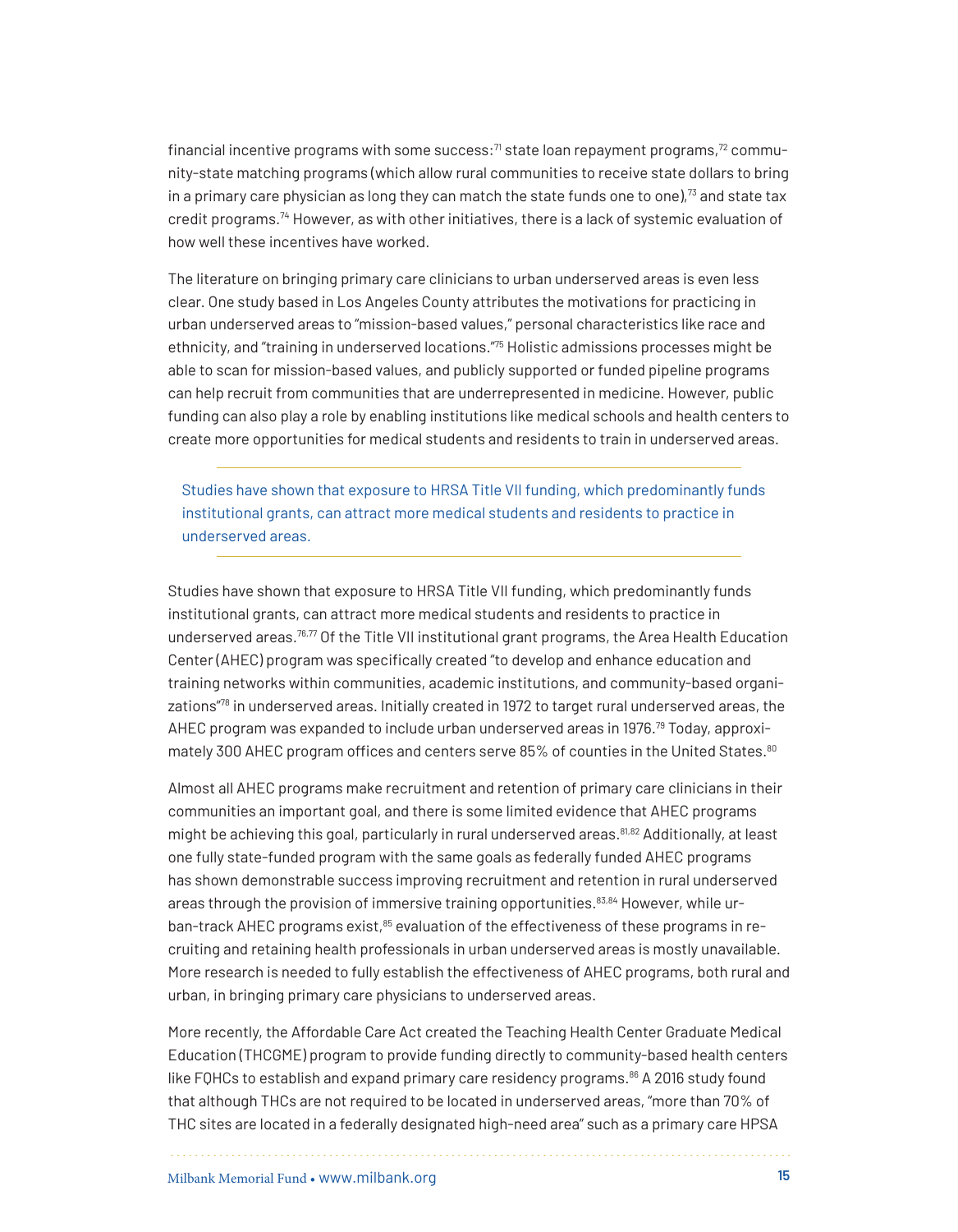or a rural area.<sup>87</sup> A survey of all THC residents between 2013 and 2016 found that THCs "attract residents from rural and/or disadvantaged backgrounds,"[88](#page-48-4) and a 2015 evaluation of the program found that 91% of the program's recent graduates are practicing primary care, while 76% are practicing primary care in an HPSA.[89](#page-48-5)

## Policy Solution: Leveraging the Conrad 30 Program to Incentivize More Foreign-Trained Physicians to Practice in Underserved Areas

#### **Background**

Foreign-trained physicians are more likely to choose primary care residencies and practices than US-trained physicians, and more than half of all foreign-trained physicians work in areas where the population has a per-capita income of \$30,000 or less.<sup>[90](#page-48-6)</sup> However, thousands of foreign-trained physicians are unable to practice medicine in the United States because of burdensome visa requirements.

The Conrad 30 Visa Waiver program allows each state's Department of Health to sponsor up to 30 waivers of certain visa restrictions for international medical graduates in order to help states meet their health workforce needs.

The J-1 Visa program is a special sponsorship for immigrants who intend to teach, train, or study in the United States, but these visas generally require applicants to return to their home countries for two years upon completion of their program. The Conrad 30 Visa Waiver program allows each state's Department of Health to sponsor up to 30 waivers of this home residency requirement for international medical graduates in order to help states meet their health workforce needs. Some state Conrad programs require employers to try to recruit a US citizen or permanent resident for the position before they can employ an international medical graduate, which can serve as a barrier to fully utilizing this workforce.<sup>91</sup>

A Washington State study found that physicians recruited under the Conrad program "who remained in Washington State were more likely to have spent at least half of their time since completing their [Conrad program] obligations serving primarily underserved populations," but that retention of international medical graduates was significantly better in urban areas than rural ones.

#### State of the Evidence

Evidence shows that the Conrad program can bring primary care physicians to underserved areas, particularly those in urban areas. One study found that "46 percent of physicians serving in HPSAs in Delaware are [international medical graduates] recruited through the [Conrad 30] program."[92](#page-48-8) A Washington State study found that physicians recruited under the Conrad program "who remained in Washington State were more likely to have spent at least half of their time since completing their [Conrad program] obligations serving primarily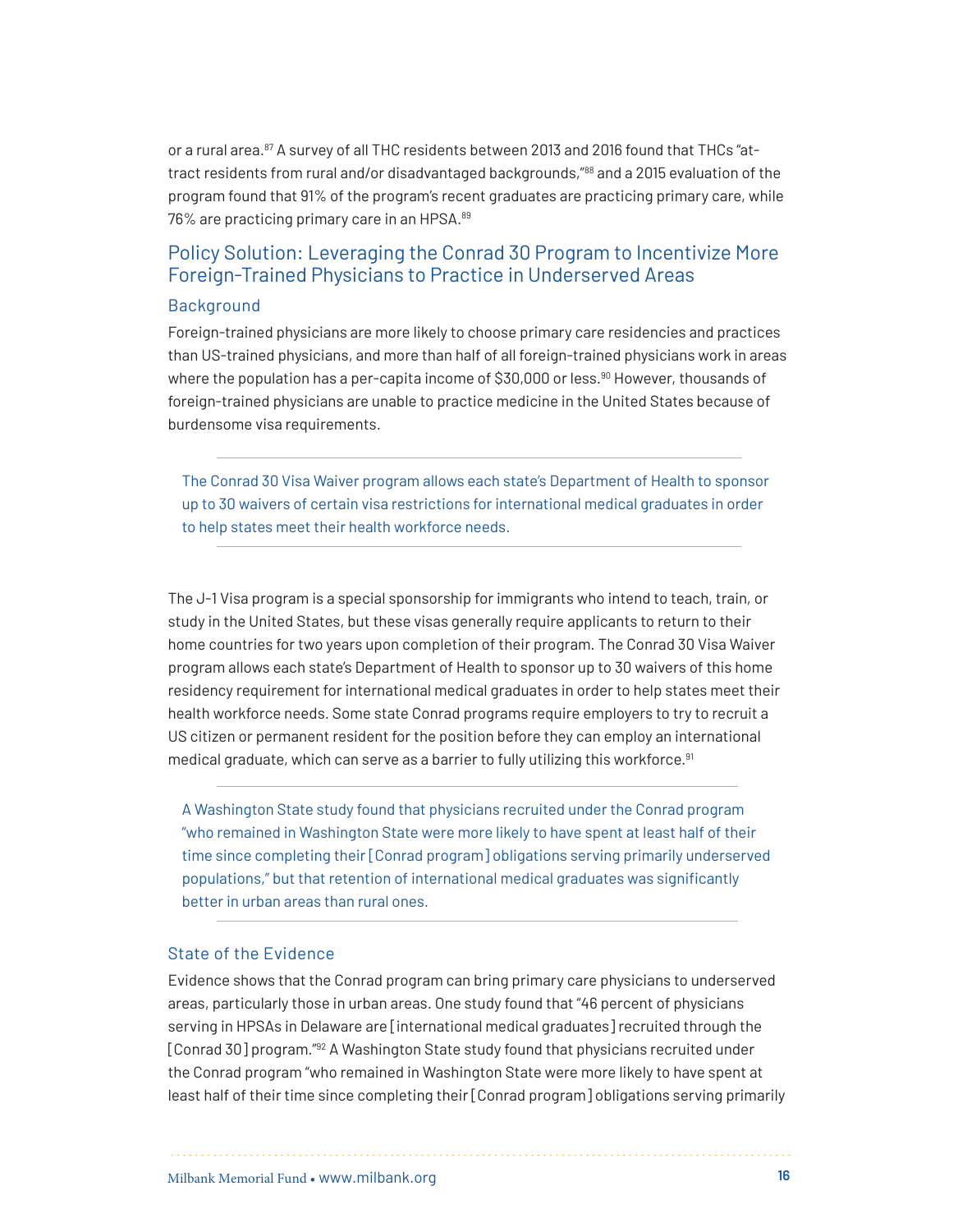underserved populations," but that retention of international medical graduates was significantly better in urban areas than rural ones.<sup>93</sup> This finding is supported by two studies that compared the effectiveness of the Conrad program against that of a state loan repayment program<sup>[94](#page-49-1)</sup> and medical school rural track programs<sup>95</sup> (see Section III(d)) in improving retention in rural underserved areas. Both studies concluded that Conrad programs were more effective.

The findings of these studies suggest that a number of interconnected factors could explain the shortage of foreign-born physicians in rural underserved areas, including inadequate employment conditions and cultural disconnect. In addition, it is important to note that the literature has not yet adequately considered the effects of attracting more foreign-trained physicians on their home countries.

## Policy Solution: Increasing the Primary Care Nurse Practitioner Workforce by Easing Scope-of-Practice Restrictions

#### Background

One of the most discussed policy initiatives to improve access to primary care in the face of a primary care physician shortage is to reform licensing laws to allow nurse practitioners  $(NPs)$  to practice independently and give them authority to issue prescriptions.<sup>[96](#page-49-3)</sup> NPs have reported that scope-of-practice restrictions in several states are limiting their ability to admit and treat patients independently. $97$  One study found that states with more restrictive scope-of-practice laws were associated with twice as many late-stage cancer diagnoses for medically underserved (rural, minority, and poor) patients than those where NPs were allowed to practice within the full range of their license.<sup>98</sup> Another study found that restrictive state scope-of-practice laws combined with a lack of nurse practitioner workforce diversity and poor organizational structures in nurse practitioner–led practices served as barriers to reducing health disparities.<sup>[99](#page-49-6)</sup>

States that grant NPs greater authority to practice medicine individually experience an increase in the number of NPs and an increase in health care utilization among rural and vulnerable populations.

#### State of the Evidence

Evidence shows that increasing the number of primary care NPs can expand access to primary care, particularly for underserved populations, and particularly in rural areas. A study on rural-urban differences in access to primary care found that "non-metro" populations were more likely to have a "usual source of care" than metro populations, and that they were more likely to identify nonphysician clinicians as their usual source of care than metro populations. The authors hypothesized that this might be a result of relaxation of scope-of-practice laws increasing the supply of NPs in rural areas.[100](#page-49-7) Another study found that the highest supply of NPs practicing primary care was located in rural areas, helping offset physician shortages.<sup>101</sup> More research is needed to determine whether and how NPs can improve access in urban underserved areas.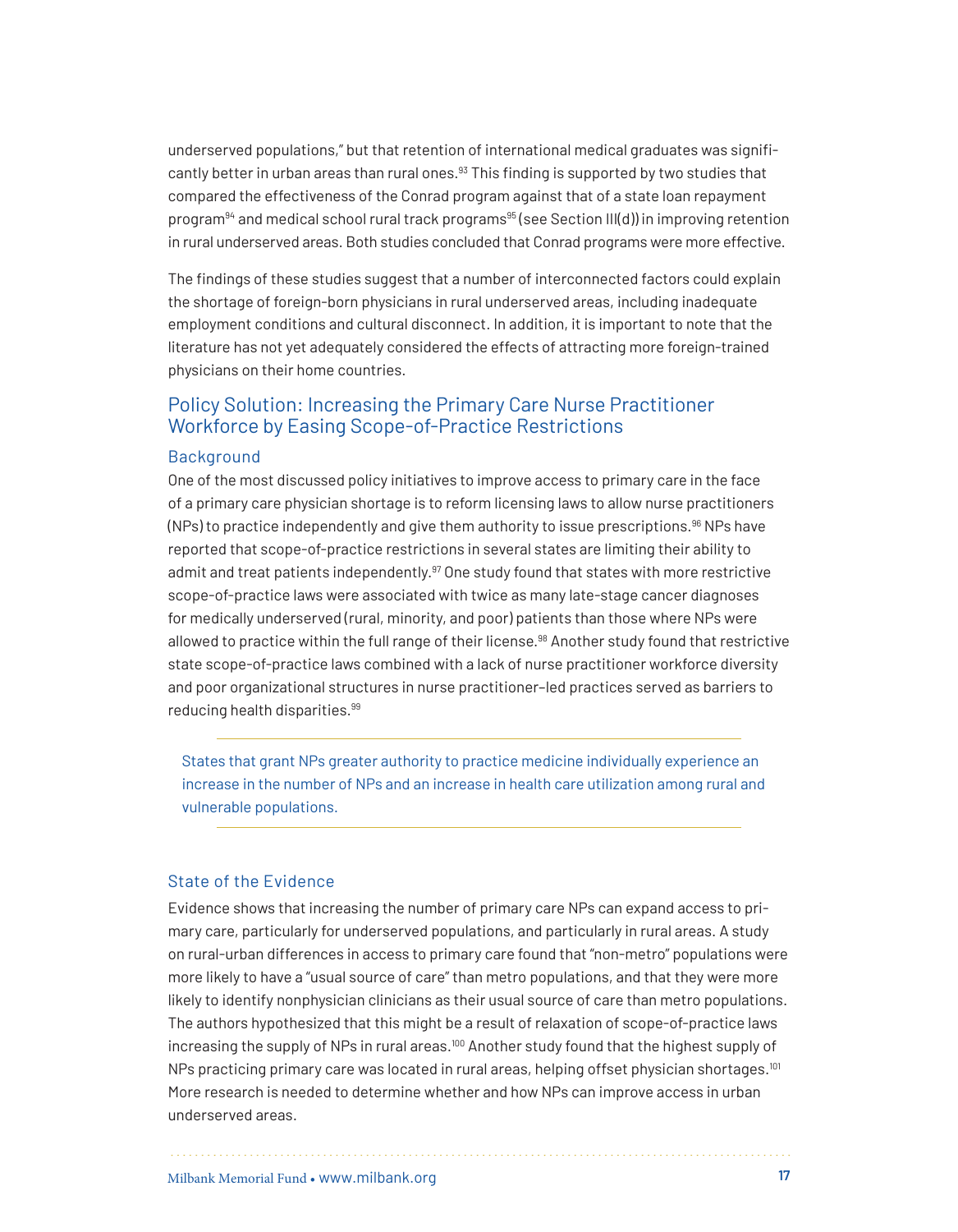Restrictions on nurse practitioner scope of practice has been associated with a reduction in the number of NPs.[102](#page-49-9),[103](#page-49-10) Conversely, states that grant NPs greater authority to practice medicine individually experience an increase in the number of NPs and an increase in health care utilization among rural and vulnerable populations.<sup>104</sup> Further, states without physician oversight requirements and where NPs billed independently had a higher share of NPs practicing in rural areas.[105](#page-50-0)

One study found that NPs were more likely to work in primary care in states with relaxed scope-of-practice standards and that those odds further increased if the state paid NPs the same Medicaid payment rate as physicians.<sup>[106](#page-50-1)</sup> In these states, practices with NPs were more likely to accept Medicaid patients than those without NPs.<sup>[107](#page-50-2)</sup> However, at least one study found that removing scope-of-practice restrictions may only expand the capacity of the primary care workforce modestly in the short run.<sup>[108](#page-50-3)</sup>

## Policy Solution: Increasing the Capacity of Existing Primary Care Workforce by Transitioning to Team-Based Care

#### Background

The Institute of Medicine defines team-based care as "the provision of health services to individuals, families, and/or communities by at least two healthcare providers who work collaboratively with patients and their caregivers—to the extent preferred by each patient to accomplish shared goals within and across settings to achieve coordinated high-quality care."[109](#page-50-4) In theory, reallocating certain preventive, chronic, and acute care work to nonclini-cians in the team can open up the physician's time to expand capacity.<sup>[110](#page-50-5)</sup> A qualitative interview study found that family physicians were not only open to but supportive of converting to team-based care because of the potential for reduction in administrative work for the physician.<sup>111</sup>

Although there is significant evidence that team-based care can improve health outcomes and quality of care while reducing utilization and costs,<sup>[116-](#page-51-0)[118](#page-51-1)</sup> there are few empirical studies establishing clear links between a shift to team-based care and increased access to primary care.

Team-based care is also an essential component of care delivery models like patient-centered medical homes,[112](#page-50-7) which show promise in achieving better health outcomes, cost reduction, and patient satisfaction, as well as improving access.<sup>[113](#page-50-8)</sup> The Bureau of Primary Health Care made the transformation of FQHCs into primary care medical homes a priority in 2011, offering grants and technical assistance to the centers.<sup>114</sup> As of 2018, 84% of FOHCs had transformed into primary care medical homes.<sup>115</sup> However, there is a lack of sustained and centralized effort to support the transformation of non-FQHC primary care practices into team-based practices.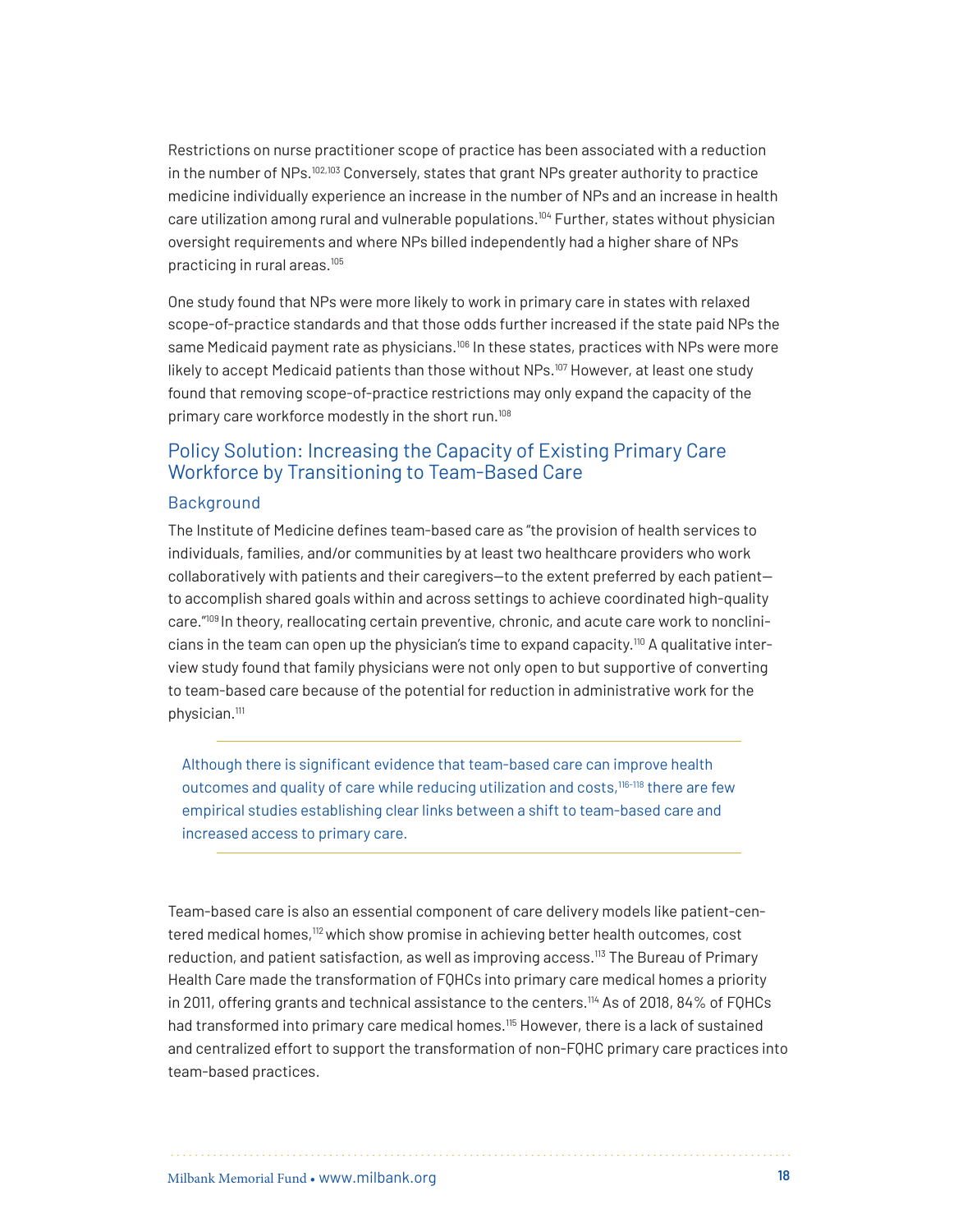#### State of the Evidence

Although there is significant evidence that team-based care can improve health outcomes and quality of care while reducing utilization and costs,<sup>[116-](#page-51-0)[118](#page-51-1)</sup> there are few empirical studies establishing clear links between a shift to team-based care and increased access to primary care. Expanding teams to include nonphysician clinicians might have the potential to offset primary care physician shortages.[119](#page-51-2) A 2018 study demonstrated that implementing nurse practitioner–physician care teams in an urban safety-net primary care practice significantly reduced the average time to obtain an appointment, $120$  but an evaluation of this study found that it had "very serious" limitations.<sup>[121](#page-51-4)</sup>

Nevertheless, a handful of additional case studies hint at the promise of team-based care in improving availability of primary care services. A Cleveland Clinic practice reported adding one to four patients per half-day session after implementing a team-based approach to care delivery.<sup>122</sup> In 2014, Blue Shield of California Foundation launched a one-year program offering funding and technical assistance to health centers to improve care teams and expand access. They found that improvements in scheduling practices, and particularly the use of group appointments and flip appointments (where the nurse handles the majority of the appointment and the physician checks in toward the end), increased access at the participating practices.<sup>123</sup> Case studies conducted at a rural area community clinic<sup>[124](#page-51-7)</sup> and a clinic predomi-nantly serving those experiencing homelessness<sup>[125](#page-51-8)</sup> also found that they were able to increase the number of patients they were able to see after shifting to a team-based delivery model.

More research is needed to evaluate the impact of team-based care on increasing the supply of clinicians, particularly in underserved areas, as well as how policymakers can best support and promote the transition toward team-based care.

## Takeaways on Improving the Availability of Primary Care

State- and federal-level efforts to (1) create more primary care residency spots in underserved areas, (2) diversify the physician workforce, and (3) provide grants to support medical schools and health centers to develop and sustain recruitment and retention programs for primary care in underserved areas have demonstrated success in improving the availability of primary care. Further, states that have expanded their scope-of-practice laws to allow more independent practice by nonphysician clinicians, the evidence shows, are better placed to combat the primary care physician shortage. The scale and financing of these efforts, however, have been insufficient to meet the nation's health care workforce needs.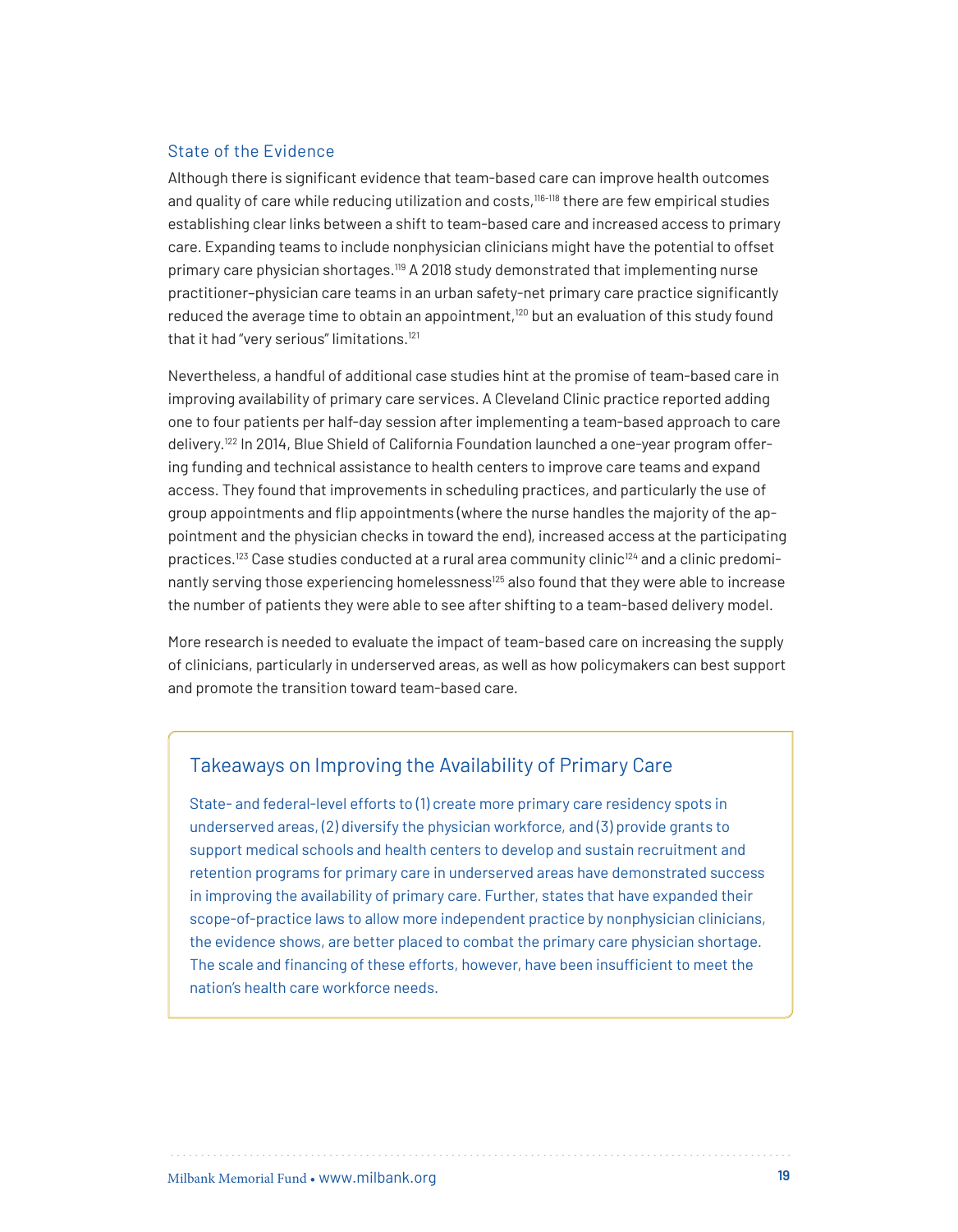## Can Mandating Insurer Investment in Primary Care Services Boost Access?

State officials have taken notice of the chronic underinvestment in primary care and are taking steps to make systemwide investments. For example, Rhode Island requires insurers to spend at least 9.7% of their total medical expenses on primary care in the form of reimbursement to primary care practices and 1% on indirect primary care expenses such as the administration of primary care medical homes.<sup>126</sup> As a result, total primary care spending in Rhode Island by both private and public payers increased from \$47 million to \$74 million between 2010 and 2017.<sup>127</sup>

Six other states—Oregon, West Virginia, Colorado, Maine, Vermont, and Delaware—have instituted similar mandates on insurers to invest in primary care.<sup>[128](#page-52-6)</sup> Some argue that given the United States' underinvestment in primary care, policy measures directing more spending toward primary care are critical for improving access as well as other types of outcomes,<sup>129</sup> but there is as of yet limited empirical evidence to support this. The standards established by states like Rhode Island have been evaluated in terms of whether they generate a net reduction in health care spending, but not in terms of whether they have generated any increase in access to primary care. Although several states say that they intend for these investments to boost the number of primary care clinicians, they have not, to date, publicly evaluated their ongoing performance on this front.

# **THE ACCESSIBILITY AND ACCOMMODATION PROBLEMS: BRINGING PRIMARY CARE SERVICES CLOSER TO THE PEOPLE**

The second and third interconnected dimensions of the Penchansky and Thomas model of access focus on improving the ease with which primary care services can be accessed, whether in terms of geography or the ability to obtain appointments in a timely fashion. About 84 million people live in primary care HPSAs[.130](#page-52-0) Many consumers do not obtain primary care services because it is too challenging to get to and from the clinician's location. Many patients, particularly those in low-wage industries, have trouble accessing primary care because of inflexible work schedules and a lack of paid leave.<sup>131, 132</sup> People are also more likely to use emergency departments despite having a regular primary care clinician if the clinician's office is not open at the time they are able to seek treatment.<sup>133</sup> Both those with private insurance and those with Medicaid or Medicare coverage reported that wait times for appointments and constraints due to conventional business hours were barriers to primary care.[134](#page-52-4)

This set of policy solutions aims to bring primary care closer to the communities that need it. The first three subsections consider three types of nonhospital settings that have the potential to bring primary care services into a wider range of communities: FQHCs and rural health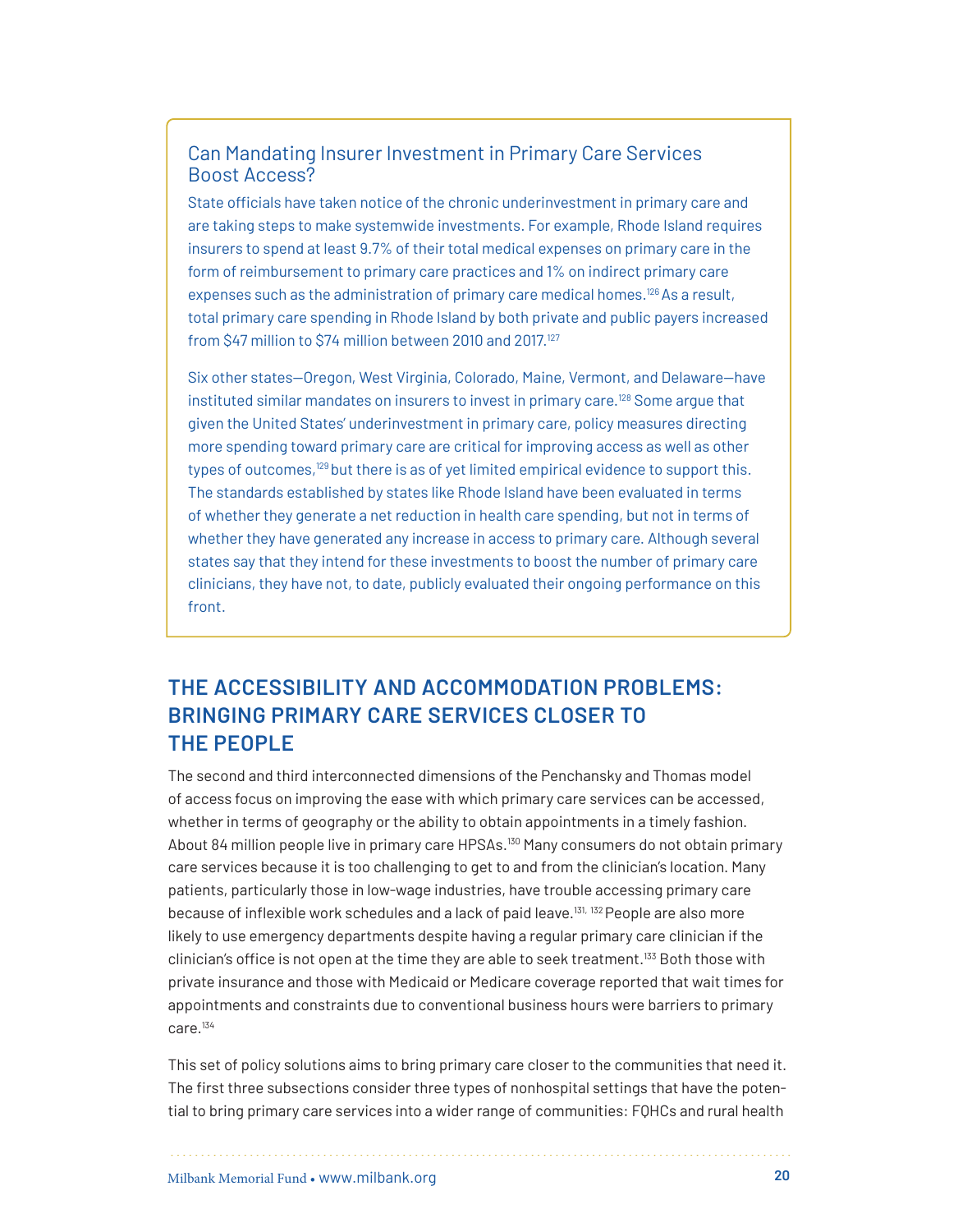clinics, school-based health centers, and retail clinics. It is important to note that while we place policy initiatives related to FQHCs, rural health clinics, and school-based health centers in this section, they also contribute to other dimensions of the Penchansky and Thomas model by increasing the availability of primary care clinicians in underserved areas as well as improving acceptability by providing culturally sensitive care. The final three subsections discuss ways to improve the accessibility of all primary care settings: using telehealth, making nonemergency medical transportation more accessible, and enhancing the availability of after-hours primary care.

## Policy Solution: Ensuring That Federally Qualified Health Centers and Rural Health Clinics Are Achieving the Maximum Impact on Access

#### Background

There are two primary types of federally recognized health centers that provide affordable primary care services for underserved populations, federally qualified health centers and rural health clinics.

#### **Types of Affordable Primary Care Provider[s135](#page-52-8)-[138](#page-53-0)**

**Federally qualified health centers (FQHCs)** are a type of federally designated safety-net provider. FQHCs, which include community health centers, migrant health centers, Indian health centers providing outpatient services, and health centers for those experiencing homelessness, generally receive federal grant funding that requires them to provide care regardless of ability to pay. They also receive enhanced Medicaid and Medicare payment rates. FQHCs are required to serve medically underserved populations or areas, and can be located in either rural or urban settings. FQHC look-alikes are eligible for enhanced Medicare and Medicaid payment rates, but do not receive federal grant funding.

**Rural health clinics** are another type of federally designated safety-net provider. They are primarily designed to provide care to Medicare patients in rural areas, and are not statutorily required to see Medicaid or uninsured patients, although they frequently do. Like FQHCs, they receive enhanced Medicaid and Medicare payment rates, but unlike FQHCs, they receive no federal funding to provide care to uninsured populations.

**Free clinics** are generally charity-funded and volunteer-run clinics providing free or nearly free medical services primarily to the uninsured. These privately run organizations generally receive no federal government assistance aside from certain protections related to medical malpractice lawsuits.

FQHCs have been in existence since 1967, but significant investments in this model through the American Recovery and Reinvestment Act of 2009 and the Affordable Care Act in 2010 tripled the number of patients served since 2000.<sup>139</sup> As of 2021, there are about 1,400 FQHCs and look-alike health centers (42% of which are located in rural areas) operating 14,500 health care sites serving about 28 million people.<sup>[140](#page-53-2)</sup>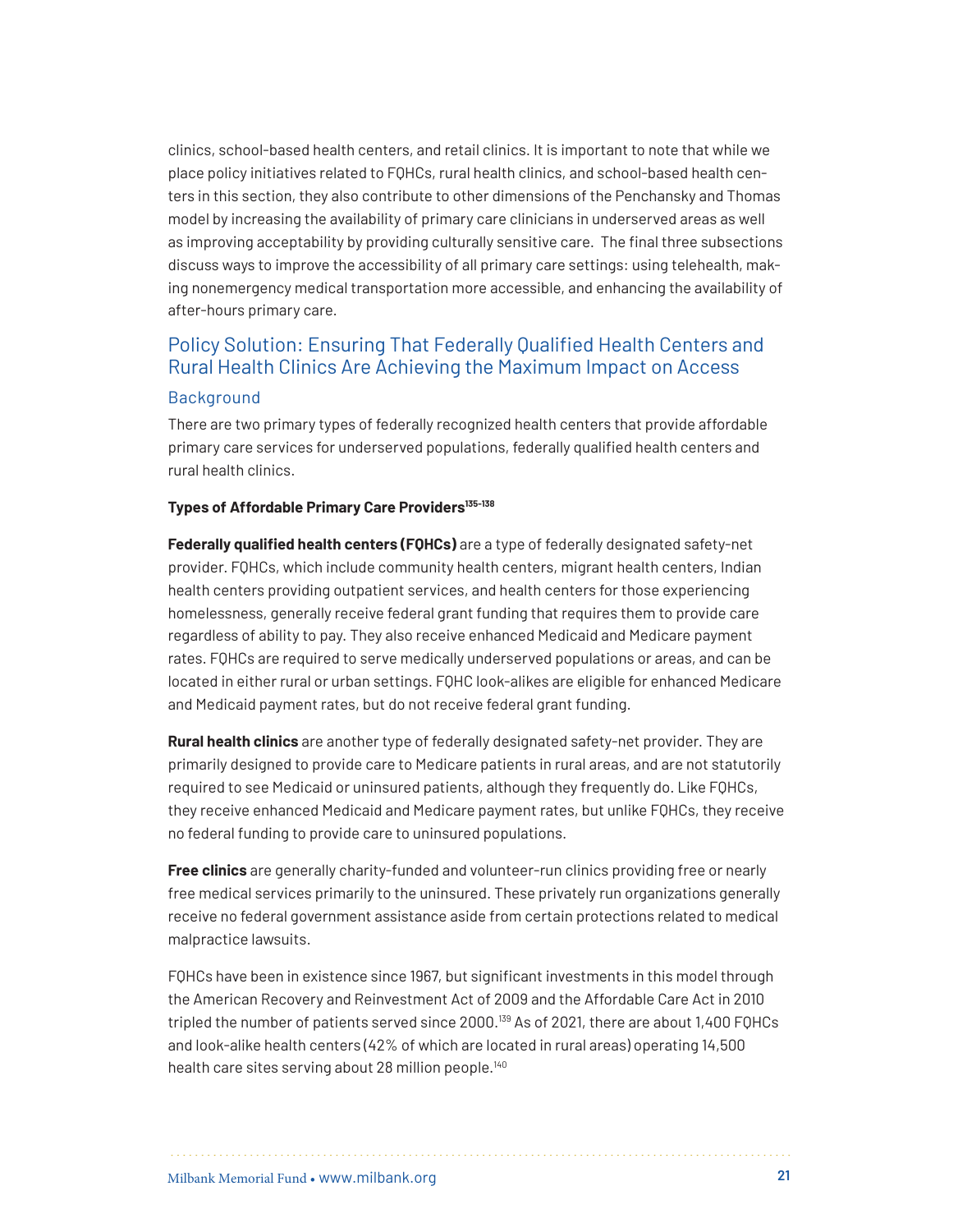Rural health clinics and free clinics play a smaller but still relevant role in the provision of primary care services in the country. As of 2021, about 4,300 rural health clinics provide care to around seven million people,<sup>141</sup> but one report found that 388 rural health clinics had shut down between 2012 and 2018[.142](#page-53-4) In 2019, approximately 1,400 free or charitable clinics or pharmacies were operating in the United States, and they saw two million patients.<sup>[143](#page-53-5)</sup>

#### State of the Evidence

Both FQHCs and rural health clinics have demonstrated that they improve access to primary care services. One study showed that FQHCs are able to offer new patient appointments at a high rate, and Medicaid patients are 22% more likely to be able to obtain an appointment at an FQHC than at other primary care practices.<sup>[144](#page-53-6)</sup> Further, there is evidence that health center patients are more racially and ethnically diverse than the average patient population,<sup>[145](#page-54-0)</sup> and a study found no significant disparities in access to care at health centers among patients from different racial/ethnic groups when compared to the national population in general.[146](#page-54-1)  Additionally, rural health clinics have been shown to be able to provide appointments quickly for both Medicare patients<sup>[147](#page-54-2)</sup> and new Medicaid patients.<sup>[148](#page-54-3)</sup>

One study showed that FQHCs are able to offer new patient appointments at a high rate, and Medicaid patients are 22% more likely to be able to obtain an appointment at an FQHC than at other primary care practices.

A Study examining the supply of FQHCs and rural health clinics during a period of growth between 2001 and 2011 found that new clinics of either type were less likely to open in areas with a higher percentage of minority residents.

Evidence indicates increasing funding for FQHCs can improve access; one study showed an additional \$500,000 in federal grant money funded treatment for 540 additional uninsured patients.[149](#page-54-4) No similar study has been done to assess the effect of increased payments or other support for rural health clinics on access. It is worth noting that increasing funding alone is unlikely to significantly improve access given that, as of 2018, "more than 17 million people live(d) in rural counties without a rural health clinic, [and] more than 15 million [lived] in rural counties without a federally qualified health center."<sup>150</sup>

Additionally, a recent study examining the geographic locations of newer FQHCs established after the ACA increased their funding found that compared to older FQHCs, the newer ones were less likely to be in a rural or high-poverty area. Another study found that a number of the new FQHCs were opened by existing FQHCs within 30 minutes of the existing location, thus limiting their ability to expand access to the most disadvantaged populations.<sup>151</sup> A third study examining the supply of FQHCs and rural health clinics during a period of growth between 2001 and 2011 found that new clinics of either type were less likely to open in areas with a higher percentage of minority residents.<sup>152</sup> This suggests that current federal policy may not be sufficiently incentivizing new health centers to locate in areas with the greatest need.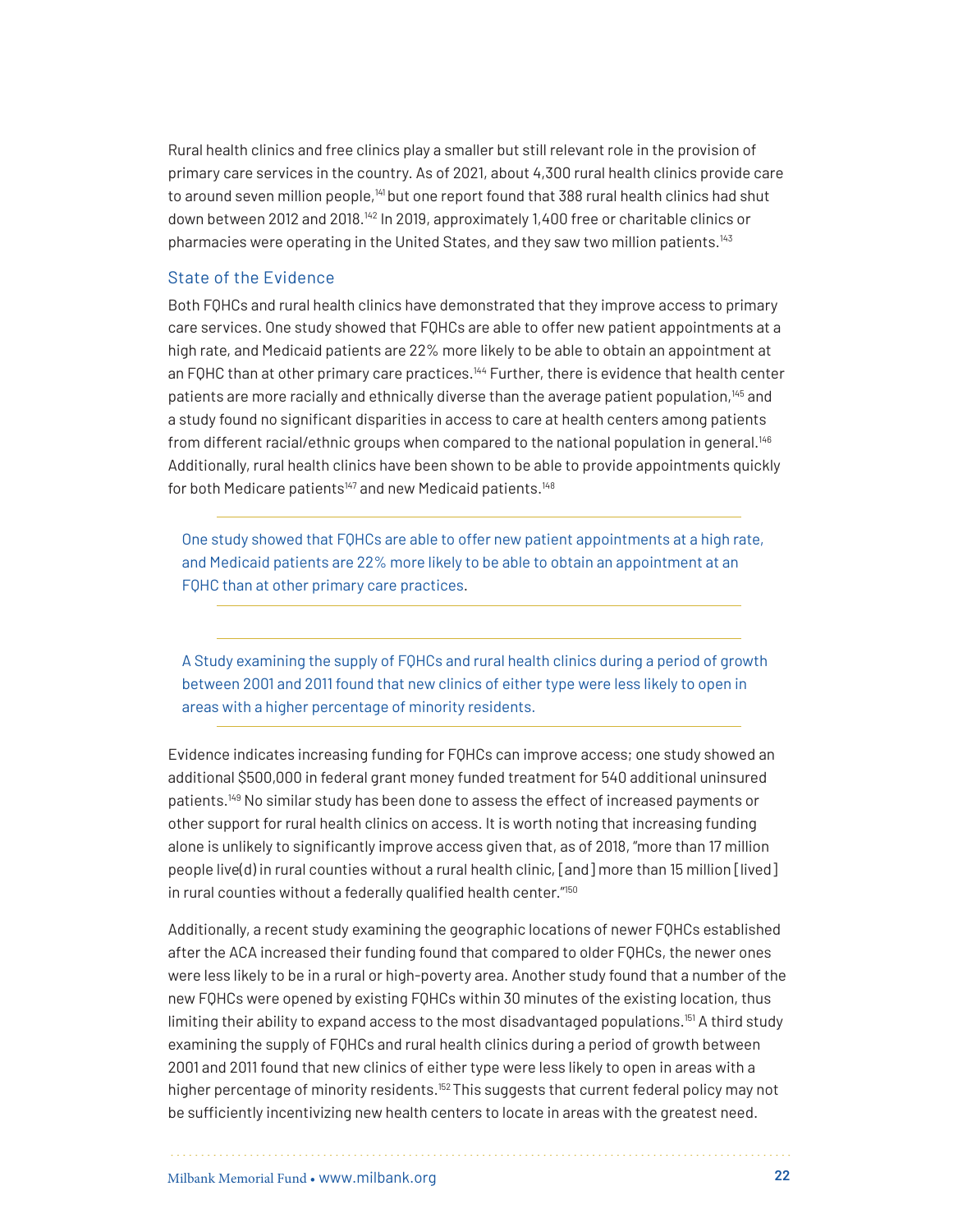# Policy Solution: Scaling Up the School-Based Health Center Model

## Background

Increasing the number of school-based health centers (SBHCs) has significant potential to improve accessibility and accommodation of primary care, particularly for underserved children. The 2016-17 School-Based Health Alliance Census identified 2,584 SBHCs in 48 of 50 states, the District of Columbia, and Puerto Rico[.153](#page-54-8) Forty-six percent of SBHCs serve communities in urban areas, thirty-six percent in rural areas, and eighteen percent in suburban areas.<sup>[154](#page-54-9)</sup> Given that more than half of Americans report living in a suburban neighborhood,[155](#page-54-10) SBHCs disproportionately serve rural and urban communities. SBHCs have provided access to primary care and other health services to 10,629 schools and more than 6.3 million students.[156](#page-55-0)

The number of SBHCs doubled between 1999 and 2017. As of 2017, about half of them were sponsored by FQHCs, a fifth by a hospital or medical center, and the rest by nonprofit organizations, local health departments, and school systems.<sup>157</sup> A study examining this two-decade expansion of SBHCs credited the success to foundation funding and state government fund-ing of demonstration projects, as well as expansion of federal support for FQHCs.<sup>[158](#page-55-2)</sup> Despite this growth in numbers, SBHCs serve just 10% of US public schools, approximately. Barriers to expansion include "misaligned missions of health and educational organizations," a lack of financing, and concerns about the privacy of student health information.[159](#page-55-3)

The literature on the ways that policymakers and communities can best support the expansion of the SBHC model is limited.

#### State of the Evidence

Studies show that SBHCs can significantly improve accessibility of primary care for schoolage children and their surrounding communities, particularly in underresourced communities.[160](#page-55-4),[161](#page-55-5) Specifically, SBHCs help children and their families overcome access barriers associated with transportation, time, and costs that may otherwise prevent them from receiving essential health care services. Extensive research documents the impact of SBHCs on physical and mental health care access and health outcomes for children and adolescents; SBHCs are linked with healthy eating, active living, increased school attendance, and im-proved health-related quality of life.<sup>[162](#page-55-6)-[169](#page-56-0)</sup> SBHC use is also associated with improved patient experience of care and improved experiences of school life as well as feelings of connected-ness to the learning environment for students, parents, and school personnel.<sup>[170](#page-56-1)[,171](#page-56-2)</sup>

The literature on the ways that policymakers and communities can best support the expansion of the SBHC model is limited. One study evaluating the experiences of the Georgia SBHC Project's three grantee SBHCs found that "a planning phase" to increase community awareness about the benefits of SBHCs was a critical first step in expanding the number of SBHCs in Georgia.<sup>[172](#page-56-3),[173](#page-56-4)</sup> The study also found that being sponsored by an FQHC was key to the sustain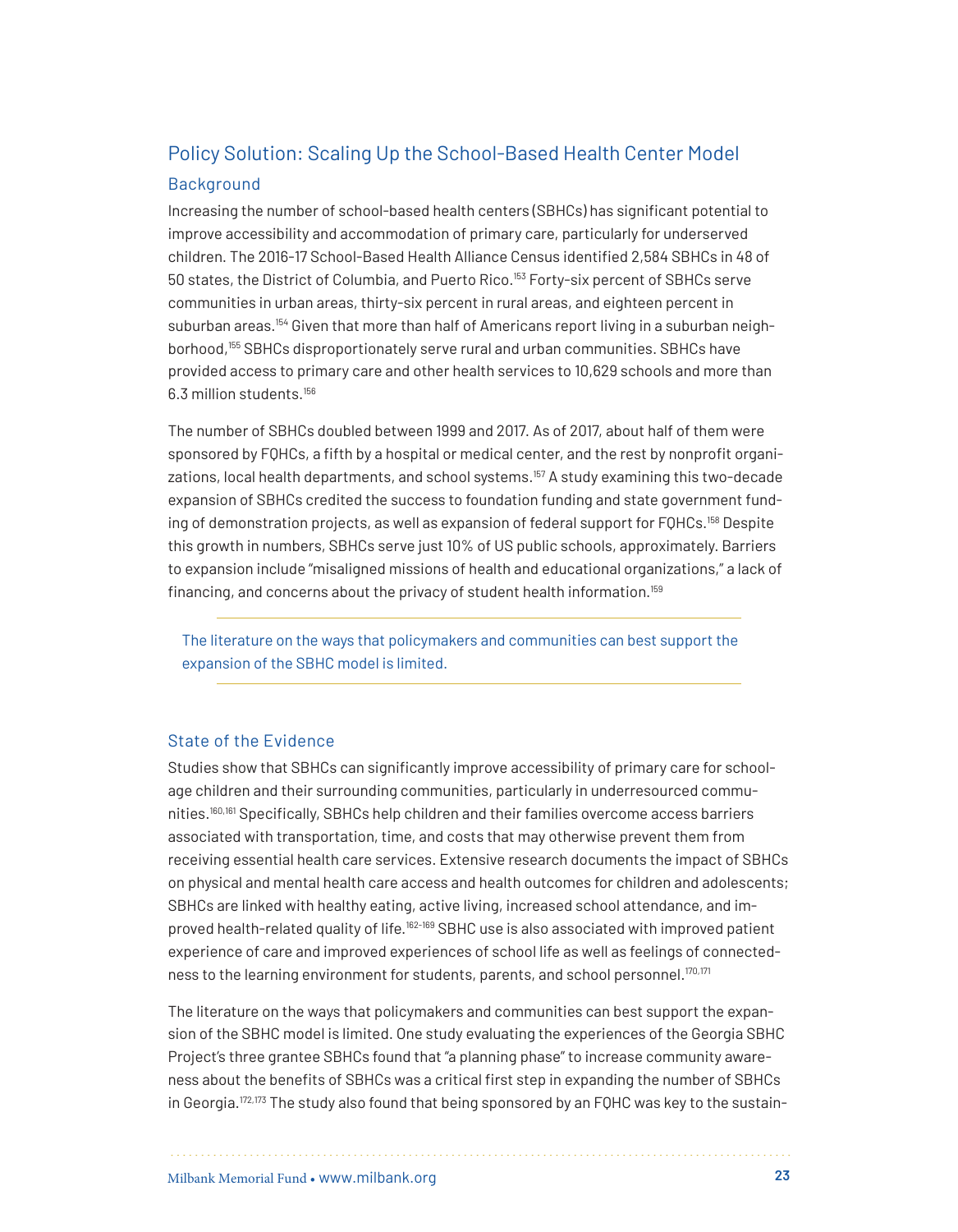ability of one SBHC given FQHCs' ability to receive enhanced Medicaid payments. Further, the study indicated that community support and trust was easier to build when the SBHC was staffed by people from the community and the sponsoring FQHC already had strong community ties in place before the creation of the SBHC. However, more evaluation of successful SBHCs is needed to establish best practices for expanding this model to more underserved communities across the country.

## Policy Solution: Finding State-Level Solutions to Bring More Retail Clinics to Underserved Areas

#### **Background**

Retail clinics located in pharmacies and grocery stores offer basic medical care for a wide range of common issues such as sore throats and minor injuries while also providing preventive services such as vaccinations. They are usually open in the evenings and on weekends when many physician offices are closed (see section on after-hours care later in the report)

A RAND study analyzing data from 2014 found that "retail clinics tended to be located in higher-income urban and suburban settings, with higher concentrations of white residents and fewer Black and Hispanic residents." Only 12.5% of retail clinics were located in medically underserved areas.

and take walk-in patients. Prices are fixed and generally reasonable[.174](#page-56-5) Some primary care professionals have raised concerns that these clinics do not provide the same quality of services or care coordination delivered by traditional physician practices,<sup>175</sup> but these con-cerns, specifically those about quality, have not been borne out by the evidence.<sup>[176](#page-56-7),[177](#page-56-8)</sup> Although there is some evidence that retail clinics might negatively impact continuity of care (where the ongoing relationship between a primary care physician and the patient is disrupted), $178$ visits to retail clinics were not found to negatively impact the receipt of preventive care or diabetes management.<sup>179</sup> Retail clinics have also been associated with reduced emergency room utilization and health care costs.[180](#page-57-1)[,181](#page-57-2) One study found that retail clinics were associated with lower costs per episode and that these costs were further lowered in states where nurse practitioners were allowed to practice independently (see previous section on scope-ofpractice laws).[182](#page-57-3)

However, a RAND study analyzing data from 2014 found that "retail clinics tended to be located in higher-income urban and suburban settings, with higher concentrations of white residents and fewer Black and Hispanic residents."[183 O](#page-57-4)nly 12.5% of retail clinics were located in medically underserved areas,<sup>[184](#page-57-5)</sup> and relatively few retail clinics were located in HPSAs.<sup>[185](#page-57-6)</sup> While higher-income families (600% of federal poverty level or higher) are twice as likely to have used a retail clinic than those with income less than 200% of the federal poverty level, uninsured and low-income families who did choose retail clinics attributed their decision to not having a usual source of care and the lower cost of care at these sites.<sup>186</sup>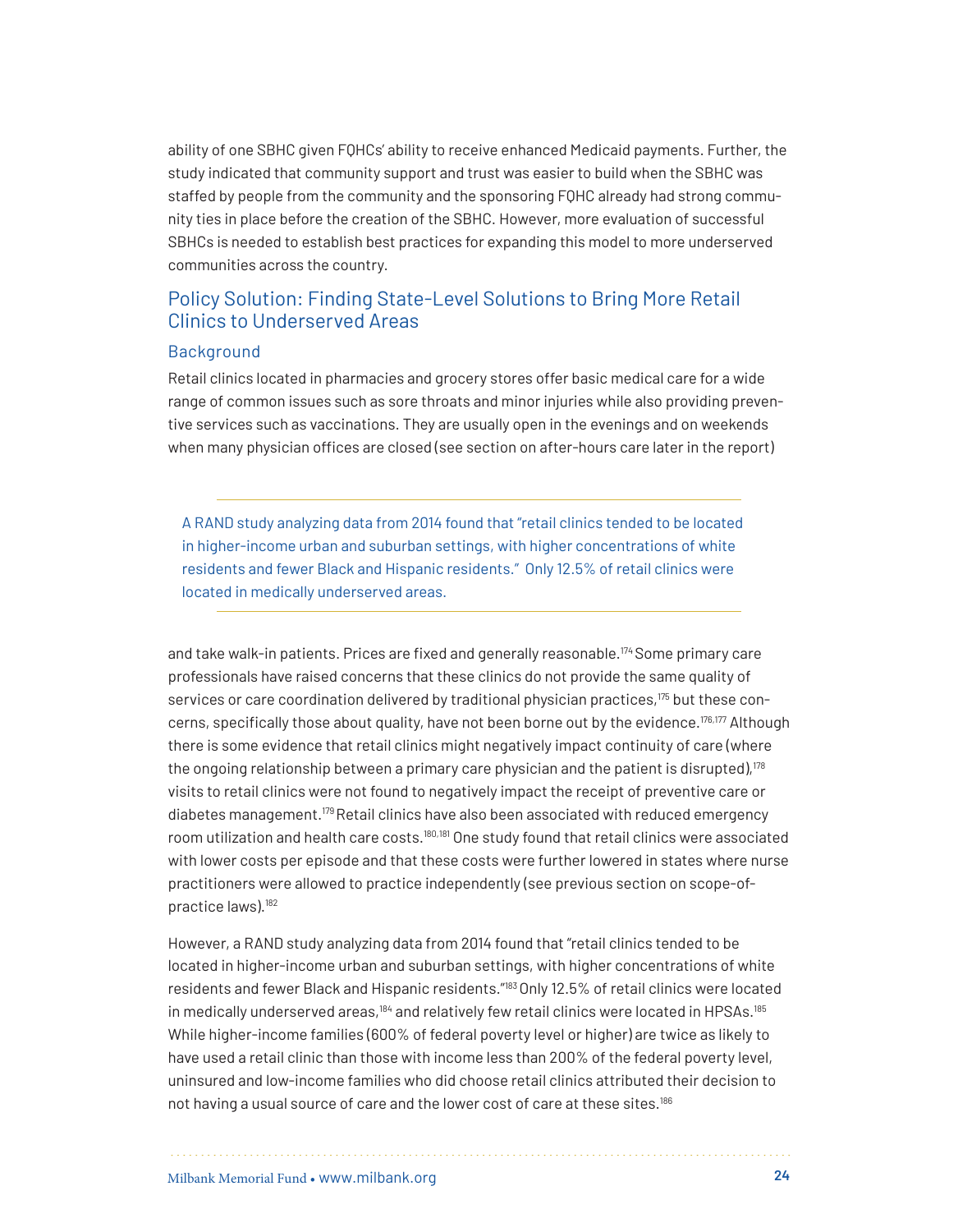#### State of the Evidence

There is limited research on the ways that a state or local government can incentivize retail clinics to operate in their underserved areas. A RAND study published in 2010 found that profitability of retail clinics is a main concern for its operators, and Medicaid reimbursement rates for the services that retail clinics provide are low.<sup>187</sup> Idaho and Illinois both allow their Medicaid beneficiaries to use retail clinics but require prior authorization from their primary care providers. Retail clinic operators cited this as a significant barrier for them to operate in underserved areas in states where the proportion of Medicaid beneficiaries is higher.<sup>[188](#page-57-9)</sup> Relaxing scope-of-practice requirements for NPs and increasing their reimbursement rates can also significantly incentivize the proliferation of retail clinics, which are primarily run by nonphysician primary care clinicians.[189](#page-57-10)

There is limited research on the ways that a state or local government can incentivize retail clinics to operate in their underserved areas.

The commissioner of the Massachusetts Department of Public Health has tried to encourage community health centers to open retail clinics (called "limited service clinics" in Massachusetts), but as of 2013 none had done so. The Massachusetts League of Community Health Centers said that it would want the retail clinic it operates to receive the enhanced Medicaid payment rates that FQHCs receive in order for the clinic to be viable.<sup>190</sup> However, one study warned that these efforts to attract more retail clinics to underserved areas could have unintended consequences, such as loss of federal medically underserved area or primary care shortage area designations, which could destabilize financing for existing FQHCs in the area.[191](#page-58-0)

While telehealth services have the potential to significantly increase health care access, several studies show telehealth services can also perpetuate health disparities in the same way that in-person health care does.

## Policy Solution: Using Tailored Solutions to Improve Accessibility to Telehealth Services for Underserved Populations

#### **Background**

While telehealth services have the potential to significantly increase health care access, several studies show telehealth services can also perpetuate health disparities in the same way that in-person health care does.<sup>[192](#page-58-1)</sup> Studies have found that patients most commonly face three overlapping barriers to accessing telehealth: the absence of technology, digital literacy, and reliable internet coverage.<sup>193</sup> Together, these barriers comprise the "digital divide," which disproportionately affects rural populations, older adults, racial or ethnic minority populations, and those with low socioeconomic status, limited health literacy, and limited English proficiency.[194](#page-58-3)[,195](#page-58-4)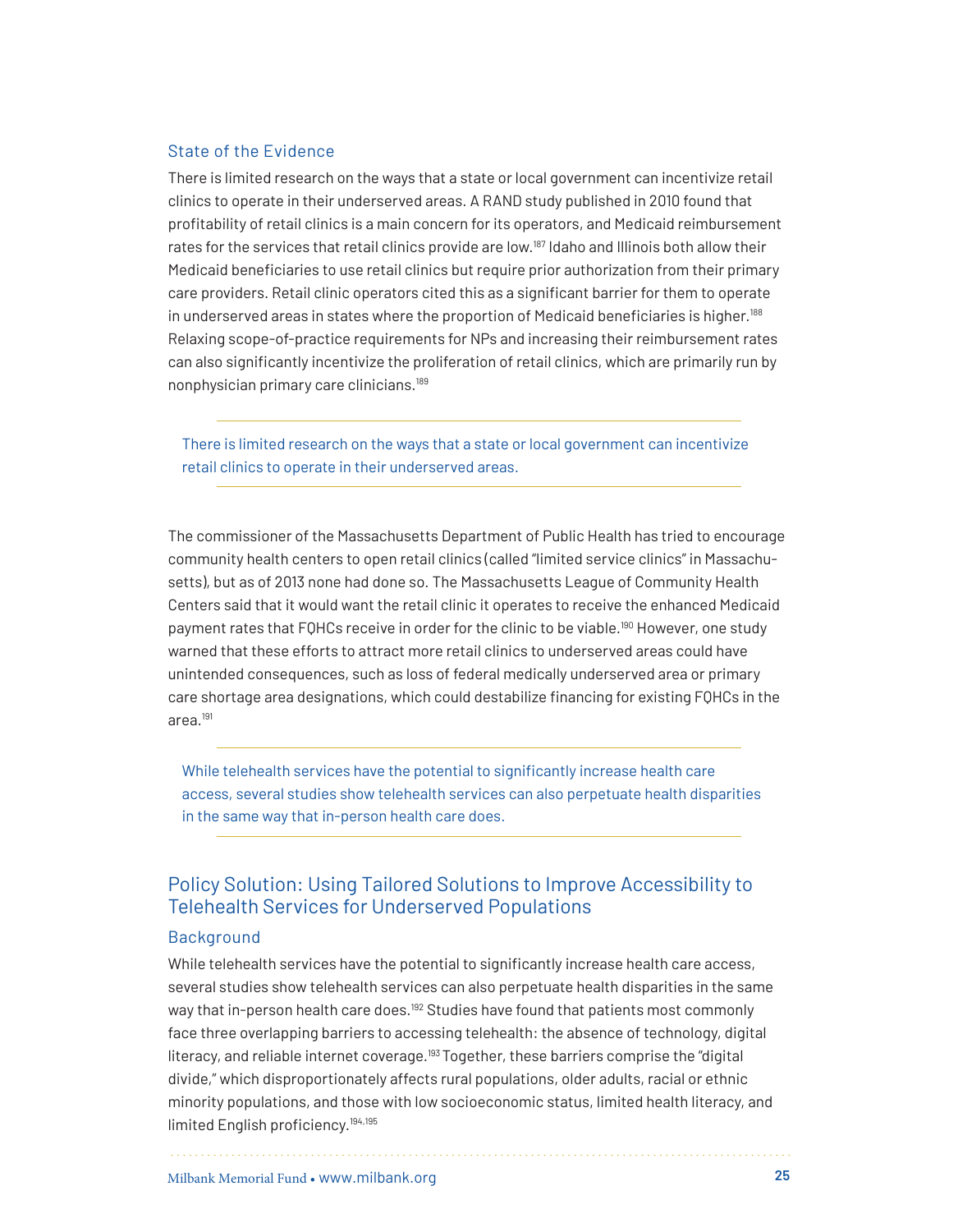Though substantial increases in telehealth use were observed during the onset of the COVID-19 pandemic in the United States, underserved populations were less likely to benefit from this change.[196,](#page-58-5)[197](#page-58-6) One study examining patients scheduled for telehealth visits at a large academic health system during the early phase of the COVID-19 pandemic found that older patients, Asian patients, and non-English-speaking patients were associated with fewer completed telehealth visits (audio and video); older patients, female patients, Black, Latino, and poorer patients were less likely to use video telehealth services.<sup>198</sup> The data on the utilization of audio-only telehealth services before the COVID-19 pandemic is limited; however, one study reviewing telehealth utilization by type during the pandemic found that nearly half of primary care telehealth visits were conducted over the phone and according to the researchers, these audio-only visits were instrumental in maintaining access to care.<sup>199</sup>

Some providers have also found that implementing well-thought-out strategies specifically designed to reach a target population or subpopulation are more effective at reducing disparities than implementing a broad telehealth program.

#### State of the Evidence

Some researchers argue that supporting adequate reimbursement policies for audio-only telehealth would reduce disparities in access, but more research is needed to determine the effectiveness of audio-only visits as well as ways to reduce the potential for fraud and overutilization.[200](#page-58-9),[201](#page-59-0) Some providers have also found that implementing well-thought-out strategies specifically designed to reach a target population or subpopulation are more effective at reducing disparities than implementing a broad telehealth program. For example, a large Michigan health care system tailored its telehealth programs to improve access to the state's rural residents,  $40\%$  of whom lack access to broadband internet, $202$  by offering telephonic visits as a replacement for video visits and giving patients the option to drive to a designated location with reliable internet access to complete a video visit. A study assessing this approach showed that it helped providers respond effectively to the COVID-19 pandemic[.203](#page-59-2) 

Another study found that the use of store-and-forward telehealth technology—collecting health information in one location and securely transmitting to another location—instead of live videoconferencing was effective in improving diagnosis and treatment for Alaska Native communities.[204](#page-59-3) This approach attempts to solve for the lack of broadband needed for live videoconferencing and has "improved access to care, reduced the cost of care delivery, and improved the efficiency and productivity of providers.["205](#page-59-4)

A 2013 report commissioned by the Office of the National Coordinator for Health Information Technology to assess the impact of health information technology in communities with disparities in health access found that a number of the sites they studied used "a peer-to-peer approach to encourage technology adoption among patients, often using a trusted intermediary."[206](#page-59-5) The report offers the example of St. Elizabeth's Health Center, which enhanced the comfort of Hispanic patients and reduced the stigma associated with mental health treat-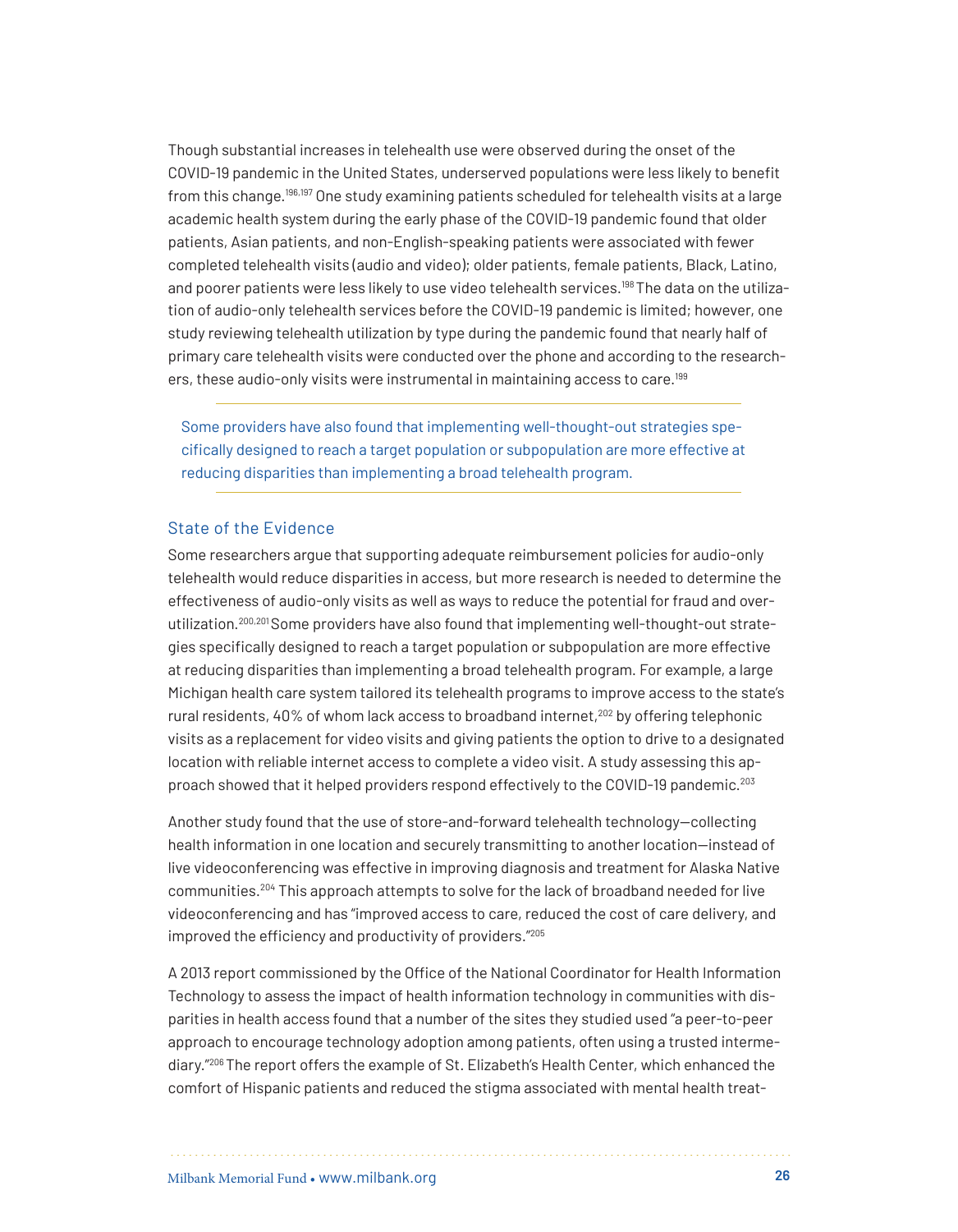ment by providing telepsychiatry services at the same place they receive their primary care services, and Howard University Hospital's telehealth self-management intervention, which "used health navigators, including community and church leaders, to introduce the tool and explain its use to urban African American patients."[207](#page-59-6)

Driven by the COVID-19 pandemic, several charitable foundations have funded efforts, primarily by FQHCs, to improve access to and quality of telehealth services, $208$  with one foundation funding a project designed to reduce health disparities in hypertension control, specifically targeting patients in the Black community.[209](#page-59-8) The outcomes of these efforts, when available, will help inform broader efforts to reduce health disparities in access to telehealth.

A 2005 study found that Americans who did not obtain care due to lack of access to nonemergency medical transportation were disproportionately female, poorer, and older, had less education, and were more likely to be members of a minority group than those who were able to obtain care.

## Policy Solution: Public Payers Leveraging Ridesharing Technology to Reduce Transportation Barriers for Nonemergency Services

#### Background

Many consumers do not obtain primary care services because it is too challenging to get to and from the primary care practice's location. This can be because of unreliable public transport, the high cost of available transportation options, and insufficient disability accommodations. Studies show that transportation barriers can lead to rescheduled or missed appointments, delayed care, and missed or delayed medication use.[210](#page-59-9) A 2005 study found that Americans who did not obtain care due to lack of access to nonemergency medical transportation were disproportionately female, poorer, and older, had less education, and were more likely to be members of a minority group than those who were able to obtain care.<sup>211</sup> Medicaid offers nonemergency medical transportation as a benefit to enrollees meant to help them overcome these barriers,<sup>[212](#page-60-0)</sup> but because of stringent state-specific limits on the ways the benefit can be used, transportation barriers persist.<sup>213</sup> For example, one study of the residents of Lewiston, Maine, enrolled in MaineCare (the state Medicaid program) found that the state's nonemergency medical transportation vendor required 48-hour advance notice to schedule a ride, was unable to accommodate travel with the patient's children, and canceled rides for weather-related reasons, all of which created barriers to its services.<sup>[214](#page-60-2)</sup> The study also found that public transportation failed to serve as a viable alternative due to limited routes and times as well as unreliable schedules.

#### State of the Evidence

Some state Medicaid programs have turned to rideshare services to improve accessibility of care, $215$  and preliminary findings suggest that these strategies can be effective. Findings from a 2018 pilot program suggest that offering a rideshare-based transportation service can increase show rates to primary care appointments for Medicaid patients.<sup>216</sup> In addition,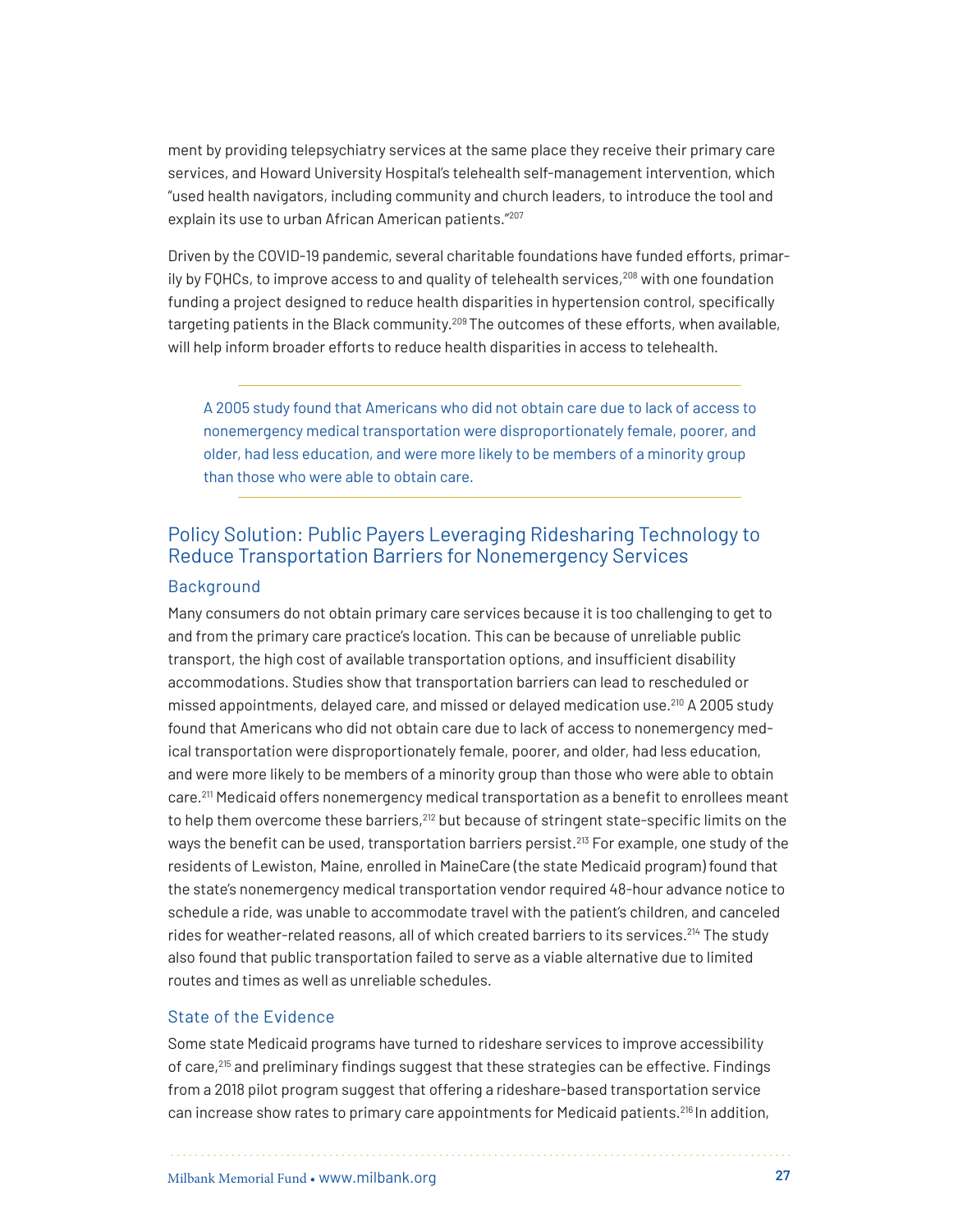several other studies have found that patients using rideshare-based nonemergency medical transportation had fewer missed primary care appointments, lower average wait times, higher rates of on-time pickup, and lower costs compared to those using other types of nonemergency medical transportation.[217](#page-60-5),[218](#page-60-6) However, at least one study found no improvement in appointment attendance even after provision of free rideshare-based nonemergency medical transportation.[219](#page-60-7) More research is needed to evaluate the impact of using this type of transportation to reduce barriers, particularly in rural areas where access to rideshare services can be far more limited.

## Can Home-Based Primary Care Improve Access?

Seven million adults struggle to leave their homes,<sup>220</sup> but fewer than 12% of them report having access to home-based primary care programs,<sup>[221](#page-60-9)</sup> which coordinate and provide multidisciplinary care to homebound adults. Although these programs have shown promise in terms of outcomes, quality,<sup>[222](#page-61-5)</sup> and costs,<sup>[223](#page-61-6)</sup> they are limited in number and there is relatively limited evidence of their effectiveness at meeting the needs of people of color and other underserved populations.[224](#page-61-7), [225](#page-61-8) More evaluation of these programs is needed to determine whether they merit significant public investment.

## Policy Solution: Using Enhanced Payments to Incentivize Provision of After-Hours Primary Care

#### Background

Many patients, particularly those in low-wage industries, have trouble accessing primary care because of inflexible work schedules and a lack of paid leave, which prevent them from being able to see their primary care clinicians during regular office hours.

As mentioned, many patients, particularly those in low-wage industries, have trouble accessing primary care because of inflexible work schedules and a lack of paid leave, which prevent them from being able to see their primary care clinicians during regular office hours.<sup>226,</sup> <sup>[227](#page-61-1)</sup> Although almost all FQHCs offer visits and telephone advice outside traditional office hours,[228](#page-61-2) not all Americans in need of after-hours care have access to these centers. Without after-hours access to primary care clinicians, many patients are likely to overuse emergency departments. One study showed that "[a]mong respondents who tried to contact their regular primary care clinician after hours for a medical need, those with greater ease of access had significantly lower rates of emergency department use and unmet medical need."<sup>229</sup> For children enrolled in North Carolina's Medicaid managed care plan, the expanded availability of primary care physicians and the use of telephone triage systems were associated with reduced emergency department use.<sup>[230](#page-61-4)</sup>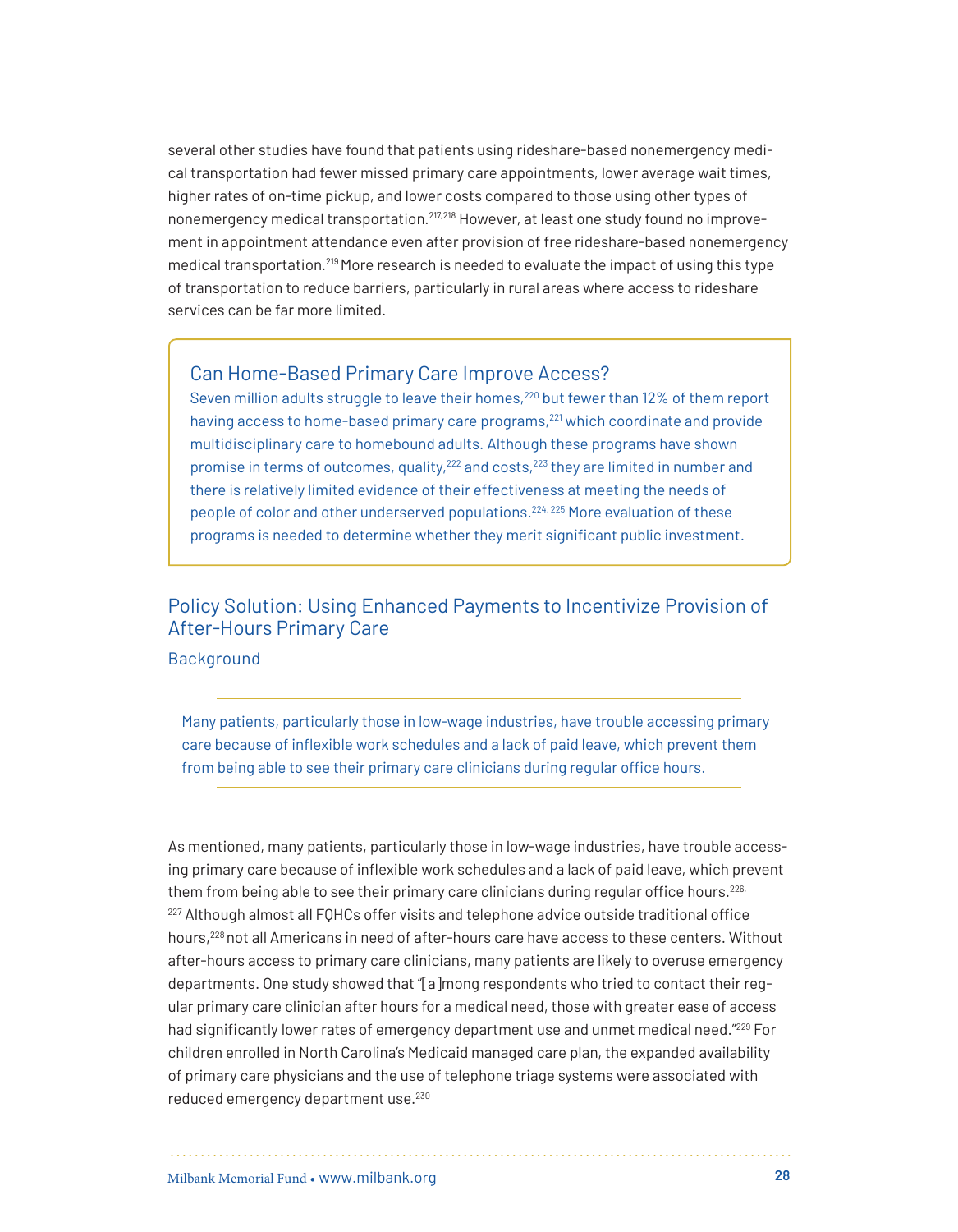#### State of the Evidence

Although the need for access to after-hours care and its benefits are well documented, effective strategies to best support primary care clinicians to deliver after-hours care are less understood. South Carolina's Medicaid program created an "After Hours Add-on Service Code" meant to encourage primary care clinicians to expand their office hours to the evenings, holidays, and weekends.<sup>[231](#page-61-9)</sup> United Healthcare provides additional compensation

Although the need for access to after-hours care and its benefits are well documented, effective strategies to best support primary care clinicians to deliver after-hours care are less understood.

to participating primary care clinicians for seeing patients who would otherwise end up in urgent care or emergency room settings.<sup>[232](#page-62-0)</sup> However, the effectiveness of these strategies in incentivizing after-hours care is yet to be established.

The recent significant investments in telehealth are likely to change the landscape of access; however, federal and state policymakers as well as grant makers who support telehealth innovation need to focus on tailoring telehealth programs to the needs of specific communities in order to make telehealth accessible to populations with lower levels of comfort with and access to technology.

## Takeaways on Improving Accessibility and Accommodation of Primary Care

Expansion of nonhospital clinic sites like FQHCs and school-based health centers can significantly improve access for both rural and urban underserved communities. The increase in government funding for the FQHC program has been one of the most effective policy initiatives in improving access, but emerging evidence shows that newer sites have been less likely to open in the areas with the highest need. In addition to expanding the FQHC program, federal policymakers might have to find ways to incentivize more equitable placement of these health centers. The SBHC model, although proven effective, needs significant community investment and institutional support in order to scale up and fully meet the needs of underresourced communities.

The recent significant investments in telehealth are likely to change the landscape of access; however, federal and state policymakers as well as grant makers who support telehealth innovation need to focus on tailoring telehealth programs to the needs of specific communities in order to make telehealth accessible to populations with lower levels of comfort with and access to technology.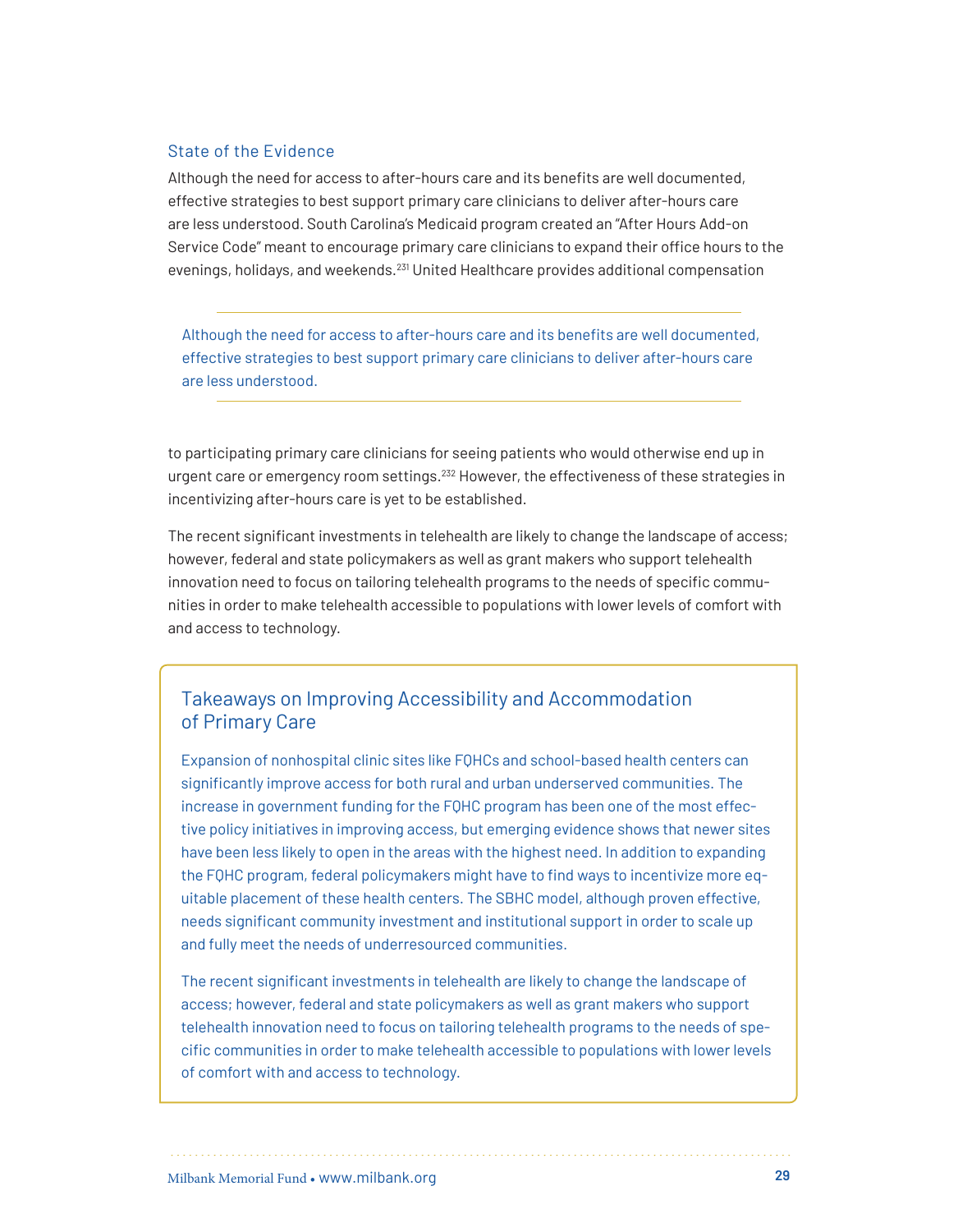## Can Public Health Systems Bridge the Primary Care Physician Shortage and Bring Necessary Services to the Community?

In the face of a looming primary care workforce shortage, state and local public health systems can play a significant role in closing the access gap. By bringing primary care services directly to the communities they serve in the form of public health initiatives, these public health systems can better meet the needs of underserved populations. Reno, Nevada, is one example. During the COVID-19 pandemic, recognizing the heightened need for accessible mental health services, the mayor of Reno made an online mental health subscription service, TalkSpace, available to all residents free of cost using federal COVID-19 relief funds.<sup>233</sup>

State and local public health departments can also develop targeted approaches to provide health services for vulnerable populations. For instance, Duke Medicine and the Durham County Health department partnered to create Durham Health Innovations. The program, which leverages the resources of both organizations, aims to improve the health status of Durham County residents and expand access to vulnerable populations by developing targeted, community-centered approaches to combat diseases like asth-ma, diabetes, and pain management.<sup>[234](#page-62-4)</sup>

Public health departments can further provide preventive services such as flu shots, diabetes screenings, and blood pressure checks, free of cost and outside traditional health care settings. For example, at a San Francisco flu shot clinic, researchers found that offering at-home fecal occult blood test kits to eligible patients increased the rate of colorectal cancer screening for the community.[235](#page-62-5)

# **THE AFFORDABILITY PROBLEM: REMOVING FINANCIAL BARRIERS TO ACCESSING PRIMARY CARE**

The fourth dimension of the Penchansky and Thomas model focuses on how the lack of insurance and prohibitive cost sharing can serve as a barrier to primary care access. Having health insurance coverage has a tremendous impact on an individual's ability to obtain primary care services. People who are uninsured have significantly more unmet health needs and experi-ence preventable hospitalizations more often than those who are insured.<sup>[236](#page-62-1)</sup> In an analysis of primary care access in the pediatric population, those who were uninsured were six times as likely as those who were insured to lack a usual source of care.<sup>[237](#page-62-2)</sup>

Policies that facilitate enrollment in comprehensive health insurance plans and reduce outof-pocket obligations can play a critical role in increasing access to primary care. The ACA's expansion of Medicaid eligibility has proven to be one of the most effective levers to increase health insurance enrollment and boost access to primary care. States that adopted Medicaid expansion have benefited from reduced preventable hospitalizations, a key measure of primary care access. States with the highest Medicaid income eligibility thresholds and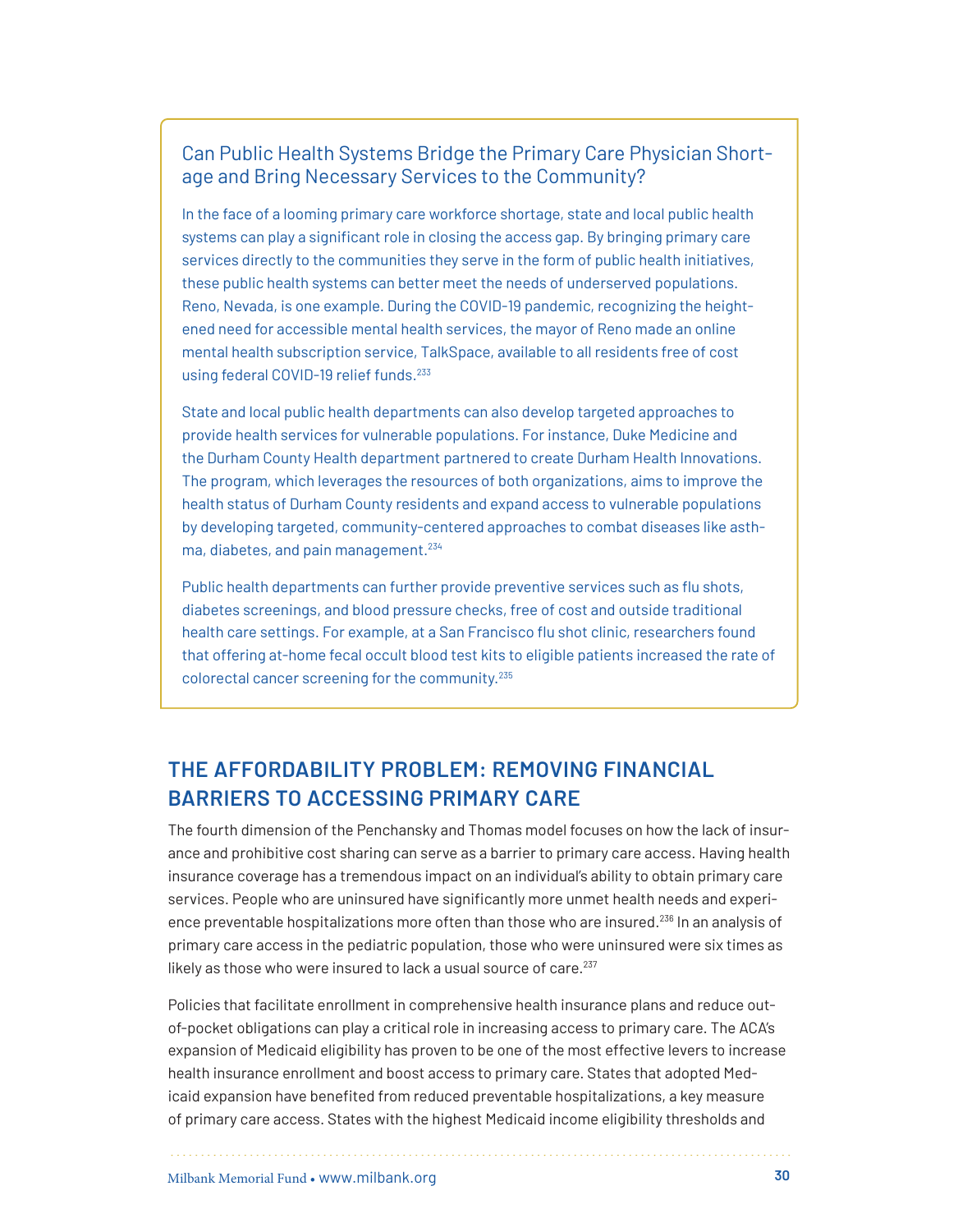Medicaid payment rates have even lower rates of preventable hospitalizations.[238](#page-62-6) Compared to adults who are uninsured, Medicaid enrollees are 70% more likely to have a usual source of care.<sup>[239](#page-62-7)</sup>

## Policy Solution: Making Primary Care Services Available with Minimal to No Cost Sharing

## **Background**

Even small levels of cost sharing (one to five dollars) can cause reduced utilization of preventive and primary care services.[240](#page-62-8) Policies that reduce premium and cost sharing amounts are likely to improve access to primary care. Yet, from 2009 to 2018, health insurance deductibles have grown by more than 150%<sup>[241](#page-62-9)</sup> and individual out-of-pocket spending has increased by more than 50%, twice the growth in wages during the same period of time.<sup>[242](#page-63-0)</sup> Cost sharing can be harmful for patients, with one in four patients saying they have put off important medical care because of the cost.[243](#page-63-1) 

Even small levels of cost sharing (one to five dollars) can cause reduced utilization of preventive and primary care services.

#### State of Evidence

The ACA's prohibition on cost sharing for preventive services can serve as a test case for how reducing or eliminating cost sharing for primary care services can impact access. Studies conducted after the prohibition went into effect show mixed evidence of the impact it has had on utilization. A study examining rates of mammograms and pap smears found the re-moval of cost sharing did not increase utilization rates.<sup>[244](#page-63-2)</sup> However, some evidence suggests that removing cost sharing can increase utilization of preventive services by Hispanic and African American populations.[245](#page-63-3) Utilization can serve as a proxy metric for access before and after the implementation of the ACA prohibition on cost sharing for preventive services, and this inconclusive evidence suggests that cost might be just one of the barriers that people face in accessing care.

The Connecticut state employee health plan saw a 75% increase in primary care visits after implementing a VBID program in 2011.

Value-based insurance design (VBID) reduces cost sharing for services that provide high value for patients, such as primary care or generic prescription drugs. According to a study published in 2017, five states required standardized benefit plans in the ACA marketplaces to provide nonpreventive primary care visits as a pre-deductible service.<sup>[246](#page-63-4)</sup> Several large employers have also implemented VBID programs to boost the use of primary care services. For example, IBM's VBID program eliminated all cost sharing for spending associated with primary care in 2010.<sup>247</sup> The Connecticut state employee health plan saw a 75% increase in primary care visits after implementing a VBID program in 2011.<sup>248</sup>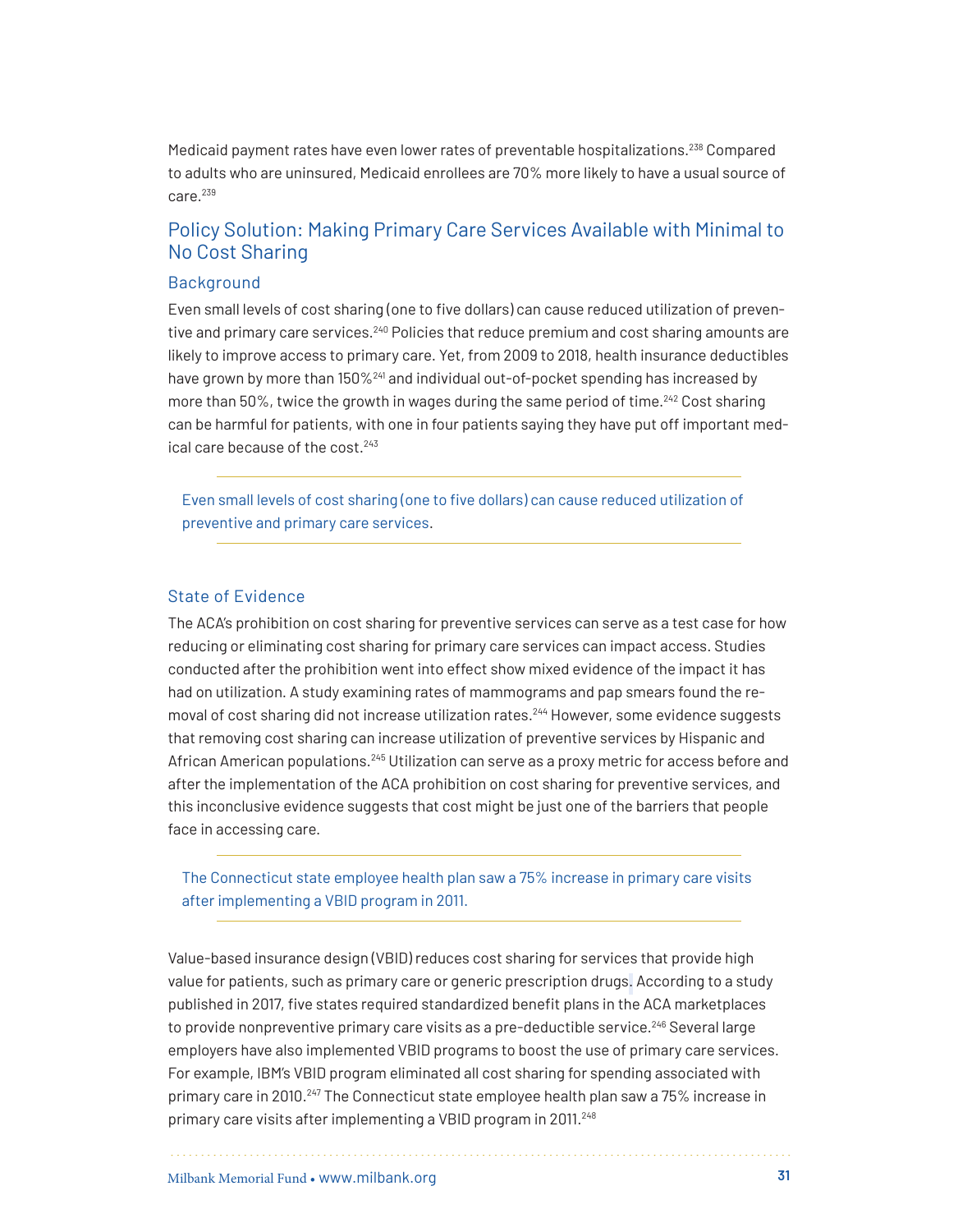Some public payers have also implemented VBID programs. Healthy Michigan, the state's Medicaid program, utilizes VBID with a goal of cost savings and member engagement. For example, the program imposed an eight-dollar copay for nonemergency services utilized in the emergency department of a hospital in order to incentivize care in higher-value sites of care.[249](#page-63-7) In another instance, CMS launched a new VBID program for Medicare Advantage plans in 2015.<sup>250</sup> A recent evaluation of the first three years of the program found a statistically significant increase in utilization for targeted high-value services, including diabetes monitoring and chronic obstructive pulmonary disease treatments.<sup>[251](#page-63-9)</sup>

Enrollment in VBID plans is also associated with an increase in primary care visits for patients with diabetes<sup>[252](#page-64-0)</sup> and children.<sup>253</sup> Further, evidence shows that VBID can prevent hospitaliza-tions and inappropriate emergency room use,<sup>[254](#page-64-2)</sup> because those without adequate access to primary care frequently use hospitals and emergency departments as their usual source of care.[255](#page-64-3)

Although VBID programs offer promise in enhancing access to preventive and other high-value services, several barriers to its implementation persist. Oftentimes these kinds of benefit designs come with pushback from enrollees because it can restrict them from accessing certain providers or types of services they are accustomed to. Additionally, VBID programs can be complex and come with administrative burdens that make health plan administrators hesitant to take them on.[256](#page-64-4)

Network adequacy refers to a health plan's ability to provide reasonable access to benefits by ensuring there are sufficient health care clinicians in a plan's network.

## Policy Solution: Using Network Adequacy Laws to Improve Access

#### Background

Network adequacy refers to a health plan's ability to provide reasonable access to benefits by ensuring there are sufficient health care clinicians in a plan's network. When networks are inadequate, plan members may end up paying higher costs to use out-of-network providers. The ACA created network adequacy standards for health plans sold on the marketplace, and many states maintain their own network adequacy regulations for the plans they regulate. Medicare Advantage and Medicaid MCO plans are also subject to their own network adequacy standards.

#### State of the Evidence

Network adequacy standards can be important tools for federal and state policymakers and officials to ensure that insurers are making affordable primary care easily accessible. Nevertheless, research indicates that these standards—and the oversight of insurer compliance have been falling short.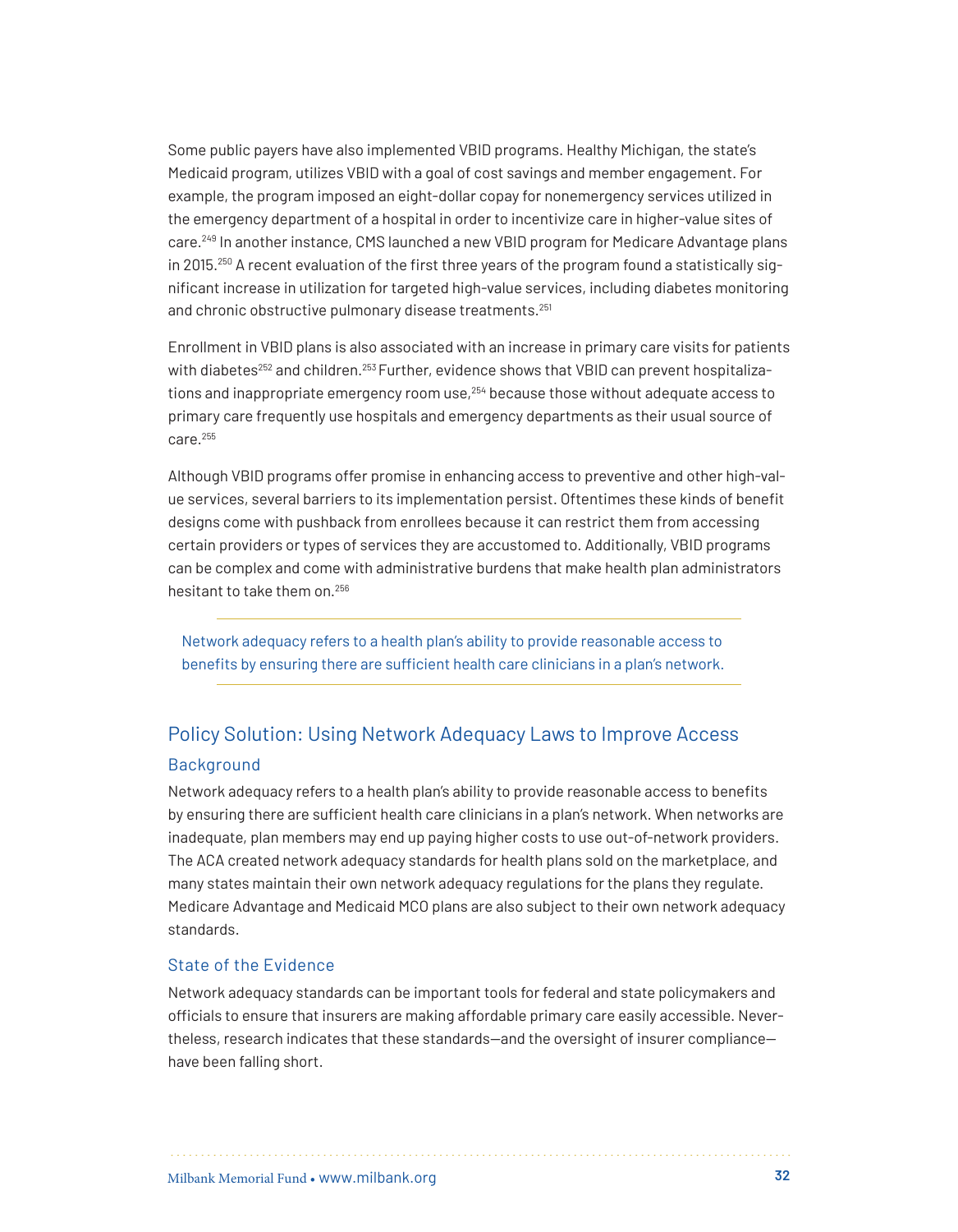State network adequacy standards for commercial plans were developed in response to the emergence of managed care plans in the late 1990s, and a 2017 report found that state regulators believe that these decades-old requirements need to be revisited.[257](#page-64-5) As of 2014, most states did not use any quantitative standards to evaluate network adequacy for commercial plans, while the rest imposed some combination of the following quantitative standards: minimum ratios of providers to enrolled population; minimum time or distance for enrollees to travel to provider; and maximum wait times to secure an appointment.<sup>258</sup> A 2015 "secret shopper" survey of 743 primary care providers in California found that "new patients in either [a marketplace plan] or the comparable commercial plan had very low prospects—less than 30 percent—of securing an appointment with any randomly chosen provider," and those presenting with acute conditions had worse outcomes.<sup>259</sup> One issue is that, even in states with quantitative standards for network adequacy, insurance regulators often lack the capacity or authority to conduct robust oversight and enforcement.<sup>[260](#page-64-8)</sup>

Medicare Advantage plans are required to cover a certain number of provider types within specified distance and travel time requirements, $261$  and most state Medicaid managed care plans also face network adequacy requirements specific to travel time or distance for pri-mary care providers.<sup>[262](#page-65-1)</sup> However, often these quantitative standards do not sufficiently take into account which providers are accepting new patients or the way tiered and other benefit designs interact with network adequacy.<sup>[263](#page-65-2)</sup>

Research indicates that current network adequacy standards for Medicare Advantage, Medicaid managed care, and commercial plans have done little to improve access to primary care.

A 2021 analysis of Medicare Advantage found that the highest-rated plans had the narrowest primary care networks. This happens because plans seek to maximize their quality ratings by contracting with a narrow set of high-quality providers. The study also found "substantial racial/ethnic disparities in access to wider [Medicare Advantage] networks for primary care among Hispanic and Asian enrollees."[264](#page-65-3) Further, a 2014 report by the Office of the Inspector General at the Department of Health and Human Services studying the availability of Medicaid managed care providers found that "more than half of providers could not offer appointments to enrollees, . . . [and] primary care providers were less likely to offer an appointment than specialists."[265](#page-65-4) The report raised questions about both the enforcement and sufficiency of state Medicaid managed care network adequacy standards.<sup>[266](#page-65-5)</sup>

Research indicates that current network adequacy standards for Medicare Advantage, Medicaid managed care, and commercial plans have done little to improve access to primary care. More research is needed on the comparative effectiveness of the different quantitative and qualitative network adequacy standards in order to understand how they can best be deployed to ensure access, particularly for underserved populations. To strengthen current standards, policymakers could consider steps such as an external physician review system to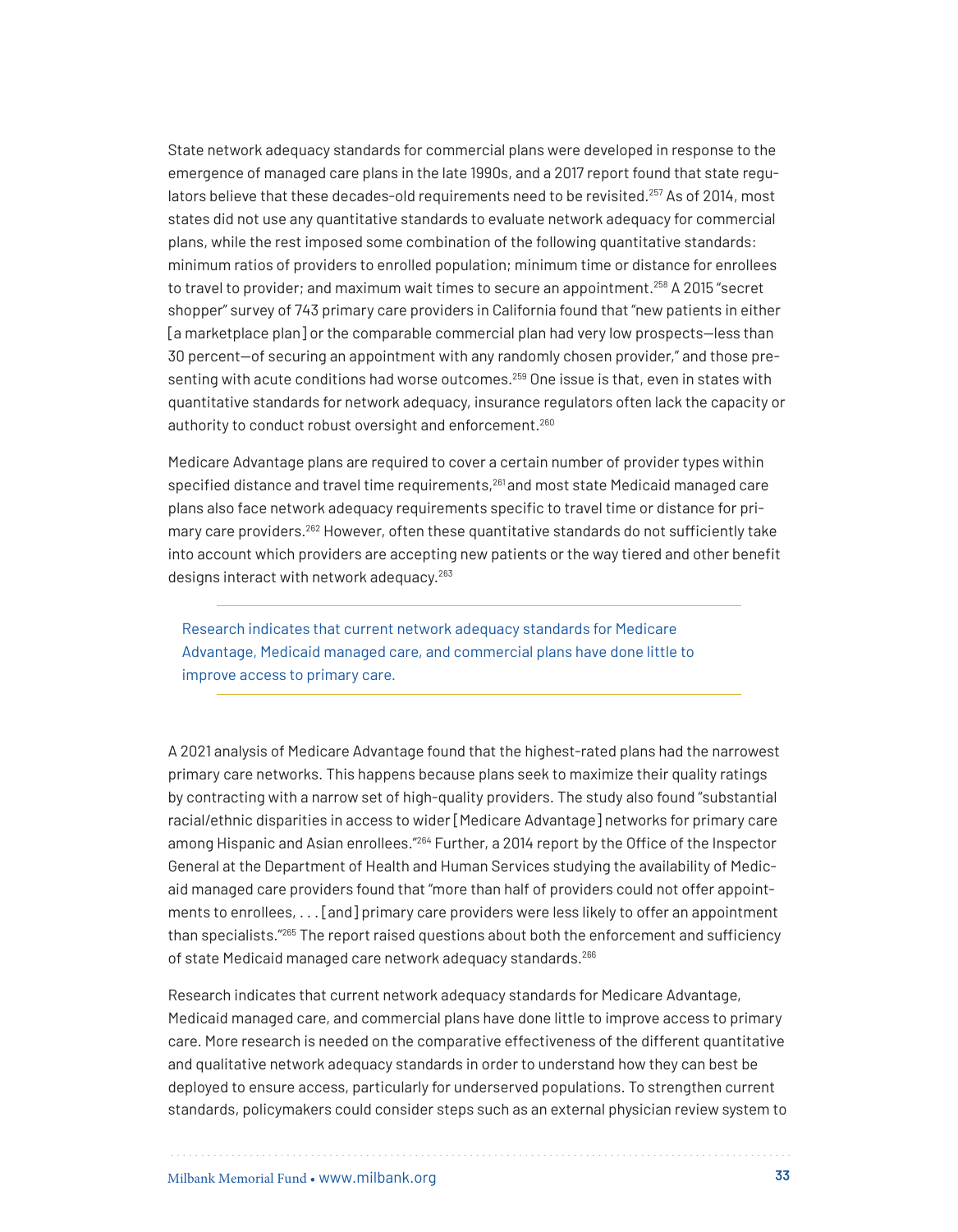determine whether patient needs are met by the network, enhanced access to outof-network providers when networks are inadequate, mandated inclusion of essential community providers, and stronger enforcement of existing network adequacy standards. However, it is important to note that while researchers have recommended these solutions for strengthening network adequacy, $267$  their effectiveness in improving access has not been widely implemented or evaluated.

## Takeaways on Improving Affordability of Primary Care

Ensuring Americans have access to affordable health plans, whether through Medicaid or ACA marketplaces, should remain a top priority for policymakers at federal and state levels. For those with insurance coverage, network adequacy standards can ensure timely and affordable access to primary care physicians near them. Federal and state policymakers can work to strengthen both network adequacy standards and their oversight of these standards, particularly when it comes to primary care for underserved populations. Although reducing cost sharing for primary care has the potential to remove affordability barriers, health plan administrators need to be incentivized to educate their members on the benefits of creative benefit design as well as to take on the administrative burden associated with developing these programs.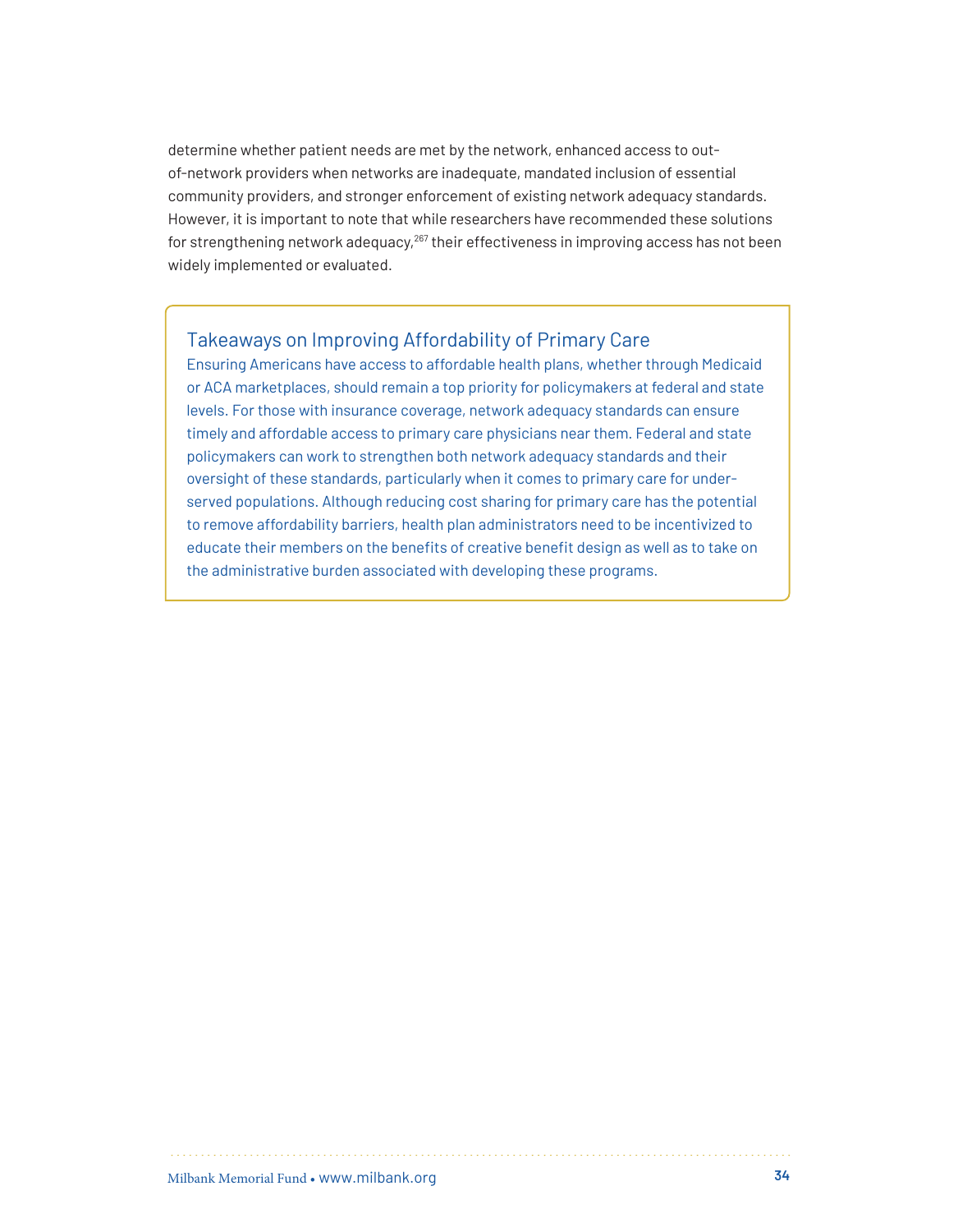## The Potential of "Public Option" Plans

Some state policymakers believe that a "public option" plan could help underserved communities obtain more affordable primary care services. A public option plan is generally defined as a government-sponsored health care plan. However, in the three states that have enacted "public option" legislation, these plans are run by private entities that are more closely regulated by the state than other commercial plans.

- Washington State explicitly stated that providing predictable access to preventive and primary care services is one of its policy goals in the development of its public option plan design,[268](#page-65-7) and the law sets a minimum payment rate for primary care services at 135% of Medicare rates.[269](#page-65-8)
- Colorado's public option plans, which must be offered by all carriers in the individual and small group markets, are required to be "designed to improve racial health equity and decrease racial health disparities through a variety of means," including "[p]roviding first-dollar, pre-deductible coverage for certain high-value services, such as primary and behavioral health care."[270](#page-65-9) Colorado also requires public option plan networks to be "culturally responsive" and "reflect the diversity of its enrollees."[271](#page-65-10)
- In selecting an entity to administer its public option plan, Nevada Department of Health and Human Services is required to prioritize applicants whose proposals include ways to strengthen the primary care workforce in the state and plans to contract with providers in a way that reduces disparities in terms of access to health care while supporting culturally competent care.<sup>[272](#page-65-11)</sup> Nevada also requires public option plan payments to FQHCs to match or exceed Medicare reimburse-ment rates.<sup>[273](#page-65-12)</sup>

# **THE ACCEPTABILITY PROBLEM: ENSURING COMFORT AND COMMUNICATION IN THE DELIVERY OF PRIMARY CARE SERVICES**

Our interpretation of the fifth and final dimension of the Penchansky and Thomas model of access focuses on the barriers that prevent comfort and communication during the delivery of primary care services. Although ensuring access based on the first four dimensions is necessary, it continues to be insufficient if patients are unable to fully accept the services being provided to them. To be sure, a number of the policy initiatives considered earlier more and better-distributed FQHC locations, increasing diversity in the primary care clinician pipeline, creating graduate medical education programs in rural areas—contribute to building cultural competency. Relatively few of them, however, directly tackle acceptability issues. In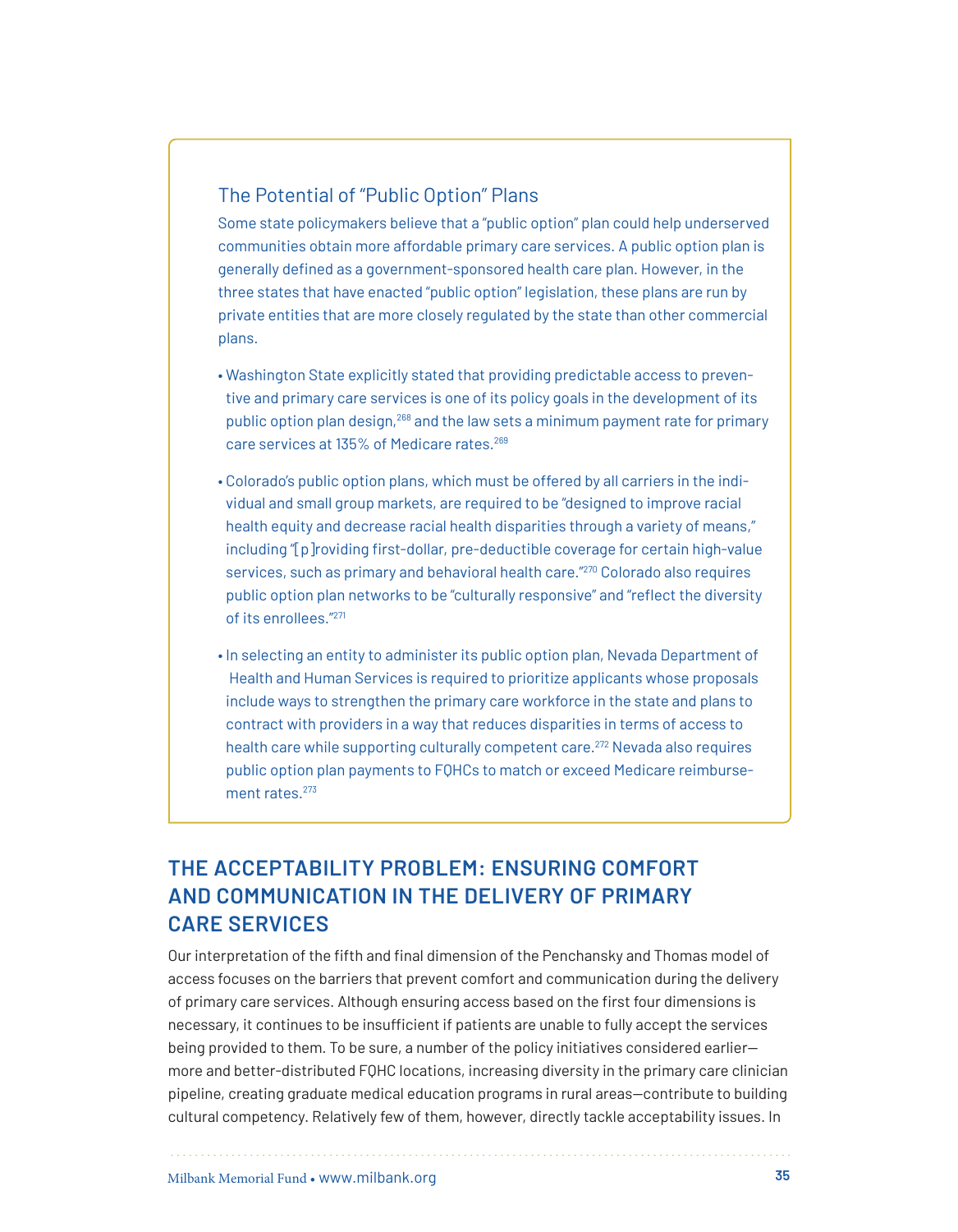this section we discuss the efforts by providers to improve patient-centered communication as well as the vital role community health workers (CHWs) have been playing to bridge the gap between communities and providers.

## Policy Solution: Alleviating Mistrust in Health Care Institutions Among Underserved Populations Through the Use of Patient-Centered Communication

#### Background

For some patients, long-standing and often well-placed mistrust in the health care system is a barrier to obtaining primary care. Although researchers have found several causes for patients' mistrust in clinicians, many studies cite negative interactions within health care settings, often the result of discrimination against patients, as a particularly important factor.[274](#page-65-13),[275](#page-66-0) Studies indicate that patients who are members of underserved populations, including low-income individuals, people of color, and LGBTQ+ individuals, experience difficulty in trusting their primary care clinicians.<sup>[276](#page-66-1)-280</sup> For example, in several studies, African American patients have been shown to have lower trust in physicians than white patients.[281](#page-66-3)-[284](#page-66-4) Other studies have found that Hispanic patients reported lower measures of trust compared with non-Hispanic white populations.[285](#page-66-5),[286](#page-67-0)

Studies indicate that patients who are members of underserved populations, including low-income individuals, people of color, and LGBTQ+ individuals, experience difficulty in trusting their primary care clinicians. [276](#page-66-1)-[280](#page-66-2)

Patient-physician trust has also been found to increase among patients who report that their physicians make an effort to understand their experiences, communicate clearly and completely, strive to build partnerships, and obtain referrals.

Research indicates that many of these patients worry that they may have medical care withheld, or that they may not receive the best quality care, as a result of discrimination from clinicians. For example, a study found that perceived discrimination is correlated with higher rates of medical mistrust for non-Hispanic Black adults and Hispanic adults compared to white adults.<sup>[287](#page-67-1)</sup> In addition, nationally over half of LGBT0IA+ individuals report experiencing discrimination in health care, including having clinicians refuse to treat them.<sup>[288](#page-67-2)</sup>

## State of the Evidence

To improve trust between patients and physicians, studies have found that it is important for physicians to improve patient perceptions of the physician's ability to provide care and comfort for them with technical competency and open verbal communication.<sup>[289](#page-67-3),[290](#page-67-4)</sup> Patient-physician trust has also been found to increase among patients who report that their physicians make an effort to understand their experiences, communicate clearly and completely, strive to build partnerships, and obtain referrals.<sup>[291](#page-67-5),[292](#page-67-6)</sup> A 2019 study found that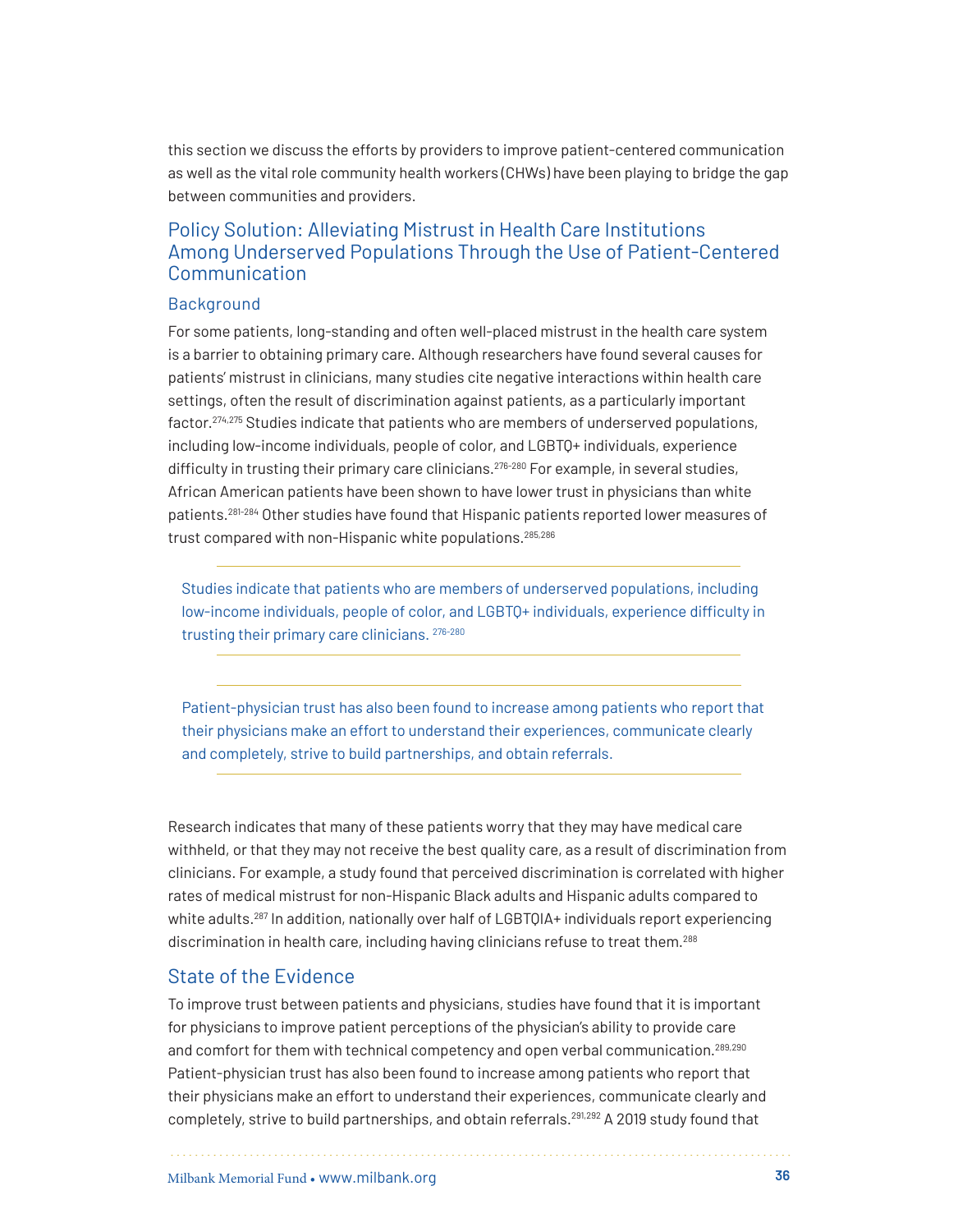"[p]hysicians may buffer the effects of mistrust by using patient-centered communication skills such as soliciting the patient's concerns and priorities and being responsive to the health care needs which patients identify."[293](#page-67-0)

There are a few examples of clinicians using these strategies to gain the trust of their patients, but evidence of the effectiveness of these strategies is limited. For example, before appointments, the City of Hope cancer center invites patients to take a survey that asks them if they are experiencing social, emotional, or financial difficulties that may affect their ability to follow treatment.<sup>[294](#page-67-1)</sup> The center then directs social workers, financial services staff, and other supportive care staff to offer help to patients with the goal of building trust between the center and its patients.<sup>[295](#page-67-2)</sup> However, there is no publicly available evaluation of these efforts. To combat discrimination against LGBTQ individuals and build trust, UnityPoint Health system, a network of hospitals, clinics, and home care services in the Midwest, created its first clinic for LGBTQ patients in 2018 and required its staff to participate in training on LGBTQ identities and how to serve as allies. The effort received positive feedback and was followed by the opening of a second clinic.<sup>[296](#page-67-3)</sup>

CHWs often live and work in the communities they serve, making them familiar and trust-worthy liaisons to patients for medical professionals and institutions.<sup>[302](#page-68-4),303</sup> They are often trained to communicate with patients at the appropriate health literacy level, in plain terms, and in a more culturally competent way. Both patients and clinicians benefit from the cultural competency training and practices that CHWs bring to primary care.

## Policy Solution: Integrating Community Health Workers into Primary Care Delivery by Formalizing Their Role and Creating Reimbursement Pathways

#### **Background**

According to the American Public Health Association, a community health worker is a "frontline public health worker who is a trusted member of and/or has an unusually close understanding of the community served. This trusting relationship enables the worker to serve as a liaison/link/intermediary between health/social services and the community to facilitate access to services and improve the quality and cultural competence of service delivery."[297](#page-67-4) The certification and licensure of these professionals vary by state and municipality[.298](#page-68-0) The scope of work that CHWs do also varies depending on jurisdiction and type of health care setting. The Centers for Disease Control and Prevention has recommended states establish their own standards for CHW certification and scope of practice.<sup>[299](#page-68-1)</sup>

Community health workers are often employed by a health care facility or institution but also maintain a strong connection to the community through home visits and community events. In general, their role spans from providing health education and screenings to delivering food and connecting patients to community resources.[300](#page-68-2) CHWs often conduct assessments of various measures of access, including access to transportation, health insurance, or child care.[301](#page-68-3)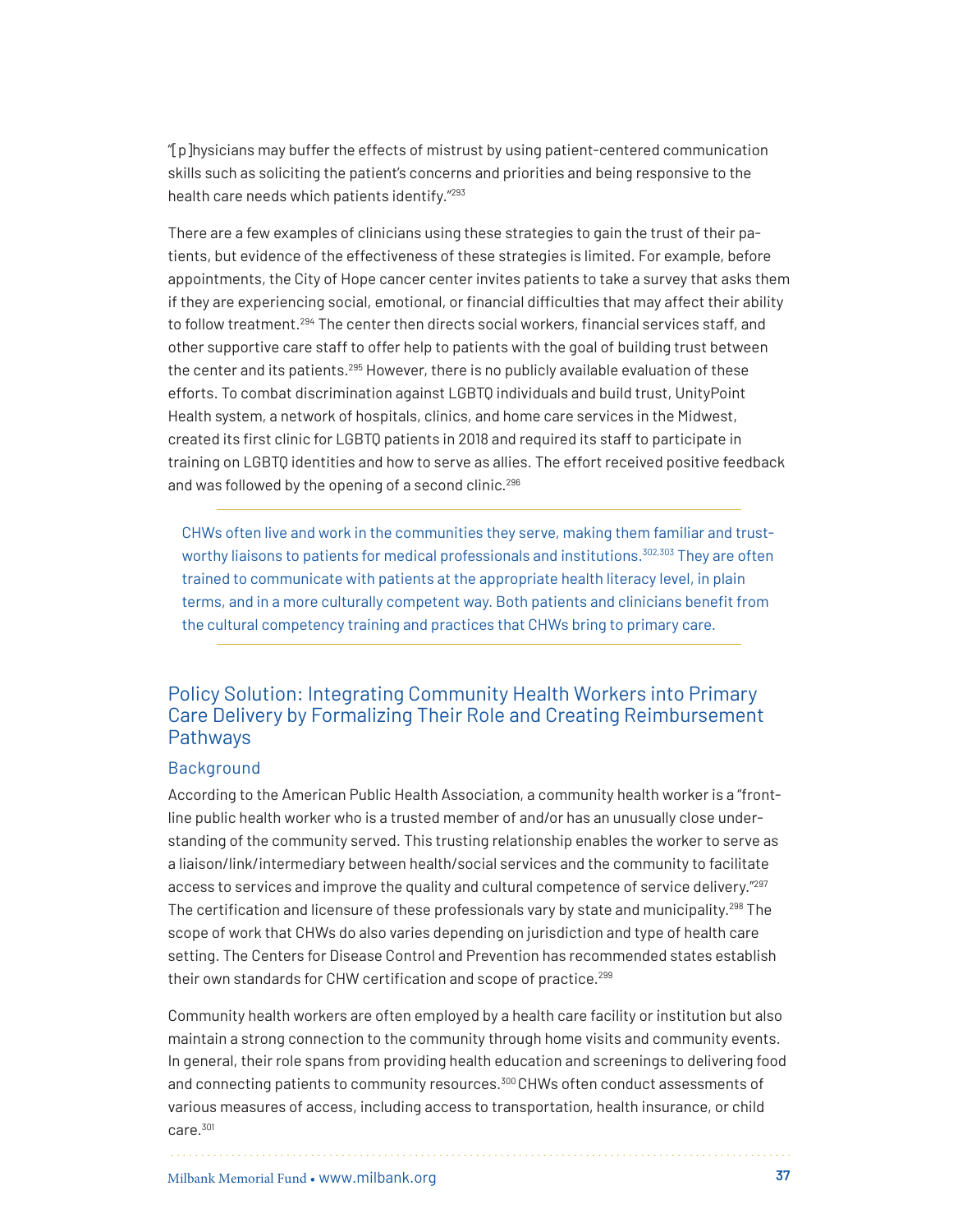CHWs often live and work in the communities they serve, making them familiar and trust-worthy liaisons to patients for medical professionals and institutions.<sup>[302](#page-68-4),303</sup> They are often trained to communicate with patients at the appropriate health literacy level, in plain terms, and in a more culturally competent way. Both patients and clinicians benefit from the cultural competency training and practices that CHWs bring to primary care[.304](#page-68-6) Because clinicians' training depends on the state, cultural competency training is not a given. However, common definitions of the role consistently emphasize the importance of a deep understanding of the communities in which they are serving.[305](#page-68-7)

CHWs are also more likely to speak the languages primarily spoken in a particular community, which has been demonstrated to improve health outcomes<sup>[306](#page-68-8)</sup> and enhance the acceptability of care.<sup>[307](#page-68-9)</sup> Evidence suggests that trust is one of the most important elements to ensure effectiveness of the services that community health workers provide. This can be built through maintaining membership in the same communities in which they are serving or identified shared lived experiences. [308](#page-69-0)-[310](#page-69-1)

Immigrants may also have difficulty accessing medical care in their preferred language. CHWs can play a crucial role in helping immigrant populations overcome some of these extra barriers to primary care.

Immigration status can have a significant impact on health and health outcomes, and undocumented immigrants may avoid medical care because of fear of deportation.<sup>311</sup> Even those with a legal status may be reluctant to access assistance programs out of fear that it could adversely affect their path to citizenship.<sup>[312](#page-69-3)</sup> Immigrants may also have difficulty accessing medical care in their preferred language. CHWs can play a crucial role in helping immigrant populations overcome some of these extra barriers to primary care.<sup>313</sup> For example, in south Texas, CHWs visit members of the community door-to-door to educate residents about community health care resources available to them regardless of immigration status.[314](#page-69-5) They have also been able to help improve acceptability of care among other vulnerable populations who maintain higher levels of mistrust in medical institutions, such as people who inject drugs.<sup>[315](#page-69-6)</sup>

In addition, CHWs have proven to be a valuable part of the solution to combatting racial health disparities, particularly with respect to women's health care and primary care. Alarming racial disparities in maternal health outcomes exist in the United States, even when controlling for income or health status.<sup>[316](#page-69-7)</sup> In Washington, DC, one women's health clinic, Mamatoto Village, recruits CHWs from the community and trains them to provide residents with resources for housing and social services, to assist with breastfeeding, and to manage chronic conditions. The patients of Mamatoto Village have better than average health outcomes and higher levels of follow-up care.<sup>[317](#page-69-8)</sup>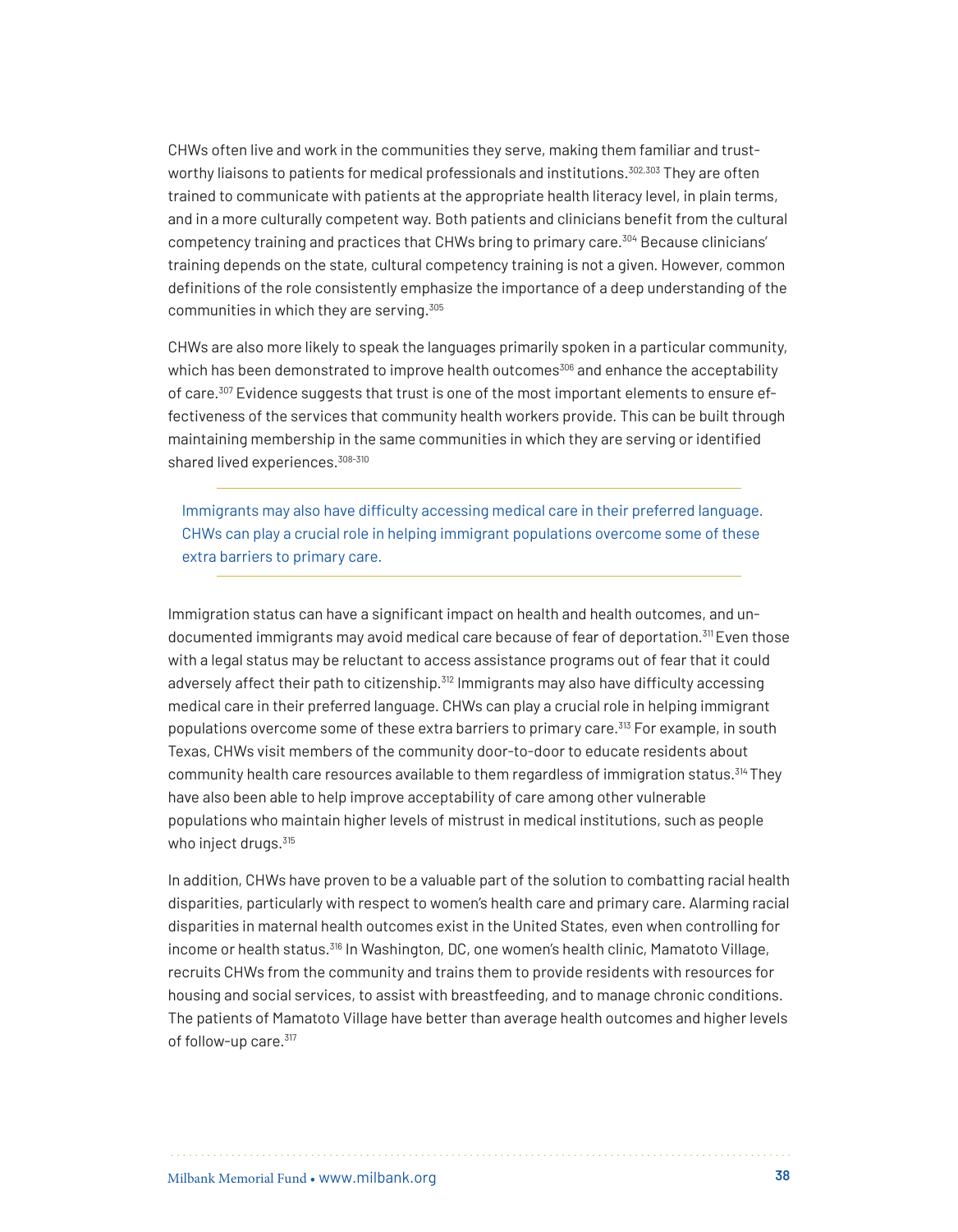### Takeaways on Improving Acceptability of Primary Care

Significantly more research is needed to establish best practices in patient-centered communication, which requires funding support from federal and state policymakers. While some provider groups and practices are using a variety of methods to establish trust, more centralized support and systematic evaluation is needed to fully understand and expand the impact of these efforts. The evidence is much stronger when it comes to CHWs improving communication between communities and providers. However, more work is needed to develop the CHW workforce and to find ways to best incorporate them into teams alongside clinicians. State initiatives to develop a comprehensive CHW workforce, like Minnesota's, deserve further evaluation so that policymakers in other states can better determine how CHW programs can be brought to scale, while maintaining their unique connection to specific communities.

#### State of the Evidence

As of 2016, seven states had passed laws authorizing Medicaid or other insurer reimbursement for CHW services, while nine states authorized CHW certification and eight states authorized the use of CHWs in managed or team-based care models.[318](#page-69-9) Minnesota has done all three, and it can serve as a case study on the development of a CHW workforce. Minnesota enacted legislation authorizing Medicaid reimbursement for CHWs in 2009.[319](#page-70-0) Prior to enacting this legislation, Minnesota paved the way by establishing a CHW scope of

As of 2016, seven states had passed laws authorizing Medicaid or other insurer reimbursement for CHW services, while nine states authorized CHW certification and eight states authorized the use of CHWs in managed or team-based care models. Minnesota has done all three, and it can serve as a case study on the development of a CHW workforce.

practice and developing a standardized CHW curriculum. However, only about 600 CHWs had been certified in Minnesota as of 2016.<sup>320</sup> A 2016 report attributed this low uptake to the need for "greater understanding of and support for CHW roles including CHW care coordination activities, addressing billing complexities, and improving coverage policies prior to launching the program."[321](#page-70-2) Minnesota is now using federal State Innovation Model funding to develop a toolkit for how practices can best integrate CHWs into their teams.<sup>322</sup>

More research is needed to find the best ways to boost the number of CHWs and to integrate them into primary care practice. In particular, the existing evidence focuses on the impact of one-on-one interactions between CHWs and patients. There is a lack of evidence documenting the effectiveness of CHWs in team-based settings and how to better integrate them into teams.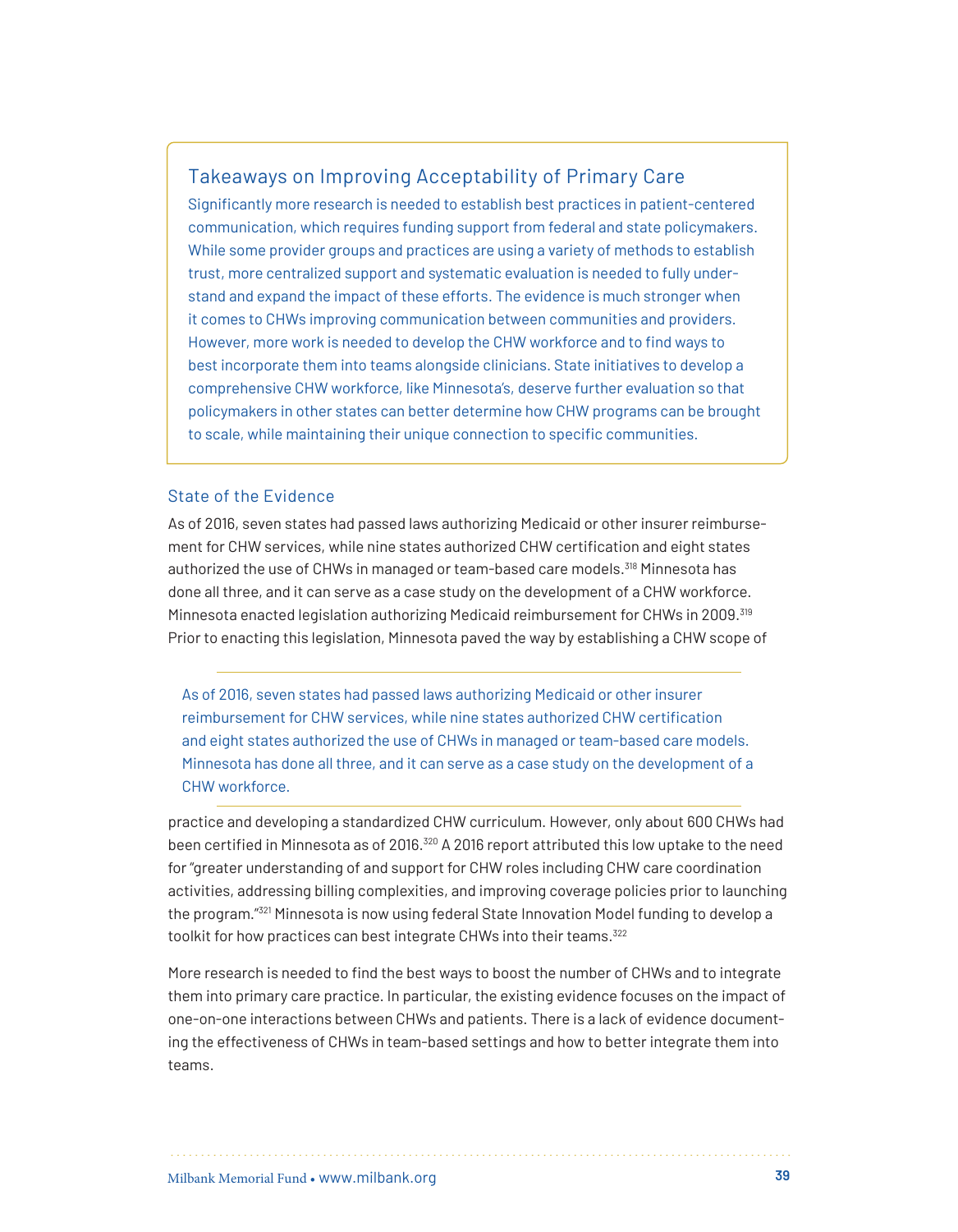# **CONCLUSION**

This environmental scan found evidence supporting the efficacy of a range of policy interventions to improve access for underserved populations, such as the use of public financing to support the recruitment of primary care clinicians in underserved areas, to diversify the physician workforce, and to expand the role of nurse practitioners. Federal and state policymakers, health systems, medical professionals, medical schools, and insurers all have a potential role to play in implementing these interventions. It is important that comprehensive solutions encompass policy interventions targeting all five dimensions of access discussed in this report, including the acceptability dimension, which is a harder but arguably more important problem to solve in order to achieve greater health equity. However, further research will be needed to establish the effectiveness of some popular policy interventions such as the use of network adequacy standards or team-based care to improve access.

#### **Acknowledgements**

The authors would like to thank the following Center on Health Insurance Reforms colleagues for their invaluable contributions: Sabrina Corlette, Jack Hoadley, Emma Walsh-Alker, Christine Monahan, and Madison Berry. They also thank Christopher F. Koller and Lisa Dulsky Watkins of the Milbank Memorial Fund and Robert Berenson of the Urban Institute for their review.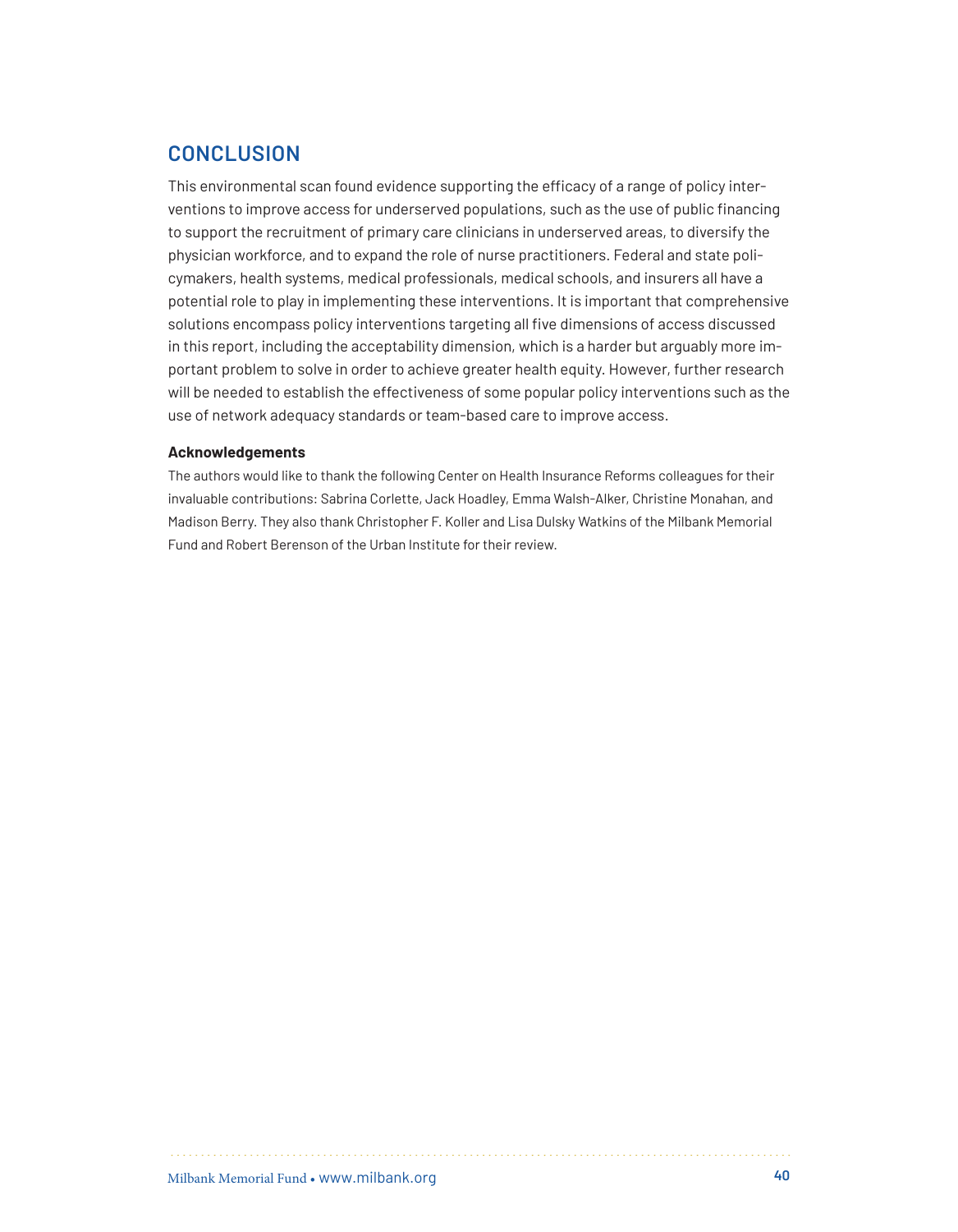# **NOTES**

<sup>1</sup> Institute of Medicine; Committee on the Future of Primary Care; Donaldson MS, Yordy KD, Lohr KN, Vanselow NA, eds. *Primary Care: America's Health in a New Era*. Washington, DC: Institute of Medicine; 1996. doi:10.17226/5152. Accessed November 11, 2021.

<sup>2</sup> Starfield B. Primary care and equity in health: the importance to effectiveness and equity of responsiveness to peoples' needs. *Humanity Soc.* 2009;33(1-2):56-73. doi:10.1177/016059760903300105. Accessed November 11, 2021.

<sup>3</sup> Basu S, Berkowitz SA, Phillips RL, Bitton A, Landon BE, Phillips RS. Association of primary care physician supply with population mortality in the United States, 2005-2015. 2019;179(4):506-514. doi:10.1001/jamainternmed.2018.7624. Accessed November 11, 2021.

<sup>4</sup> Starfield B, Shi L, Macinko J. Contribution of primary care to health systems and health. *Milbank Q.* 2005;83(3):457-502. doi:10.1111/j.1468-0009.2005.00409.x. Accessed November 11, 2021.

<sup>5</sup> Kringos DS, Boerma W, van der Zee J, Groenewegen P. Europe's strong primary care systems are linked to better population health but also to higher health spending. *Health Aff (Millwood).* 2013;32(4):686-694. doi:10.1377/hlthaff.2012.1242. Accessed November 11, 2021.

<sup>6</sup> Hansen J, Groenewegen P, Boerma W, Kringos DS. Living in a country with a strong primary care system is beneficial to people with chronic conditions. *Health Aff (Millwood).* 2015;34(9):1531-1537. doi:10.1377/hlthaff.2015.0582. Accessed November 11, 2021.

<sup>7</sup> Tikkanen R, Abrams MK. *U.S. Health Care From a Global Perspective, 2019: Higher Spending, Worse Outcomes?* New York, NY: Commonwealth Fund; 2020. doi:10.26099/7avy-fc29. Accessed November 11, 2021.

<sup>8</sup> Ganguli I, Lee TH, Mehrotra A. Evidence and implications behind a national decline in primary care visits. *J Gen Intern Med.* 2019;34(10):2260-2263. doi:10.1007/s11606-019-05104-5. Accessed November 11, 2021.

<sup>9</sup> Chou S, Venkatesh AK, Trueger NS, Pitts SR. Primary care office visits for acute care dropped sharply in 2002-15, while ED visits increased modestly. *Health Aff (Millwood)*. 2019;38(2):268-275. doi:10.1377/hlthaff.2018.05184. Accessed November 11, 2021.

<sup>10</sup> Sheridan NF, Kenealy TW, Kidd JD, et. al. Patients' engagement in primary care: powerlessness and compounding jeopardy. A qualitative study. *Health Expect.* 2015;18(1):32-43. doi:10.1111/hex.12006. Accessed November 11, 2021.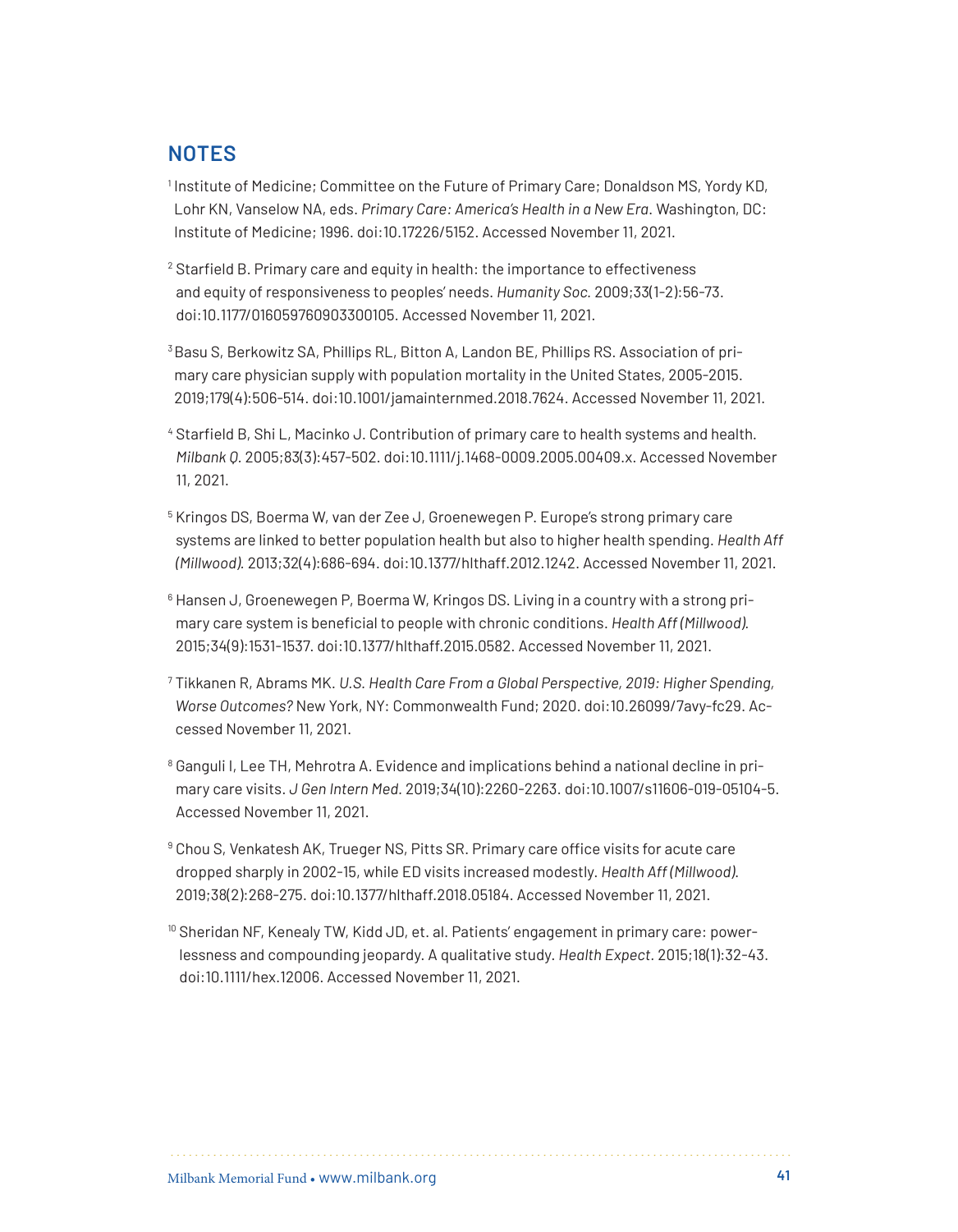- <sup>11</sup> Federal programs and policies improving access to quality health care services in underserved areas. Office of the Assistant Secretary for Planning and Evaluation, US Department of Health and Human Services website. [https://aspe.hhs.gov/topics/health-health-care/](https://aspe.hhs.gov/topics/health-health-care/federal-programs-policies-improving-access-quality-health-care-services-underserved-areas) [federal-programs-policies-improving-access-quality-health-care-services-under](https://aspe.hhs.gov/topics/health-health-care/federal-programs-policies-improving-access-quality-health-care-services-underserved-areas)[served-areas](https://aspe.hhs.gov/topics/health-health-care/federal-programs-policies-improving-access-quality-health-care-services-underserved-areas). Published September 2021. Accessed November 11, 2021.
- $12$  Primary care health professional shortage areas (HPSAs). Henry J. Kaiser Family Foundation website. [https://www.kff.org/other/state-indicator/primary-care-health-pro](https://www.kff.org/other/state-indicator/primary-care-health-professional-shortage-areas-hpsas/?currentTimeframe=0&sortModel=%7B%22colId%22:%22Location%22,%22sort%22:%22asc%22%7D)[fessional-shortage-areas-hpsas/?currentTimeframe=0&sortModel=%7B%22colId%22:%](https://www.kff.org/other/state-indicator/primary-care-health-professional-shortage-areas-hpsas/?currentTimeframe=0&sortModel=%7B%22colId%22:%22Location%22,%22sort%22:%22asc%22%7D)- [22Location%22,%22sort%22:%22asc%22%7D](https://www.kff.org/other/state-indicator/primary-care-health-professional-shortage-areas-hpsas/?currentTimeframe=0&sortModel=%7B%22colId%22:%22Location%22,%22sort%22:%22asc%22%7D). Updated September 30, 2020. Accessed November 11, 2021.
- <sup>13</sup> National Academies of Sciences, Engineering, and Medicine; McCauley L, Phillips RL Jr., Meisnere M, Robinson SK, eds. *Implementing High-Quality Primary Care: Rebuilding the Foundation of Health Care.* Washington, DC: National Academies of Sciences, Engineering, and Medicine; 2021. doi:10.17226/25983. Accessed November 11, 2021.
- <sup>14</sup> National Academies of Sciences, Engineering, and Medicine. *Implementing High-Quality Primary Care: Ensure Access.* Washington, DC: National Academies of Sciences, Engineering, and Medicine; 2021. [https://www.nap.edu/resource/25983/High%20Quality%20Prima](https://www.nap.edu/resource/25983/High%20Quality%20Primary%20Care%20Policy%20Brief%202%20Access.pdf)[ry%20Care%20Policy%20Brief%202%20Access.pdf](https://www.nap.edu/resource/25983/High%20Quality%20Primary%20Care%20Policy%20Brief%202%20Access.pdf). Accessed November 11, 2021.
- <sup>15</sup> 2018 National Scorecard on Payment Reform 2.0. Catalyst for Payment Reform website. <https://www.catalyze.org/product/2018-national-scorecard/>. Published December 2019. Accessed November 11, 2021.
- <sup>16</sup> The Secretary's Advisory Committee on National Health Promotion and Disease Prevention Objectives for 2020. Section IV: Advisory committee findings and recommendations. In: US Department of Health and Human Services. *Phase I Report: Recommendations for the Framework and Format of Healthy People 2020.* Washington, DC: US Department of Health and Human Services; 2010. http://www.healthypeople.gov/sites/default/files/Phasel\_0. [pdf](http://www.healthypeople.gov/sites/default/files/PhaseI_0.pdf). Accessed November 11, 2021.
- $17$  Penchansky R, Thomas JW. The concept of access: definition and relationship to consumer satisfaction. *Med Care.* 1981;19(2):127-140. doi:10.1097/00005650-198102000-00001. Accessed November 11, 2021.
- <sup>18</sup> State Health and Value Strategies. *Talking About Anti-Racism and Health Equity: Describing Identities and Experiences.* Princeton, NJ: State Health and Value Strategies; 2021. [https://](https://www.shvs.org/wp-content/uploads/2021/08/Talking-About-Anti-Racism-Health-Equity_Describing-Identities-3-of-3.pdf) [www.shvs.org/wp-content/uploads/2021/08/Talking-About-Anti-Racism-Health-Equi](https://www.shvs.org/wp-content/uploads/2021/08/Talking-About-Anti-Racism-Health-Equity_Describing-Identities-3-of-3.pdf)[ty\\_Describing-Identities-3-of-3.pdf](https://www.shvs.org/wp-content/uploads/2021/08/Talking-About-Anti-Racism-Health-Equity_Describing-Identities-3-of-3.pdf). Accessed November 11, 2021.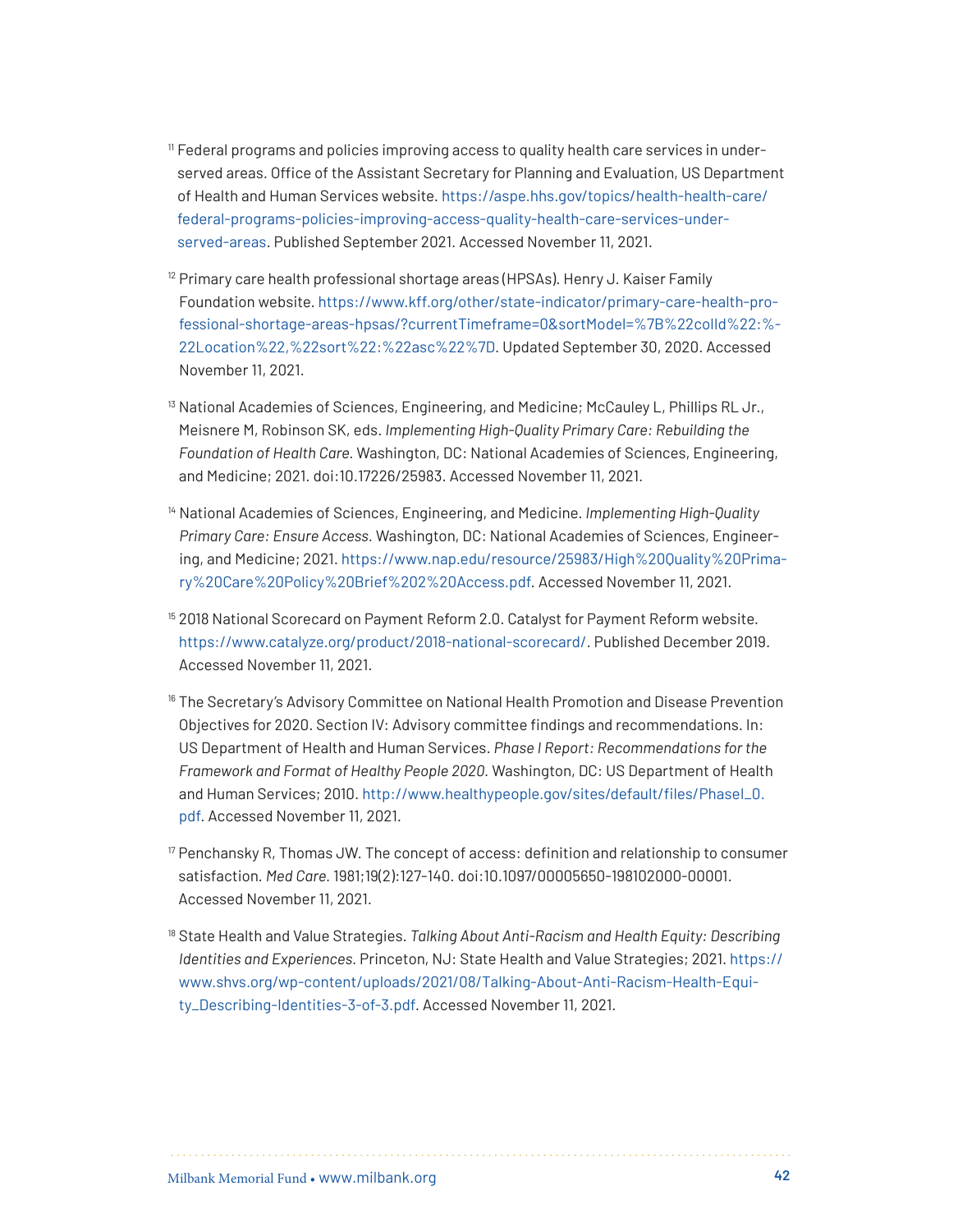- <sup>19</sup> MUA find. Health Resources and Services Administration, US Department of Health and Human Services website. <https://data.hrsa.gov/tools/shortage-area/mua-find>. Published September 2021. Accessed November 11, 2021.
- <sup>20</sup> Basu S, Berkowitz SA, Phillips RL, Bitton A, Landon BE, Phillips RS. Association of primary care physician supply with population mortality in the United States, 2005-2015. 2019;179(4):506-514. doi:10.1001/jamainternmed.2018.7624. Accessed November 11, 2021.
- $21$  The distribution of the U.S. primary care workforce: primary care workforce facts and stats, no. 3. Agency for Healthcare Research and Quality website. [https://www.ahrq.gov/](https://www.ahrq.gov/research/findings/factsheets/primary/pcwork3/index.html) [research/findings/factsheets/primary/pcwork3/index.html](https://www.ahrq.gov/research/findings/factsheets/primary/pcwork3/index.html). Published September 2021. Accessed November 11, 2021.
- <sup>22</sup> IHS Markit Ltd for the Association of American Medical Colleges. *The Complexities of Physician Supply and Demand: Projections From 2018 to 2033.* Washington, DC: Association of American Medical Colleges; 2020. [https://www.aamc.org/system/files/2020-06/](https://www.aamc.org/system/files/2020-06/stratcomm-aamc-physician-workforce-projections-june-2020.pdf) [stratcomm-aamc-physician-workforce-projections-june-2020.pdf](https://www.aamc.org/system/files/2020-06/stratcomm-aamc-physician-workforce-projections-june-2020.pdf). Accessed November 11, 2021.
- <sup>23</sup> Lewis C, Getachew Y, Abrams MK, Doty MM. *Changes at Community Health Centers, and How Patients Are Benefiting.* New York, NY: Commonwealth Fund; 2019. doi:10.26099/2yrd-pa13. Accessed November 11, 2021.
- <sup>24</sup> Starfield B, Shi L, Macinko J. Contribution of primary care to health systems and health. Milbank Q. 2005;83(3):457-502. doi:10.1111/j.1468-0009.2005.00409.x. Accessed November 11, 2021.
- <sup>25</sup> Basu S, Berkowitz SA, Phillips RL, Bitton A, Landon BE, Phillips RS. Association of primary care physician supply with population mortality in the United States, 2005-2015. 2019;179(4):506-514. doi:10.1001/jamainternmed.2018.7624. Accessed November 11, 2021.
- <sup>26</sup> Shi L, Macinko J, Starfield B, Politzer R, Xu J. Primary care, race, and mortality in US states. *Soc Sci Med.* 2005;61(1):65-75. doi:10.1016/j.socscimed.2004.11.056. Accessed November 11, 2021.
- <sup>27</sup> Knight V. American medical students less likely to choose to become primary care doctors. *Kaiser Health News.* July 3, 2019. [https://khn.org/news/american-medical-students-less](https://khn.org/news/american-medical-students-less-likely-to-choose-to-become-primary-care-doctors/)[likely-to-choose-to-become-primary-care-doctors/](https://khn.org/news/american-medical-students-less-likely-to-choose-to-become-primary-care-doctors/). Accessed November 11, 2021.
- $28$  Pfarrwaller E, Sommer J, Chung C, et al. Impact of interventions to increase the proportion of medical students choosing a primary care career: a systematic review. *J Gen Intern Med.*  2015;30(9):1349-1358. doi:10.1007/s11606-015-3372-9. Accessed November 11, 2021.
- $29$  Leigh JP, Tancredi D, Jerant A, et al. Physician wages across specialties: informing the physician reimbursement debate. *Arch Intern Med*. 2010;170(19):1728-1734. doi:10.1001/ archinternmed.2010.350. Accessed November 11, 2021.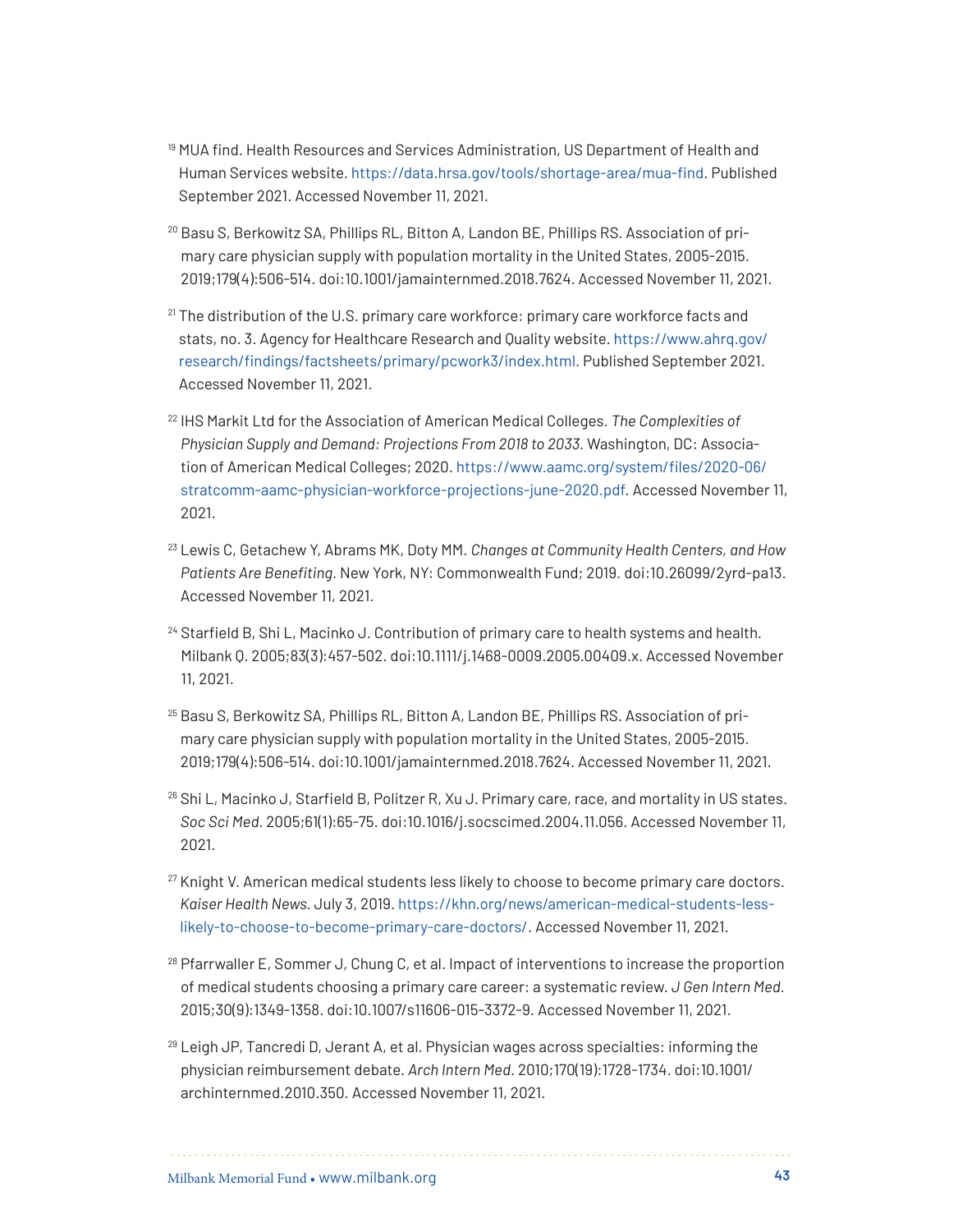- <sup>30</sup> Rosenblatt RA, Andrilla CHA. The impact of U.S. medical students' debt on their choice of primary care careers: an analysis of data from the 2002 Medical School Graduation Questionnaire. *Acad Med.* 2005;80(9):815. doi:10.1097/00001888-200509000-00006. Accessed November 11, 2021.
- <sup>31</sup> Vaughn BT, DeVrieze SR, Reed SD, Schulman KA. Can we close the income and wealth gap between specialists and primary care physicians? *Health Aff (Millwood)*. 2010; 29(5):933- 940. doi:10.1377/hlthaff.2009.0675. Accessed November 11, 2021.
- $32$  Decker SL. No association found between the Medicaid primary care fee bump and physician-reported participation in Medicaid. *Health Aff (Millwood)*. 2018;37(7):1092-1098. doi:10.1377/hlthaff.2018.0078. Accessed November 11, 2021.
- <sup>33</sup> Zuckerman S, Skopec L, Epstein M. *Medicaid Physician Fees After the ACA Primary Care Fee Bump.* Washington, DC: Urban Institute; 2017. [https://www.urban.org/research/pub](https://www.urban.org/research/publication/medicaid-physician-fees-after-aca-primary-care-fee-bump/view/full_report)[lication/medicaid-physician-fees-after-aca-primary-care-fee-bump/view/full\\_report](https://www.urban.org/research/publication/medicaid-physician-fees-after-aca-primary-care-fee-bump/view/full_report). Accessed November 11, 2021.
- <sup>34</sup> An update on the Medicaid primary care payment increase. Medicaid and CHIP Payment and Access Commission website. [https://www.macpac.gov/publication/an-update-on-the](https://www.macpac.gov/publication/an-update-on-the-medicaid-primary-care-payment-increase-3/)[medicaid-primary-care-payment-increase-3/](https://www.macpac.gov/publication/an-update-on-the-medicaid-primary-care-payment-increase-3/). Published March 2015. Accessed November 11, 2021.
- <sup>35</sup> Polsky D, Richards M, Basseyn S, et al. Appointment availability after increases in Medicaid payments for primary care. *N Engl J Med.* 2015;372(6):537-545. doi:10.1056/NEJMsa1413299. Accessed November 11, 2021.
- <sup>36</sup> Decker SL. No association found between the Medicaid primary care fee bump and physician-reported participation in Medicaid. *Health Aff (Millwood)*. 2018;37(7):1092-1098. doi:10.1377/hlthaff.2018.0078. Accessed November 11, 2021.
- <sup>37</sup> Trump administration finalizes permanent expansion of Medicare telehealth services and improved payment for time doctors spend with patients. Centers for Medicare and Medicaid Services website. [https://www.cms.gov/newsroom/press-releases/trump-administra](https://www.cms.gov/newsroom/press-releases/trump-administration-finalizes-permanent-expansion-medicare-telehealth-services-and-improved-payment)[tion-finalizes-permanent-expansion-medicare-telehealth-services-and-improved-pay](https://www.cms.gov/newsroom/press-releases/trump-administration-finalizes-permanent-expansion-medicare-telehealth-services-and-improved-payment)[ment](https://www.cms.gov/newsroom/press-releases/trump-administration-finalizes-permanent-expansion-medicare-telehealth-services-and-improved-payment). Published December 1, 2020. Accessed November 11, 2021.
- <sup>38</sup> Direct graduate medical education (DGME). Centers for Medicare and Medicaid Services website. [https://www.cms.gov/Medicare/Medicare-Fee-for-Service-Payment/AcuteInpa](https://www.cms.gov/Medicare/Medicare-Fee-for-Service-Payment/AcuteInpatientPPS/DGME)[tientPPS/DGME.](https://www.cms.gov/Medicare/Medicare-Fee-for-Service-Payment/AcuteInpatientPPS/DGME) Last modified December 1, 2021. Accessed November 11, 2021.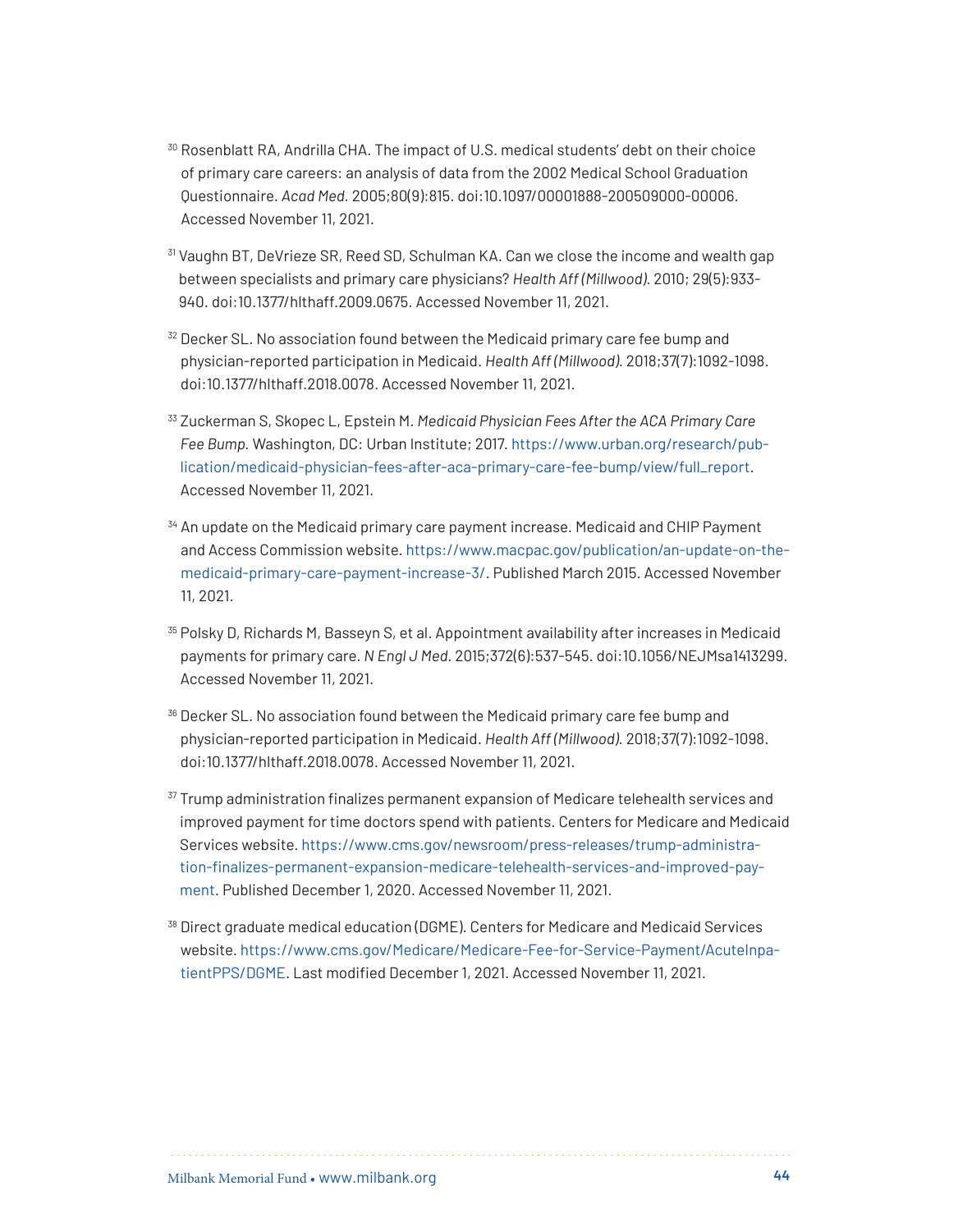- <sup>39</sup> Boyle P. Medical school enrollments grow, but residency slots haven't kept pace. *Association of American Medical Colleges Blog*. September 3, 2020. [https://www.aamc.](https://www.aamc.org/news-insights/medical-school-enrollments-grow-residency-slots-haven-t-kept-pace) [org/news-insights/medical-school-enrollments-grow-residency-slots-haven-t-kept-pace.](https://www.aamc.org/news-insights/medical-school-enrollments-grow-residency-slots-haven-t-kept-pace) Accessed November 11, 2021.
- 40 Steinwald B, Ginsburg PB, Brandt C, Lee S, Patel K. *Medicare Graduate Medical Education Funding Is Not Addressing the Primary Care Shortage: We Need a Radically Different Approach*. Washington, DC: Brookings Institution; 2018. [https://www.brookings.edu/](https://www.brookings.edu/research/medicare-graduate-medical-education-funding-is-not-addressing-the-primary-care-shortage-we-need-a-radically-different-approach/) [research/medicare-graduate-medical-education-funding-is-not-addressing-the-prima](https://www.brookings.edu/research/medicare-graduate-medical-education-funding-is-not-addressing-the-primary-care-shortage-we-need-a-radically-different-approach/)[ry-care-shortage-we-need-a-radically-different-approach/](https://www.brookings.edu/research/medicare-graduate-medical-education-funding-is-not-addressing-the-primary-care-shortage-we-need-a-radically-different-approach/). Accessed November 11, 2021.
- <sup>41</sup> Petterson SM, Liaw WR, Tran C, Bazemore AW. Estimating the residency expansion required to avoid projected primary care physician shortages by 2035. *Ann Fam Med.* 2015;13(2):107- 114. doi:10.1370/afm.1760. Accessed November 11, 2021.
- <sup>42</sup> US Government Accountability Office. *Physician Workforce: Locations and Types of Graduate Training Were Largely Unchanged, and Federal Efforts May Not Be Sufficient to Meet Needs.* GAO-17-411. Washington, DC: US Government Accountability Office; 2017. [https://](https://www.gao.gov/products/gao-17-411) [www.gao.gov/products/gao-17-411](https://www.gao.gov/products/gao-17-411). Accessed November 11, 2021.
- 43 Rockey PH, Rieselbach RE, Neuhausen K, et al. States can transform their health care workforce. *J Grad Med Educ.* 2014;6(4):805-808. doi:10.4300/JGME-D-14-00502.1. Accessed November 11, 2021.
- <sup>44</sup> Kaufman A, Alfero C. A state-based strategy for expanding primary care residency. *Health Affairs Blog.* July 31, 2015. [https://www.healthaffairs.org/do/10.1377/hblog20150731.049707/](https://www.healthaffairs.org/do/10.1377/hblog20150731.049707/full) [full](https://www.healthaffairs.org/do/10.1377/hblog20150731.049707/full). Accessed November 11, 2021.
- <sup>45</sup> Planning and partnership grant program. Texas Higher Education Coordinating Board website. [https://www.highered.texas.gov/institutional-resources-programs/institution](https://www.highered.texas.gov/institutional-resources-programs/institutional-grant-opportunities/planning-and-partnership-grant-program/)[al-grant-opportunities/planning-and-partnership-grant-program/](https://www.highered.texas.gov/institutional-resources-programs/institutional-grant-opportunities/planning-and-partnership-grant-program/). Accessed November 11, 2021.
- <sup>46</sup> Rittenhouse D, Ament A, Grumbach K. *Training Tomorrow's Physicians: Recommendations for Expanding Graduate Medical Education Funding in California.* Oakland: California Health Care Foundation; 2019. [https://www.chcf.org/wp-content/uploads/2019/02/TrainingTo](https://www.chcf.org/wp-content/uploads/2019/02/TrainingTomorrowsPhysicians.pdf)[morrowsPhysicians.pdf](https://www.chcf.org/wp-content/uploads/2019/02/TrainingTomorrowsPhysicians.pdf). Accessed November 11, 2021.

<sup>48</sup> Kornegay D. *GME in Georgia: Growth, Funding, and Sustainability.* Augusta, GA: Augusta University; 2016. [https://www.augusta.edu/ahec/documents/gme\\_white\\_paper.pdf](https://www.augusta.edu/ahec/documents/gme_white_paper.pdf). Accessed November 11, 2021.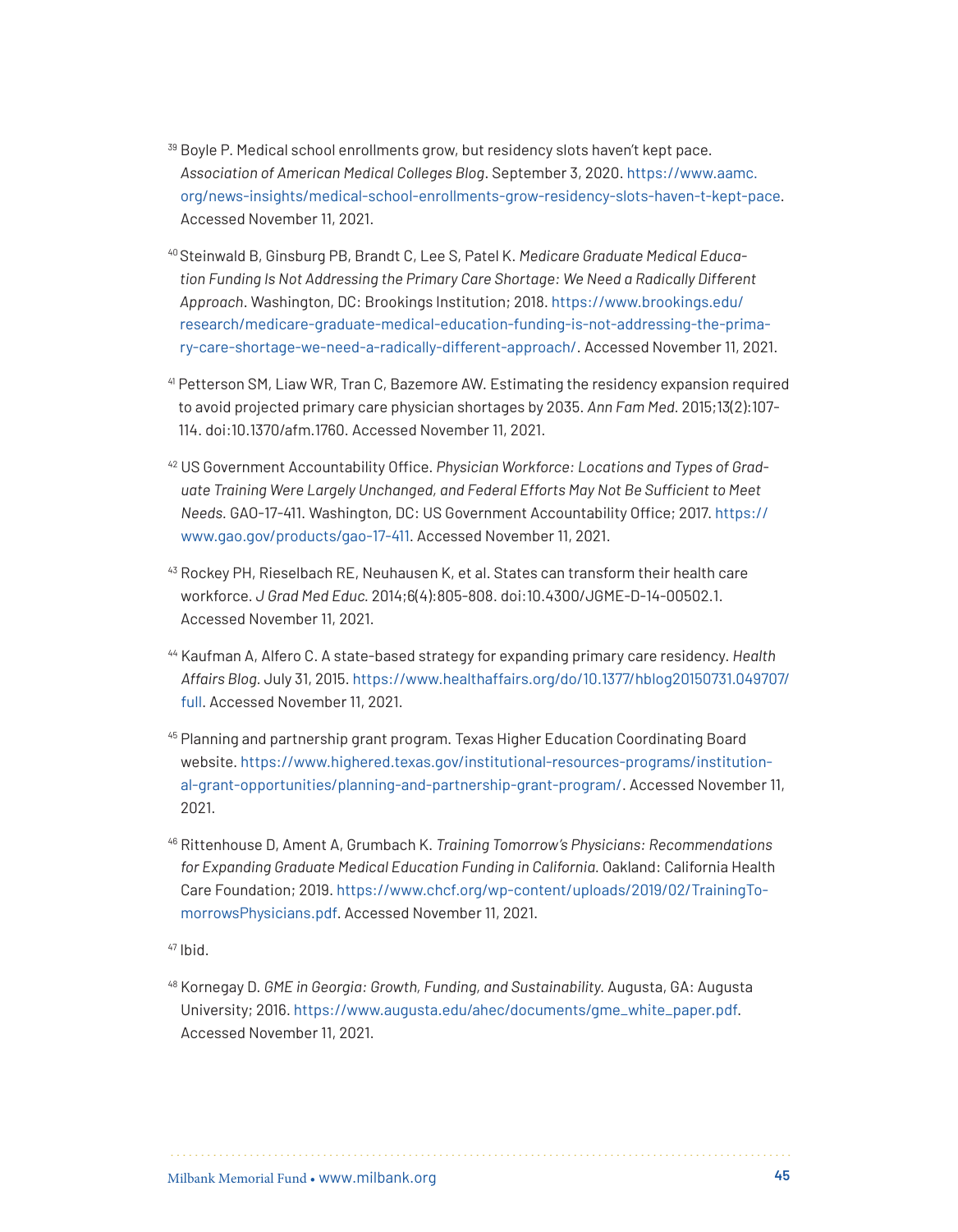<sup>49</sup> Rittenhouse D, Ament A, Grumbach K. *Training Tomorrow's Physicians: Recommendations for Expanding Graduate Medical Education Funding in California.* Oakland: California Health Care Foundation; 2019. [https://www.chcf.org/wp-content/uploads/2019/02/TrainingTo](https://www.chcf.org/wp-content/uploads/2019/02/TrainingTomorrowsPhysicians.pdf)[morrowsPhysicians.pdf](https://www.chcf.org/wp-content/uploads/2019/02/TrainingTomorrowsPhysicians.pdf). Accessed November 11, 2021.

- <sup>51</sup> Xierali IM, Nivet MA, Fair MA. Analyzing physician workforce racial and ethnic composition associations: physician specialties (part 1). *Analysis in Brief.* 2014;14:8. [https://www.aamc.](https://www.aamc.org/download/401798/data/aug2014aibpart1.pdf) [org/download/401798/data/aug2014aibpart1.pdf.](https://www.aamc.org/download/401798/data/aug2014aibpart1.pdf) Accessed November 11, 2021.
- <sup>52</sup> Xierali IM, Castillo-Page L, Conrad S, Nivet MA. Analyzing physician workforce racial and ethnic composition associations: physician specialties (part 2). *Analysis in Brief.* 2014;14(9). <https://www.aamc.org/download/401814/data/aug2014aibpart2.pdf>. Accessed November 11, 2021.
- $53$  Diversity in medicine: facts and figures 2019, fostering diversity and inclusion. Association of American Medical Colleges website. [https://www.aamc.org/data-reports/workforce/](https://www.aamc.org/data-reports/workforce/interactive-data/fostering-diversity-and-inclusion) [interactive-data/fostering-diversity-and-inclusion](https://www.aamc.org/data-reports/workforce/interactive-data/fostering-diversity-and-inclusion). Accessed November 11, 2021.
- <sup>54</sup> Association of American Medical Colleges. *Altering the Course: Black Males in Medicine.*  Washington, DC: Association of American Medical Colleges; 2015. [https://store.aamc.org/](https://store.aamc.org/downloadable/download/sample/sample_id/84/) [downloadable/download/sample/sample\\_id/84/.](https://store.aamc.org/downloadable/download/sample/sample_id/84/) Accessed November 11, 2021.
- <sup>55</sup> Jaschik S. Diversity standards and medical school admissions. *Inside Higher Ed.* December 10, 2018. [https://www.insidehighered.com/admissions/article/2018/12/10/study-links-ac](https://www.insidehighered.com/admissions/article/2018/12/10/study-links-accreditors-diversity-standards-diversification-medical)[creditors-diversity-standards-diversification-medical.](https://www.insidehighered.com/admissions/article/2018/12/10/study-links-accreditors-diversity-standards-diversification-medical) Accessed November 11, 2021.
- <sup>56</sup> Grbic D, Morrison E, Sondheimer HM, Conrad SS, Milem JF. The association between a holistic review in admissions workshop and the diversity of accepted applicants and students matriculating to medical school. *Acad Med.* 2019;94(3):396-403. doi:10.1097/ ACM.0000000000002446. Accessed November 11, 2021.
- $57$  Ihid.
- <sup>58</sup> Pipeline programs and system reform: a path to improving health equity. Association of American Medical Colleges website. [https://www.aamc.org/news-insights/pipeline-pro](https://www.aamc.org/news-insights/pipeline-programs-and-system-reform-path-improving-health-equity)[grams-and-system-reform-path-improving-health-equity](https://www.aamc.org/news-insights/pipeline-programs-and-system-reform-path-improving-health-equity). Published June 2018. Accessed November 11, 2021.
- <sup>59</sup> Brown DJ, DeCorse-Johnson AL, Irving-Ray M, Wu WW. Performance evaluation for diversity programs. *Policy Polit Nurs Pract.* 2005;6(4):331-334. doi:10.1177/1527154405283380. Accessed November 11, 2021.
- <sup>60</sup> Toney M. The long, winding road: one university's quest for minority health care professionals and services. *Acad Med.* 2012;87(11):1556-61. doi:10.1097/ACM.0b013e31826c97bd. Accessed November 11, 2021.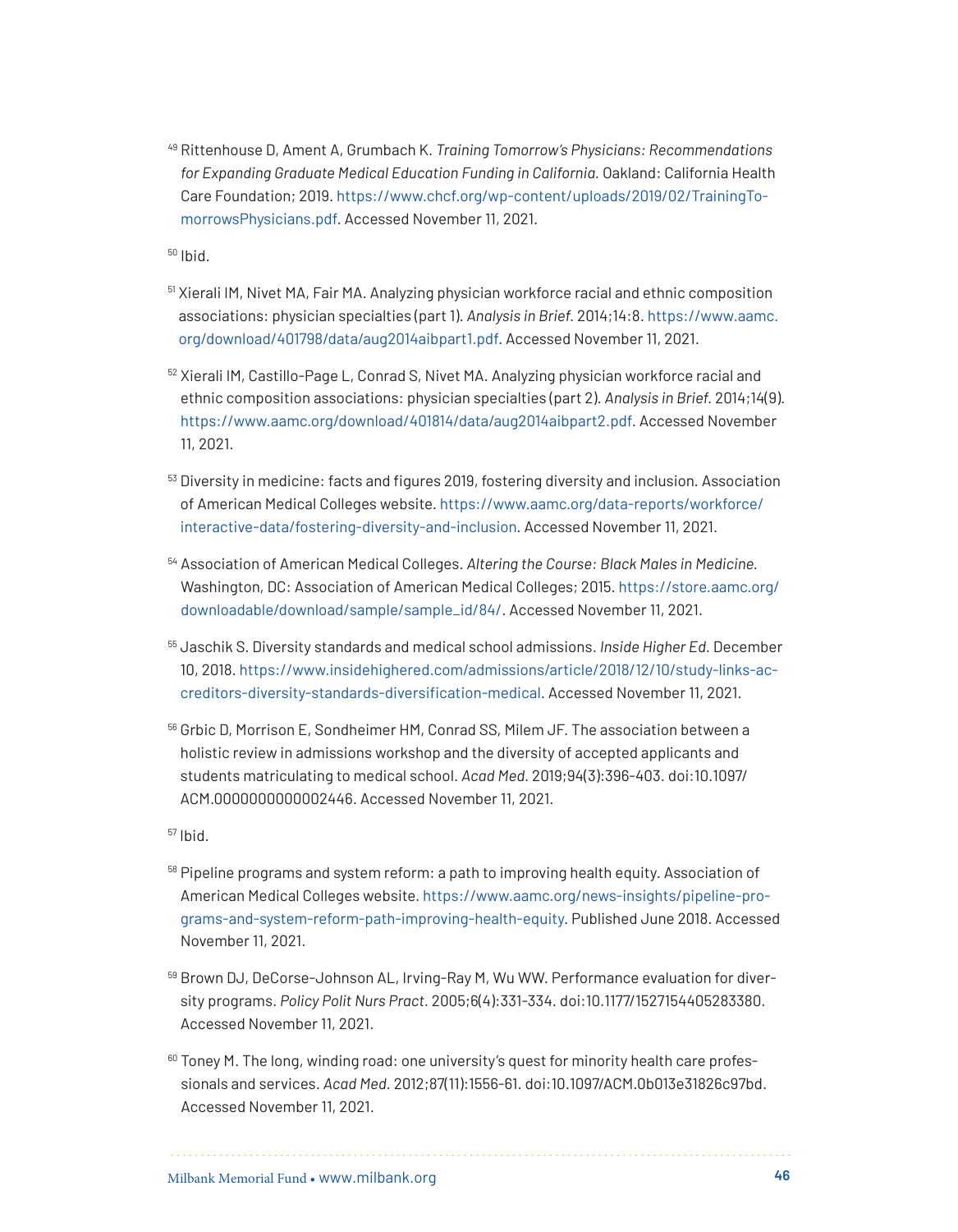- <sup>62</sup> Travers J, Smaldone A, Cohn EG. Does state legislation improve nursing workforce diversity? *Policy Polit Nurs Pract.* 2015;16(3-4):109-116. doi:10.1177/1527154415599752. Accessed November 11, 2021.
- 63 Goodfellow A, Ulloa JG, Dowling PT. Predictors of primary care physician practice location in underserved urban or rural areas in the United States: a systematic literature review. *Acad Med.* 2016;91(9):1313-1321. doi:10.1097/ACM.0000000000001203. Accessed November 11, 2021.
- <sup>64</sup> Congressional Research Service. *National Health Service Corps: Background, Funding, and Programs.* Washington, DC: Congressional Research Service; 2017. [https://www.every](https://www.everycrsreport.com/reports/R43920.html)[crsreport.com/reports/R43920.html.](https://www.everycrsreport.com/reports/R43920.html) Accessed November 11, 2021.
- 65 US Department of Health and Human Services. National Health Service Corps Report to Congress for Year 2013. [https://www.hrsa.gov/sites/default/files/archive/BHW/](https://www.hrsa.gov/sites/default/files/archive/BHW/nhscrtc2013.pdf#page=16) [nhscrtc2013.pdf#page=16](https://www.hrsa.gov/sites/default/files/archive/BHW/nhscrtc2013.pdf#page=16). Published 2013. Accessed November 11, 2021.
- <sup>66</sup> Negrusa S, Hogan P, Ghosh P, Watkins L. *National Health Service Corps: An Extended Analysis.* Falls Church, VA: Lewin Group; 2016. [https://aspe.hhs.gov/sites/default/files/private/](https://aspe.hhs.gov/sites/default/files/private/pdf/255496/NHSCanalysis.pdf) [pdf/255496/NHSCanalysis.pdf](https://aspe.hhs.gov/sites/default/files/private/pdf/255496/NHSCanalysis.pdf). Accessed November 11, 2021.
- <sup>67</sup>US Government Accountability Office. *National Health Service Corps: Opportunities to Stretch Scarce Dollars and Improve Provider Placement.* Washington, DC: US Government Accountability Office; 1995.<https://www.gao.gov/assets/hehs-96-28.pdf>. Accessed November 11, 2021.
- <sup>68</sup> Pathman DE, Konrad TR, King TS, Taylor DH, Koch GG. Outcomes of states' scholarship, loan repayment, and related programs for physicians. *Med Care.* 2004;42(6):560-568. doi:10.1097/01.mlr.0000128003.81622.ef. Accessed November 11, 2021.

- <sup>70</sup> Olson DP, Nunez F, Overback M, et. al. The National Health Service Corps at 50. *Health Care Poor Underserved.* 2020;31(2):542-548. doi:10.1353/hpu.2020.0042. Accessed November 11, 2021.
- <sup>71</sup> Lancaster C. *Policy Options for Recruiting and Retaining Rural Primary Care Physicians in Maine* [dissertation]. Portland: University of Southern Maine; 2015. [https://digitalcommons.](https://digitalcommons.usm.maine.edu/cgi/viewcontent.cgi?article=1120&context=muskie_capstones) [usm.maine.edu/cgi/viewcontent.cgi?article=1120&context=muskie\\_capstones](https://digitalcommons.usm.maine.edu/cgi/viewcontent.cgi?article=1120&context=muskie_capstones). Accessed November 11, 2021.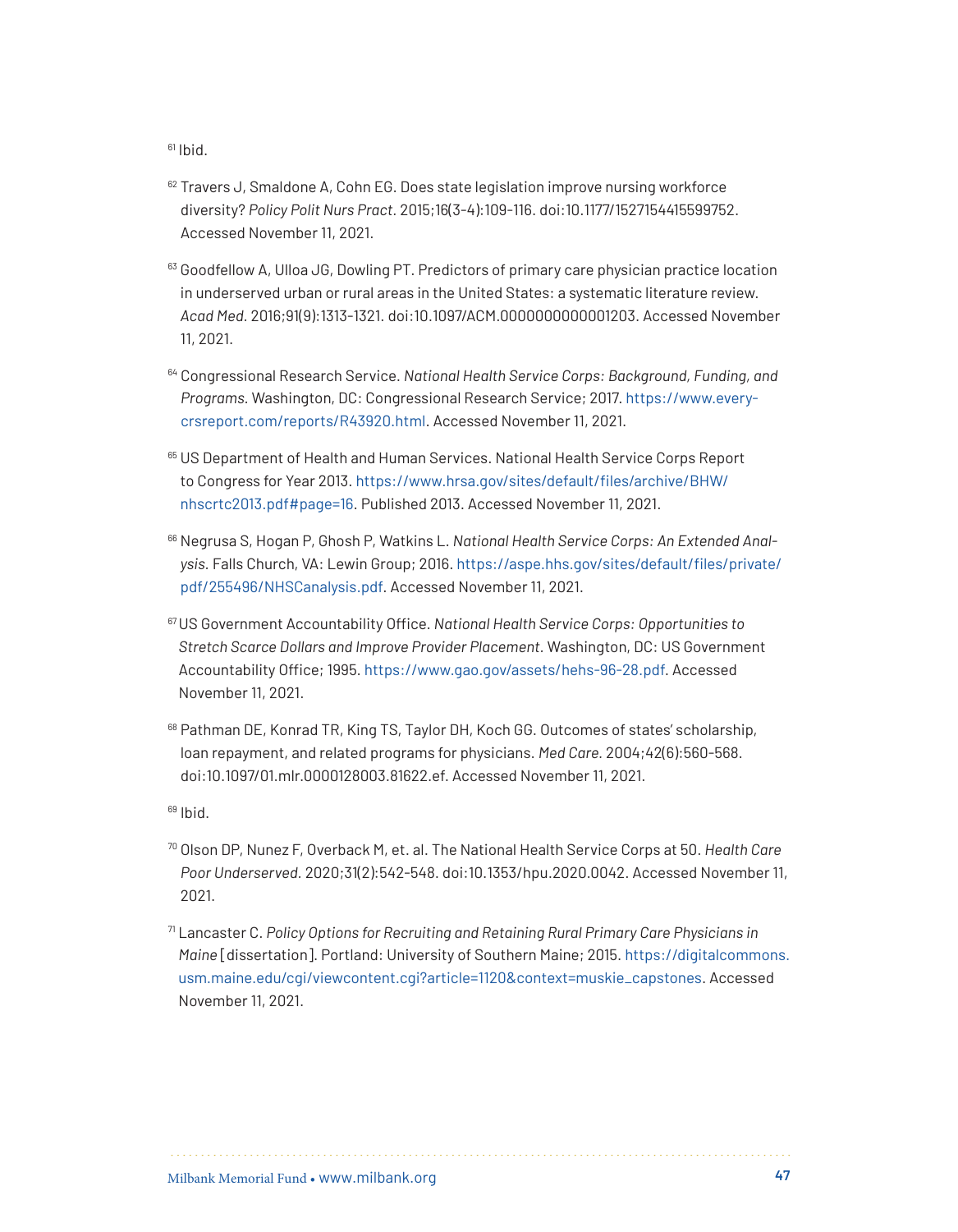- <sup>72</sup> O'Connell S. *Montana's Medical Education, Training, and Incentive Programs.* Billings, MT: Children, Families, Health, and Human Services Interim Committee; 2010. [https://leg.](https://leg.mt.gov/content/Committees/Interim/2009_2010/Children_Family/Assigned_Studies/SJR_35/sjr35-medical-training-and-incentives-jan-2010.pdf) [mt.gov/content/Committees/Interim/2009\\_2010/Children\\_Family/Assigned\\_Studies/](https://leg.mt.gov/content/Committees/Interim/2009_2010/Children_Family/Assigned_Studies/SJR_35/sjr35-medical-training-and-incentives-jan-2010.pdf) [SJR\\_35/sjr35-medical-training-and-incentives-jan-2010.pdf](https://leg.mt.gov/content/Committees/Interim/2009_2010/Children_Family/Assigned_Studies/SJR_35/sjr35-medical-training-and-incentives-jan-2010.pdf). Accessed November 11, 2021.
- <sup>73</sup> Rahn D, Halverson PK. *Arkansas Health Workforce Strategic Plan: A Roadmap to Change.*  Little Rock: Arkansas Center for Health Improvement; 2012. [https://www.healthy.arkansas.](https://www.healthy.arkansas.gov/images/uploads/pdf/WorkforceStrategicPlan.pdf) [gov/images/uploads/pdf/WorkforceStrategicPlan.pdf](https://www.healthy.arkansas.gov/images/uploads/pdf/WorkforceStrategicPlan.pdf). Accessed November 11, 2021.
- <sup>74</sup> National Organization of State Offices of Rural Health. Recruitment and Retention Resource by State List. [https://nosorh.org/wp-content/uploads/2015/03/RR-Resources-By-State-](https://nosorh.org/wp-content/uploads/2015/03/RR-Resources-By-State-List.pdf)[List.pdf](https://nosorh.org/wp-content/uploads/2015/03/RR-Resources-By-State-List.pdf). Published 2015. Accessed November 11, 2021.
- $75$  Walker KO, Ryan G, Ramey R, et al. Recruiting and retaining primary care physicians in urban underserved communities: the importance of having a mission to serve. *Am J Public Health.*  2010;100(11):2168-2175. doi:10.2105/AJPH.2009.181669. Accessed November 11, 2021.
- <sup>76</sup> Krist AH, Johnson RE, Callahan D, Woolf SH, Marsland. Title VII funding and physician practice in rural or low-income areas. *J Rural Health.* 2005;21(1):3-11. doi:10.1111/j.1748-0361.2005.tb00056.x. Accessed November 11, 2021.
- $77$  Fryer GE, Meyers DS, Krol DM, et al. The association of Title VII funding to departments of family medicine with choice of physician specialty and practice location. *Fam Med.* 2002;34(6):436-440. [https://fammedarchives.blob.core.windows.net/imagesandpdfs/](https://fammedarchives.blob.core.windows.net/imagesandpdfs/pdfs/FamilyMedicineVol34Issue6Fryer436.pdf) [pdfs/FamilyMedicineVol34Issue6Fryer436.pdf.](https://fammedarchives.blob.core.windows.net/imagesandpdfs/pdfs/FamilyMedicineVol34Issue6Fryer436.pdf) Accessed December 14, 2021.
- <sup>78</sup> National Center for Health Workforce Analysis, US Bureau of Health Workforce. *Area Health Education Centers Program: Academic Year 2018-2019.* [https://bhw.hrsa.gov/sites/default/](https://bhw.hrsa.gov/sites/default/files/bureau-health-workforce/funding/area-health-education-centers-2019.pdf) [files/bureau-health-workforce/funding/area-health-education-centers-2019.pdf](https://bhw.hrsa.gov/sites/default/files/bureau-health-workforce/funding/area-health-education-centers-2019.pdf). Accessed November 11, 2021.
- <sup>79</sup> Gessert C, Jones C. Urban AHECs: a comparison with rural AHECs. *Public Health Rep.*  1986;101(6):637-43. <https://stacks.cdc.gov/view/cdc/66402>. Accessed December 14, 2021.
- <sup>80</sup> History and mission statement. National AHEC Organization website. [https://www.nation](https://www.nationalahec.org/page/CopyofMissionHistoryBoard)[alahec.org/page/CopyofMissionHistoryBoard.](https://www.nationalahec.org/page/CopyofMissionHistoryBoard) Accessed November 11, 2021.
- 81 Workforce development: health care professionals, March 2019 legislative request for information—FY20 state budget. The Vermont AHEC Network website. [https://ljfo.ver](https://ljfo.vermont.gov/assets/Uploads/d86df7d21e/FY20-Budget-Request-for-AHEC-Info-2019_03_07.pdf#page=3)[mont.gov/assets/Uploads/d86df7d21e/FY20-Budget-Request-for-AHEC-Info-2019\\_03\\_07.](https://ljfo.vermont.gov/assets/Uploads/d86df7d21e/FY20-Budget-Request-for-AHEC-Info-2019_03_07.pdf#page=3) [pdf#page=3](https://ljfo.vermont.gov/assets/Uploads/d86df7d21e/FY20-Budget-Request-for-AHEC-Info-2019_03_07.pdf#page=3). Published March 2019. Accessed November 11, 2021.
- <sup>82</sup> Nottingham LD, Lewis MJ. AHEC in West Virginia: a case study. *J Rural Health.*  2003;19(1):42-46. doi:10.1111/j.1748-0361.2003.tb00540.x. Accessed November 11, 2021.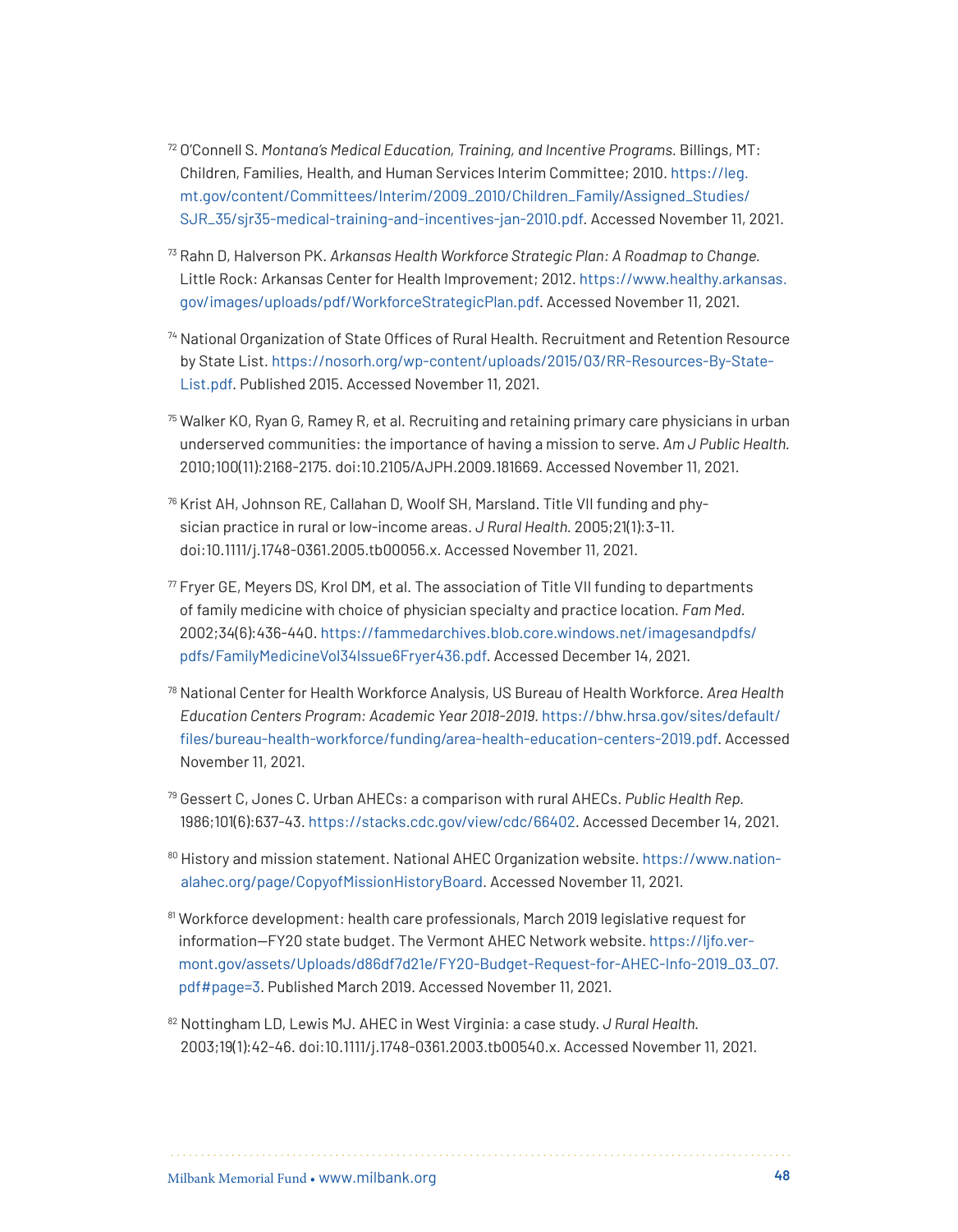- 83 MacDowell M, Glasser M, Hunsaker M. A decade of rural physician workforce outcomes for the Rockford Rural Medical Education (RMED) Program, University of Illinois. *Acad Med.*  2013;88(12):1941-1947. doi:10.1097/ACM.0000000000000031. Accessed November 11, 2021.
- 84 Rural Medical Education (RMED) Program. The University of Illinois College of Medicine website. [https://ncrhp.uic.edu/programs/rural-health-professions-academic-programs/](https://ncrhp.uic.edu/programs/rural-health-professions-academic-programs/rmed/) [rmed/](https://ncrhp.uic.edu/programs/rural-health-professions-academic-programs/rmed/). Accessed November 11, 2021.
- 85 Urban Service Track/AHEC Scholars Program. UConn Health, Connecticut Area Health Education Center Network website. [https://health.uconn.edu/connecticut-area-health-ed](https://health.uconn.edu/connecticut-area-health-education-center-network/urban-services-track-and-ahec-scholars/)[ucation-center-network/urban-services-track-and-ahec-scholars/](https://health.uconn.edu/connecticut-area-health-education-center-network/urban-services-track-and-ahec-scholars/). Accessed November 11, 2021.
- 86 Chen C, Chen F, Mullan F. Teaching health centers: a new paradigm in graduate medical education. *Acad Med.* 2012;87(12):1752-1756. doi:10.1097/ACM.0b013e3182720f4d. Accessed November 11, 2021.
- 87 Barclift SC, Brown EJ, Finnegan SC, Cohen ER, Klink K. Teaching health center graduate medical education locations predominantly located in federally designated underserved areas. *J Grad Med Educ.* 2016;8(2):241-243. doi:10.4300/JGME-D-15-00274.1. Accessed November 11, 2021.
- 88 Talib Z, Jewers MM, Strasser JH, et al. Primary care residents in teaching health centers: their intentions to practice in underserved settings after residency training. *Acad Med.*  2018;93(1):98-103. doi:10.1097/ACM.0000000000001889. Accessed November 11, 2021.
- <sup>89</sup> Ku L, Mullan F, Serrano C, Barber Z, Shin P. *Teaching Health Centers: A Promising Approach for Building Primary Care Workforce for the 21st Century.* RCHN Community Health Foundation Research Collaborative. Policy research brief no. 40. [https://publichealth.gwu.](https://publichealth.gwu.edu/pdf/eIR/GGRCHN_PolicyResearchBrief_40.pdf) [edu/pdf/eIR/GGRCHN\\_PolicyResearchBrief\\_40.pdf.](https://publichealth.gwu.edu/pdf/eIR/GGRCHN_PolicyResearchBrief_40.pdf) Published March 10, 2015. Accessed November 11, 2021.
- <sup>90</sup> American Immigration Council. *Foreign-Trained Doctors Are Critical to Serving Many U.S. Communities.* Washington, DC: American Immigration Council; 2018. [https://www.amer](https://www.americanimmigrationcouncil.org/research/foreign-trained-doctors-are-critical-serving-many-us-communities)[icanimmigrationcouncil.org/research/foreign-trained-doctors-are-critical-serving-ma](https://www.americanimmigrationcouncil.org/research/foreign-trained-doctors-are-critical-serving-many-us-communities)[ny-us-communities](https://www.americanimmigrationcouncil.org/research/foreign-trained-doctors-are-critical-serving-many-us-communities). Accessed November 11, 2021.
- <sup>91</sup> GA 30 policy and application. Georgia Department of Community Health website. [https://](https://dch.georgia.gov/document/document/ga30policyapplicationmay2021/download) [dch.georgia.gov/document/document/ga30policyapplicationmay2021/download](https://dch.georgia.gov/document/document/ga30policyapplicationmay2021/download). Published May 2021. Accessed November 11, 2021.
- 92 Malayala SV, Vasireddy D, Atluri P, Alur RS. Primary care shortage in medically underserved and health provider shortage areas: lessons from Delaware, USA. *J Prim Care Community Health.* January 2021. doi:10.1177/2150132721994018. Accessed November 11, 2021.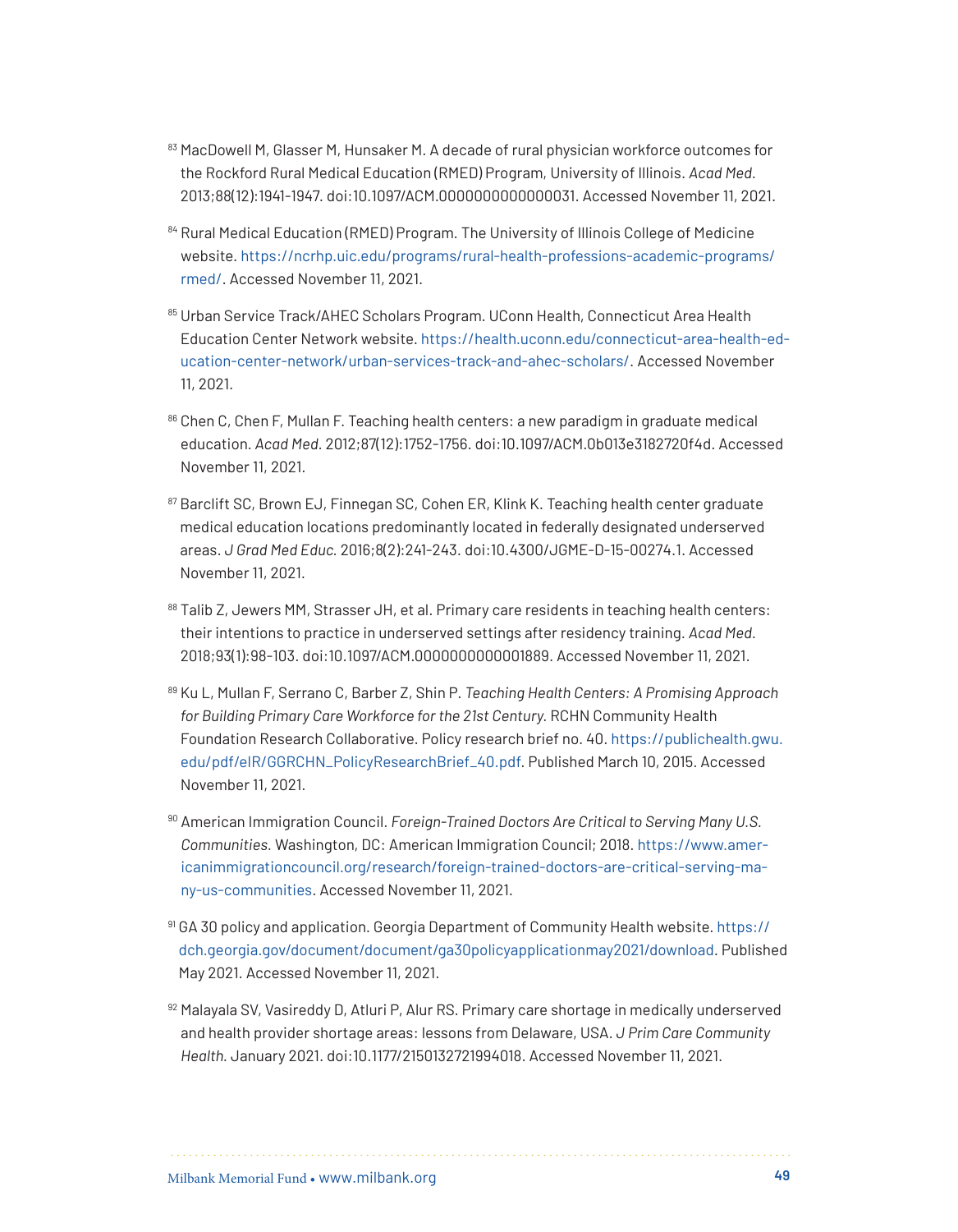- 93 Kahn TR, Hagopian A, Johnson K. Retention of J-1 visa waiver program physicians in Washington State's health professional shortage areas. *Acad Med.* 2010;85(4):614-621. doi:10.1097/ACM.0b013e3181d2ad1d. Accessed November 11, 2021.
- 94 Opoku ST, Apenteng BA, Lin G, Chen L, Palm D, Rauner T. A comparison of the J-1 visa waiver and loan repayment programs in the recruitment and retention of physicians in rural Nebraska. *J Rural Health.* 2015;31(3):300-309. doi:10.1111/jrh.12108. Accessed November 11, 2021.
- <sup>95</sup> Rabinowitz HK, Petterson S, Boulger J, et al. Medical school rural programs: a comparison with international medical graduates in addressing state-level rural family physician and primary care supply. *Acad Med.* 2012;87(4):488-492. doi:10.1097/ACM.0b013e3182488b19. Accessed November 11, 2021.
- <sup>96</sup> Naylor MD, Kurtzman ET. The role of nurse practitioners in reinventing primary care. *Health Aff (Millwood)*. 2010;29(5):893-899. doi:10.1377/hlthaff.2010.0440. Accessed November 11, 2021.
- <sup>97</sup> Buerhaus PI, DesRoches CM, Dittus R, Donelan K. Practice characteristics of primary care nurse practitioners and physicians. *Nurs Outlook.* 2015;63(2):144-153. doi:10.1016/j.outlook.2014.08.008. Accessed November 11, 2021.
- 98 Smith-Gagen J, White LL, Santos A, Hasty SM, Tung W, Lu M. Scope-of-practice laws and expanded health services: the case of underserved women and advanced cervical cancer diagnoses. *J Epidemiol Community Health.* 2019;73(3):278-284. doi:10.1136/jech-2018- 210709. Accessed November 11, 2021.
- 99 Poghosyan L, Carthon JM. The untapped potential of the nurse practitioner workforce in reducing health disparities. *Policy Polit Nurs Pract.* 2017;18(2):84-94. doi:10.1177/1527154417721189. Accessed November 11, 2021.
- <sup>100</sup> Kirby JB, Yabroff KR. Rural–urban differences in access to primary care: beyond the usual source of care provider. *Am J Prev Med.* 2020;58(1):89-96. doi:10.1016/j.amepre.2019.08.026. Accessed November 11, 2021.
- 101 Xue Y, Smith JA, Spetz, J. Primary care nurse practitioners and physicians in low-income and rural areas, 2010-2016. *JAMA.* 2019;321(1):102-105. doi:10.1001/jama.2018.17944. Accessed November 11, 2021.
- <sup>102</sup> Reagan PB, Salsberry PJ. The effects of state-level scope-of-practice regulations on the number and growth of nurse practitioners*. Nurs Outlook.* 2013;61(6):392-399. doi:10.1016/j. outlook.2013.04.007. Accessed November 11, 2021.
- 103 Perry JJ. State-granted practice authority: do nurse practitioners vote with their feet? *Nurs Res Pract.* 2012;2012:482178. doi:10.1155/2012/482178. Accessed November 11, 2021.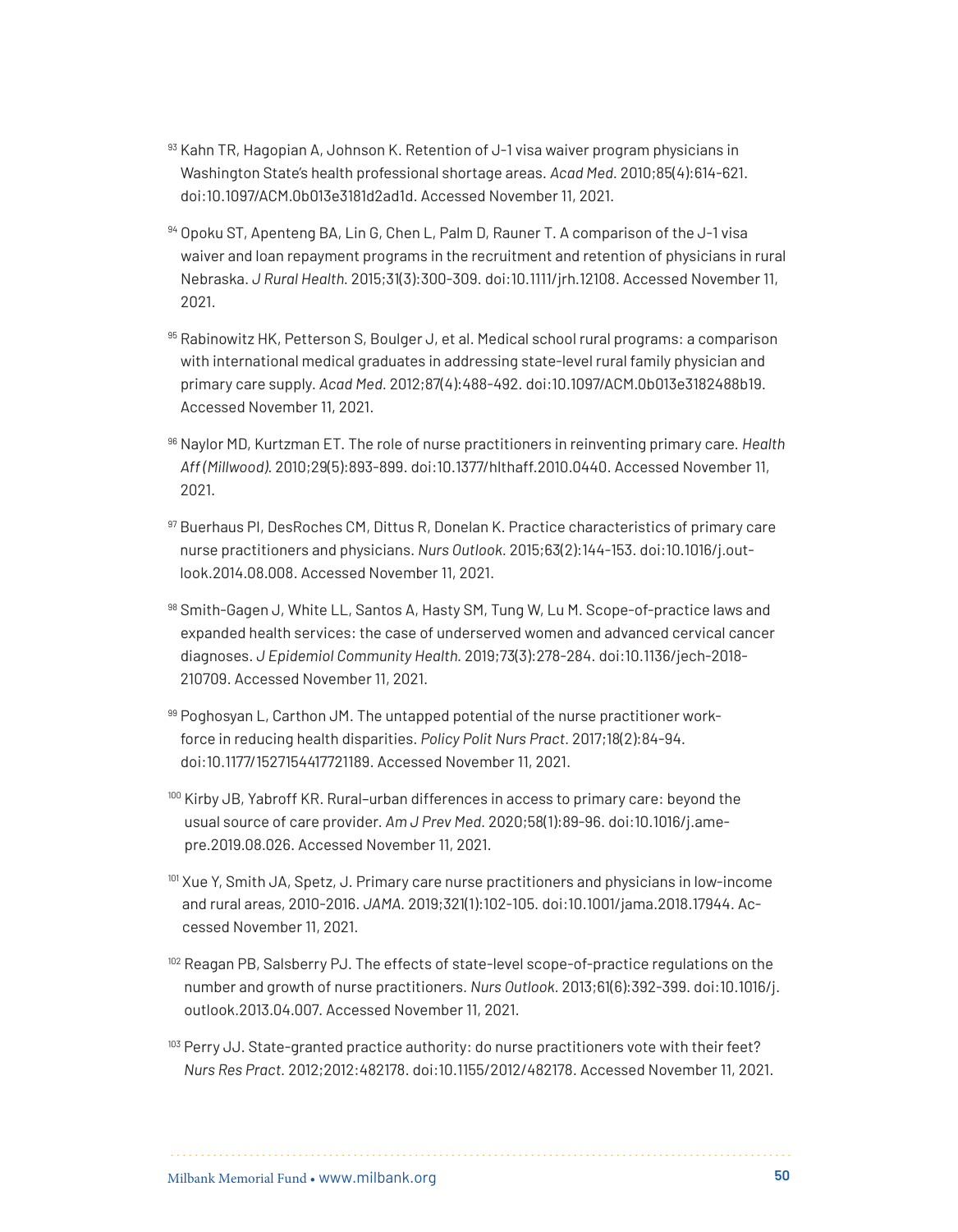- <sup>104</sup> Xue Y, Ye Z, Brewer C, Spetz J. Impact of state nurse practitioner scope-of-practice regulation on health care delivery: systematic review*. Nurs Outlook.* 2016;64(1):71-85. doi:10.1016/j.outlook.2015.08.005. Accessed November 11, 2021.
- <sup>105</sup> Spetz J, Skillman SM, Andrilla CH. Nurse practitioner autonomy and satisfaction in rural settings. *Med Care Res Rev.* 2017;74(2):227-235. doi:10.1177/1077558716629584. Accessed November 11, 2021.
- <sup>106</sup> Barnes H, Maier CB, Sarik DA, Germack HD, Aiken LH, McHugh MD. Effects of regulation and payment policies on nurse practitioners' clinical practices. *Med Care Res Rev.*  2017;74(4):431-451. doi:10.1177/1077558716649109. Accessed November 11, 2021.

- <sup>108</sup> Graves JA, Mishra P, Dittus RS, Parikh R, Perloff J, Buerhaus PI. Role of geography and nurse practitioner scope-of-practice in efforts to expand primary care system capacity: health reform and the primary care workforce. *Med Care.* 2016;54(1):81-89. doi:10.1097/ MLR.0000000000000454. Accessed November 11, 2021.
- <sup>109</sup> Mitchell P, Wynia M, Golden R, et al. *Core Principles & Values of Effective Team-Based Health Care.* Washington, DC: Institute of Medicine; 2012. [https://nam.edu/wp-content/](https://nam.edu/wp-content/uploads/2015/06/VSRT-Team-Based-Care-Principles-Values.pdf) [uploads/2015/06/VSRT-Team-Based-Care-Principles-Values.pdf](https://nam.edu/wp-content/uploads/2015/06/VSRT-Team-Based-Care-Principles-Values.pdf). Accessed November 11, 2021.
- <sup>110</sup> Bodenheimer TS, Smith MD. Primary care: proposed solutions to the physician shortage without training more physicians. *Health Aff (Millwood).* 2013;32(11):1881-1886. doi:10.1377/ hlthaff.2013.0234. Accessed November 11, 2021.
- <sup>111</sup> Apaydin A. Administrative work and job role beliefs in primary care physicians: an analysis of semi-structured interviews. *SAGE Open.* 2020;10(1). doi:10.1177/2158244019899092. Accessed November 11, 2021.
- <sup>112</sup> Goldberg DG, Beeson T, Kuzel AJ, Love LE, Carver MC. Team-based care: a critical element of primary care practice transformation. *Popul Health Manag.* 2013;16(3):150-156. doi:10.1089/pop.2012.0059. Accessed November 11, 2021.
- <sup>113</sup> Medical homes. County Health Rankings and Roadmaps, University of Wisconsin Population Health Institute website. [https://www.countyhealthrankings.org/take-action-to-im](https://www.countyhealthrankings.org/take-action-to-improve-health/what-works-for-health/strategies/medical-homes)[prove-health/what-works-for-health/strategies/medical-homes](https://www.countyhealthrankings.org/take-action-to-improve-health/what-works-for-health/strategies/medical-homes). Accessed November 11, 2021.
- <sup>114</sup> Lewis C, Getachew Y, Abrams MK, Doty MM. *Changes at Community Health Centers, and How Patients Are Benefiting*. New York, NY: Commonwealth Fund; 2019. doi:10.26099/2yrd-pa13. Accessed November 11, 2021.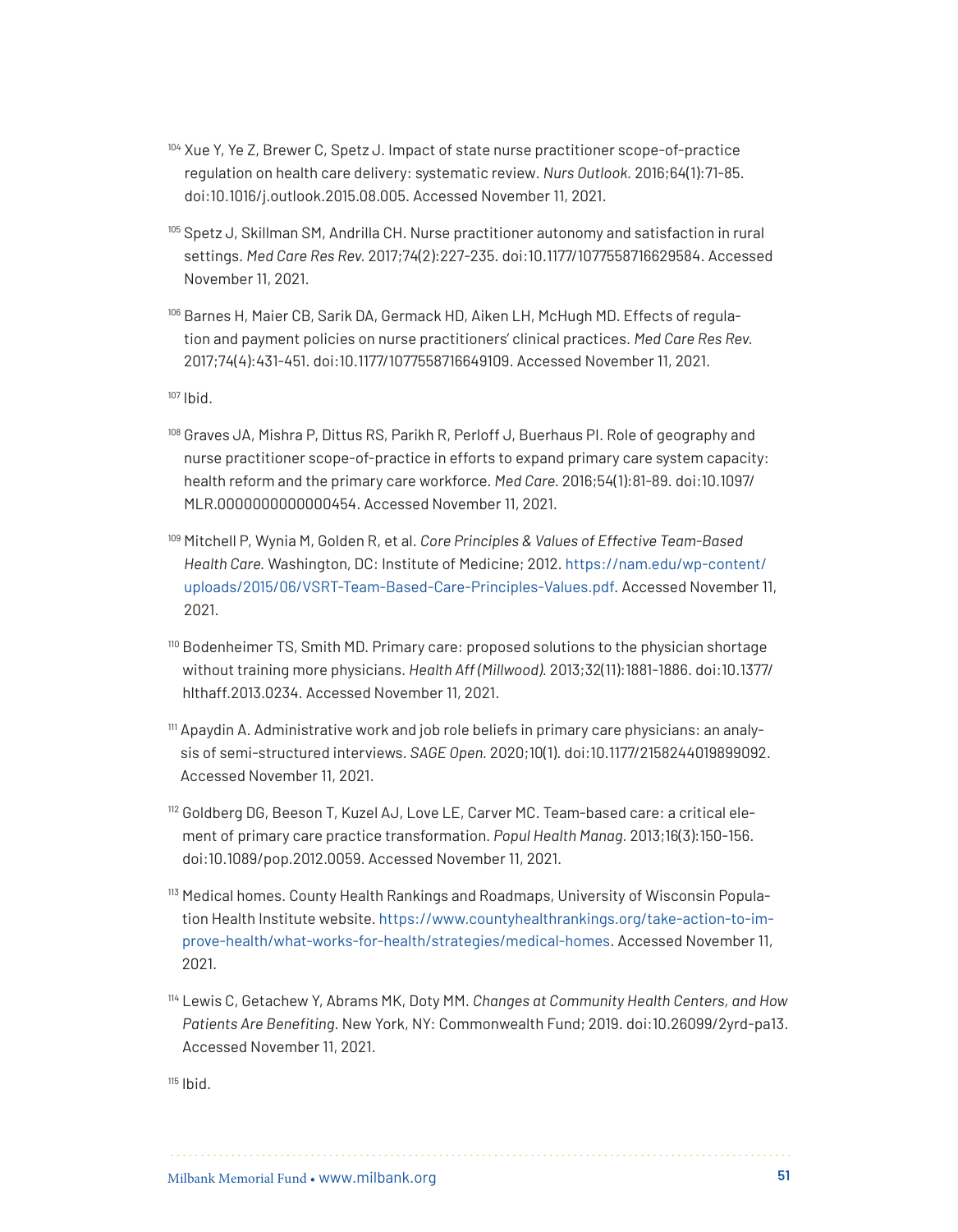- <sup>116</sup> Proia KK, Thota AB, Nije GJ, et al. Team-based care and improved blood pressure control: a community guide systematic review. *Am J Prev Med.* 2014;47(1):86-99. doi:10.1016/j.amepre.2014.03.004. Accessed November 11, 2021.
- <sup>117</sup> Reiss-Brennan B, Brunisholz KD, Dredge C, et al. Association of integrated team-based care with health care quality, utilization, and cost. *JAMA.* 2016;316(8):826-834. doi:10.1001/ jama.2016.11232. Accessed November 11, 2021.
- <sup>118</sup> Meyers DJ, Chien AT, Nguyen KH, Li Z, Singer SJ, Rosenthal MB. Association of team-based primary care with health care utilization and costs among chronically ill patients. *JAMA Intern Med.* 2019;179(1):54-61. doi:10.1001/jamainternmed.2018.5118. Accessed November 11, 2021.
- <sup>119</sup> Green LV, Savin S, Lu Y. Primary care physician shortages could be eliminated through use of teams, nonphysicians, and electronic communication. *Health Aff (Millwood).*  2013;32(1):11-19. doi:10.1377/hlthaff.2012.1086. Accessed November 11, 2021.
- $120$  D'Afflitti J, Lee K, Jacobs M, et al. Improving provider experience and increasing patient access through nurse practitioner–physician primary care teams. *J Ambul Care Manag.*  2018;41(4):308-313. doi:10.1097/JAC.0000000000000252. Accessed November 11, 2021.
- <sup>121</sup> Shekelle PG, Begashaw M. *What Are the Effects of Different Team-Based Primary Care Structures on the Quadruple Aim of Care? A Rapid Review.* Washington, DC: Department of Veterans Affairs; 2021. [https://www.hsrd.research.va.gov/publications/esp/team](https://www.hsrd.research.va.gov/publications/esp/teambased-primarycare.pdf)[based-primarycare.pdf](https://www.hsrd.research.va.gov/publications/esp/teambased-primarycare.pdf). Accessed November 11, 2021.
- <sup>122</sup> Hopkins K, Sinsky CA. Team-based care: saving time and improving efficiency. *Fam Pract Manag.* 2014;21(6):23-29. <https://www.aafp.org/fpm/2014/1100/p23.html>. Accessed November 11, 2021.
- <sup>123</sup> Center for Community Health and Evaluation. *Expanding Access Through Team Care Program: Final Evaluation Report.* San Francisco, CA: Blue Shield of California Foundation; 2015. [https://blueshieldcafoundation.org/sites/default/files/covers/EATC\\_Final\\_Eval\\_Re](https://blueshieldcafoundation.org/sites/default/files/covers/EATC_Final_Eval_Report_January2016.pdf)[port\\_January2016.pdf.](https://blueshieldcafoundation.org/sites/default/files/covers/EATC_Final_Eval_Report_January2016.pdf) Accessed November 11, 2021.
- <sup>124</sup> Center for Community Health and Evaluation. *Hill Country Community Clinic Case Study*. San Francisco, CA: Blue Shield of California Foundation; 2015. [https://www.careinnova](https://www.careinnovations.org/wp-content/uploads/2017/11/Hill_Country_case_study_content_FINAL__092915.pdf)[tions.org/wp-content/uploads/2017/11/Hill\\_Country\\_case\\_study\\_content\\_FINAL\\_\\_092915.](https://www.careinnovations.org/wp-content/uploads/2017/11/Hill_Country_case_study_content_FINAL__092915.pdf) [pdf](https://www.careinnovations.org/wp-content/uploads/2017/11/Hill_Country_case_study_content_FINAL__092915.pdf). Accessed November 11, 2021.
- <sup>125</sup> Center for Community Health and Evaluation. *LA Christian Health Centers.* San Francisco, CA: Blue Shield of California Foundation; 2015. [https://www.careinnovations.org/wp-con](https://www.careinnovations.org/wp-content/uploads/2017/11/LACHC_case_study_content_FINAL_092915.pdf)[tent/uploads/2017/11/LACHC\\_case\\_study\\_content\\_FINAL\\_092915.pdf](https://www.careinnovations.org/wp-content/uploads/2017/11/LACHC_case_study_content_FINAL_092915.pdf). Accessed November 11, 2021.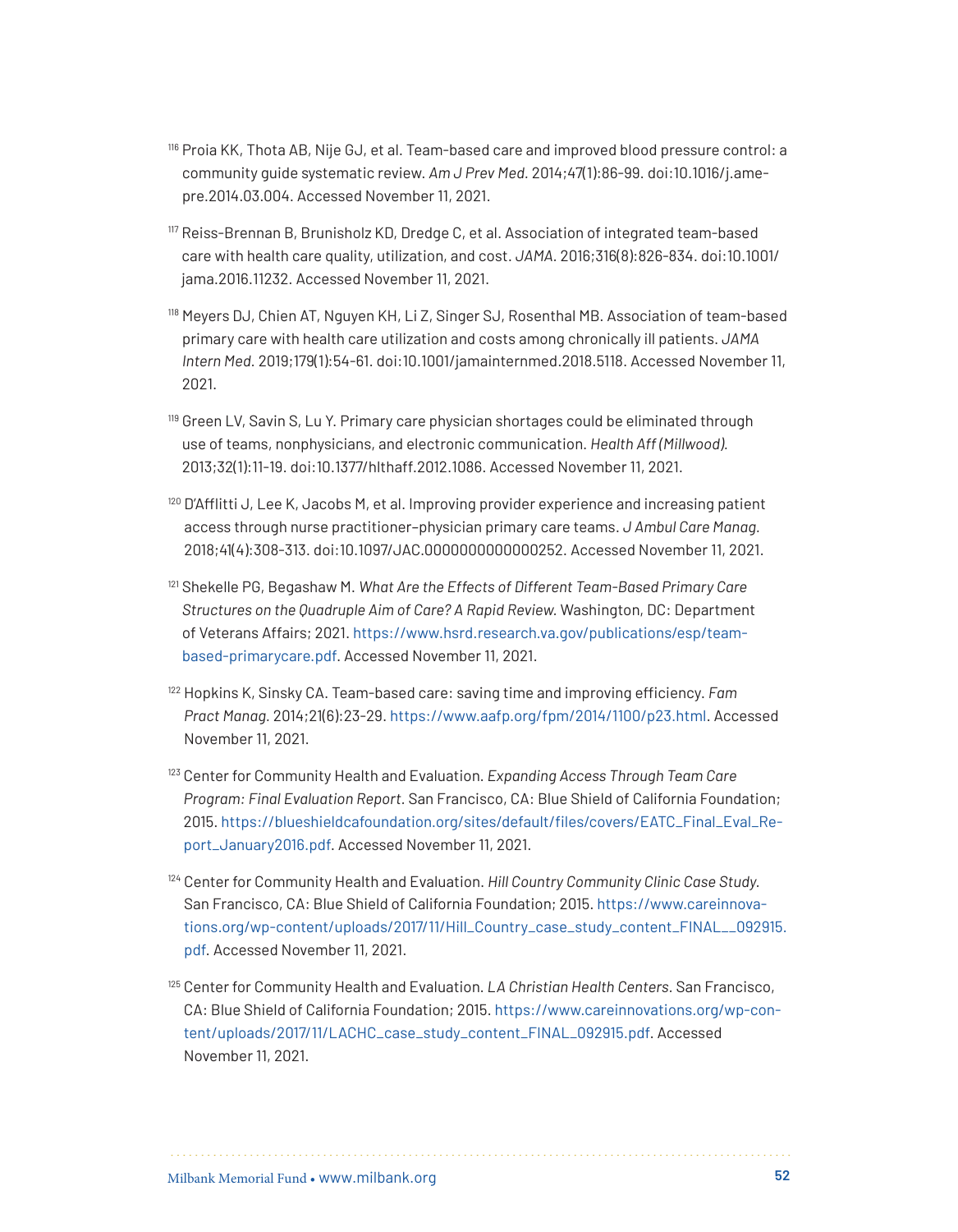- <sup>126</sup> Reform and policy: affordability standards. Office of the Health Insurance Commissioner, State of Rhode Island website. [http://www.ohic.ri.gov/ohic-reformandpolicy-affordability.](http://www.ohic.ri.gov/ohic-reformandpolicy-affordability.php) [php](http://www.ohic.ri.gov/ohic-reformandpolicy-affordability.php). Accessed November 11, 2021.
- <sup>127</sup> Jabbarpour Y, Greiner A, Jetty A, et. al. *Investing in Primary Care: A State-Level Analysis.*  Washington, DC: Patient-Centered Primary Care Collaborative and the Robert Graham Center; 2019. [https://www.graham-center.org/content/dam/rgc/documents/publica](https://www.graham-center.org/content/dam/rgc/documents/publications-reports/reports/Investing-Primary-Care-State-Level-PCMH-Report.pdf)[tions-reports/reports/Investing-Primary-Care-State-Level-PCMH-Report.pdf](https://www.graham-center.org/content/dam/rgc/documents/publications-reports/reports/Investing-Primary-Care-State-Level-PCMH-Report.pdf). Accessed November 11, 2021.
- <sup>128</sup> Primary care investment: state policy and spending maps. Milbank Memorial Fund Primary Care Transformation website. [https://www.milbank.org/focus-areas/primary-care-trans](https://www.milbank.org/focus-areas/primary-care-transformation/other-resources/)[formation/other-resources/](https://www.milbank.org/focus-areas/primary-care-transformation/other-resources/). Updated June 2021. Accessed November 11, 2021.
- <sup>129</sup> Patient Centered Primary Care Collaborative. *Spending for Primary Care.* Washington, DC: Patient Centered Primary Care Collaborative; 2018. [https://www.pcpcc.org/sites/default/](https://www.pcpcc.org/sites/default/files/resources/PCPCC%20Fact%20Sheet%20PC%20Spend%20Aug%202018.pdf) [files/resources/PCPCC%20Fact%20Sheet%20PC%20Spend%20Aug%202018.pdf](https://www.pcpcc.org/sites/default/files/resources/PCPCC%20Fact%20Sheet%20PC%20Spend%20Aug%202018.pdf). Accessed November 11, 2021.
- <sup>130</sup> Designated health professional shortage areas statistics: quarterly summary, third quarter of fiscal year 2021. Bureau of Health Workforce, Health Resources and Services Administration website.<https://data.HRSA.gov>. Accessed November 11, 2021.
- <sup>131</sup> Butcher KF, Schanzenbach DW. *Most Workers in Low-Wage Labor Market Work Substantial Hours, in Volatile Jobs.* Washington, DC: Center on Budget and Policy Priorities; 2018. [https://www.cbpp.org/research/poverty-and-inequality/most-workers-in-low-wage-la](https://www.cbpp.org/research/poverty-and-inequality/most-workers-in-low-wage-labor-market-work-substantial-hours-in)[bor-market-work-substantial-hours-in](https://www.cbpp.org/research/poverty-and-inequality/most-workers-in-low-wage-labor-market-work-substantial-hours-in). Accessed November 11, 2021.
- <sup>132</sup> Brown EE, Schwartz M, Shi C, et al. Understanding why urban, low-income patients miss primary care appointments: insights from qualitative interviews of West Philadelphians. *J Ambul Care Manag.* 2020;43(1):30-40. doi:10.1097/JAC.0000000000000316. Accessed November 11, 2021.
- <sup>133</sup> Rust G, Ye J, Baltrus P, Daniels E, Adesunloye B, Fryer GE. Practical barriers to timely primary care access: impact on adult use of emergency department services. *Arch Intern Med*. 2008;168(15):1705-1710. doi:10.1001/archinte.168.15.1705. Accessed November 11, 2021.
- <sup>134</sup> Hefner JL, Wexler R, McAlearney AS. Primary care access barriers as reported by non-urgent emergency department users: implications for the US primary care infrastructure. Am J Med Qual. 2015;30(2):135-140. doi:10.1177/1062860614521278. Accessed November 11, 2021.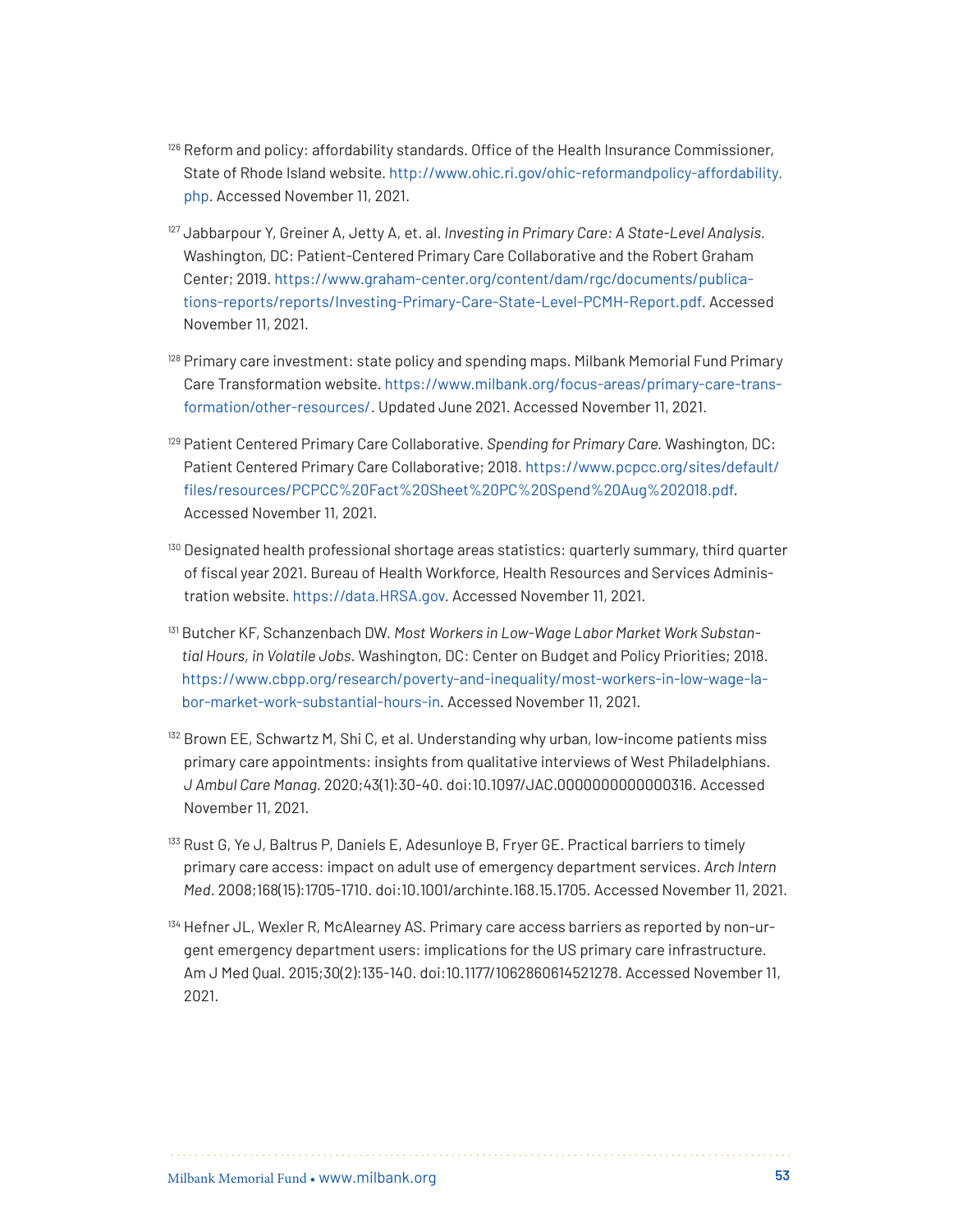- <sup>135</sup> Department of Health Policy, The George Washington University. *Quality Incentives for Federally Qualified Health Centers, Rural Health Clinics and Free Clinics: A Report to Congress.* Washington, DC: The George Washington University; 2012. [https://hsrc.himmel](https://hsrc.himmelfarb.gwu.edu/cgi/viewcontent.cgi?article=1047&context=sphhs_policy_facpubs)[farb.gwu.edu/cgi/viewcontent.cgi?article=1047&context=sphhs\\_policy\\_facpubs](https://hsrc.himmelfarb.gwu.edu/cgi/viewcontent.cgi?article=1047&context=sphhs_policy_facpubs). Accessed November 11, 2021.
- <sup>136</sup> Rosenbaum S, Sharac J, Shin P, Tolbert J. *Community Health Center Financing: The Role of Medicaid and Section 330 Grant Funding Explained.* San Francisco, CA: Kaiser Family Foundation; 2019. [https://www.kff.org/medicaid/issue-brief/community-health-center](https://www.kff.org/medicaid/issue-brief/community-health-center-financing-the-role-of-medicaid-and-section-330-grant-funding-explained/)[financing-the-role-of-medicaid-and-section-330-grant-funding-explained/](https://www.kff.org/medicaid/issue-brief/community-health-center-financing-the-role-of-medicaid-and-section-330-grant-funding-explained/). Accessed November 11, 2021.
- <sup>137</sup> Health Resources and Services Administration, US Department of Health and Human Services. *Comparison of the Rural Health Clinic and Federally Qualified Health Center Programs.* Washington, DC: Health Resources and Services Administration; 2006. [https://](https://www.hrsa.gov/sites/default/files/ruralhealth/policy/confcall/comparisonguide.pdf) [www.hrsa.gov/sites/default/files/ruralhealth/policy/confcall/comparisonguide.pdf](https://www.hrsa.gov/sites/default/files/ruralhealth/policy/confcall/comparisonguide.pdf). Accessed November 11, 2021.
- <sup>138</sup> The Henry J. Kaiser Family Foundation. Community Health Centers. [https://www.kff.org/](https://www.kff.org/wp-content/uploads/2013/01/7877.pdf) [wp-content/uploads/2013/01/7877.pdf.](https://www.kff.org/wp-content/uploads/2013/01/7877.pdf) Published March 2009. Accessed November 11, 2021.
- <sup>139</sup> Wakefield M. Federally qualified health centers and related primary care workforce issues. *JAMA.* 2021;325(12):1145-1146.<https://doi.org/10.1001/jama.2021.1964>. Accessed November 11, 2021.
- <sup>140</sup> National Association of Community Health Centers. America's Health Centers. [https://](https://www.nachc.org/wp-content/uploads/2020/10/2021-Snapshot.pdf) [www.nachc.org/wp-content/uploads/2020/10/2021-Snapshot.pdf](https://www.nachc.org/wp-content/uploads/2020/10/2021-Snapshot.pdf). Published August 2021. Accessed November 11, 2021.
- <sup>141</sup> About us. National Association of Rural Health Clinics website. [https://www.narhc.org/nar](https://www.narhc.org/narhc/ESX_About_Us_2.asp)[hc/ESX\\_About\\_Us\\_2.asp.](https://www.narhc.org/narhc/ESX_About_Us_2.asp) Accessed November 11, 2021.
- <sup>142</sup> Ollove M. Rural America's health crisis seizes states' attention. *Stateline.* January 31, 2020. [https://www.pewtrusts.org/en/research-and-analysis/blogs/stateline/2020/01/31/ru](https://www.pewtrusts.org/en/research-and-analysis/blogs/stateline/2020/01/31/rural-americas-health-crisis-seizes-states-attention)[ral-americas-health-crisis-seizes-states-attention](https://www.pewtrusts.org/en/research-and-analysis/blogs/stateline/2020/01/31/rural-americas-health-crisis-seizes-states-attention). Accessed November 11, 2021.
- <sup>143</sup> National Association of Free & Charitable Clinics. *2020 NAFC Annual Data Collection Report.* Alexandria, VA: National Association of Free & Charitable Clinics; 2020. [https://www.](https://www.nafcclinics.org/sites/default/files/NAFC%20Data%20Collection%20Report%202020%20Final.pdf) [nafcclinics.org/sites/default/files/NAFC%20Data%20Collection%20Report%202020%20](https://www.nafcclinics.org/sites/default/files/NAFC%20Data%20Collection%20Report%202020%20Final.pdf) [Final.pdf](https://www.nafcclinics.org/sites/default/files/NAFC%20Data%20Collection%20Report%202020%20Final.pdf). Accessed November 11, 2021.
- <sup>144</sup> Richards M, Saloner B, Kenney GM, Rhodes KV, Polsky D. Availability of new Medicaid patient appointments and the role of rural health clinics. *Health Serv Res.* 2016;51(2):570-591. doi:10.1111/1475-6773.12334. Accessed November 11, 2021.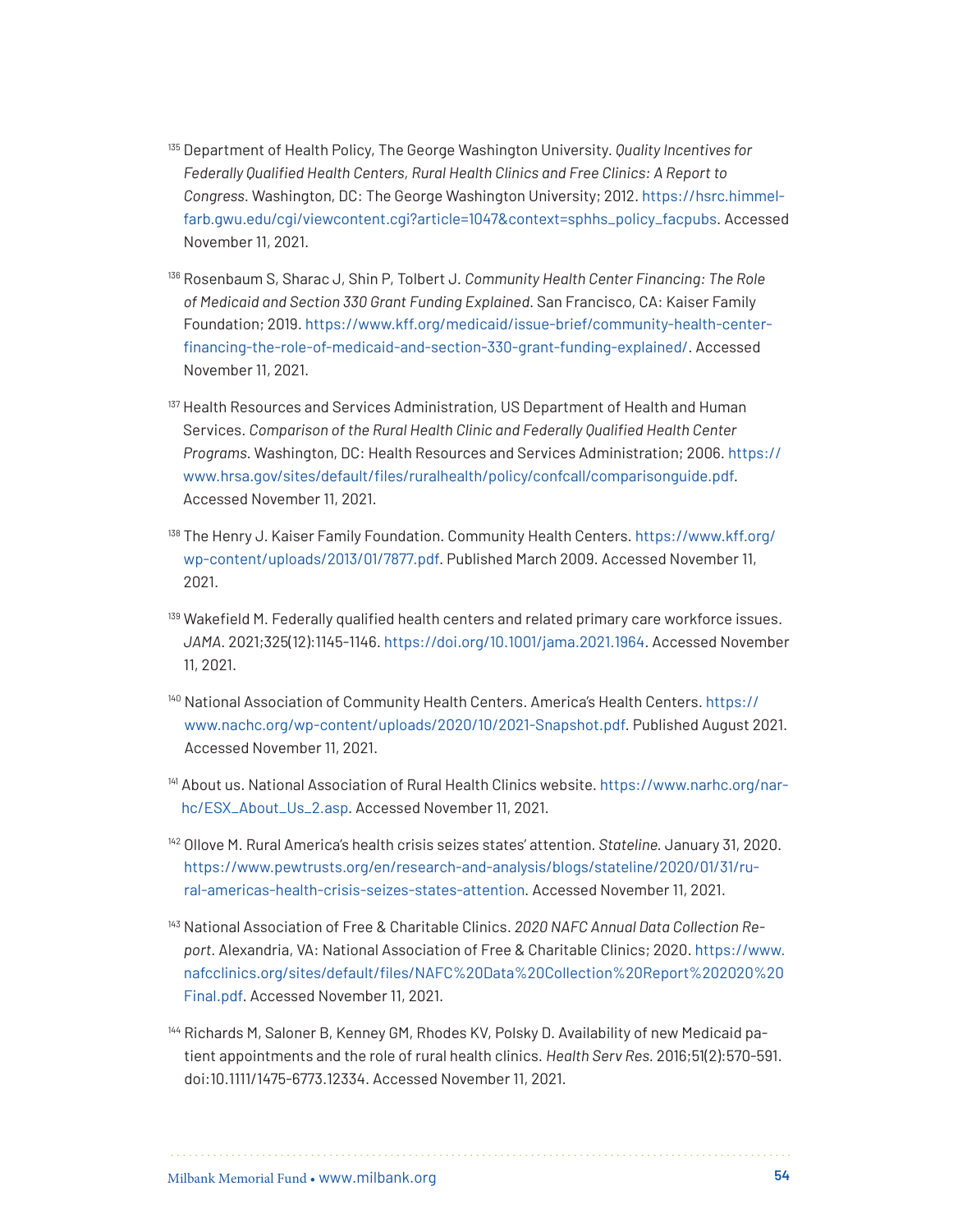- <sup>145</sup> Nath JB, Costigan S, Hsia RY. Changes in demographics of patients seen at federally qualified health centers, 2005-2014. 2016;176(5):712-714. doi:10.1001/jamainternmed.2016.0705. Accessed November 11, 2021.
- <sup>146</sup> Shi L, Lebrun-Harris LA, Daly CA, et al. Reducing disparities in access to primary care and patient satisfaction with care: the role of health centers. *J Health Care Poor Underserved.*  2013;24(1):56-66. doi:10.1353/hpu.2013.0022. Accessed November 11, 2021.
- <sup>147</sup> Lahr M, Henning-Smith C, Hernandez AM, Neprash H. Access and capacity to care for Medicare beneficiaries in rural health clinics. University of Minnesota Rural Health Research Center policy brief. [https://rhrc.umn.edu/wp-content/uploads/2019/12/UMN](https://rhrc.umn.edu/wp-content/uploads/2019/12/UMN-access-to-care-RHCS-policy-brief-12.10.19.pdf)[access-to-care-RHCS-policy-brief-12.10.19.pdf.](https://rhrc.umn.edu/wp-content/uploads/2019/12/UMN-access-to-care-RHCS-policy-brief-12.10.19.pdf) Published December 2019. Accessed November 11, 2021.
- <sup>148</sup> Richards MR, Saloner B, Kenney GM, Rhodes KV, Polsky D. Availability of new Medicaid patient appointments and the role of rural health clinics. *Health Serv Res.* 2016;51(2):570- 591. doi:10.1111/1475-6773.12334. Accessed November 11, 2021.
- <sup>149</sup> Sasso AT, Byck GR. Funding growth drives community health center services. *Health Aff (Millwood).* 2010;29(2):289-296. doi:10.1377/hlthaff.2008.0265. Accessed November 11, 2021.
- <sup>150</sup> Clawar M, Randolph R, Thompson K, Pink GH. Access to care: populations in counties with no FQHC, RHC, or acute care hospital. NC Rural Health Research Program findings brief. [https://www.shepscenter.unc.edu/wp-content/uploads/dlm\\_uploads/2018/01/Accessto](https://www.shepscenter.unc.edu/wp-content/uploads/dlm_uploads/2018/01/AccesstoPrimaryCare.pdf)-[PrimaryCare.pdf.](https://www.shepscenter.unc.edu/wp-content/uploads/dlm_uploads/2018/01/AccesstoPrimaryCare.pdf) Published January 2018. Accessed November 11, 2021.
- <sup>151</sup> Chang CH, Bynum JP, Lurie JD. Geographic expansion of federally qualified health centers 2007-2014. *J Rural Health.* 2019;35(3):385-394. doi:10.1111/jrh.12330. Accessed November 11, 2021.
- <sup>152</sup> Ko M, Cummings JR, Ponce NA. Changes in the supply of US rural health centers, 2000‐2011: implications for rural minority communities. *J Rural Health.* 2016;32(3):245- 253. doi:10.1111/jrh.12147. Accessed November 11, 2021.
- <sup>153</sup> What we do: school-based health care. National Census of School-Based Health Centers website. [https://www.sbh4all.org/what-we-do/school-based-health-care/national-cen](https://www.sbh4all.org/what-we-do/school-based-health-care/national-census-of-school-based-health-centers/)[sus-of-school-based-health-centers/](https://www.sbh4all.org/what-we-do/school-based-health-care/national-census-of-school-based-health-centers/). Accessed November 11, 2021.
- <sup>154</sup> Love H, Soleimanpour S, Panchal N, Schlitt J, Behr C, Even M. *2016-17 National School-Based Health Care Census Report.* Washington, DC: School-Based Health Alliance; 2018. <https://www.sbh4all.org/wp-content/uploads/2019/05/2016-17-Census-Report-Final.pdf>. Accessed November 11, 2021.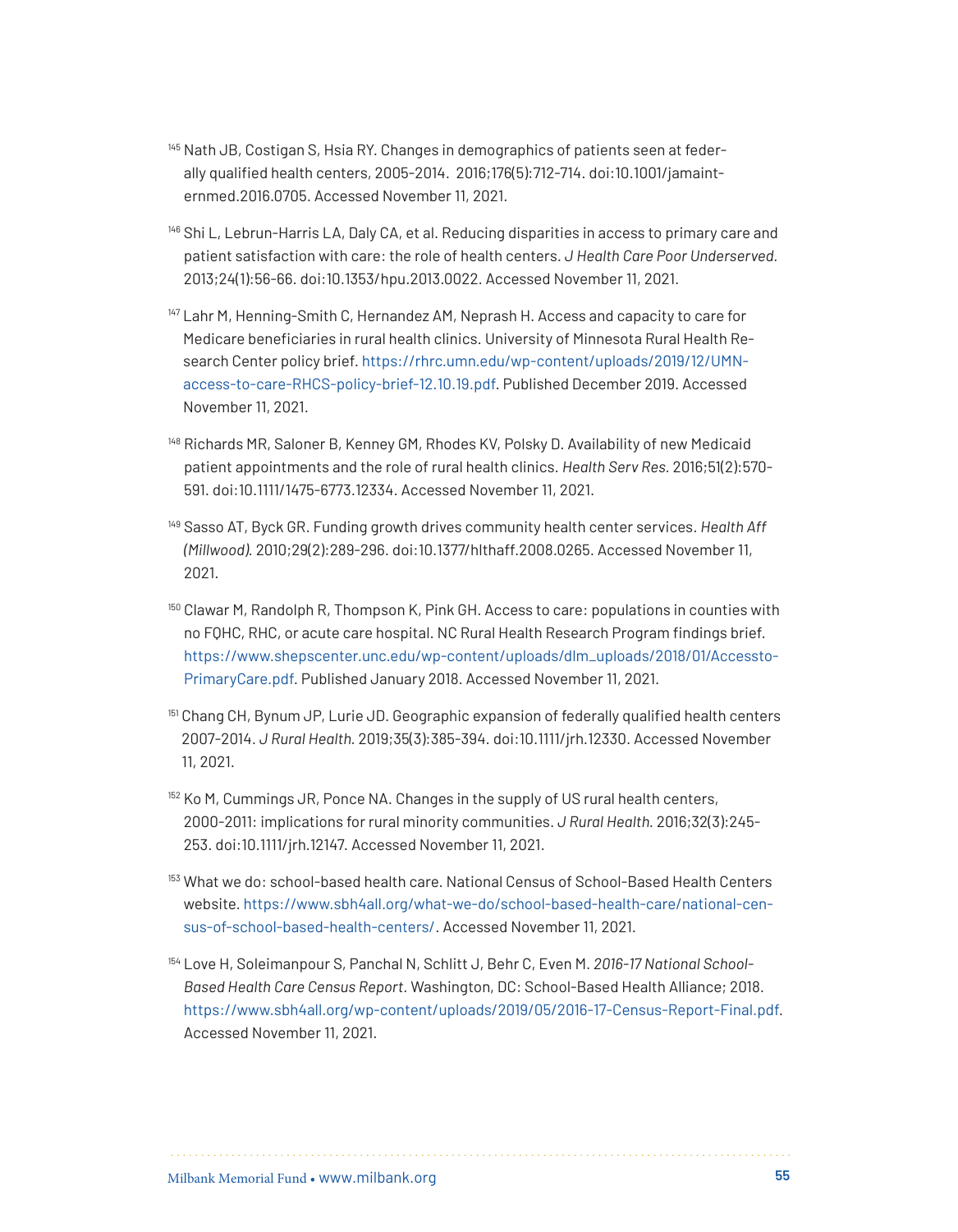- <sup>155</sup> Urban, suburban, rural, how do households describe where they live? US Department of Housing and Urban Development website. [https://www.huduser.gov/portal/pdredge/pdr](https://www.huduser.gov/portal/pdredge/pdr-edge-frm-asst-sec-080320.html)[edge-frm-asst-sec-080320.html](https://www.huduser.gov/portal/pdredge/pdr-edge-frm-asst-sec-080320.html). Accessed November 11, 2021.
- <sup>156</sup> Love HE, Schlitt J, Soleimanpour S, Panchal N, Behr C. Twenty years of school-based health care growth and expansion. *Health Aff (Millwood).* 2019;38(5):755-764. doi:10.1377/ hlthaff.2018.05472. Accessed November 11, 2021.

- <sup>159</sup> Price OA. Strategies to encourage long-term sustainability of school-based health centers. Am J Med Res. 2017;4(1):61-83.<https://www.ceeol.com/search/article-detail?id=649123>. Accessed November 11, 2021.
- <sup>160</sup> Wade TJ, Mansour ME, Guo JJ, Huentelman T, Line K, Keller KN. Access and utilization patterns of school-based health centers at urban and rural elementary and middle schools. *Public Health Rep.* 2008;123(6):739-750. doi:10.1177/003335490812300610. Accessed November 11, 2021.
- <sup>161</sup> Guo JJ, Wade TJ, Pan W, Keller KN. School-based health centers: cost-benefit analysis and impact on health care disparities. *Am J Public Health.* 2010;100(9):1617-1623. doi:10.2105/ AJPH.2009.185181. Accessed November 11, 2021.
- <sup>162</sup> McNall MA, Lichty LF, Mavis B. The impact of school-based health centers on the health outcomes of middle school and high school students. *Am J Public Health.* 2010;100(9):1604- 1610. doi:10.2105/ajph.2009.183590. Accessed November 11, 2021.
- <sup>163</sup> Walker SC, Kerns SEU, Lyon AR, Burns EJ, Cosgrove TJ. Impact of school-based health center use on academic outcomes. *J Adolesc Health.* 2010;46(3):251-257. doi:10.1016/j. jadohealth.2009.07.002. Accessed November 11, 2021.
- <sup>164</sup> Wade TJ, Mansour ME, Line K, Huentelman T, Keller KN. Improvements in health-related quality of life among school-based health center users in elementary and middle school. *Ambul Pediatr.* 2008;8(4):241-249. doi:10.1016/j.ambp.2008.02.004. Accessed November 11, 2021.
- 165 Knopf JA, Finnie RKC, Peng Y, et al. School-based health centers to advance health equity. *Am J Prev Med.* 2016;51(1):114-126. doi:10.1016/j.amepre.2016.01.009. Accessed November 11, 2021.
- <sup>166</sup> Ethier KA, Dittus PJ, DeRosa CJ, Chung EQ, Martinez E, Kerndt PR. School-based health center access, reproductive health care, and contraceptive use among sexually experienced high school students. *J Adolesc Health.* 2011;48(6):562-565. doi:10.1016/j. jadohealth.2011.01.018. Accessed November 11, 2021.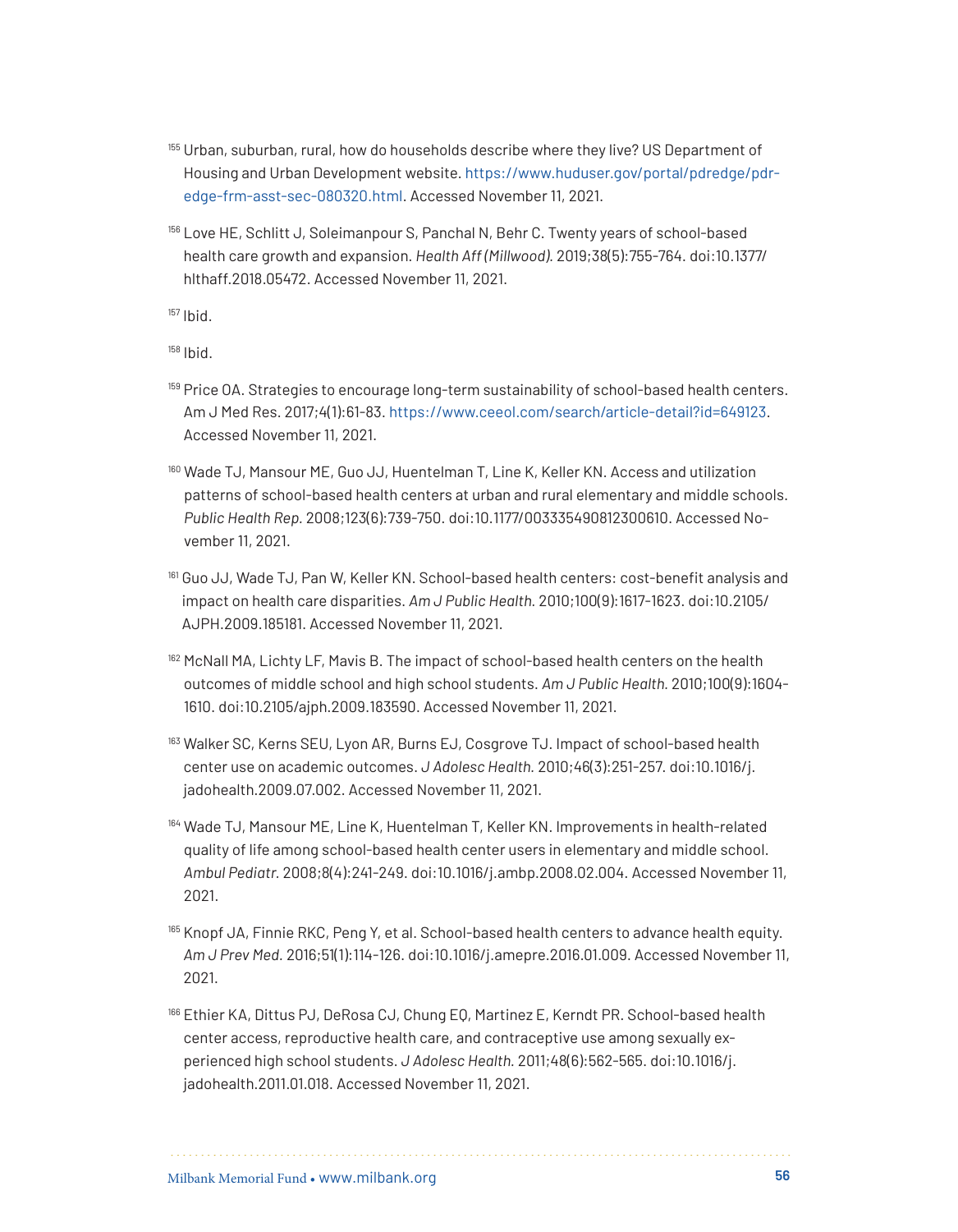- <sup>167</sup> Jennings J, Pearson G, Harris M. Implementing and maintaining school-based mental health services in a large, urban school district. *J School Health.* 2000;70(5):201-205. doi:10.1111/j.1746-1561.2000.tb06473.x. Accessed November 11, 2021.
- <sup>168</sup> Mansour EM, Rose B, Toole K, Luzader CP, Atherton HD. Pursuing perfection: an asthma quality improvement initiative in school-based health centers with community partners. *Public Health Rep.* 2008;123(6):717-730. doi:10.1177/003335490812300608. Accessed November 11, 2021.
- <sup>169</sup> Webber MP, Carpiniello KE, Oruwariye T, Lo Y, Burton WB, Appel DK. Burden of asthma in inner-city elementary schoolchildren: do school-based health centers make a difference? *Arch Pediatr Adolesc Med.* 2003;157(2):125-129. doi:10.1001/archpedi.157.2.125. Accessed November 11, 2021.
- <sup>170</sup> Ramos MM, Sebastian RA, Stumbo SP, McGrath J, Fairbrother G. Measuring unmet needs for anticipatory guidance among adolescents at school-based health centers. *J Adolesc Health.* 2017;60(6):720-726. doi:10.1016/j.jadohealth.2016.12.021. Accessed November 11, 2021.
- <sup>171</sup> Strolin-Goltzman J, Sisselman A, Melekis K, Auerbach C. Understanding the relationship between school-based health center use, school connection, and academic performance. *Health Soc Work.* 2014;39(2):83-91. doi:10.1093/hsw/hlu018. Accessed November 11, 2021.
- <sup>172</sup> Johnson V, Ellis RS, Hutcherson V. Evaluating a strategy for implementation and sustainability of school‐based health centers in 3 disparate communities. *J School Health.*  2020;90(4):286-294. doi:10.1111/josh.12875. Accessed November 11, 2021.
- <sup>173</sup> Sprigg SM, Wolgin F, Chubinski J, Keller K. School-based health centers: a funder's view of effective grant making. *Health Aff (Millwood).* 2017;36(4):768-772. doi:10.1377/ hlthaff.2016.1234. Accessed November 11, 2021.
- 174 RAND Corporation. The evolving role of retail clinics. RAND Corporation research brief no. RB-9491-2. doi:10.7249/RB9491-2. Published 2016. Accessed November 11, 2021.

 $175$  Ihid.

- <sup>176</sup> Shrank WH, Krumme AA, Tong AY, et al. Quality of care at retail clinics for 3 common conditions. *Am J Managed Care.* 2014;20(10):794-801. [https://www.ajmc.com/view/quality](https://www.ajmc.com/view/quality-of-care-at-retail-clinics-for--3-common-conditions)[of-care-at-retail-clinics-for--3-common-conditions.](https://www.ajmc.com/view/quality-of-care-at-retail-clinics-for--3-common-conditions) Accessed November 11, 2021.
- <sup>177</sup> Mehrotra A, Liu H, Adams JL, et al. Comparing costs and quality of care at retail clinics with that of other medical settings for 3 common illnesses. *Ann Intern Med.* 2009;151(5):321-328. doi:10.7326/0003-4819-151-5-200909010-00006. Accessed November 11, 2021.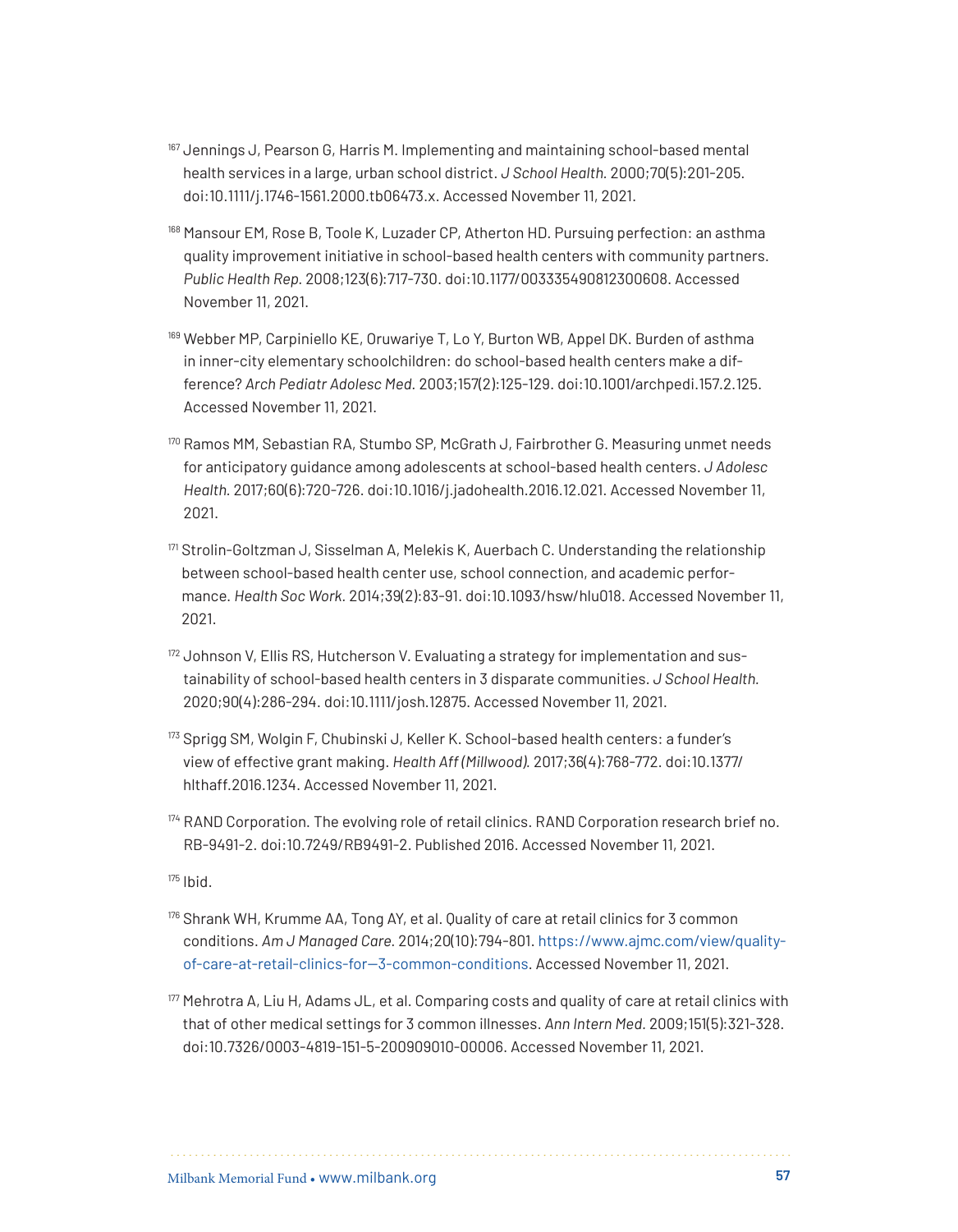- <sup>178</sup> Rohrer JE, Angstman KB, Garrison GM, Maxson JA, Furst JW. Family medicine patients who use retail clinics have lower continuity of care. *J Prim Care Community Health.* 2013;4(2):150-153. doi:10.1177/2150131912471683. Accessed November 11, 2021.
- <sup>179</sup> Reid RO, Ashwood JS, Friedberg MW, Weber ES, Setodji CM, Mehrotra A. Retail clinic visits and receipt of primary care. *J Gen Intern Med.* 2013;28(4):504-512. doi:10.1007/s11606-012- 2243-x. Accessed November 11, 2021.
- <sup>180</sup> Alexander D, Currie J, Schnell M. Check up before you check out: retail clinics and emergency room use. *J Public Econ.* 2019;178(104050):3-55. doi:10.3386/w23585. Accessed November 11, 2021.
- <sup>181</sup> Hoff T, Prout K. Comparing retail clinics with other sites of care. *Med Care.* 2019;57(9):734- 741. doi:10.1097/MLR.0000000000001164. Accessed November 11, 2021.
- 182 Spetz J, Parente ST, Town RJ, Bazarko D. Scope-of-practice laws for nurse practitioners limit cost savings that can be achieved in retail clinics. *Health Aff (Millwood).* 2013;32(11):1977-1984. doi:10.1377/hlthaff.2013.0544. Accessed November 11, 2021.
- <sup>183</sup> RAND Corporation. The evolving role of retail clinics. RAND Corporation research brief no. RB-9491-2. doi:10.7249/RB9491-2. Published 2016. Accessed November 11, 2021.

- $185$  Rudavsky R, Mehrotra A. Sociodemographic characteristics of communities served by retail clinics. *J Am Board Fam Med.* 2010;23(1):42-48. doi:10.3122/jabfm.2010.01.090033. Accessed November 11, 2021.
- 186 Tu HT, Boukus ER. Despite rapid growth, retail clinic use remains modest. Center for Studying Health System Change research brief no. 29. [http://www.hschange.org/CON](http://www.hschange.org/CONTENT/1392/)-[TENT/1392/](http://www.hschange.org/CONTENT/1392/). Published November 2013. Accessed November 11, 2021.
- 187 Weinick RM, Pollack CE, Fisher MP, Gillen EM, Mehrotra A. Policy implications of the use of retail clinics. *RAND Health Q.* 2010;1(3):1-76. [https://www.rand.org/content/dam/rand/](https://www.rand.org/content/dam/rand/pubs/technical_reports/2010/RAND_TR810.pdf) [pubs/technical\\_reports/2010/RAND\\_TR810.pdf](https://www.rand.org/content/dam/rand/pubs/technical_reports/2010/RAND_TR810.pdf). Accessed November 11, 2021.
- <sup>188</sup> New York State Department of Health. Retail clinics: options for New York State. [https://](https://www.health.ny.gov/facilities/public_health_and_health_planning_council/meetings/2013-09-13/docs/rc_options_pros_cons.pdf) [www.health.ny.gov/facilities/public\\_health\\_and\\_health\\_planning\\_council/meet](https://www.health.ny.gov/facilities/public_health_and_health_planning_council/meetings/2013-09-13/docs/rc_options_pros_cons.pdf)[ings/2013-09-13/docs/rc\\_options\\_pros\\_cons.pdf](https://www.health.ny.gov/facilities/public_health_and_health_planning_council/meetings/2013-09-13/docs/rc_options_pros_cons.pdf). Published September 13, 2013. Accessed November 11, 2021.
- 189 Carthon JMB, Sammarco T, Pancir D, Chittams J, Nicely KW. Growth in retail-based clinics after nurse practitioner scope of practice reform*. Nurs Outlook.* 2017;65(2):195-201. doi:10.1016/j.outlook.2016.11.001. Accessed November 11, 2021.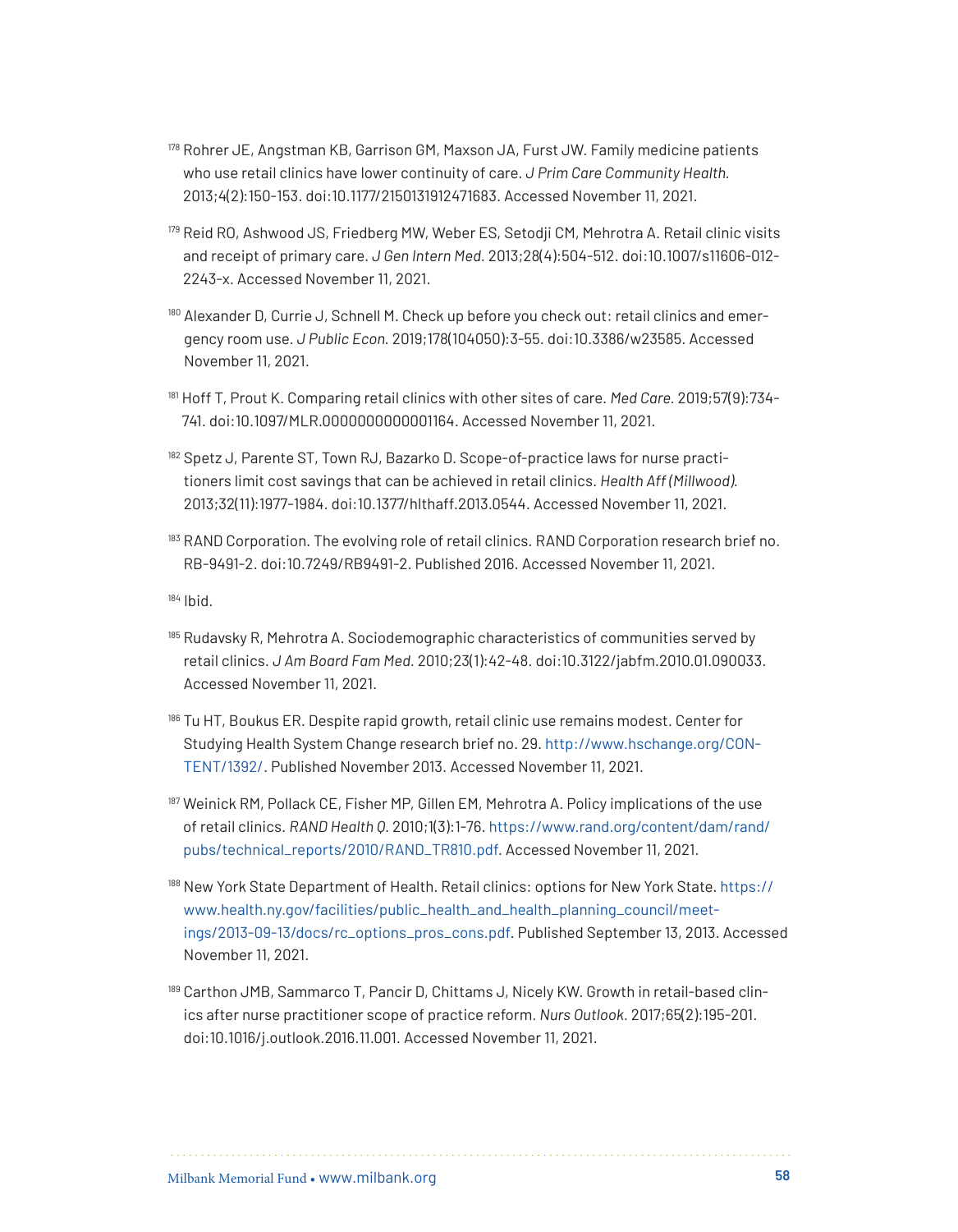- <sup>190</sup> New York State Department of Health. Retail clinics: options for New York State. [https://](https://www.health.ny.gov/facilities/public_health_and_health_planning_council/meetings/2013-09-13/docs/rc_options_pros_cons.pdf) [www.health.ny.gov/facilities/public\\_health\\_and\\_health\\_planning\\_council/meet](https://www.health.ny.gov/facilities/public_health_and_health_planning_council/meetings/2013-09-13/docs/rc_options_pros_cons.pdf)[ings/2013-09-13/docs/rc\\_options\\_pros\\_cons.pdf](https://www.health.ny.gov/facilities/public_health_and_health_planning_council/meetings/2013-09-13/docs/rc_options_pros_cons.pdf). Published September 13, 2013. Accessed November 11, 2021.
- <sup>191</sup> Chang JE, Brundage SC, Burke GC, Chokshi DA. *Convenient Care: Retail Clinics and Urgent Care Centers in New York.* New York, NY: United Hospital Fund; 2015. [https://nyshealth](https://nyshealthfoundation.org/wp-content/uploads/2017/11/united-hospital-fund-convenient-care-report.pdf)[foundation.org/wp-content/uploads/2017/11/united-hospital-fund-convenient-care-re](https://nyshealthfoundation.org/wp-content/uploads/2017/11/united-hospital-fund-convenient-care-report.pdf)[port.pdf](https://nyshealthfoundation.org/wp-content/uploads/2017/11/united-hospital-fund-convenient-care-report.pdf). Accessed November 11, 2021.
- $192$  Chunara R, Zhao Y, Chen J, et al. Telemedicine and healthcare disparities: a cohort study in a large healthcare system in New York City during COVID-19. *J Am Med Inform Assoc.*  2021;28(1):33-41. doi:10.1093/jamia/ocaa217. Accessed November 11, 2021.
- 193 Velasquez D, Mehrotra A. Ensuring the growth of telehealth during COVID-19 does not exacerbate disparities in care. *Health Affairs Blog.* May 8, 2020. [https://www.healthaf](https://www.healthaffairs.org/do/10.1377/hblog20200505.591306/full/.Accessed)[fairs.org/do/10.1377/hblog20200505.591306/full/.Accessed](https://www.healthaffairs.org/do/10.1377/hblog20200505.591306/full/.Accessed) November 11, 2021.
- 194 Shah DS, Alkureishi L, Lee WW. Seizing the moment for telehealth policy and equity. *Health Affairs Blog.* September 13, 2021. [https://www.healthaffairs.org/do/10.1377/](https://www.healthaffairs.org/do/10.1377/hblog20210909.961330/full) [hblog20210909.961330/full](https://www.healthaffairs.org/do/10.1377/hblog20210909.961330/full). Accessed November 11, 2021.
- <sup>195</sup> Nouri S, Khoong EC, Lyles CR, Karliner L. Addressing equity in telemedicine for chronic disease management during the Covid-19 pandemic. *NEJM Catal Innov Care Deliv.*  2020;1(3):1-13.<https://catalyst.nejm.org/doi/full/10.1056/CAT.20.0123>. Accessed November 11, 2021.
- <sup>196</sup> Jaffe DH, Lee L, Huynh S, Haskell TP. Health inequalities in the use of telehealth in the United States in the lens of Covid-19. *Popul Health Manag.* 2020;23(5):368-377. doi:10.1089/pop.2020.0186. Accessed November 11, 2021.
- 197 Roberts ET, Mehrotra A. Assessment of disparities in digital access among Medicare beneficiaries and implications for telemedicine. *JAMA Intern Med.* 2020;180(10):1386-1389. doi:10.1001/jamainternmed.2020.2666. Accessed November 11, 2021.
- <sup>198</sup> Eberly LA, Kallan MJ, Julien HM, et al. Patient characteristics associated with telemedicine access for primary and specialty ambulatory care during the COVID-19 pandemic. *JAMA Netw Open.* 2020;3(12):1-12. doi:10.1001/jamanetworkopen.2020.31640. Accessed November 11, 2021.
- <sup>199</sup> Uscher-Pines L, Sousa J, Jones M, et al. Telehealth use among safety-net organizations in California during the COVID-19 pandemic. *JAMA.* 2021;325(11):1106-1107. doi:10.1001/ jama.2021.0282. Accessed November 11, 2021.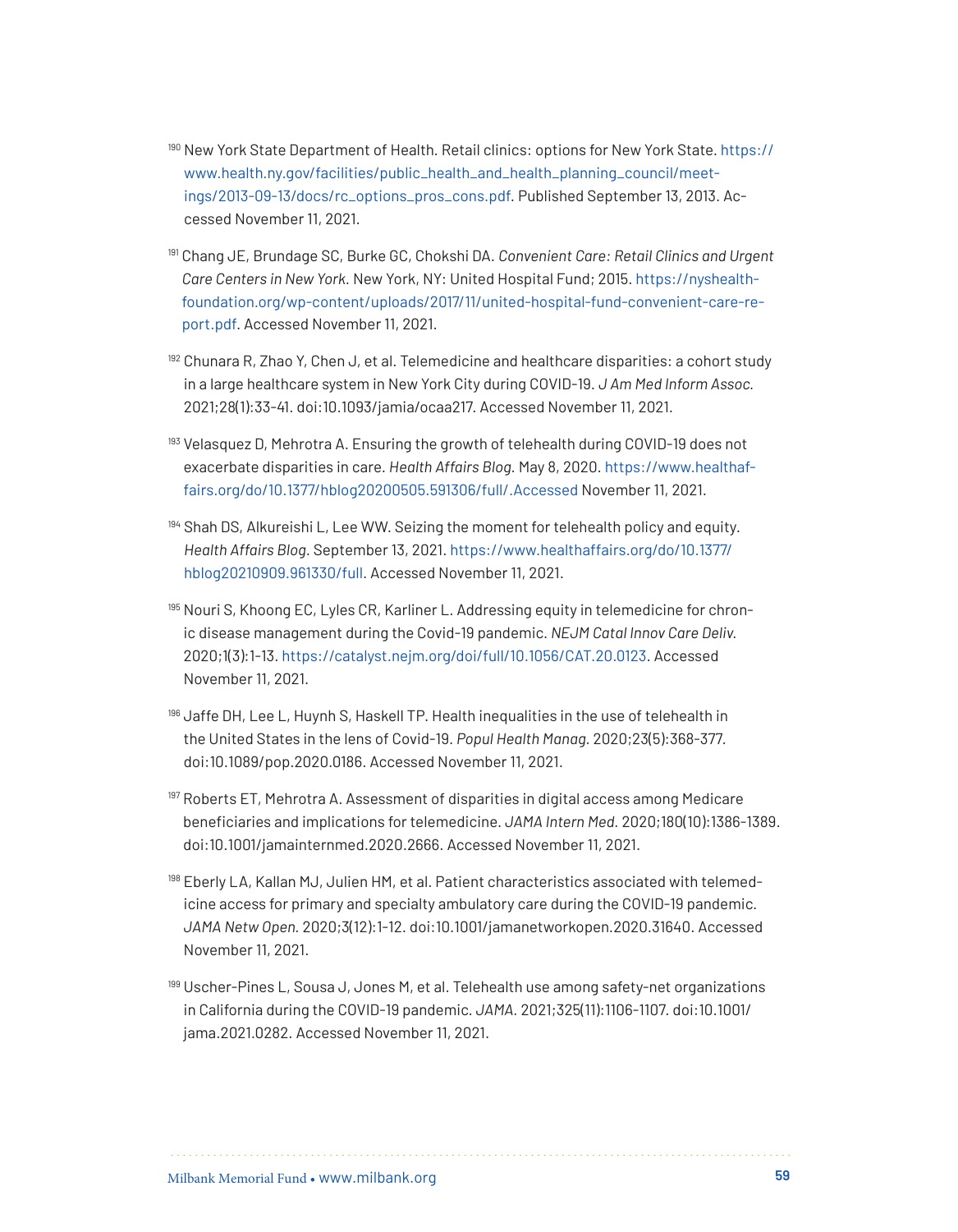- <sup>200</sup> Uscher-Pines L, Jones M, Sousa J, Predmore Z, Ober A. The doctor will call me maybe: the uncertain future of audio-only visits and why we need them to address disparities. *Health Affairs Blog.* March 3, 2021. [https://www.healthaffairs.org/do/10.1377/](https://www.healthaffairs.org/do/10.1377/hblog20210225.26462/full/) [hblog20210225.26462/full/.](https://www.healthaffairs.org/do/10.1377/hblog20210225.26462/full/) Accessed November 11, 2021.
- <sup>201</sup> Hirsch Q, Davis S, Stanford M, Reiter M, Goldman M, Mallow J. Beyond broadband: equity, access, and the benefits of audio-only telehealth. *Health Affairs Blog.* September 20, 2021. <https://www.healthaffairs.org/do/10.1377/hblog20210916.819969/full/>. Accessed November 11, 2021.
- <sup>202</sup> Mapping broadband health in America. Federal Communications Commission website. <https://www.fcc.gov/health/maps>. Accessed November 11, 2021.
- <sup>203</sup> Hirko KA, Kerver JM, Ford S, et al. Telehealth in response to the COVID-19 pandemic: implications for rural health disparities. *J Am Med Inform Assoc.* 2020;27(11):1816-1818. doi:10.1093/jamia/ocaa156. Accessed November 11, 2021.
- <sup>204</sup> Carroll M, Cullen T, Ferguson S, Hogge N, Horton M, Kokesh J. Innovation in Indian healthcare: using health information technology to achieve health equity for American Indian and Alaska Native populations. *Perspect Health Inf Manag.* 2011;8(1):1-9. [https://www.ncbi.nlm.](https://www.ncbi.nlm.nih.gov/pmc/articles/PMC3035828/) [nih.gov/pmc/articles/PMC3035828/](https://www.ncbi.nlm.nih.gov/pmc/articles/PMC3035828/). Accessed November 11, 2021.

<sup>206</sup> NORC at the University of Chicago. *Briefing Paper: Understanding the Impact of Health IT in Underserved Communities and those with Health Disparities.* Washington, DC: US Department of Health and Human Services; 2010. [https://www.healthit.gov/sites/default/](https://www.healthit.gov/sites/default/files/pdf/hit-underserved-communities-health-disparities.pdf) [files/pdf/hit-underserved-communities-health-disparities.pdf](https://www.healthit.gov/sites/default/files/pdf/hit-underserved-communities-health-disparities.pdf). Accessed November 11, 2021.

- <sup>208</sup> Prina LL. Foundation funding in telehealth. *Health Aff (Millwood).* 2021;40(6):1009-1010. doi:10.1377/hlthaff.2021.00694. Accessed November 11, 2021.
- 209 Severin C, Curry M. Telehealth funding: transforming primary care and achieving digital health equity for underresourced populations. *Health Affairs Blog.* September 9, 2021. [https://www.healthaffairs.org/do/10.1377/hblog20210908.121951](https://www.healthaffairs.org/do/10.1377/forefront.20210908.121951). Accessed November 11, 2021.
- <sup>210</sup> Syed ST, Gerber BS, Sharp LK. Traveling towards disease: transportation barriers to health care access. *J Community Health.* 2013;38(5):976-993. doi:10.1007/s10900-013-9681-1. Accessed November 11, 2021.
- <sup>211</sup> Wallace R, Hughes-Cromwick P, Mull H, Khasnabis S. Access to health care and nonemergency medical transportation: two missing links. *Transp Res Rec.* 2005;1924(1):76-84. doi:1 0.1177/0361198105192400110. Accessed November 11, 2021.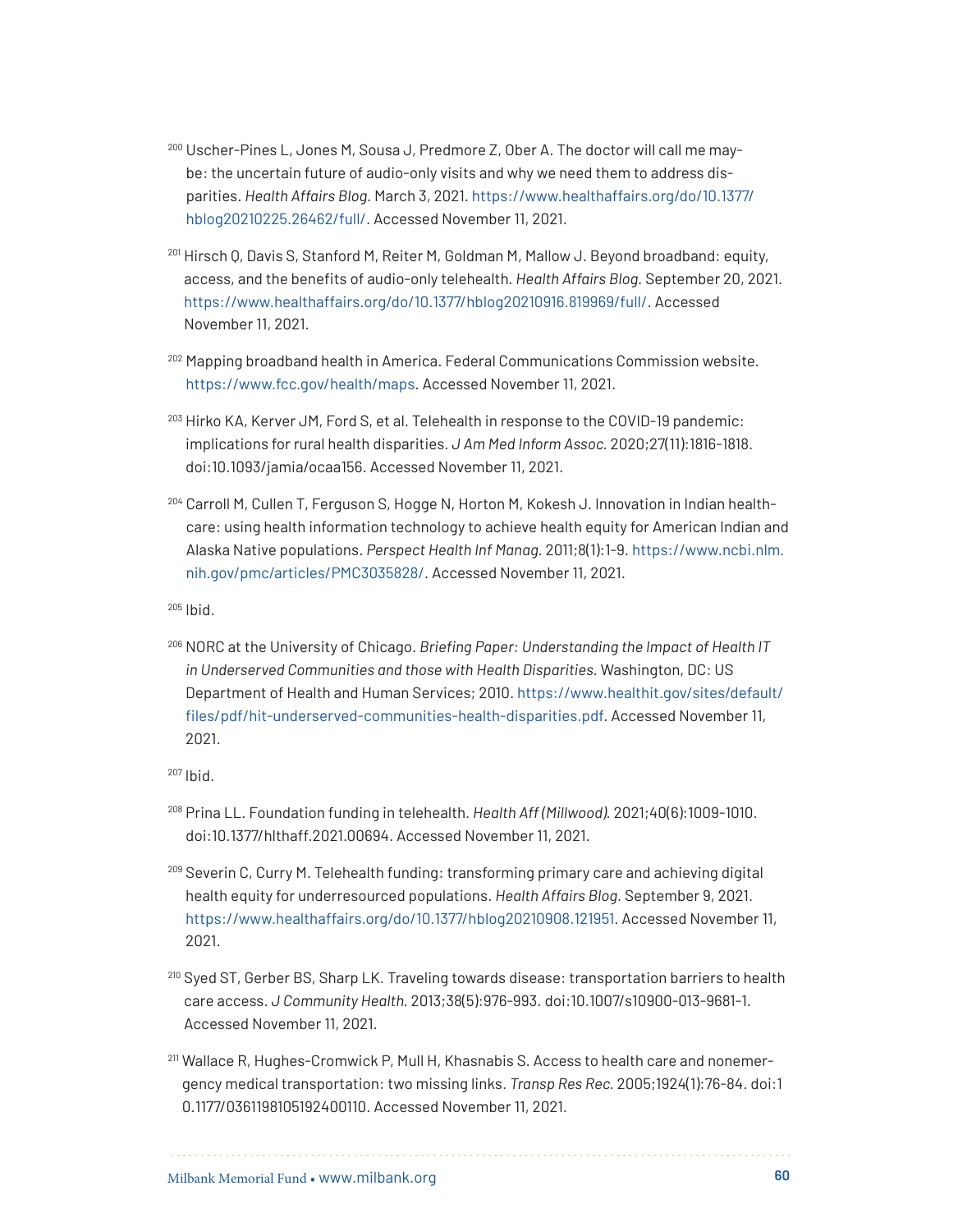- <sup>212</sup> Medicaid benefits: non-emergency medical transportation services. Kaiser Family Foundation website. 2018. [https://www.kff.org/medicaid/state-indicator/](https://www.kff.org/medicaid/state-indicator/non-emergency-medical-transportation-services/?currentTimeframe=0&sortModel=%7B%22colId%22%3A%22Location%22%2C%22sort%22%3A%22asc%22%7D) [non-emergency-medical-transportation-services/?currentTimeframe=0&sortMod](https://www.kff.org/medicaid/state-indicator/non-emergency-medical-transportation-services/?currentTimeframe=0&sortModel=%7B%22colId%22%3A%22Location%22%2C%22sort%22%3A%22asc%22%7D)[el=%7B%22colId%22%3A%22Location%22%2C%22sort%22%3A%22asc%22%7D](https://www.kff.org/medicaid/state-indicator/non-emergency-medical-transportation-services/?currentTimeframe=0&sortModel=%7B%22colId%22%3A%22Location%22%2C%22sort%22%3A%22asc%22%7D). Accessed November 11, 2021.
- <sup>213</sup> Texas A&M Transportation Institute. *Examining the Effects of Separate Non-Emergency Medical Transportation (NEMT) Brokerages on Transportation Coordination.* Transit Cooperative Research Program working paper. [https://transit-mobility.tti.tamu.edu/](https://transit-mobility.tti.tamu.edu/files/2015/12/TCRP-B-44-Review-and-Summary-of-Relevant-Literature-FinalR.pdf) [files/2015/12/TCRP-B-44-Review-and-Summary-of-Relevant-Literature-FinalR.pdf](https://transit-mobility.tti.tamu.edu/files/2015/12/TCRP-B-44-Review-and-Summary-of-Relevant-Literature-FinalR.pdf). Published 2014. Accessed November 11, 2021.
- <sup>214</sup> Caldwell J, Metsch-Ampel D, Moise I. Addressing barriers for new mainers in understanding and utilizing transportation resources to access medical care and finding culturally appropriate solutions for the barriers. *Community Engaged Research Reports* 2018;60. [https://scarab.bates.edu/community\\_engaged\\_research/60/](https://scarab.bates.edu/community_engaged_research/60/). Accessed November 11, 2021.
- <sup>215</sup> Fraade-Blanar L, Whaley CM. Non-emergency medical transportation in the time of Covid-19. *The RAND Blog.* May 5, 2020. [https://www.rand.org/blog/2020/05/non-emer](https://www.rand.org/blog/2020/05/non-emergency-medical-transportation-in-the-time-of.html)[gency-medical-transportation-in-the-time-of.html](https://www.rand.org/blog/2020/05/non-emergency-medical-transportation-in-the-time-of.html). Accessed November 11, 2021.
- <sup>216</sup> Chaiyachati KH, Hubbard RA, Yeager A, et al. Rideshare-based medical transportation for Medicaid patients and primary care show rates: a difference-in-difference analysis of a pilot program. *J Gen Intern Med.* 2018;33(6):863-868. doi:10.1007/s11606-018-4306-0. Accessed November 11, 2021.
- <sup>217</sup> Powers BW, Rinefort S, Jain SH. Nonemergency medical transportation: delivering care in the era of Lyft and Uber. *JAMA.* 2016;316(9):921-922. doi:10.1001/jama.2016.9970. Accessed November 11, 2021.
- <sup>218</sup> Thomas LV, Wede KR. Nonemergency medical transportation and health care visits among chronically ill urban and rural Medicaid beneficiaries. *Soc Work Public Health.*  2014;29(6):629-639. doi:10.1080/19371918.2013.865292. Accessed November 11, 2021.
- <sup>219</sup> Chaiyachati KH, Hubbard RA, Yeager A, et al. Association of rideshare-based transportation services and missed primary care appointments: a clinical trial. *JAMA Intern Med.*  2018;178(3):383-389. doi:10.1001/jamainternmed.2017.8336. Accessed November 11, 2021.
- <sup>220</sup> Zimbroff RM, Ornstein KA, Sheehan OC. Home-based primary care: a systematic review of the literature, 2010-2020. *J Am Geriatr Soc.* 2021;69(10):2963-2972. doi:10.1111/jgs.17365. Accessed November 11, 2021.
- <sup>221</sup> Ornstein KA, Leff B, Covinsky KE, et al. Epidemiology of the homebound population in the United States. *JAMA Intern Med.* 2015;175(7):1180-1186. doi:10.1001/jamainternmed.2015.1849. Accessed November 11, 2021.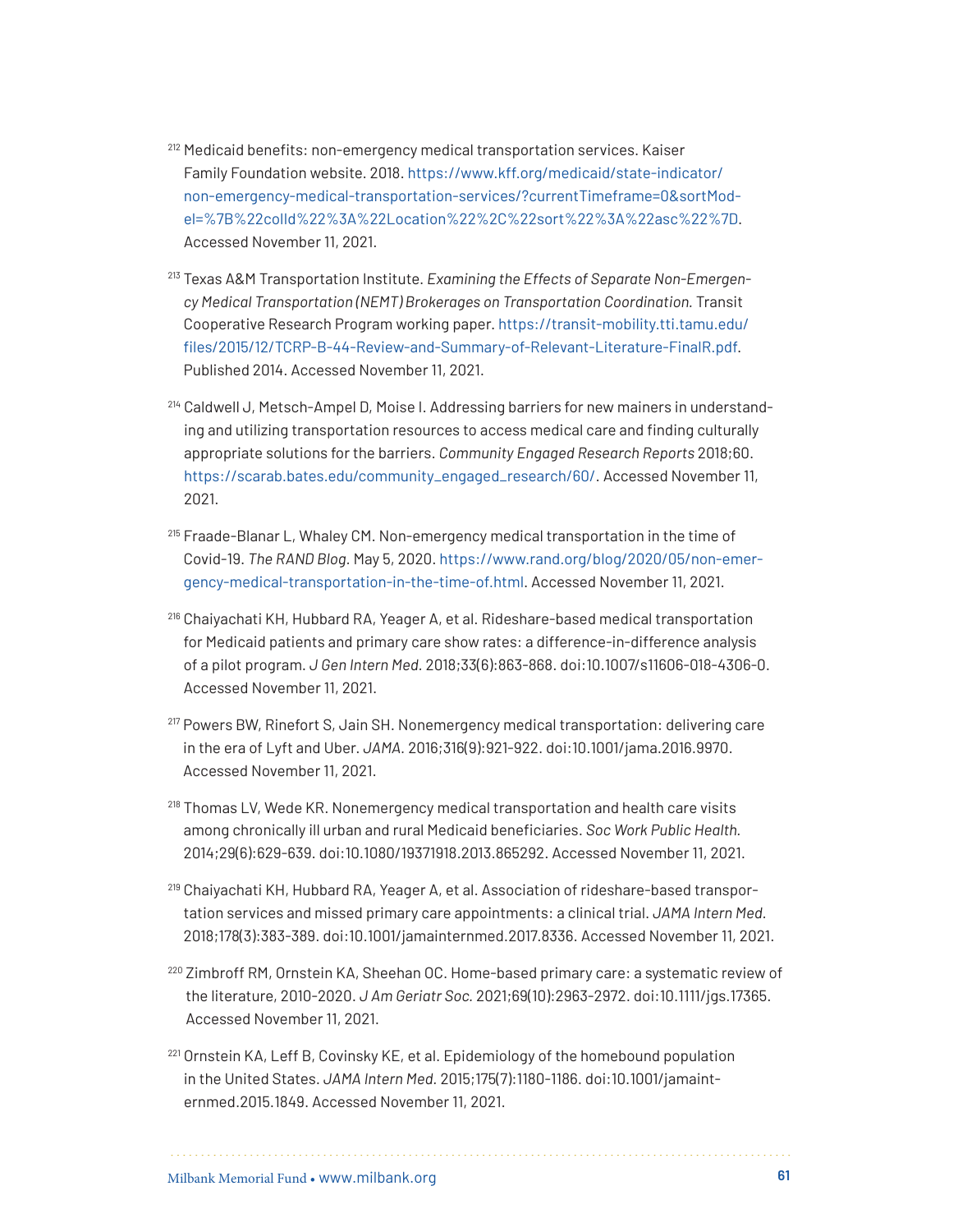- <sup>222</sup> Smith KL, Ornstein K, Soriano T, Muller MD, Boal J. A multidisciplinary program for delivering primary care to the underserved urban homebound: looking back, moving forward. *J Am Geriatr Soc.* 2006;54(8):1283-1289. doi:10.1111/j.1532-5415.2006.00835.x. Accessed November 11, 2021.
- <sup>223</sup> Klein S, Hostetter M, McCarthy D. *An Overview of Home-Based Primary Care: Learning From the Field.* New York, NY: Commonwealth Fund; 2017. [https://www.commonwealthfund.org/](https://www.commonwealthfund.org/publications/issue-briefs/2017/jun/overview-home-based-primary-care-learning-field) [publications/issue-briefs/2017/jun/overview-home-based-primary-care-learning-field](https://www.commonwealthfund.org/publications/issue-briefs/2017/jun/overview-home-based-primary-care-learning-field). Accessed November 11, 2021.
- <sup>224</sup> Kramer BJ, Creekmur B, Mitchell MN, Saliba D. Expanding home-based primary care to American Indian reservations and other rural communities: an observational study. *J Am Geriatr Soc.* 2018;66(4):818-824. doi:10.1111/jgs.15193. Accessed November 11, 2021.
- <sup>225</sup> Smith KL, Ornstein K, Soriano T, Muller D, Boal J. A multidisciplinary program for delivering primary care to the underserved urban homebound: looking back, moving forward. *J Am Geriatr Soc.* 2006;54(8):1283-1289. doi:10.1111/j.1532-5415.2006.00835.x. Accessed November 11, 2021.
- <sup>226</sup> Butcher K, Schanzenbach DW. *Most Workers In Low-Wage Labor Market Work Substantial Hours, in Volatile Jobs.* Washington, DC: Center on Budget and Policy Priorities; 2018. <https://www.cbpp.org/sites/default/files/atoms/files/7-24-18pov.pdf>. Accessed November 11, 2021.
- <sup>227</sup> Brown EE, Schwartz M, Shi C, et al. Understanding why urban, low-income patients miss primary care appointments: insights from qualitative interviews of West Philadelphians. *J Ambul Care Manag.* 2020;43(1):30-40. doi:10.1097/JAC.0000000000000316. Accessed November 11, 2021.
- <sup>228</sup> Lewis C, Getachew Y, Abram MK, Doty MM. *Changes at Community Health Centers, and How Patients Are Benefiting*. New York, NY: Commonwealth Fund; 2019. doi:10.26099/2yrdpa13. Accessed November 11, 2021.
- <sup>229</sup> O'Malley A. After-hours access to primary care practices linked with lower emergency department use and less unmet medical need. *Health Aff (Millwood).* 2013;32(1):175-183. doi:10.1377/hlthaff.2012.0494. Accessed November 11, 2021.
- <sup>230</sup> Piehl MD, Clemens CJ, Joines JD. Narrowing the gap: decreasing emergency department use by children enrolled in the Medicaid program by improving access to primary care. *Arch Pediatr Adolesc Med.* 2000;154(8):791-795. doi:10.1001/archpedi.154.8.791. Accessed November 11, 2021.
- <sup>231</sup> After hour add on service codes. South Carolina Healthy Connections Medicaid website. [https://www.scdhhs.gov/press-release/after-hour-add-service-codes.](https://www.scdhhs.gov/press-release/after-hour-add-service-codes) Accessed November 11, 2021.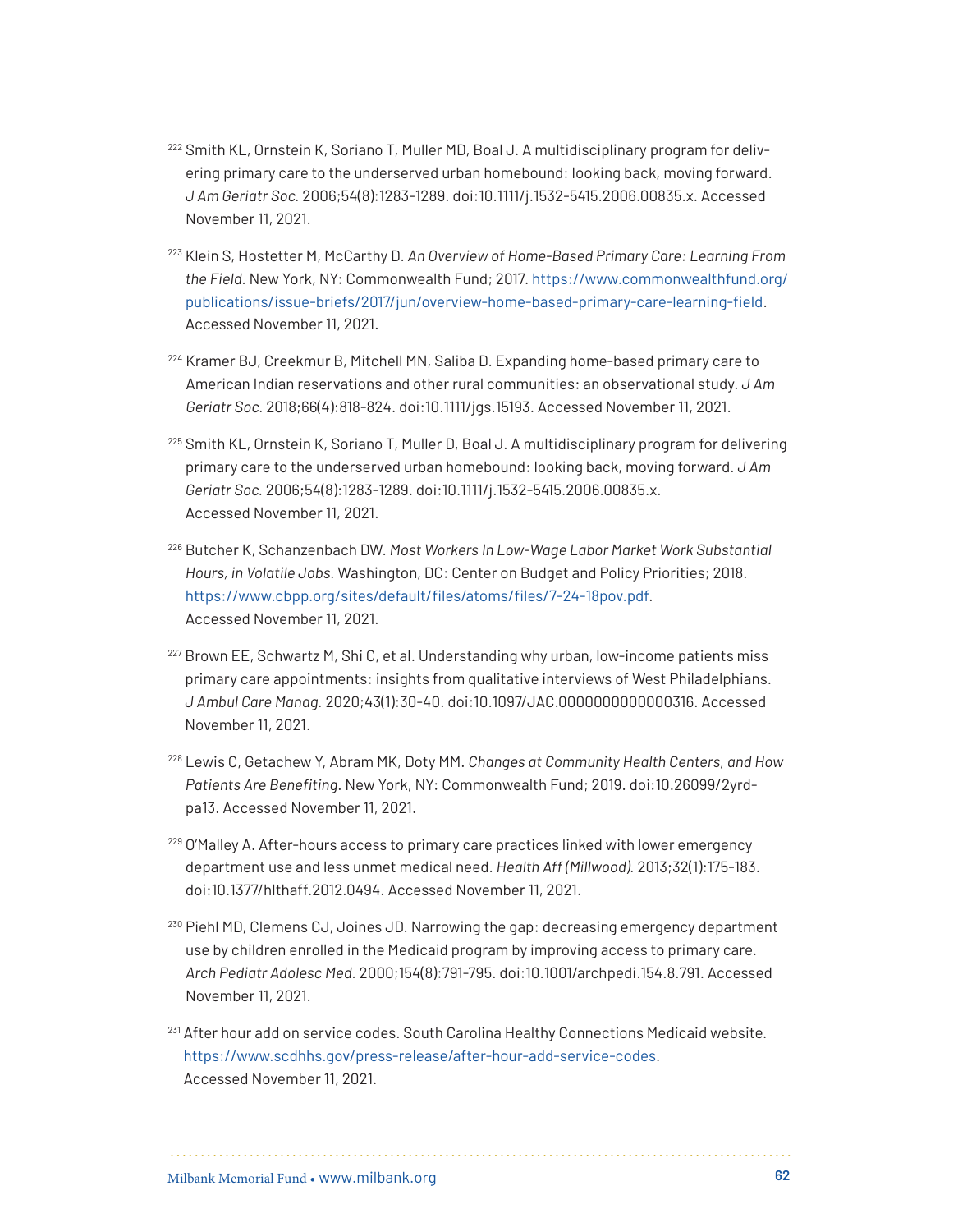- <sup>232</sup> After Hours and Weekend Care Policy, Professional. UnitedHealthcare Commercial Reimbursement Policy. [https://www.uhcprovider.com/content/dam/provider/docs/public/](https://www.uhcprovider.com/content/dam/provider/docs/public/policies/comm-reimbursement/COMM-After-Hours-Weekend-Care-Policy.pdf) [policies/comm-reimbursement/COMM-After-Hours-Weekend-Care-Policy.pdf](https://www.uhcprovider.com/content/dam/provider/docs/public/policies/comm-reimbursement/COMM-After-Hours-Weekend-Care-Policy.pdf). Accessed November 11, 2021.
- <sup>233</sup> City of Reno rolls out free mental health services for residents to help with COVID-19 crisis. City of Reno website. <https://www.reno.gov/Home/Components/News/News/19674/576>. Published January 28, 2021. Accessed November 11, 2021.
- <sup>234</sup> Durham Health Innovations. Duke Division of Community Health website. [https://sites.](https://sites.duke.edu/durhamhealthinnovations/) [duke.edu/durhamhealthinnovations/](https://sites.duke.edu/durhamhealthinnovations/). Accessed November 11, 2021.
- <sup>235</sup> Potter MB, Phengrasamy L, Hudes ES, McPhee SJ, Walsh JME. Offering annual fecal occult blood tests at annual flu shot clinics increases colorectal cancer screening rates. *Ann Fam Med.* 2009;7(1):17-23. doi:10.1370/afm.934. Accessed November 11, 2021.
- <sup>236</sup> Ayanian JZ, Weissman JS, Schneider EC, Ginsburg JA, Zaslavsky AM. Unmet health needs of uninsured adults in the United States. *JAMA.* 2000;284(16):2061-2069. doi:10.1001/ jama.284.16.2061. Accessed November 11, 2021.
- <sup>237</sup> Newacheck PW, Stoddard JJ, Hughes DC, Pearl M. Health insurance and access to primary care for children. *N Engl J Med.* 1998;338(8):513-519. doi:10.1056/NEJM199802193380806. Accessed November 11, 2021.
- <sup>238</sup> Brown EA, White BM, Jones WJ, Gebregziabher M, Simpson KN. Measuring the impact of the Affordable Care Act Medicaid expansion on access to primary care using an interrupted time series approach. *Health Res Policy Syst.* 2021;19(77):1-10. doi:10.1186/s12961-021- 00730-0. Accessed November 11, 2021.
- <sup>239</sup> Paradise J, Garfield R. *What Is Medicaid's Impact on Access to Care, Health Outcomes, and Quality of Care? Setting the Record Straight on the Evidence.* San Francisco, CA: Kaiser Family Foundation; 2013. [https://www.kff.org/report-section/what-is-medicaids-impact](https://www.kff.org/report-section/what-is-medicaids-impact-on-access-to-care-health-outcomes-and-quality-of-care-setting-the-record-straight-on-the-evidence-issue-brief/)[on-access-to-care-health-outcomes-and-quality-of-care-setting-the-record-straight-on](https://www.kff.org/report-section/what-is-medicaids-impact-on-access-to-care-health-outcomes-and-quality-of-care-setting-the-record-straight-on-the-evidence-issue-brief/)[the-evidence-issue-brief/](https://www.kff.org/report-section/what-is-medicaids-impact-on-access-to-care-health-outcomes-and-quality-of-care-setting-the-record-straight-on-the-evidence-issue-brief/). Accessed November 11, 2021.
- <sup>240</sup> Artiga S, Ubri P, Zur J. *The Effects of Premiums and Cost Sharing on Low-Income Populations: Updated Review of Research Findings.* San Francisco, CA: Kaiser Family Foundation; 2017. [https://www.kff.org/medicaid/issue-brief/the-effects-of-premiums-and-cost-shar](https://www.kff.org/medicaid/issue-brief/the-effects-of-premiums-and-cost-sharing-on-low-income-populations-updated-review-of-research-findings/view/print/#footnote-220856-94)[ing-on-low-income-populations-updated-review-of-research-findings/view/print/#foot](https://www.kff.org/medicaid/issue-brief/the-effects-of-premiums-and-cost-sharing-on-low-income-populations-updated-review-of-research-findings/view/print/#footnote-220856-94)[note-220856-94.](https://www.kff.org/medicaid/issue-brief/the-effects-of-premiums-and-cost-sharing-on-low-income-populations-updated-review-of-research-findings/view/print/#footnote-220856-94) Accessed November 11, 2021.
- <sup>241</sup> Average general annual deductibles for single coverage. Henry J. Kaiser Family Foundation website. [https://www.kff.org/report-section/2018-employer-health-bene](https://www.kff.org/report-section/2018-employer-health-benefits-survey-section-7-employee-cost-sharing/attachment/figure-7-10/)[fits-survey-section-7-employee-cost-sharing/attachment/figure-7-10/](https://www.kff.org/report-section/2018-employer-health-benefits-survey-section-7-employee-cost-sharing/attachment/figure-7-10/). Published 2018. Accessed November 11, 2021.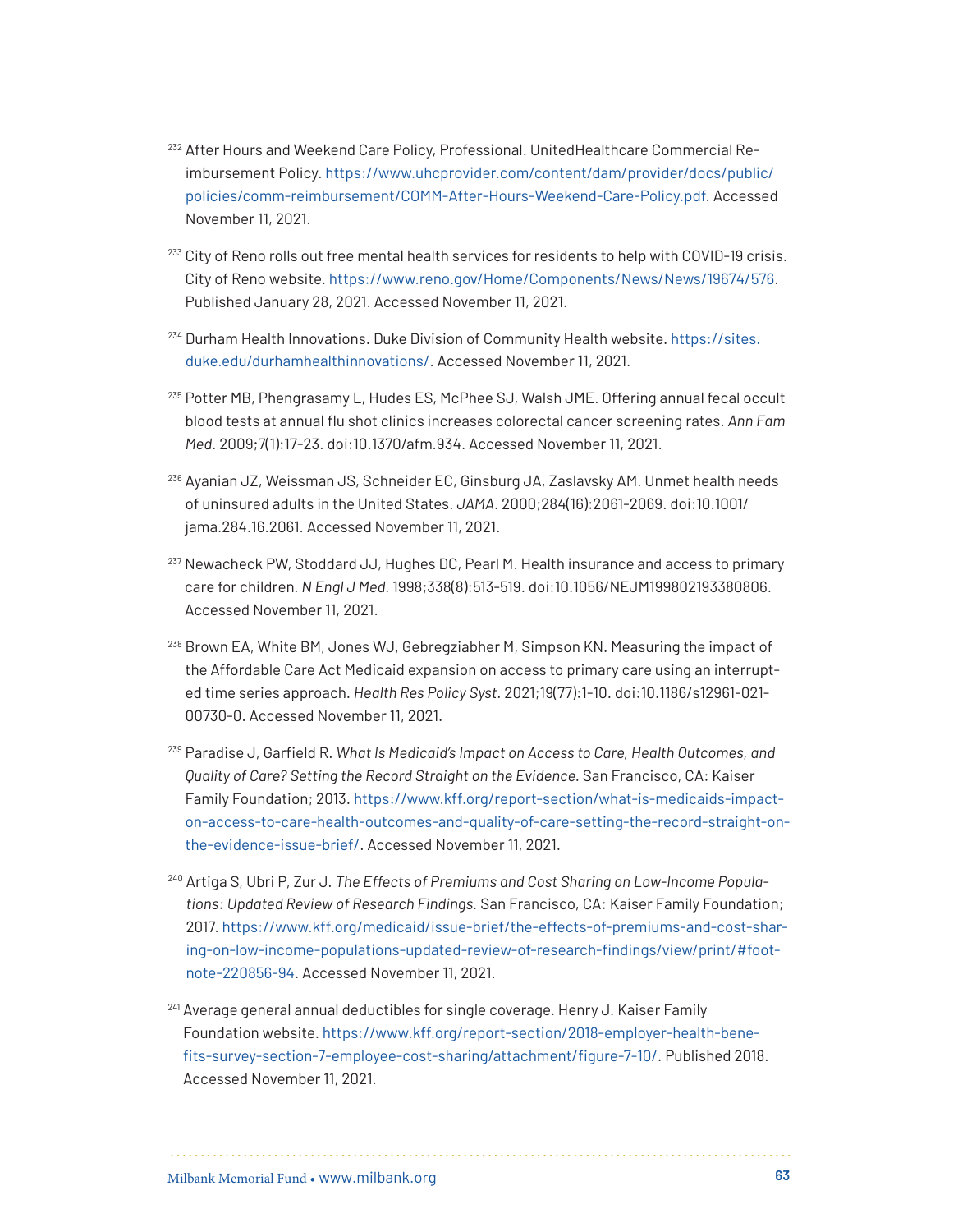- $242$  Rae M, Copeland R, Cox C. Tracking the rise in premium contribution and cost-sharing for families with large employer coverage. Peterson-Kaiser Family Foundation Health System Tracker website. [https://www.healthsystemtracker.org/brief/tracking-the-rise-in-premi](https://www.healthsystemtracker.org/brief/tracking-the-rise-in-premium-contributions-and-cost-sharing-for-families-with-large-employer-coverage/)[um-contributions-and-cost-sharing-for-families-with-large-employer-coverage/](https://www.healthsystemtracker.org/brief/tracking-the-rise-in-premium-contributions-and-cost-sharing-for-families-with-large-employer-coverage/). Published August 14, 2019. Accessed November 11, 2021.
- <sup>243</sup> Saad L. More Americans delaying medical treatment due to cost. Gallup website. [https://](https://news.gallup.com/poll/269138/americans-delaying-medical-treatment-due-cost.aspx) [news.gallup.com/poll/269138/americans-delaying-medical-treatment-due-cost.aspx](https://news.gallup.com/poll/269138/americans-delaying-medical-treatment-due-cost.aspx). Published December 9, 2019. Accessed November 11, 2021.
- <sup>244</sup> Alharbi A, Khan MM, Brandt H, Chapman C. Impact of removing cost sharing under the Affordable Care Act on mammography and pap test use. *BMC Public Health.* 2019;19(370):1-9. doi:10.1186/s12889-019-6665-9. Accessed November 11, 2021.
- <sup>245</sup> Agirdas C, Holding JG. Effects of the ACA on preventive care disparities. *Appl Health Econ Health Policy.* 2018;16:859-869. doi:10.1007/s40258-018-0423-5. Accessed November 11, 2021.
- <sup>246</sup> Ahn S, Corlette S. *State Efforts to Lower Cost-Sharing Barriers to Health Care for the Privately Insured.* Washington, DC: Urban Institute; 2017. [https://www.urban.org/research/](https://www.urban.org/research/publication/state-efforts-lower-cost-sharing-barriers-health-care-privately-insured) [publication/state-efforts-lower-cost-sharing-barriers-health-care-privately-insured](https://www.urban.org/research/publication/state-efforts-lower-cost-sharing-barriers-health-care-privately-insured). Accessed November 11, 2021.
- <sup>247</sup> Frakt A. Health plans that nudge patients to do the right thing. *New York Times.* July 10, 2017. [https://www.nytimes.com/2017/07/10/upshot/health-plans-that-nudge-patients-to](https://www.nytimes.com/2017/07/10/upshot/health-plans-that-nudge-patients-to-do-the-right-thing.html)[do-the-right-thing.html](https://www.nytimes.com/2017/07/10/upshot/health-plans-that-nudge-patients-to-do-the-right-thing.html). Accessed November 11, 2021.
- <sup>248</sup> Connecticut Health Enhancement Program (HEP). Primary Care Collaborative website. [https://www.pcpcc.org/initiative/connecticut-health-enhancement-program-hep.](https://www.pcpcc.org/initiative/connecticut-health-enhancement-program-hep) Accessed November 11, 2021.
- <sup>249</sup> V-BID in action: Michigan Medicaid expansion. Center for Value-Based Insurance Design website. <https://vbidcenter.org/v-bid-in-action-michigan-medicaid-expansion/>. Published August 2013. Accessed November 11, 2021.
- <sup>250</sup> Hanley S. Announcement of Medicare Advantage Value-Based Insurance Design Model Test. Center for Medicaid and Medicare Innovation, Centers for Medicaid and Medicare Services. [https://innovation.cms.gov/files/reports/vbid-announcement-revised-10-9-15.](https://innovation.cms.gov/files/reports/vbid-announcement-revised-10-9-15.pdf) [pdf](https://innovation.cms.gov/files/reports/vbid-announcement-revised-10-9-15.pdf). Published September 1, 2015. Accessed November 11, 2021.
- 251 Eibner C, Khodyakov D, Taylor EA, et al. *Evaluation Report of the First Three Years (2017- 2019) of the Medicare Advantage Value-Based Insurance Design Model Test.* Washington, DC: Center for Medicaid and Medicare Innovation, Centers for Medicaid and Medicare Services; 2020. <https://innovation.cms.gov/data-and-reports/2020/vbid-yr1-3-evalrpt>. Accessed November 11, 2021.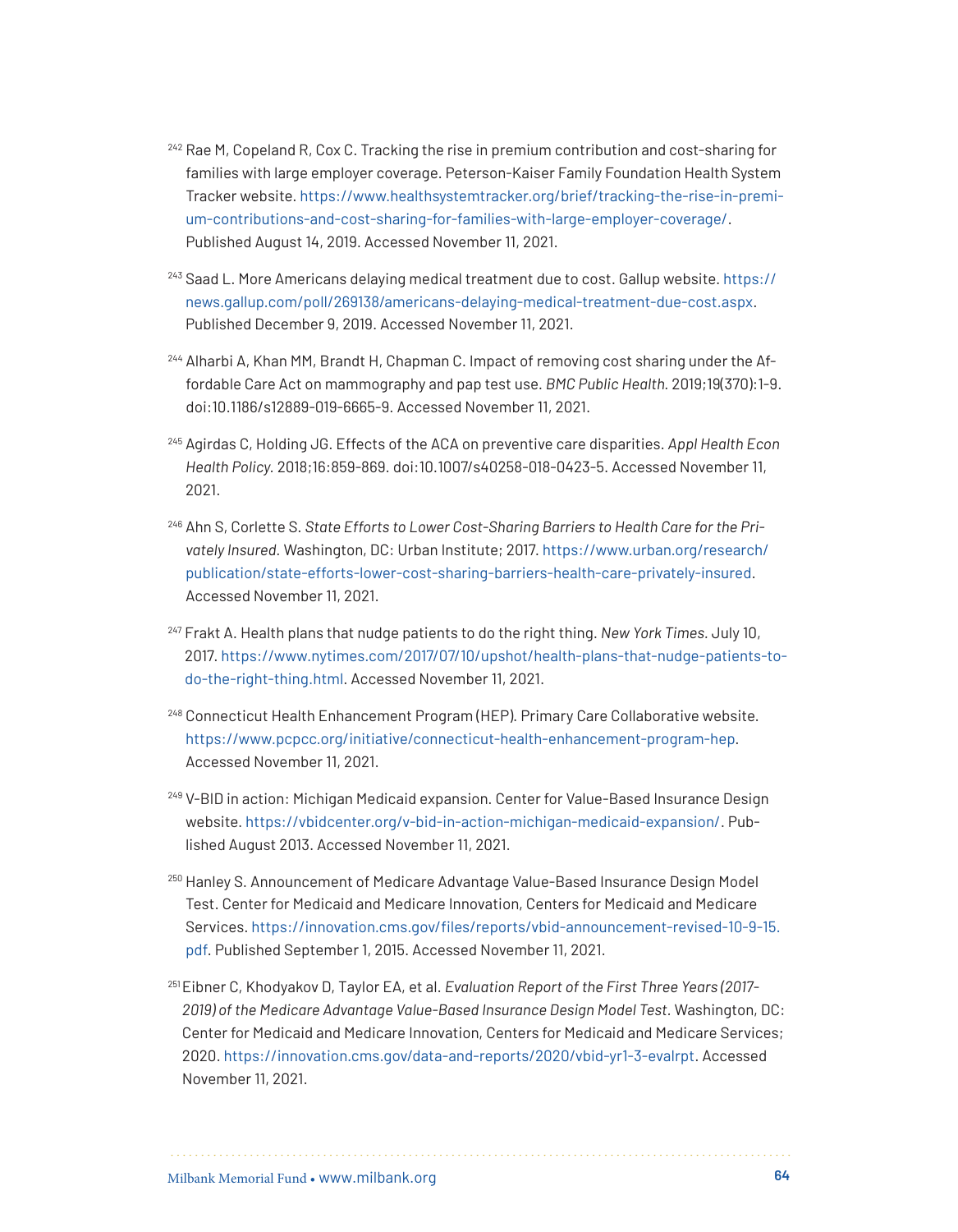- <sup>252</sup> Gibson TB, Mahoney J, Ranghell K, Cherney BJ, McElwee N. Value-based insurance plus disease management increased medication use and produced savings. *Health Aff (Millwood).* 2021;30(1):100-108. <https://doi.org/10.1377/hlthaff.2010.0896>. Accessed November 11, 2021.
- <sup>253</sup> Sepúlveda M, Roebuck MC, Fronstin P, Vidales-Calderon P, Parikh A, Rhee K. Elimination of the out-of-pocket charge for children's primary care visits: an application of value-based insurance design. *J Pediatr.* 2016;175:195-200. doi:10.1016/j.jpeds.2016.04.017. Accessed November 11, 2021.
- <sup>254</sup> Ma Q, Sylwestrzak G, Oza M, Garneau L, DeVries AR. Evaluation of value-based insurance design for primary care. *Am J Managed Care.* 2019;25(5):221-227. [https://www.ajmc.com/](https://www.ajmc.com/view/evaluation-of-valuebased-insurance-design-for-primary-care) [view/evaluation-of-valuebased-insurance-design-for-primary-care](https://www.ajmc.com/view/evaluation-of-valuebased-insurance-design-for-primary-care). Accessed November 11, 2021.
- $255$  Rocovich C, Patel T. Emergency department visits: why adults choose the emergency room over a primary care physician visit during regular office hours? *World J Emerg Med.*  2012;3(2):91-97 doi:10.5847/wjem.j.issn.1920-8642.2012.02.002. Accessed November 11, 2021.
- <sup>256</sup> McClellan M, Patel K, Latts L, Dang-Vu C. *Implementing Value-Based Insurance Products: A Collaborative Approach to Health Care Transformation.* Washington, DC: Brookings Institution Center for Health Policy; 2015. [https://www.brookings.edu/wp-content/up](https://www.brookings.edu/wp-content/uploads/2016/07/061615-Health-Policy-Brief-VBIP.pdf)[loads/2016/07/061615-Health-Policy-Brief-VBIP.pdf.](https://www.brookings.edu/wp-content/uploads/2016/07/061615-Health-Policy-Brief-VBIP.pdf) Accessed November 11, 2021.
- <sup>257</sup> Hall MA, Ginsburg PB. *A Better Approach to Regulating Provider Network Adequacy.*  Washington, DC: Brookings Institution Center for Health Policy; 2017. [https://www.brook](https://www.brookings.edu/wp-content/uploads/2017/09/regulatory-options-for-provider-network-adequacy.pdf)[ings.edu/wp-content/uploads/2017/09/regulatory-options-for-provider-network-adequa](https://www.brookings.edu/wp-content/uploads/2017/09/regulatory-options-for-provider-network-adequacy.pdf)[cy.pdf](https://www.brookings.edu/wp-content/uploads/2017/09/regulatory-options-for-provider-network-adequacy.pdf). Accessed November 11, 2021.
- <sup>258</sup> Giovannelli J, Lucia KW, Corlette S. *Implementing the Affordable Care Act: State Regulation of Marketplace Plan Provider Networks.* New York, NY: Commonwealth Fund; 2015. [https://](https://www.commonwealthfund.org/publications/issue-briefs/2015/may/implementing-affordable-care-act-state-regulation-marketplace) [www.commonwealthfund.org/publications/issue-briefs/2015/may/implementing-afford](https://www.commonwealthfund.org/publications/issue-briefs/2015/may/implementing-affordable-care-act-state-regulation-marketplace)[able-care-act-state-regulation-marketplace](https://www.commonwealthfund.org/publications/issue-briefs/2015/may/implementing-affordable-care-act-state-regulation-marketplace). Accessed November 11, 2021.
- <sup>259</sup> Haeder SF, Weimar DL, Mukamel DB. Secret shoppers find access to providers and network accuracy lacking for those in marketplace and commercial plans. *Health Aff (Millwood).* 2016;35(7):1160-1166. doi:10.1377/hlthaff.2015.1554. Accessed November 11, 2021.
- <sup>260</sup> Giovannelli J, Lucia KW, Corlette S. *Implementing the Affordable Care Act: State Regulation of Marketplace Plan Provider Networks.* New York, NY: Commonwealth Fund; 2015. [https://](https://www.commonwealthfund.org/publications/issue-briefs/2015/may/implementing-affordable-care-act-state-regulation-marketplace) [www.commonwealthfund.org/publications/issue-briefs/2015/may/implementing-afford](https://www.commonwealthfund.org/publications/issue-briefs/2015/may/implementing-affordable-care-act-state-regulation-marketplace)[able-care-act-state-regulation-marketplace](https://www.commonwealthfund.org/publications/issue-briefs/2015/may/implementing-affordable-care-act-state-regulation-marketplace). Accessed November 11, 2021.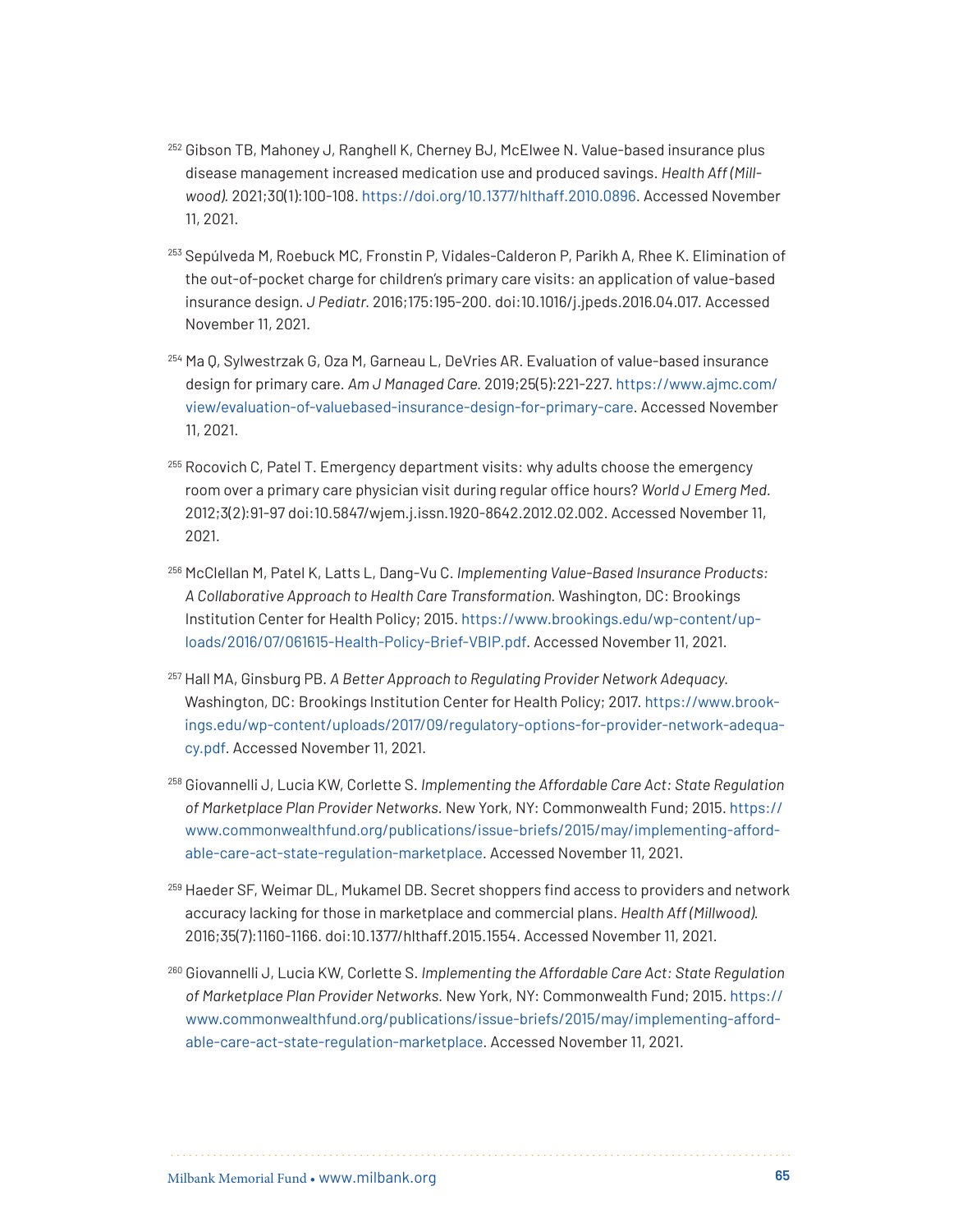- <sup>261</sup> Centers for Medicare and Medicaid Services. *Medicare Advantage and Section 1876 Cost Plan Network Adequacy Guidance.* Washington, DC: Centers for Medicare and Medicaid Services; 2020. [https://www.cms.gov/files/document/medicareadvantageandsection](https://www.cms.gov/files/document/medicareadvantageandsection1876costplannetworkadequacyguidance6-17-2020.pdf)-[1876costplannetworkadequacyguidance6-17-2020.pdf](https://www.cms.gov/files/document/medicareadvantageandsection1876costplannetworkadequacyguidance6-17-2020.pdf). Accessed November 11, 2021.
- 262 Medicaid MCO access standards: primary care. Henry J. Kaiser Family Foundation website. [https://www.kff.org/other/state-indicator/medicaid-mco-access-standards-prima](https://www.kff.org/other/state-indicator/medicaid-mco-access-standards-primary-care/)[ry-care/](https://www.kff.org/other/state-indicator/medicaid-mco-access-standards-primary-care/). Updated 2013. Accessed November 11, 2021.
- <sup>263</sup> Haeder SF, Weimar D, Mukamel DB. A consumer-centric approach to network adequacy: access to four specialties in California's marketplace. *Health Aff (Millwood).* 2019;38(11):1918- 1926. doi:10.1377/hlthaff.2019.00116. Accessed November 11, 2021.
- <sup>264</sup> Meyers DJ, Rahman M, Trivedi A. Narrow primary care networks in Medicare Advantage. *J Gen Intern Med.* 2021;Jan 19:1-4. doi:10.1007/s11606-020-06534-2. Accessed November 11, 2021.
- <sup>265</sup> Levinson D. Access to Care: Provider Availability in Medicaid Managed Care. Washington, DC: Office of Inspector General, Department of Health and Human Services; 2014. [https://](https://oig.hhs.gov/oei/reports/oei-02-13-00670.pdf) [oig.hhs.gov/oei/reports/oei-02-13-00670.pdf.](https://oig.hhs.gov/oei/reports/oei-02-13-00670.pdf) Accessed November 11, 2021.

- <sup>267</sup> Hall MA, Ginsburg PB. *A Better Approach to Regulating Provider Network Adequacy.*  Washington, DC: Brookings Institution Center for Health Policy; 2017. [https://www.brook](https://www.brookings.edu/wp-content/uploads/2017/09/regulatory-options-for-provider-network-adequacy.pdf)[ings.edu/wp-content/uploads/2017/09/regulatory-options-for-provider-network-adequa](https://www.brookings.edu/wp-content/uploads/2017/09/regulatory-options-for-provider-network-adequacy.pdf)[cy.pdf](https://www.brookings.edu/wp-content/uploads/2017/09/regulatory-options-for-provider-network-adequacy.pdf). Accessed November 11, 2021.
- <sup>268</sup> Joint Select Committee on Health Care Oversight. Update on Cascade Care: standard plan designs & next steps. Washington Health Benefit Exchange. [https://www.hca.wa.gov/](https://www.hca.wa.gov/assets/program/hbe-cascade-care-update-20191212.pdf) [assets/program/hbe-cascade-care-update-20191212.pdf](https://www.hca.wa.gov/assets/program/hbe-cascade-care-update-20191212.pdf). Published December 11, 2019. Accessed November 11, 2021.
- <sup>269</sup> WA S.B. 5526 Sec. 3 (2019) (codified at R.C.W. Sec. 41.05.410(2)(i)).
- $270$  CO 10-16-1304(1)(d)(III).
- $271$  CO 10-16-1304(1)(g)(I).
- $272$  NV S.B. 420 Sec. 12(4)(a)-(e)(2021).
- <sup>273</sup> NV S.B. 420 Sec.14(4) (2021).
- <sup>274</sup> Nguyen AL, Schwei RJ, Zhao Y, Rathouz PJ, Jacobs EA. What matters when it comes to trust in one's physician: race/ethnicity, sociodemographic factors, and/or access to and experiences with health care? *Health Equity.* 2020;4(1):280-289. doi:10.1089/heq.2019.0101. Accessed November 11, 2021.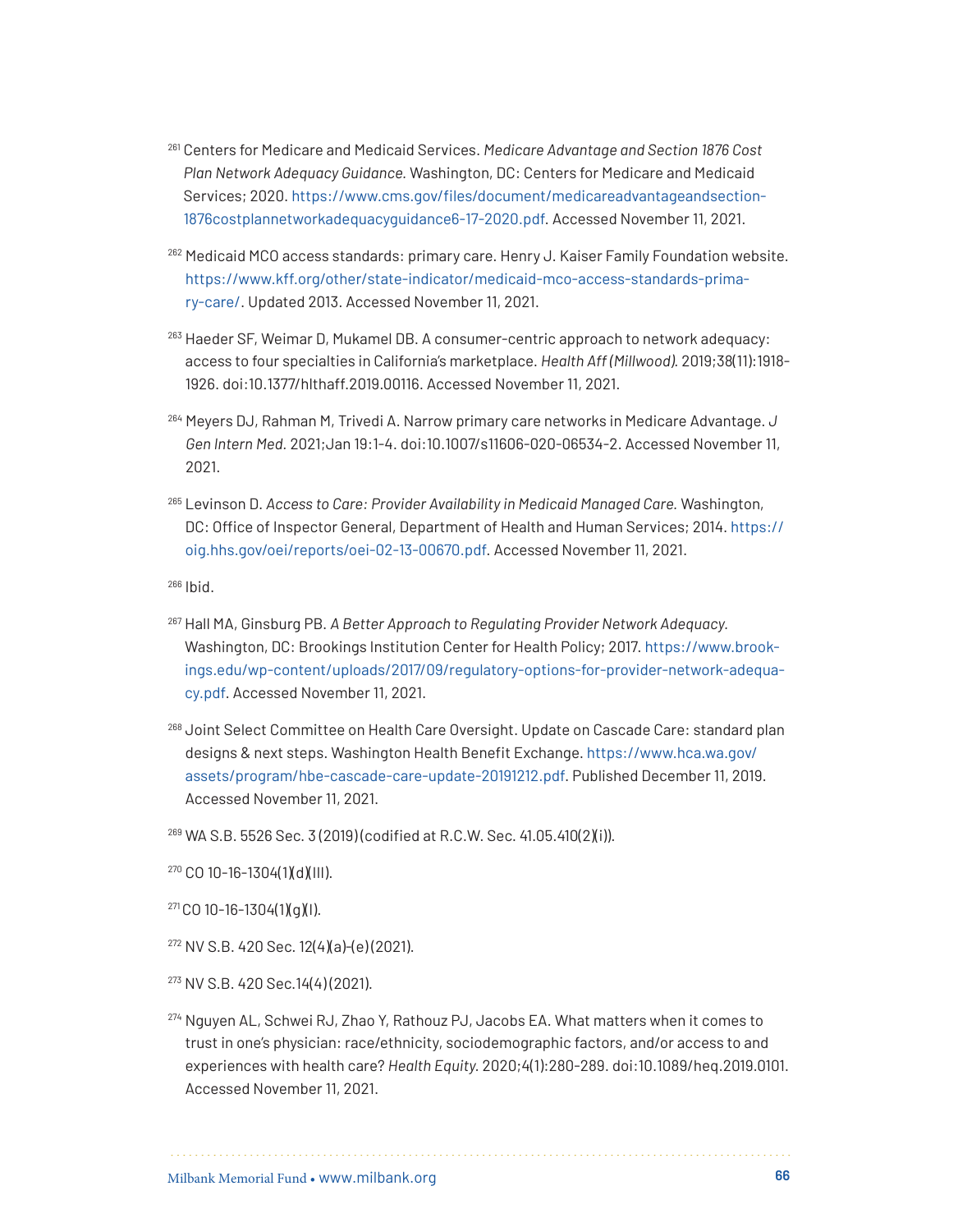- $275$  Bazargan M, Cobb S, Assari S. Discrimination and medical mistrust in a racially and ethnically diverse sample of California adults. *Ann Fam Med.* 2021;19(1):4-15. doi:10.1370/ afm.2632. Accessed November 11, 2021.
- <sup>276</sup> Namer Y, Razum O. Access to primary care and preventive health services of LGBTQ+ migrants, refugees, and asylum seekers. In: Aldo Rosano, ed. *Access to Primary Care and Preventative Health Services of Migrants.* New York, NY: Springer; 2018. [https://link.spring](https://link.springer.com/book/10.1007/978-3-319-73630-3)[er.com/book/10.1007/978-3-319-73630-3.](https://link.springer.com/book/10.1007/978-3-319-73630-3) Accessed November 11, 2021.
- <sup>277</sup> Trinh NT, Cheung CJ, Velasquez EE, Alvarez K, Crawford C, Alegría M. Addressing cultural mistrust: strategies for alliance building. In: Medlock M, Shtasel D, Trinh NH, Williams D, eds. *Racism and Psychiatry: Current Clinical Psychiatry.* Totowa, NJ: Humana Press; 2018. doi:10.1007/978-3-319-90197-8\_9. Accessed November 11, 2021.
- <sup>278</sup> Jaiswal J, Halkitis PN. Towards a more inclusive and dynamic understanding of medical mistrust informed by science. *Behav Med.* 2019;45(2):79-85. doi:10.1080/08964289.2019.161 9511. Accessed November 11, 2021.
- <sup>279</sup> Cahill S, Taylor SW, Elsesser SA, Mena L, Hickson D, Mayer KH. Stigma, medical mistrust, and perceived racism may affect PrEP awareness and uptake in black compared to white gay and bisexual men in Jackson, Mississippi and Boston, Massachusetts. *AIDS Care.*  2017;29(11):1351-1358. doi:10.1080/09540121.2017.1300633. Accessed November 11, 2021.
- <sup>280</sup> Duke C, Stanik C. Overcoming lower-income patients' concerns about trust and respect from providers. *Health Affairs Blog.* August 11, 2016. [https://www.healthaffairs.org/](https://www.healthaffairs.org/do/10.1377/hblog20160811.056138/full/) [do/10.1377/hblog20160811.056138/full/](https://www.healthaffairs.org/do/10.1377/hblog20160811.056138/full/). Accessed November 11, 2021.
- <sup>281</sup> Boulware LE, Cooper LA, Ratner LE, LaViest TA, Powe NR. Race and trust in the health care system. *Public Health Rep.* 2003;118(4):358-365. doi:10.1016/S0033-3549(04)50262-5. Accessed November 11, 2021.
- <sup>282</sup> Doescher M, Saver BG, Franks P, Fiscella K. Racial and ethnic disparities in perceptions of physician style and trust. *Arch Fam Med.* 2000;9(10):1156-1163. doi:10.1001/archfami.9.10.1156. Accessed November 11, 2021.
- <sup>283</sup> LaVeist T, Nickerson KJ, Bowie JV. Attitudes about racism, medical mistrust, and satisfaction with care among African American and white cardiac patients. *Med Care Res Rev.*  2000;57(1):146-161. doi:10.1177/1077558700057001S07. Accessed November 11, 2021.
- <sup>284</sup> Gordon H, Street RL Jr, Sharf BF, Kelly PA, Souchek J. Racial differences in trust and lung cancer patients' perceptions of physician communication. *J Clin Oncol.* 2006;24(6):904- 909. doi:10.1200/JCO.2005.03.1955. Accessed November 11, 2021.
- <sup>285</sup> Armstrong K, Ravenell KL, McMurphy S, Putt M. Racial/ethnic differences in physician distrust in the United States. *Am J Public Health.* 2007;97(7):1283-1289. doi:10.2105/ AJPH.2005.080762. Accessed November 11, 2021.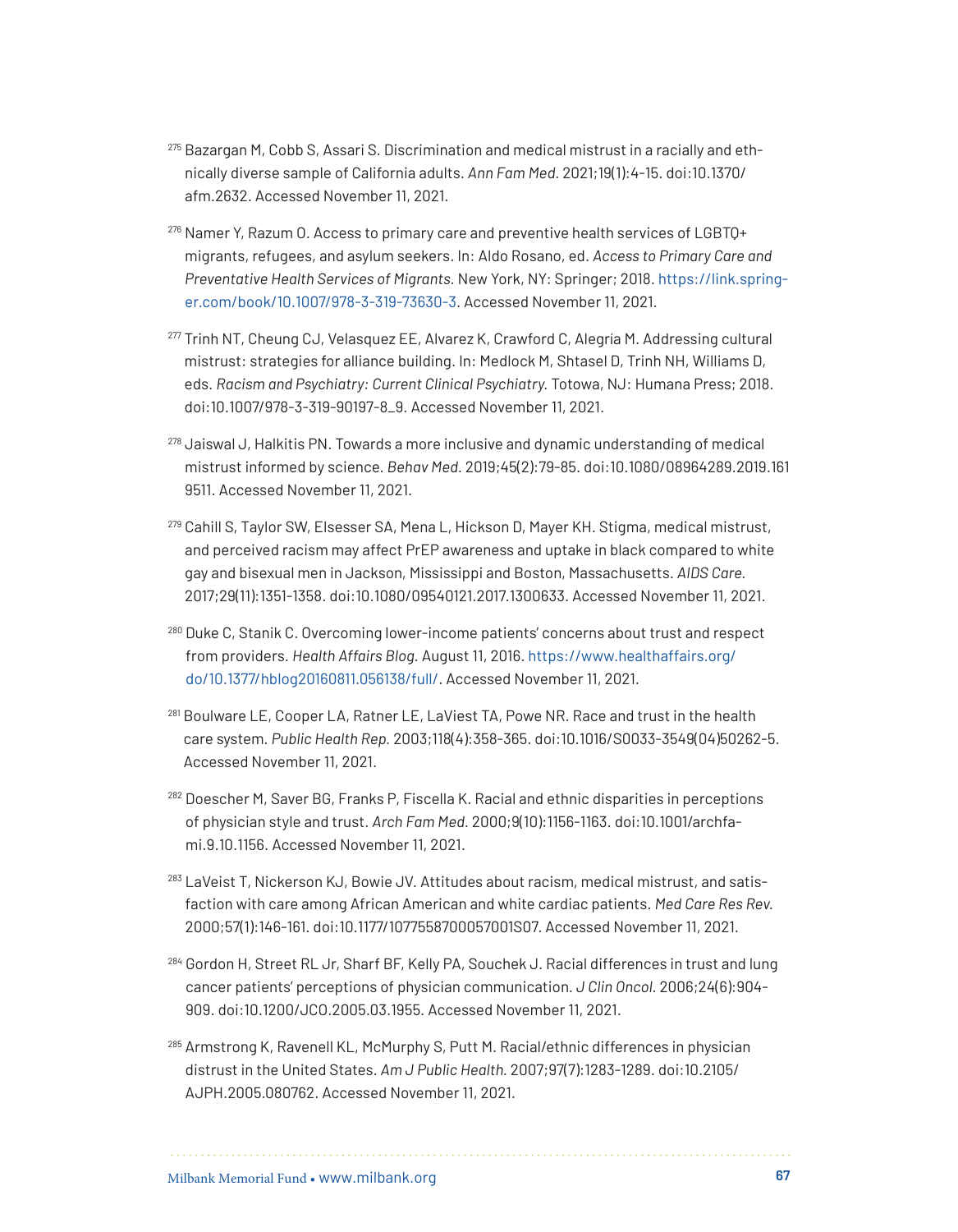- <sup>286</sup> Stepanikova I, Mollborn S, Cook KS, Thom DH, Kramer RM. Patients' race, ethnicity, language, and trust in a physician. *J Health Soc Behav.* 2006;47(4):390-405. doi:10.1177/002214650604700406. Accessed November 11, 2021.
- 287 Bazarga M, Cobb S, Assari S. Discrimination and medical mistrust in a racially and ethnically diverse sample of California adults. *Ann Fam Med.* 2021;19(1):4-15. doi:10.1370/afm.2632. Accessed November 11, 2021.
- <sup>288</sup> Human Rights Campaign. *Healthcare Quality Index 2018—Rising to the New Standard of Promoting Equitable and Inclusive Care for Lesbian, Gay, Bisexual, Transgender & Queer Patients and Their Families.* Washington, DC: Human Rights Campaign Foundation; 2018. [https://](https://assets2.hrc.org/files/assets/resources/HEI-2018-FinalReport.pdf) [assets2.hrc.org/files/assets/resources/HEI-2018-FinalReport.pdf](https://assets2.hrc.org/files/assets/resources/HEI-2018-FinalReport.pdf). Accessed November 11, 2021.
- <sup>289</sup> Thom D, Campbell B. Patient-physician trust: an exploratory study. *J Fam Pract.*  1997;44(2):169-176. [https://cdn.mdedge.com/files/s3fs-public/jfp-archived-is](https://cdn.mdedge.com/files/s3fs-public/jfp-archived-issues/1997-volume_44-45/JFP_1997-02_v44_i2_patient-physician-trust-an-exploratory-s.pdf)[sues/1997-volume\\_44-45/JFP\\_1997-02\\_v44\\_i2\\_patient-physician-trust-an-exploratory-s.](https://cdn.mdedge.com/files/s3fs-public/jfp-archived-issues/1997-volume_44-45/JFP_1997-02_v44_i2_patient-physician-trust-an-exploratory-s.pdf) [pdf](https://cdn.mdedge.com/files/s3fs-public/jfp-archived-issues/1997-volume_44-45/JFP_1997-02_v44_i2_patient-physician-trust-an-exploratory-s.pdf). Accessed November 11, 2021.
- 290 Aruguete MS, Roberts CA. Participants' ratings of male physicians who vary in race and communication style. *Psychol Rep.* 2002;91(3):793-806. doi:10.2466/pr0.2002.91.3.793. Accessed November 11, 2021.
- <sup>291</sup> Grumbach K, Selby JV, Damber C, et al. Resolving the gatekeeper conundrum: what patients value in primary care and referrals to specialists. *JAMA.* 1999;282(3):261-266. doi:10.1001/jama.282.3.261. Accessed November 11, 2021.
- <sup>292</sup> Thom D, Campbell B. Patient-physician trust: an exploratory study. *J Fam Pract.*  1997;44(2):169-176. [https://cdn.mdedge.com/files/s3fs-public/jfp-archived-is](https://cdn.mdedge.com/files/s3fs-public/jfp-archived-issues/1997-volume_44-45/JFP_1997-02_v44_i2_patient-physician-trust-an-exploratory-s.pdf)[sues/1997-volume\\_44-45/JFP\\_1997-02\\_v44\\_i2\\_patient-physician-trust-an-exploratory-s.](https://cdn.mdedge.com/files/s3fs-public/jfp-archived-issues/1997-volume_44-45/JFP_1997-02_v44_i2_patient-physician-trust-an-exploratory-s.pdf) [pdf](https://cdn.mdedge.com/files/s3fs-public/jfp-archived-issues/1997-volume_44-45/JFP_1997-02_v44_i2_patient-physician-trust-an-exploratory-s.pdf). Accessed November 11, 2021.
- <span id="page-67-0"></span><sup>293</sup> Cuevas AH, O'Brien K, Saha S. Can patient-centered communication reduce the effects of medical mistrust on patients' decision making? *Health Psychol.* 2019;38(4):325-333. doi:10.1037/hea0000721. Accessed November 11, 2021.
- <span id="page-67-4"></span><span id="page-67-3"></span><span id="page-67-2"></span><span id="page-67-1"></span><sup>294</sup> Hostetter M, Klein S. Understanding and ameliorating medical mistrust among black Americans. *Transforming Care.* January 14, 2021. [https://www.commonwealthfund.org/publica](https://www.commonwealthfund.org/publications/newsletter-article/2021/jan/medical-mistrust-among-black-americans)[tions/newsletter-article/2021/jan/medical-mistrust-among-black-americans](https://www.commonwealthfund.org/publications/newsletter-article/2021/jan/medical-mistrust-among-black-americans). Accessed November 11, 2021.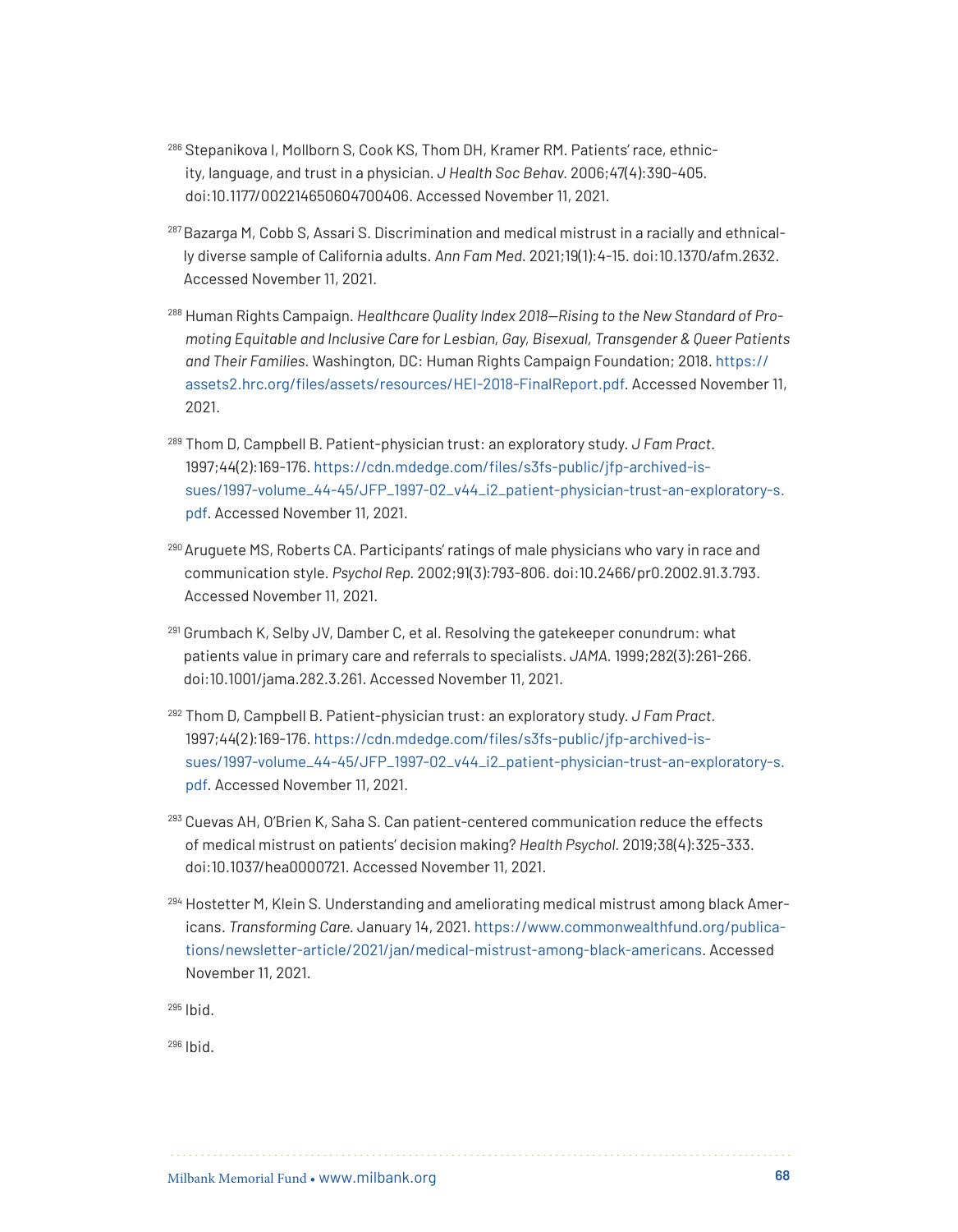- <sup>297</sup> Community health workers. American Public Health Association website. [https://www.](https://www.apha.org/apha-communities/member-sections/community-health-workers) [apha.org/apha-communities/member-sections/community-health-workers](https://www.apha.org/apha-communities/member-sections/community-health-workers). Accessed November 11, 2021.
- <span id="page-68-0"></span><sup>298</sup> Cacal SL, Spock N, Quensell ML, Sentell TL, Stupplebeen DA. Legislative definitions of community health workers: examples from other states to inform Hawai'i. *Hawaii J Med Public Health.* 2019;78(6 Suppl 1):23-29. [https://www.ncbi.nlm.nih.gov/pmc/articles/](https://www.ncbi.nlm.nih.gov/pmc/articles/PMC6603892/) [PMC6603892/](https://www.ncbi.nlm.nih.gov/pmc/articles/PMC6603892/). Accessed November 11, 2021.
- <span id="page-68-1"></span><sup>299</sup> Centers for Disease Control and Prevention, Division for Heart Disease and Stroke Prevention. *What Evidence Supports State Laws to Establish Community Health Worker Scope of Practice and Certification?* Atlanta, GA: Centers for Disease Control and Prevention; 2017. <https://www.cdc.gov/dhdsp/pubs/docs/CHW-PEAR.pdf>. Accessed November 11, 2021.
- <span id="page-68-2"></span><sup>300</sup> Community health workers. American Public Health Association website. [https://www.](https://www.apha.org/apha-communities/member-sections/community-health-workers) [apha.org/apha-communities/member-sections/community-health-workers.](https://www.apha.org/apha-communities/member-sections/community-health-workers) Accessed November 11, 2021.
- <span id="page-68-3"></span><sup>301</sup> Hartzler A, Tuzzio L, Hsu C, Wagner EH. Roles and functions of community health workers in primary care. *Ann Fam Med.* 2018;16(3):240-245. doi:10.1370/afm.2208. Accessed November 11, 2021.
- <span id="page-68-4"></span>302 Klein S, Hostetter M. In focus: integrating community health workers into care teams. Commonwealth Fund website. [https://www.commonwealthfund.org/publications/2015/dec/](https://www.commonwealthfund.org/publications/2015/dec/focus-integrating-community-health-workers-care-teams) [focus-integrating-community-health-workers-care-teams](https://www.commonwealthfund.org/publications/2015/dec/focus-integrating-community-health-workers-care-teams). Published December 17, 2015. Accessed November 11, 2021.
- <span id="page-68-5"></span><sup>303</sup> Landers SJ, Stover GN. Community health workers—practice and promise. *Am J Public Health.* 2011;101(12):2198. doi:10.2105/AJPH.2011.300371. Accessed November 11, 2021.
- <span id="page-68-6"></span><sup>304</sup> Mobula LM, Okoye MT, Boulware LE, Carson KA, Masteller JA, Cooper LA. Cultural competence and perceptions of community health workers' effectiveness for reducing health care disparities. *J Prim Care Community Health.* 2015;6(1):10-5. doi:10.1177/2150131914540917. Accessed November 11, 2021.
- <span id="page-68-7"></span><sup>305</sup> Community health workers. American Public Health Association website. [https://www.](https://www.apha.org/apha-communities/member-sections/community-health-workers) [apha.org/apha-communities/member-sections/community-health-workers.](https://www.apha.org/apha-communities/member-sections/community-health-workers) Accessed November 11, 2021.
- <span id="page-68-8"></span><sup>306</sup> Chin K. Language access rights under threat. *Health Affairs Blog.* August 9, 2019. [https://](https://store.aamc.org/downloadable/download/sample/sample_id/84/) [www.healthaffairs.org/do/10.1377/hblog20190809.457959/full/](https://store.aamc.org/downloadable/download/sample/sample_id/84/). Accessed November 11, 2021.
- <span id="page-68-9"></span><sup>307</sup> Bell TS, Branston LK, Newcombe RG, Barton GR. Interventions to improve uptake of breast screening in inner city Cardiff general practices with ethnic minority lists. *Ethn Health.*  1999;4(4):277-284. doi:10.1080/13557859998056. Accessed November 11, 2021.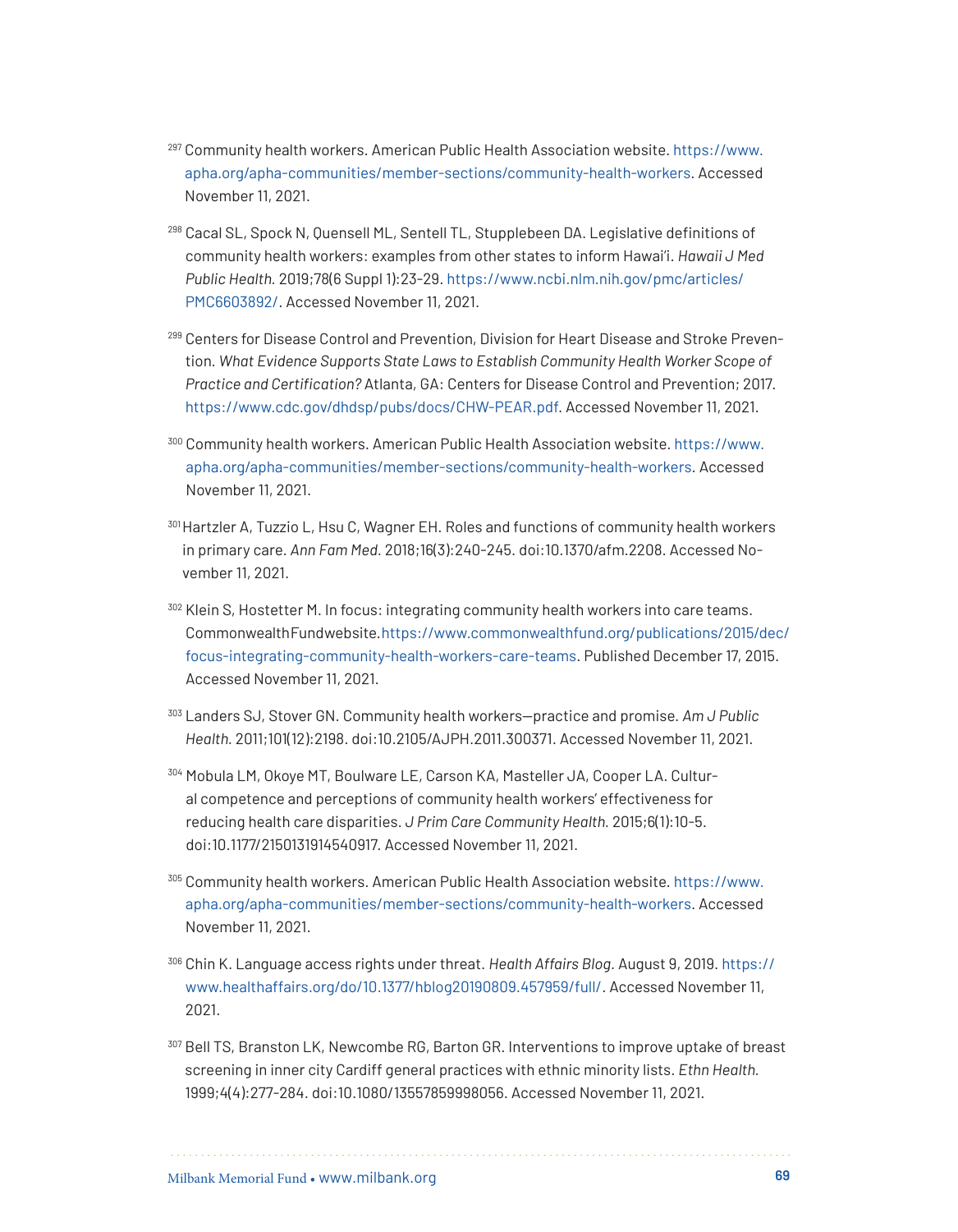- <span id="page-69-0"></span><sup>308</sup> Cohen Marill M. Community health workers, often overlooked, bring trust to the pandemic fight. *Kaiser Health News.* February 8, 2021. [https://khn.org/news/article/community](https://khn.org/news/article/community-health-workers-often-overlooked-bring-trust-to-the-pandemic-fight/.Accessed)[health-workers-often-overlooked-bring-trust-to-the-pandemic-fight/.Accessed](https://khn.org/news/article/community-health-workers-often-overlooked-bring-trust-to-the-pandemic-fight/.Accessed) November 11, 2021.
- <sup>309</sup> Landers SJ, Stover GN. Community health workers—practice and promise. *Am J Public Health.* 2011;101(12):2198. doi:10.2105/AJPH.2011.300371. Accessed November 11, 2021.
- <span id="page-69-1"></span><sup>310</sup> Javanparast S, Windle A, Freeman T, Baum F. Community health worker programs to improve healthcare access and equity: are they only relevant to low- and middle-income countries? *Int J Health Policy Manag.* 2018;7(10):943-954. doi:10.15171/ijhpm.2018.53. Accessed November 11, 2021.
- <span id="page-69-2"></span><sup>311</sup> Castañeda H, Holmes SM, Madrigal DS, DeTrinidad Young M, Beyeler N, Quesada J. Immigration as a social determinant of health. *Annu Rev Public Health.* 2015;36:375-392. doi:10.1146/ annurev-publhealth-032013-182419. Accessed November 11, 2021.
- <span id="page-69-3"></span><sup>312</sup> Changes to "public charge" inadmissibility rule: implications for health and health coverage. Henry J. Kaiser Family Foundation website. [https://www.kff.org/racial-eq](https://www.kff.org/racial-equity-and-health-policy/fact-sheet/public-charge-policies-for-immigrants-implications-for-health-coverage/)[uity-and-health-policy/fact-sheet/public-charge-policies-for-immigrants-implica](https://www.kff.org/racial-equity-and-health-policy/fact-sheet/public-charge-policies-for-immigrants-implications-for-health-coverage/)[tions-for-health-coverage/](https://www.kff.org/racial-equity-and-health-policy/fact-sheet/public-charge-policies-for-immigrants-implications-for-health-coverage/). Published August 12, 2019. Accessed November 11, 2021.
- <span id="page-69-4"></span><sup>313</sup> Logan RI, Castañeda H. Addressing health disparities in rural United States: advocacy as caregiving among community health workers and promotores de salud. *Int J Environ Res Public Health.* 2020;17(24):9223. doi:10.3390/ijerph17249223. Accessed November 11, 2021.

- <span id="page-69-6"></span><span id="page-69-5"></span><sup>315</sup> Javanparast S, Windle A, Freeman T, Baum F. Community health worker programs to improve healthcare access and equity: are they only relevant to low- and middle-income countries? *Int J Health Policy Manag.* 2018;7(10):943-954. doi:10.15171/ijhpm.2018.53. Accessed November 11, 2021.
- <span id="page-69-7"></span><sup>316</sup> Tucker MJ, Berg CJ, Callaghan WM, Hsia J. The black-white disparity in pregnancy-related mortality from 5 conditions: differences in prevalence and case-fatality. *Am J Public Health.* 2007;97(2):247-251.<https://doi.org/10.2105/AJPH.2005.072975>. Accessed November 11, 2021.
- <span id="page-69-8"></span>317 Klein S, Hostetter M. In focus: integrating community health workers into care teams. Commonwealth Fund website. [https://www.commonwealthfund.org/publications/2015/](https://www.commonwealthfund.org/publications/2015/dec/focus-integrating-community-health-workers-care-teams) [dec/focus-integrating-community-health-workers-care-teams](https://www.commonwealthfund.org/publications/2015/dec/focus-integrating-community-health-workers-care-teams). Published December 17, 2015. Accessed November 11, 2021.
- <span id="page-69-9"></span><sup>318</sup> State law fact sheet: a summary of state community health worker laws. Centers for Disease Control and Prevention website. [https://www.cdc.gov/dhdsp/pubs/docs/SLFS-Sum](https://www.cdc.gov/dhdsp/pubs/docs/SLFS-Summary-State-CHW-Laws.pdf)[mary-State-CHW-Laws.pdf](https://www.cdc.gov/dhdsp/pubs/docs/SLFS-Summary-State-CHW-Laws.pdf). Updated June 30, 2016. Accessed November 11, 2021.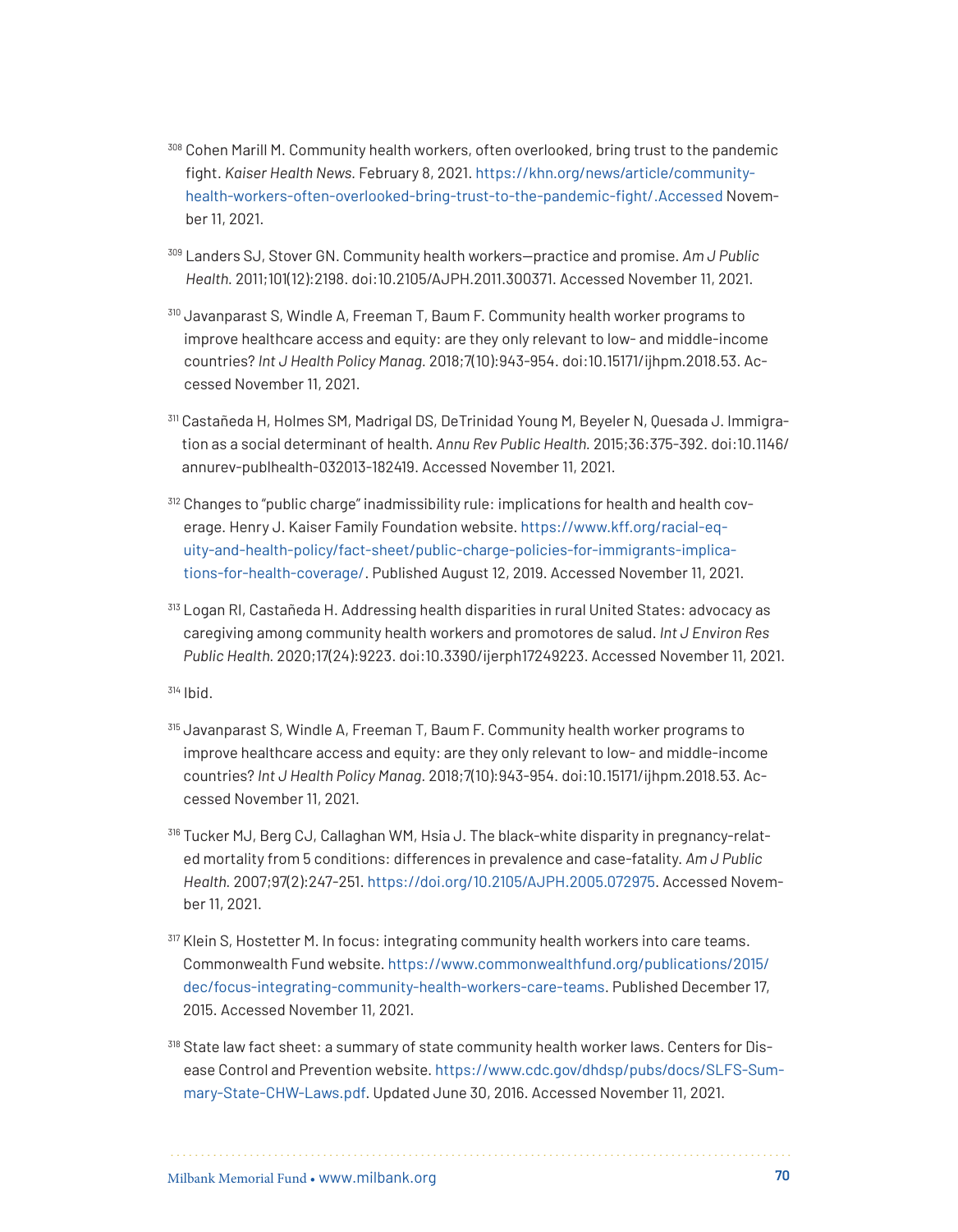- <span id="page-70-0"></span><sup>319</sup> Community health worker. Minnesota Department of Health website. [https://www.health.](https://www.health.state.mn.us/facilities/ruralhealth/emerging/chw/index.html) [state.mn.us/facilities/ruralhealth/emerging/chw/index.html](https://www.health.state.mn.us/facilities/ruralhealth/emerging/chw/index.html). Accessed November 11, 2021.
- <span id="page-70-3"></span><span id="page-70-2"></span><span id="page-70-1"></span><sup>320</sup> Association of State and Territorial Health Officials. *Case Study: Minnesota Workforce Innovations.* Washington, DC: Association of State and Territorial Health Officials; 2015. [https://www.astho.org/Health-Systems-Transformation/Medicaid-and-Pub](https://www.astho.org/Health-Systems-Transformation/Medicaid-and-Public-Health-Partnerships/Case-Studies/Minnesota-Workforce-Innovations/)[lic-Health-Partnerships/Case-Studies/Minnesota-Workforce-Innovations/](https://www.astho.org/Health-Systems-Transformation/Medicaid-and-Public-Health-Partnerships/Case-Studies/Minnesota-Workforce-Innovations/). Accessed November 11, 2021.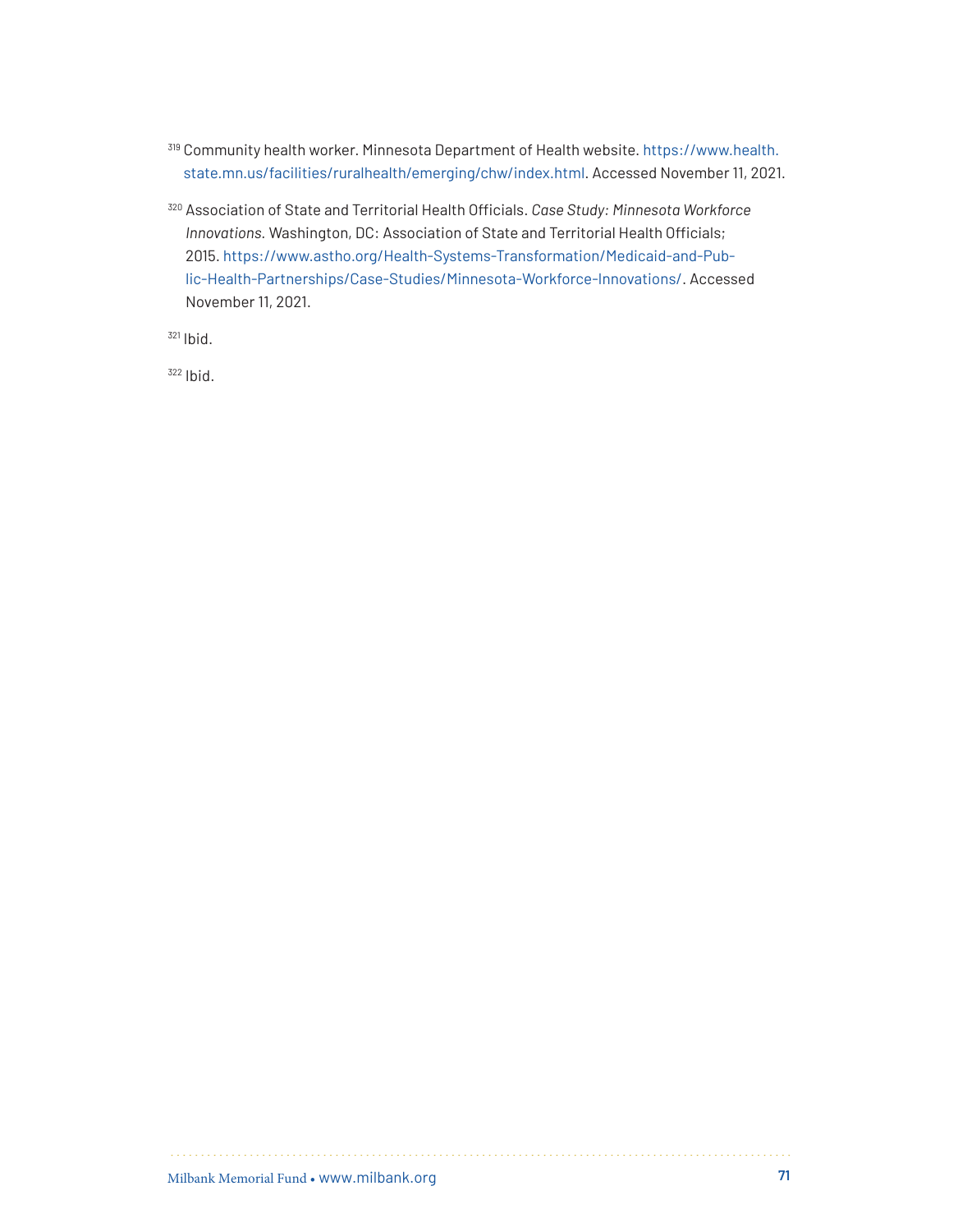# **ABOUT THE AUTHORS**

**Maanasa Kona,** JD, is an assistant research professor and faculty member at the Georgetown University Health Policy Institute's Center on Health Insurance Reforms in Washington D.C. Her current research addresses state-level regulation of private health insurance and implementation of the Affordable Care Act.

**Megan Houston,** MPH, is a research fellow at the Georgetown University Health Policy Institute's Center on Health Insurance Reforms. Her research focuses on state efforts at health care cost containment, and monitoring insurance reforms at the state and federal level.

**Nia Gooding** is a Fulbright Scholar based in Pristina, Kosovo. Her current research investigates the impact of various health system factors on maternal and child health outcomes. Prior to her work with the Fulbright program, Ms. Gooding served as a research associate at the Georgetown University Health Policy Institute's Center on Health Insurance Reforms.